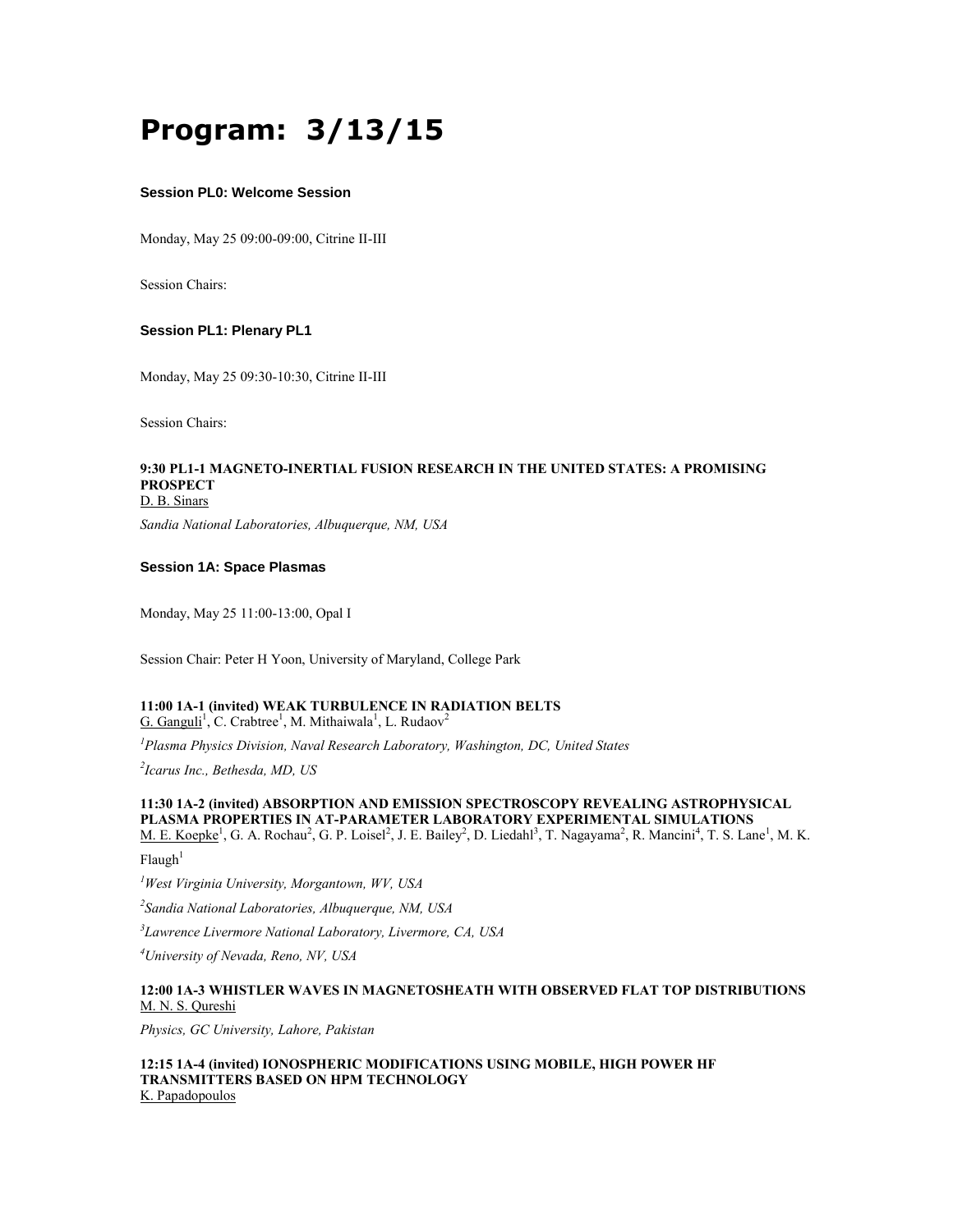*Physics, University of Maryland, College Park, MD, United States*

#### **12:45 1A-5 ASYMPTOTIC THEORY OF SOLAR WIND ELECTRONS** P. H. Yoon

*IPST, University of Maryland, College Park, College Park, MD, United States*

#### **Session 1B: Inertial and Magneto-Inertial Fusion**

Monday, May 25 11:00-13:00, Opal II

Session Chairs:

### **11:00 1B-1 DRAMATIC REDUCTION OF MAGNETO-RAYLEIGH TAYLOR INSTABILITY GROWTH IN MAGNETICALLY DRIVEN Z-PINCH LINERS**

K. J. Peterson<sup>1</sup>, T. J. Awe<sup>1</sup>, S. E. Rosenthal<sup>1</sup>, R. D. McBride<sup>1</sup>, D. B. Sinars<sup>1</sup>, E. P. Yu<sup>1</sup>, G. K. Robertson<sup>1</sup>, M. E. Cuneo<sup>1</sup>, M. E. Savage<sup>1</sup>, P. F. Knapp<sup>1</sup>, P. F. Schmit<sup>1</sup>, S. A. Slutz<sup>1</sup>, B. E. Blue<sup>2</sup>, D. Schroen<sup>2</sup>, K. Tomlinson<sup>2</sup>

*1 Sandia National Labs, Albuquerque, NM, United States*

*<sup>2</sup>General Atomics, San Diego, CO, USA*

#### **11:15 1B-2 (invited) EXPERIMENTAL PROGRESS IN MAGNETIZED LINER INERTIAL FUSION (MAGLIF)**

M. R. Gomez, S. A. Slutz, A. B. Sefkow, M. Geissel, A. J. Harvey-Thompson, K. J. Peterson, S. B. Hansen, K. D.

Hahn, P. F. Knapp, P. F. Schmit, C. L. Ruiz, D. B. Sinars, T. J. Awe, E. C. Harding, C. A. Jennings, I. C. Smith, D. C.

Rovang, G. A. Chandler, M. E. Cuneo, D. C. Lamppa, M. R. Martin, R. D. McBride, J. L. Porter, G. A. Rochau

*Sandia National Laboratories, Albuquerque, NM, United States*

## **11:45 1B-3 TARGET GAIN DEPENDENCE ON IGNITOR PULSE CHARACTERISTICS IN SHOCK IGITION APPROACH**

M. J. Jafari, A. H. Farahbod, S. Rezaei

*Plasma Physics Research School, Tehran, Iran*

### **12:00 1B-4 STOPPING POWER AND TRANSPORT OF MULTI-KEV ELECTRONS INTO PRE-COMPREESED TARGET**

S. Rezaei, A. H. Farahbod, M. J. Jafari

*Plasma Physics Research School, Tehran, Iran*

## **12:15 1B-5 REDUCTION OF THE GROWTH RATE OF RAYLEIGH TAYLOR INSTABILIY IN LASER ABLATION EXPERIMENTS**

E. Aliyari, S. Sabhanian

*Department of Physics, Islamic Azad University, Tabriz, Iran*

### **12:30 1B-6 ON THE COMBINING SCHEMES FOR MAGNETO-INERTIAL FUSION SYSTEMS WITH HYBRID DRIVERS**

S. V. Ryzhkov, V. V. Kuzenov, P. A. Frolko

*Bauman Moscow State Technical University (BMSTU), Thermal Physics Department (E6), Moscow, Russian* 

*Federation*

#### **12:45 1B-7 DETERMINATION OF THE ELECTRIC FIELD IN A TWO-DIMENSIONAL MODEL OF AN ELECTROTHERMAL PLASMA SOURCE** M. J. Esmond<sup>1</sup>, <u>A. L. Winfrey</u><sup>2</sup>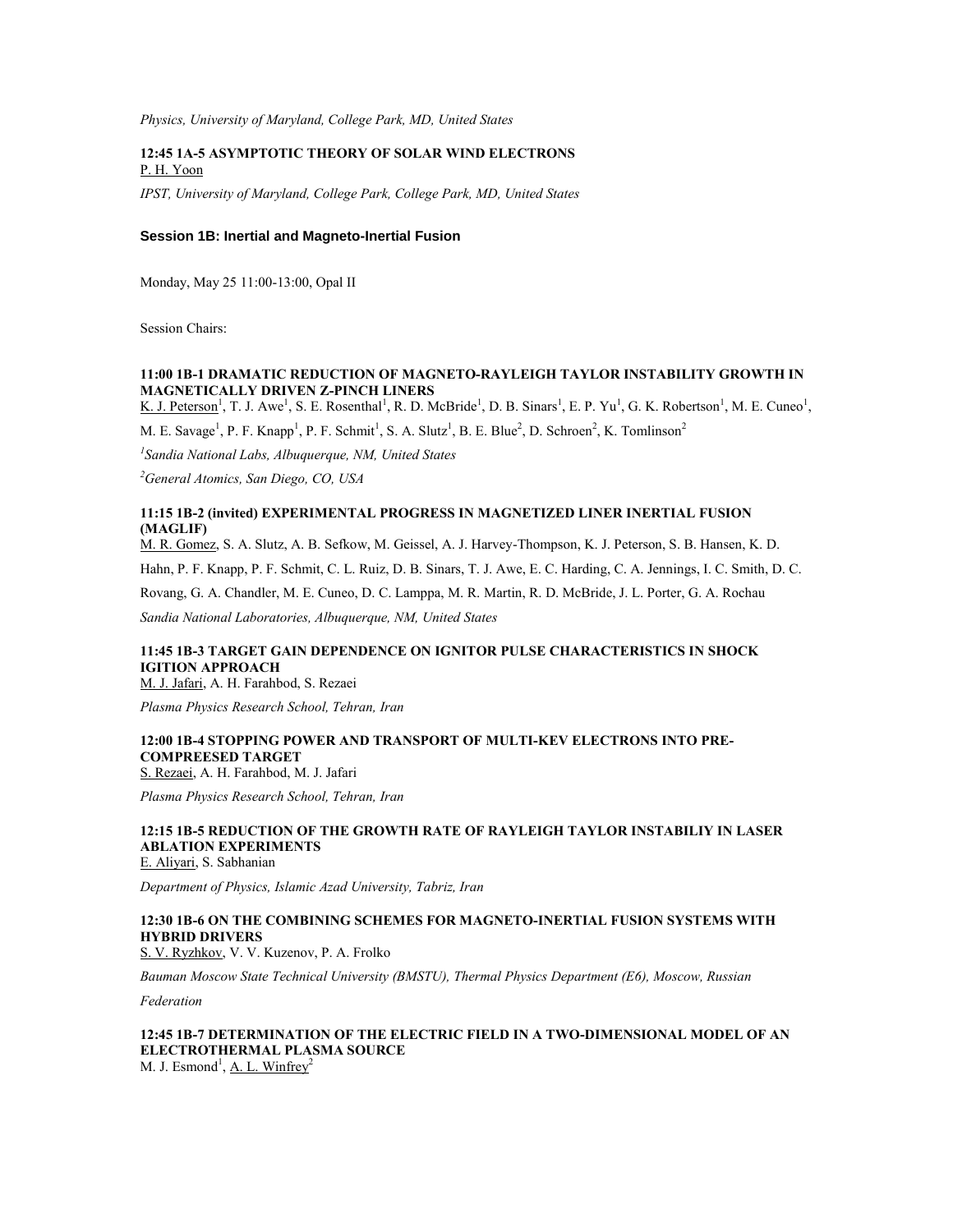*<sup>1</sup>Mechanical Engineering, Virginia Polytechnic Institute and State University, Blacksburg, VA, United States <sup>2</sup>Nuclear Engineering, University of Florida, Gainesville, FL, United States*

### **Session 1C: THz Sources, Radiation & Applications and Non-Fusion Microwave Systems**

Monday, May 25 11:00-13:00, Onyx

Session Chair: Stephen N Spark, E2V Technologies

### **11:00 1C-1 THZ BWO BASED ON PHOTONIC CRYSTAL CORRUGATED WAVEGUIDE** R. Letizia<sup>1,2</sup>, M. Mineo<sup>1</sup>, C. Paoloni<sup>1</sup>

*<sup>1</sup>Engineering, Lancaster University, Lancaster, United Kingdom <sup>2</sup>Cockcroft Institute, Warrington, United Kingdom*

### **11:15 1C-2 METAMATERIAL-BASED PLANAR THZ SOURCES**

 $Z.$  Duan<sup>1</sup>, X. Tang<sup>1</sup>, Y. Wang<sup>1</sup>, Y. Gong<sup>1</sup>, M. Chen<sup>2</sup>

*1 School of Physical Electronics, University of Electronic Science and Technology of China, Chengdu, Sichuan, China*

*<sup>2</sup>Department of Physics, Massachusetts Institute of Technology, Cambridge, MA, USA*

### **11:30 1C-3 GOL-PET EXPERIMENTS ON THZ-EMISSION FROM DENSE PLASMA AT RELATIVISTIC ELECTRON BEAM RELAXATION**

A. V. Arzhannikov<sup>1</sup>, A. V. Burdakov<sup>2</sup>, V. S. Burmasov<sup>2</sup>, D. E. Gavrilenko<sup>1</sup>, I. A. Ivanov<sup>2</sup>, A. A. Kasatov<sup>2</sup>, S. A.

Kuznetsov<sup>1</sup>, M. A. Makarov<sup>2</sup>, K. I. Mekler<sup>2</sup>, S. V. Polosatkin<sup>2</sup>, V. V. Postupaev<sup>2</sup>, A. F. Rovenskikh<sup>2</sup>, S. L. Sinitsky<sup>2</sup>, V.

F. Sklyarov<sup>2</sup>, V. D. Stepanov<sup>2</sup>, I. V. Timofeev<sup>2</sup>, L. N. Vyacheslavov<sup>2</sup>

*<sup>1</sup>Physics Department, Novosibirsk State University, Novosibirsk, Russian Federation*

*<sup>2</sup>Plasma Physics Department, Budker Institute of Nuclear Physics SB RAS, Novosibirsk, Russian Federation*

### **11:45 1C-4 EXPERIMENTAL INVESTIGATIONS OF 263 GHZ/1 KW GYROTRON BASED SYSTEM FOR DIAGNOSTIC OF VARIOUS MEDIA**

M. Y. Glyavin<sup>1,2</sup>, M. V. Morozkin<sup>1</sup>, A. I. Tsvetkov<sup>1</sup>, L. V. Lubyako<sup>1</sup>

*1 Institute of Applied Physics RAS, Nizhny Novgorod, Russian Federation*

*<sup>2</sup>GYCOM Ltd., Nizhny Novgorod, Russian Federation*

### **12:00 1C-5 (invited) THZ BACKWARD-WAVE OSCILLATORS FOR PLASMA DIAGNOSTIC IN NUCLEAR FUSION**

C. Paoloni<sup>1</sup>, L. Yue<sup>2</sup>, X. Tang<sup>2</sup>, F. Zhang<sup>3</sup>, B. Popovic<sup>4</sup>, L. Himes<sup>4</sup>, R. Barchfels<sup>4</sup>, D. Gamzina<sup>4</sup>, R. Letizia<sup>1</sup>, M. Mineo<sup>1</sup>,

N. C. Luhmann<sup>4</sup>

*1 Lancaster University, Lancaster, United Kingdom*

*<sup>2</sup>University of Electronic Science and Technology of China, Chengdu, China*

*<sup>3</sup>Beijing Vacuum Electronics Research Institute, Beijing, China*

*<sup>4</sup>University of California Davis, Davis, Ca, USA*

### **12:30 1C-6 TERAHERTZ POLARIMETRIC EMISSION AND DETECTION USING A CUBIC CRYSTAL**  $G.$  Gaborit<sup>1</sup>, M. Bernier<sup>1</sup>, A. Biciunas<sup>2</sup>, J. -L. Coutaz<sup>1</sup>

*<sup>1</sup>Photo, IMEP-LAHC, UMR 5130, Le Bourget-du-Lac, France*

*<sup>2</sup>Center for Physical Sciences and Technology, Vilnius, Lituania*

### **12:45 1C-7 MODELING OF A WAVEGUIDE MICROWAVE PULSE COMPRESSION SYSTEM USING TRANSMISSION LINE THEORY AND EQUIVALENT CIRCUITS**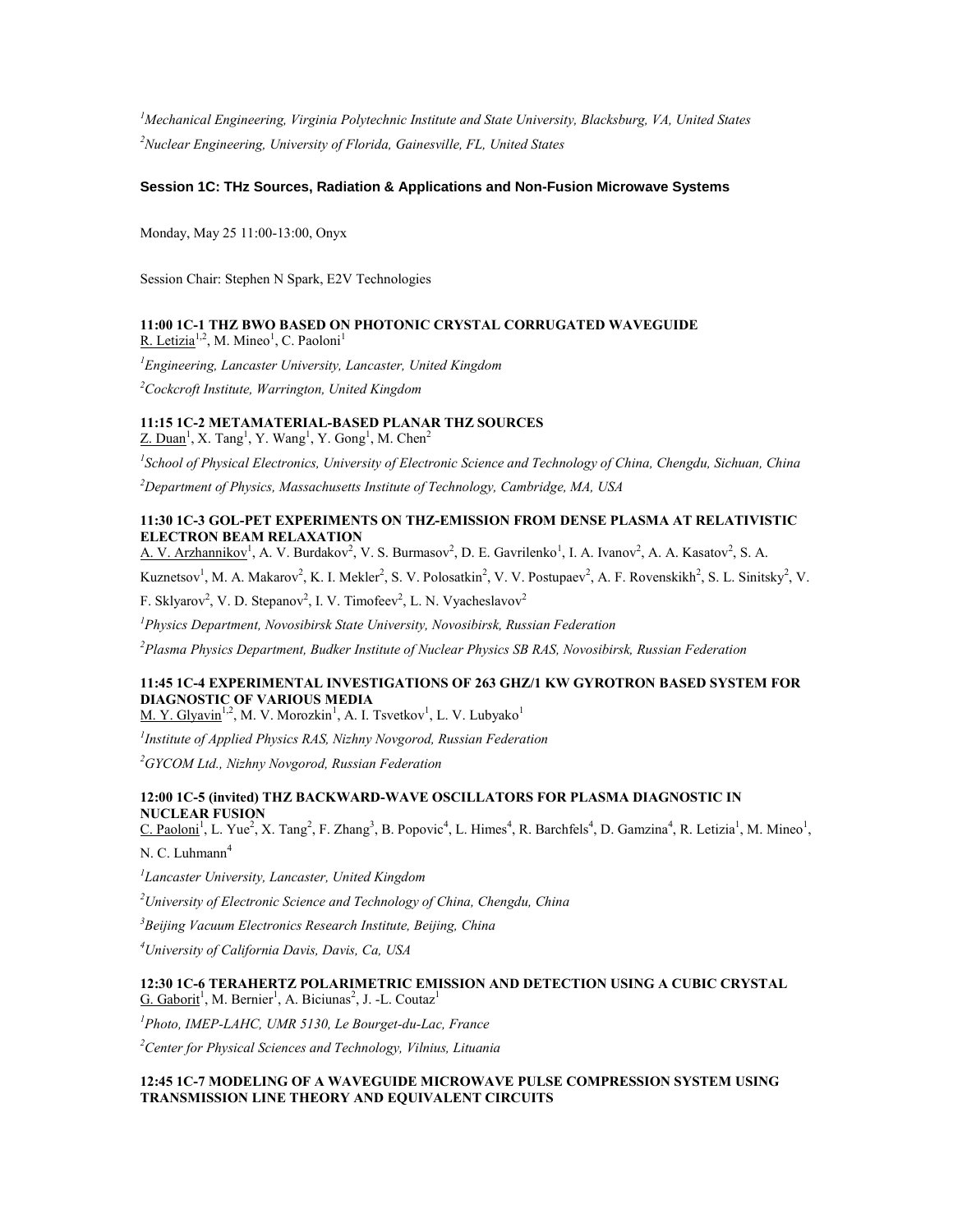S. P. Savaidis<sup>1</sup>, S. A. Mitilineos<sup>1</sup>, N. A. Stathopoulos<sup>1</sup>, Z. C. Ioannidis<sup>2,1</sup>

*<sup>1</sup>Department of Electronics Engineering, Technological Education Institute of Piraeus, Athens, Greece <sup>2</sup>Faculty of Physics, National and Kapodistrian University of Athens, Athens, Greece*

#### **Session 1D: Generators & Networks and Switching**

Monday, May 25 11:00-13:00, Quartz

Session Chair: Victor L Kantsyrev, University of Nevada, Reno

#### **11:00 1D-1 REFURBISHMENT AND ENHANCEMENT OF THE SATURN ACCELERATOR** K. W. Struve, N. R. Joseph, R. D. Thomas, V. J. Harper-Slaboszewicz

*Dept. 5443, Sandia National Laboratories, Albuquerque, NM, United States*

### **11:15 1D-2 LOAD CURRENT PULSE SHAPING ON A NANOSECOND PFL-BASED ACCELERATOR USING DYNAMIC LCM TECHNIQUE**

A. S. Chuvatin<sup>1</sup>, T. d'Almeida<sup>2</sup>, F. Lassalle<sup>2</sup>, V. L. Kantsyrev<sup>3</sup>, A. S. Safronova<sup>3</sup>, I. K. Shrestha<sup>3</sup>, V. V. Shlyaptseva<sup>3</sup>, A.

Stafford<sup>3</sup>, M. E. Weller<sup>3</sup>

*1 Laboratoire de Physique des Plasmas, Ecole Polytechnique, Palaiseau, France*

*<sup>2</sup>CEA, DAM, GRAMAT, Gramat, France*

*<sup>3</sup>University of Nevada, Reno, Reno, NV, United States*

### **11:30 1D-3 A MULTI-STAGE GAS SWITCH FOR LTD**

P. T. Cong, T. P. Sun, W. X. Luo, A. C. Qiu

*Northwest Institute of Nuclear Technology, Xi'an, China*

### **11:45 1D-4 ACCELERATOR URT-1M-300 FOR MOBIL INSTALLATION**

S. Y. Sokovnin<sup>1</sup>, S. V. Scherbinin<sup>1</sup>, M. E. Balezin<sup>2</sup>

*<sup>1</sup>Experimental Physics Department, Ural Federal University, Yekaterinburg, Russian Federation*

*<sup>2</sup>ElectroPhysics Technology Group, IEP UB RAS, Yekaterinburg, Russian Federation*

### **12:00 1D-5 STUDY OF HIGH-CURRENT ARCS AND ITS INTERACTION WITH SIDE WALLS AND LAYERS**

S. Franke, R. Methling, A. Khakpour, S. Gorchakov, V. Brueser, D. Uhrlandt

*INP Greifswald, Greifswald, Germany*

### **12:15 1D-6 X-RAY AND ENERGETIC ION GENERATIONS IN THE DIVERGENT GAS-PUFF Z PINCH** K. Takasugi<sup>1</sup>, M. Nishio<sup>2</sup>

*1 Institute of Quantum Science, Nihon University, Tokyo, Japan*

*<sup>2</sup>Anan National College of Technology, Tokushima, Japan*

### **12:30 1D-7 A TRIGGERED VACUUM SWITCH USED IN HIGH CURRENT AND HIGH COULOMB CROWBAR CIRCUIT**

W. Lei, X. Yao, W. Xu, J. Chen

*State Key Laboratory of Electrical Insulation and Power Equipment, xi'an, China*

### **12:45 1D-8 INFLUENCE OF THE REVERSE CURRENT FREQUENCY ON DC VACUUM ARC** T. T. Qin

*Department of Electrical and Electronics Engineering, Dalian University of Technology, dalian, China*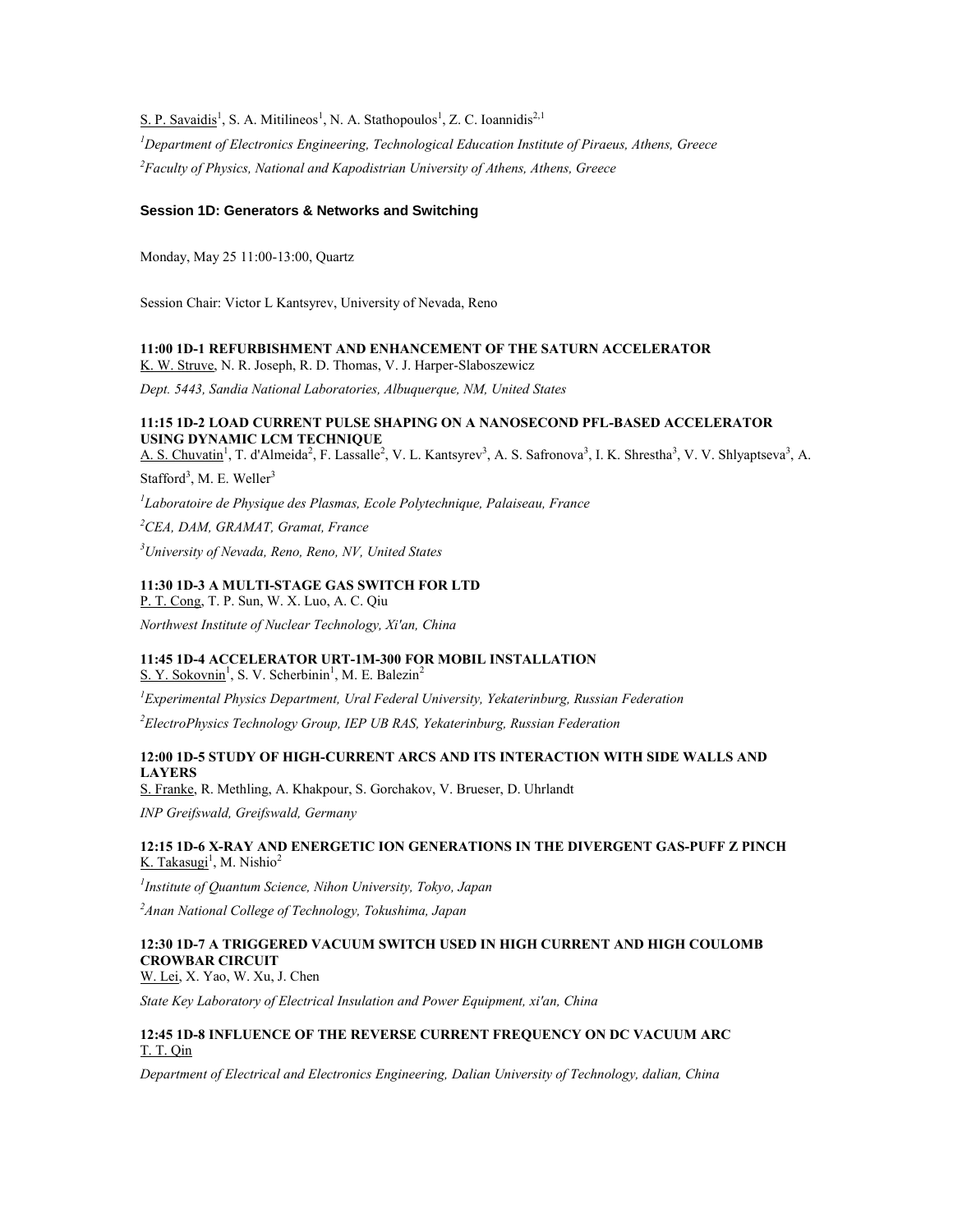#### **Session 1E: Thermal plasma processing and Non-equilibrium plasma applications**

Monday, May 25 11:00-13:00, Topaz

Session Chair: Tamer Akan, Univ. of Osmangazi

#### **11:00 1E-1 SYNTHESIS AND CHARACTERIZATION OF THERMAL BARRIER YTTRIA-STABILIZED ZIRCONIA COATING BY PLASMA SPRAY - PHYSICAL VAPOR DEPOSITION** N. Sehab, Y. Mebdoua

*Center of Advanced Technologies Development, Baba Hasen, Alger, Algeria*

#### **11:15 1E-2 EXPERIMENTAL STUDY ON THE EFFECT OF PERCENTAGES OF NITROGEN TO ARGON GAS ON ARC PROPERTIES IN THERMAL DC PLASMA TORCHES** S. Mohsenian, H. Mehdikia, J. Fathi, B. Shokri

*Laser and Plasma Institute, Shahid Beheshti University, Tehran, Iran*

### **11:30 1E-3 SIMULATION OF SPOTS ON CU-CR CATHODES OF VACUUM ARCS AND OF THEIR STABILITY**

M. S. Benilov<sup>1</sup>, M. D. Cunha<sup>1</sup>, W. Hartmann<sup>2</sup>, S. Kosse<sup>2</sup>, N. Wenzel<sup>2</sup>, A. Lawall<sup>3</sup>

*<sup>1</sup>Universidade da Madeira, Funchal, Portugal*

*2 Siemens AG, Corporate Technology, Erlangen, Germany*

*3 Siemens AG, Energy Management Division, Medium Voltage & Systems, Berlin, Germany*

#### **11:45 1E-4 DEVELPOMENT OF LOW GRADE COAL GASIFICATION TECHNOLOGY BY MEANS OF A HIGH POWER MICROWAVE STEAM PLASMA TORCH** T. Lho, D. -H. Shin, C. -H. Cho, S. -H. Ma, Y. -C. Hong

*Plasma Technology Research Center, National Fusion Research Institutes, Gunsan, South Korea*

#### **12:00 1E-5 (invited) THE ROLE OF PHOTO-IONIZATION AND RESIDUAL ELECTRONS IN ATMOSPHERIC PRESSURE NON-EQUILIBRIUM PLASMA JETS** S. Q. Wu, X. P. Lu

*HuaZhong University of Sci. & Tech, Wuhan, China*

### **12:30 1E-6 PLASMA PROPERTIES OF THE CYBELE NEGATIVE ION SOURCE FOR FUSION APPLICATIONS: PIC SIMULATIONS AND EXPERIMENTS**

J. -P. Boeuf<sup>1</sup>, G. Fubiani<sup>1</sup>, S. Bechu<sup>2</sup>, P. Garibaldi<sup>3</sup>, C. Grand<sup>3</sup>, A. Simonin<sup>3</sup>

*1 LAPLACE, Universite de Toulouse, Toulouse, France*

*2 LPSC, Universite Joseph Fourier, Grenoble, France*

*3 IRFM, CEA, Cadarache, France*

**12:45 1E-7 EXOTIC PLASMA BULLETS INDUCED BY RESIDUAL ELECTRON CONTROL** Y. Xian, X. Lu

*State Key Laboratory of Advanced Electromagnetic Engineering and Technology, Huazhong University of Science and* 

*Technology, Wuhan, Hubei, China*

**13:00 1E-8 DENSE MEDIUM PLASMA TECHNOLOGY FOR SYNTHESIS CARBON NANOMATERIALS**  $D. Cokeliler<sup>1</sup>, S. Manolache<sup>2</sup>, F. S. Denes<sup>2</sup>, S. Gunasekaran<sup>2</sup>$ 

*<sup>1</sup>Biomedical Engineering, Baskent University, Ankara, Turkey*

*<sup>2</sup>College of Engineering, University of Wisconsin Madison, Madison, Wisconsin, USA*

**Session PL2: Plenary PL2**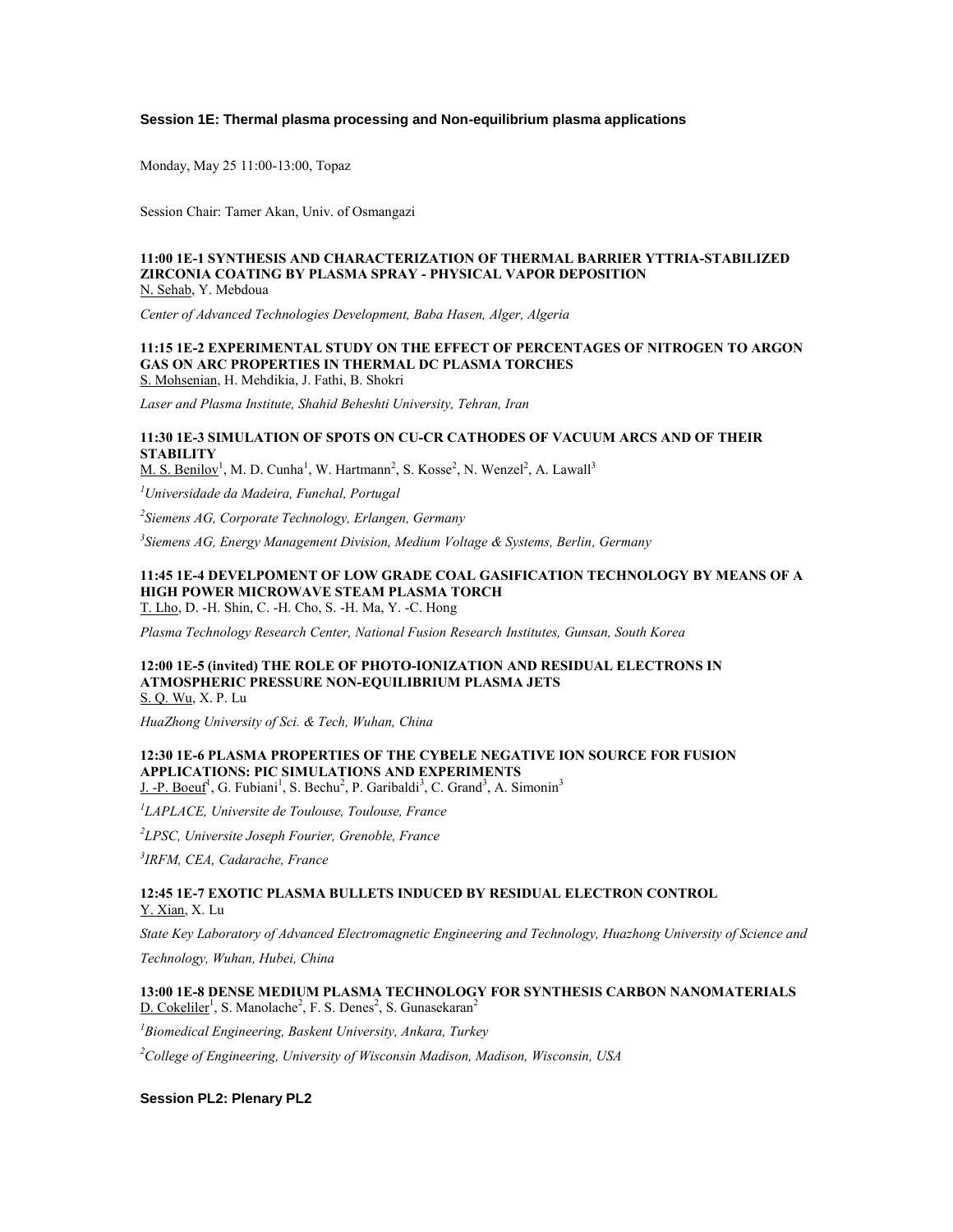Monday, May 25 14:00-15:00, Citrine II-III

Session Chairs:

### **14:00 PL2-1 UNDERWATER ELECTRICAL EXPLOSION OF WIRES: PHYSICS AND APPLICATIONS** Y. Krasik

*Physics Department, Technion, Haifa, Israel*

#### **Session 1P: Basic Phenomena (poster)**

Poster Session

Monday, May 25 15:00-16:30, Citrine I

Session Chair: Amnon Fruchtman, Holon Institute of Technology

#### **1P-1 CAN THE NEGATIVE GLOW PLASMA HAVE A NEGATIVE CHARGE?** A. A. Kudryavtsev, E. A. A. Bogdanov

*Physics, St.Petersburg State University, St. Petersburg, Russian Federation*

#### **1P-2 GROWTH RATE OF SECOND HARMONIC BACKSCATTREING IN NON- MAXWELLIAN HIGH DENSITY PLASMA** N. S. Rathore, P. Kumar

*Department of Physics, University of Lucknow, Lucknow, India*

### **1P-3 HARMONIC GENERATION IN MAGNETIZED QUANTUM PLASMA**

A. K. Singh, P. Kumar

*Department of Physics, University of Lucknow, Lucknow, India*

#### **1P-4 THE INFLUENCE OF ANNEALING ON FLUORENE-TYPE THIN FILM PRODUCED BY BIPHENYL AND METHANE RF PLASMA SYSTEM** D. Mansuroglu, S. Bilikmen

*Physics Department, Middle East Technical University, Ankara, Turkey*

**1P-5 CAIRNS-GUREVICH EQUATION FOR SOLITON IN PLASMA EXPANSION INTO VACUUM** K. Annou, D. Bara, D. Bennaceur-Doumaz

*MIL, USTHB, Baba Hassen, Algeria*

#### **1P-6 CHARACTERISTICS OF AN ARGON DC GLOW DISCHARGE AND EFFECT OF CATHODE MATERIAL ON PASCHEN CURVE AND CATHODE TEMPERATURE** M. Satir, M. Celik

*Department of Mechanical Engineering, Bogazici University, Istanbul, Turkey*

## **1P-7 CROSS SECTIONS FOR ELECTRON COLLISIONS WITH TETRAFLUOROETHANE (C2H2F4)**

O. M. Sasic<sup>1</sup>, S. Dupljanin<sup>1</sup>, M. Radjenovic-Radmilovic<sup>1</sup>, S. Dujko<sup>1</sup>, Z. L. Petrovic<sup>1</sup>, J. De Urquijo<sup>2</sup>

*<sup>1</sup>University of Belgrade, Institute of Physics, Belgrade, Serbia*

*2 Instituto de Ciencias F�sicas, Universidad Nacional Autonoma de Mexico, Cuernavaca, Mexico*

#### **1P-8 PROPAGATION OF SOLITON AND ITS RADIATION IN INHOMOGENEOUS DISCHARGE PLASMA WITHE NON EXTENSIVE ELECTRONS** D. Lyes, M. Yamina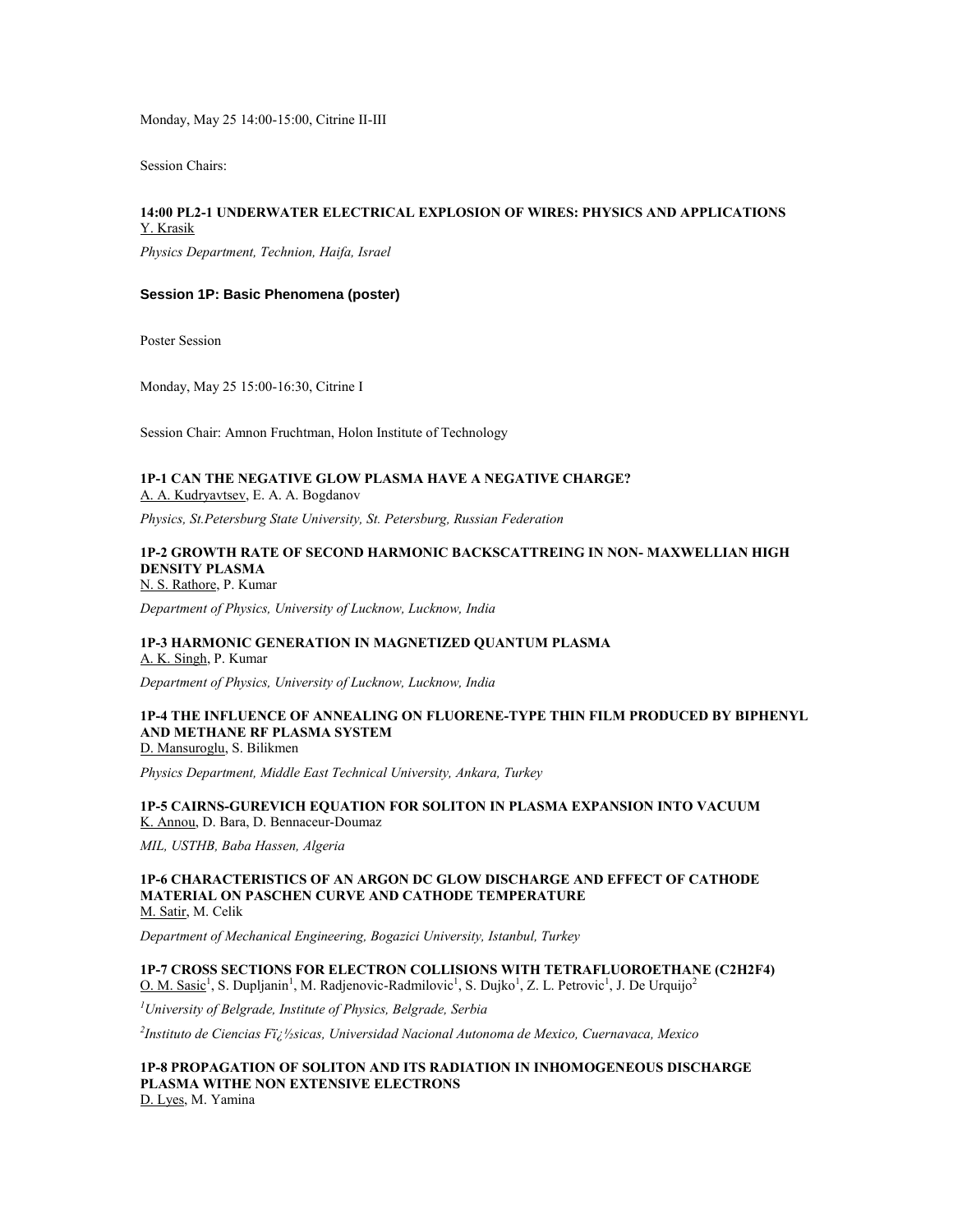*milieux ionis�s, centre for developemet of advenced technologies, baba hassen, Algeria*

### **1P-9 STUDY ON THE MEMRISTIVE NATURE OF DIELECTRIC BARRIER DISCHARGE**  $L$ . Luo<sup>1</sup>, D. Dai<sup>1</sup>, Y. X. Han<sup>1</sup>, L. C. Li<sup>1</sup>, T. Shao<sup>2</sup>

*1 School of Electric Power, SOUTH CHINA UNIVERSITY OF TECHNOLOGY, Guangzhou, China*

*2 Institute of Electrical Engineering, Chinese Academy of Sciences, Beijing, China*

#### **1P-10 EFFECT OF PONDEROMOTIVE AND RELATIVISTIC FILAMENTATION ON COEXISTING STIMULATED RAMAN AND BRILLOUIN SCATTERING** A. Vyas, R. P. Sharma

*Center for Energy Studies (CES), Indian Institute of Technology, Delhi (IIT Delhi), New Delhi, Delhi, India*

## **1P-11 NONLINEAR ABSORPTION OF SUPERINTENSE LINEARLY POLARIZED LASER RADIATION IN RELATIVISTIC PLASMA VIA BREMSSTRAHLUNG**

A. Ghazaryan, A. Avetissian, S. Israelyan, K. Sedrakian

*Centre of Strong Fields Physics, Yerevan State University, Yerevan, Armenia*

### **1P-12 CURRENT FILAMENTS IN A LONG SPARK IN AIR**

A. V. Agafonov, A. V. Oginov, A. A. Rodionov, K. V. Shpakov

*P.N. Lebedev Physical Institute of RAS, Moscow, Russian Federation*

#### **1P-13 MULTIPACTOR BREAKDOWN MODELLING USING AN AVERAGED VERSION OF FURMAN'S SEY MODEL** S. Rice, J. Verboncoeur

*ECE, Michigan State University, East Lansing, United States*

#### **Session 1P: Computational Plasma Physics (poster)**

Poster Session

Monday, May 25 15:00-16:30, Citrine I

Session Chair: Anatoly A Kudryavtsev, St.Petersburg State University

### **1P-14 GLOBAL MODEL CAPABILITY STUDY OF EEDF MODIFICATION OF RARE GAS METASTABLE LASER REACTION KINETICS**

G. Parsey<sup>1</sup>, J. Verboncoeur<sup>1</sup>, A. Christlieb<sup>1</sup>, Y. Güçlü<sup>2</sup>

*<sup>1</sup>Michigan State University, East Lansing, MI, United States*

*<sup>2</sup>Max Planck Institute of Plasma Physics, Griefswald, Germany*

#### **1P-15 ONE DIMENSIONAL MODELING OF DBD XENON EXCIMER LAMP FOR VUV EMISSION** H. Loukil, S. Saidi, K. Khodja, B. Larouci, A. Belasri

*Departemente de Physique Energetique, Laboratoire de Physique des Plasmas, Oran, Algeria*

## **1P-16 A NUMERICAL METHOD FOR THE CALCULATION OF THE MAGNETIC DIFFUSION EQUATION IN WIRE ARRAY Z-PINCH**

Y. Shi, Z. Shi, K. Wang, J. Wu, S. Jia, L. Wang

*Dept. of Electrical Engineering, Xi'an Jiaotong University, Xi'an, China*

#### **1P-17 CONFINEMENT OF HIGHLY ENERGETIC ELECTRON BEAMS IN LOW PRESSURE CAPACITIVE DISCHARGES**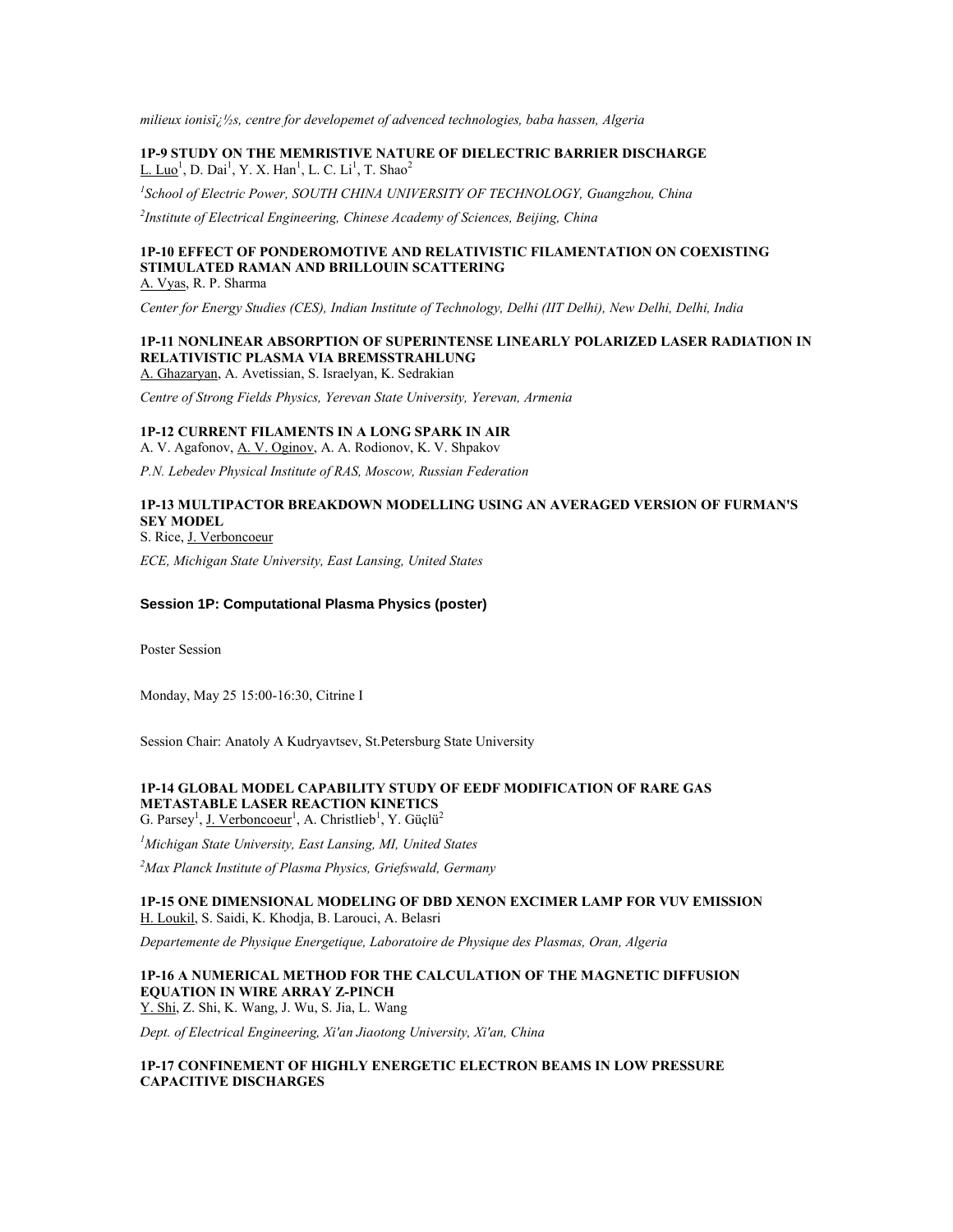S. Wilczek<sup>1</sup>, J. Trieschmann<sup>1</sup>, J. Schulze<sup>2</sup>, E. Schuengel<sup>2</sup>, R. P. Brinkmann<sup>1</sup>, A. Derzsi<sup>3</sup>, I. Korolov<sup>3</sup>, Z. Donko<sup>3</sup>, T.  $M$ ussenbrock $1$ 

*1 Institute for Theoretical Electrical Engineering, Ruhr-University Bochum, Bochum, Germany*

*<sup>2</sup>West Virginia University, Department of Physics, Morgantown, USA*

*3 Institute for Solid State Physics and Optics, Wigner Research Centre for Physics, Budapest, Hungary*

### **1P-18 NUMERICAL STUDY ON HEATING GAS IN ATMOSPHERIC PRESSURE HELIUM DISCHARGE** S. I. Eliseev, A. A. Kudryavtsev, O. M. Stepanova

*St.Petersburg State University, St. Petersburg, Russian Federation*

### **1P-19 2D NUMERICAL RESEARCH ON NEEDLE-TO-PLATE DISCHARGE IN ATMOSPHERIC PRESSURE HELIUM AND AIR MIXTURE**

C. Yao, Z. Chang, P. Li, G. Xu, H. Mu, G. J. Zhang

*State Key Laboratory of Electrical Insulation & Power Equipment, Xi'an Jiaotong University, Xi'an, Shaanxi Province,* 

*China*

### **1P-20 A NEW FULLY IMPLICIT FINITE-DIFFERENCE ALGORITHM FOR SIMULATION OF NONLINEAR ELECTRON HEAT CONDUCTION IN HIGH-TEMPERATURE PLASMAS INCLUDING BREMSSTRAHLUNG EMISSION**

M. Oloumi, M. Habibi, H. HosseinKhani, S. Magidi, F. Pouraram

*Nuclear Science and Technology Research Institute, AEOI, Plasma and Nuclear Fusion Research School, Tehran, Iran*

### **1P-21 SEMI-CLASSICAL PARTICLE-IN-CELL SIMULATIONS OF QUANTUM SYSTEMS** S. Dirkmann, T. Mussenbrock

*Ruhr University Bochum, Bochum, Germany*

#### **1P-22 A STABILIZATION OF LIBMESH BASED FINITE ELEMENT METHOD IN TWO-DIMENSIONAL FLUID SIMULATION OF CAPACITIVELY COUPLED PLASMA** H. Chang

*Core Technology Research Division, Plasma Technology Research Center, National Fusion Research Institute,* 

*Gunsan, South Korea*

#### **1P-23 DIFFUSE AND SPOT MODE OF CATHODIC ARC ATTACHMENTS IN MAGNETICALLY ROTATING ARGON ARC AT ATMORSPHERIC PRESSURE**

T. Chen<sup>1</sup>, X. -N. Zhang<sup>1</sup>, C. Wang<sup>1</sup>, M. -R. Liao<sup>1</sup>, C. -A. Zhu<sup>1</sup>, L. Ding<sup>2</sup>, W. -D. Xia<sup>1</sup>

*1 Institue of Engineering Science, University of Science and Technology of China, Hefei, Anhui, China*

*2 School of Life Science, University of Science and Technology of China, Hefei, Anhui, China*

#### **1P-24 IMPROVEMENT OF THE HYBRID MODEL FOR GLOW DISCHARGE THROUGH INCORPORATION OF THE ELECTRON ENERGY BALANCE EQUATION** E. Eylenceoğlu<sup>1</sup>, I. Rafatov<sup>1</sup>, A. Kudryavtsev<sup>2</sup>

*<sup>1</sup>Physics, Middle East Technical University, Ankara, Turkey*

*<sup>2</sup>Physics, Saint Petersburg State University, St. Petersburg, Russia*

### **1P-25 PARTICLE-IN-CELL SIMULATION OF HIGH VOLTAGE BREAKDOWN OF LARGE GAP IN VACUUM**

 $Y. Li<sup>1</sup>, M. Jiang<sup>1</sup>, C. Liu<sup>1</sup>, J. Cheng<sup>2</sup>, L. Zhao<sup>2</sup>, H. Shao<sup>2</sup>, J. Su<sup>2</sup>$ 

*<sup>1</sup>Key Laboratory for Physical Electronics and Devices of the Ministry of Education, Xi'an Jiaotong University, Xi'an,* 

*Shaanxi, China*

*2 Science and Technology on High Power Microwave Laboratory, Northwest Institute of Nuclear Technology, Xi'an,* 

*Shaanxi, China*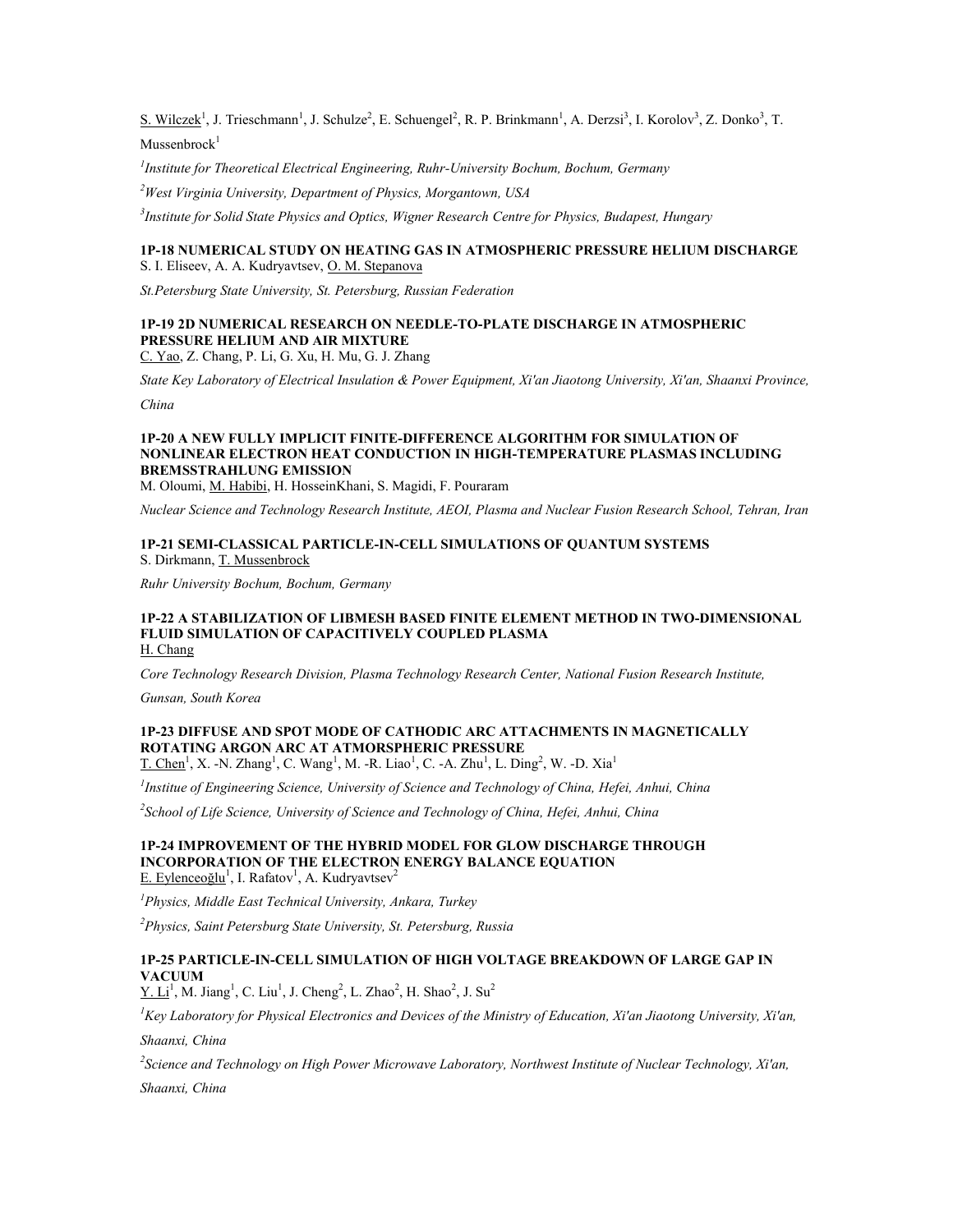## **1P-26 SIMULATION OF ION REDISTRIBUTION IN A VACUUM CHAMBER DURING MAGNETRON SPUTTERING OF COATINGS**

E. R. Saifullin

*Physics and Engineering, National Research Tomsk state University, Tomsk, Russian Federation*

### **1P-27 MULTI-DIMENSIONAL KINETIC SIMULATIONS OF INSTABILITIES AND TRANSPORT IN EXB DEVICES**

J. A. Carlsson<sup>1</sup>, I. D. Kaganovich<sup>1</sup>, A. V. Khrabrov<sup>1</sup>, A. Smolyakov<sup>2</sup>, D. Sydorenko<sup>3</sup>, Y. Raitses<sup>1</sup>

*<sup>1</sup>Princeton Plasma Physics Laboratory, Princeton, New Jersey, United States*

*<sup>2</sup>University of Saskatchewan, Saskatoon, Saskatchewan, Canada*

*<sup>3</sup>University of Alberta, Edmonton, Alberta, Canada*

### **1P-28 ELECTRO-DYNAMIC SPRAYING OF PLASMA BODIES ON PROTECTED SURFACES** O. Chizhko

*DECHEMA Foreign Department, Association of German Engineers, Cherkessk, Russian Federation*

#### **1P-29 VALIDATION AND PARALLELIZATION OF THE PARTICLE IN CELL/MONTE CARLO COLLISION NUMERICAL CODE FOR THE RF DISCHARGE SIMULATIONS** C. Kusoglu Sarikaya, I. Rafatov, S. Cakir

*Department of Physics, Middle East Technical University, Ankara, Turkey*

### **1P-30 MODELING ELECTROMAGNETIC EFFECTS IN LARGE-AREA CAPACITIVELY COUPLED DISCHARGES**

 $H. Bae<sup>1</sup>, M. -C. Lin<sup>2</sup>, J. W. Hong<sup>1</sup>, H. J. Lee<sup>1</sup>$ 

*<sup>1</sup>Pusan National University, Busan, South Korea*

*<sup>2</sup>Hanyang University, Seoul, South Korea*

### **1P-31 NUMERICAL SIMULATION OF SPHERICAL PLASMA FOCUS DEVICE USING LEE MODEL** F. D. Ismail, J. Ali, T. Saktioto

*ADVANCED PHOTONICS SCIENCE INSTITUTE, UNIVERSITI TEKNOLOGI MALAYSIA, UTM JOHOR BAHRU,* 

*JOHOR, Malaysia*

### **Session 1P: Dusty & Strongly Coupled Plasmas (poster)**

Poster Session

Monday, May 25 15:00-16:30, Citrine I

Session Chair: Holger Kersten, University Kiel, Germany

## **1P-32 RECENT DEVELOPMENT FOR A PLASMA DIAGNOSTIC WITH OPTICALLY TRAPPED MICROPARTICLES**

V. Schneider, H. Kersten

*Institute of Experimental and Applied Physics, Christian-Albrechts-University Kiel, Kiel, Germany*

#### **1P-33 ELECTRICAL MEASUREMENTS FOR THE CONTROL OF NANOPARTICLE GROWTH IN AN ACETYLENE PLASMA**  $E$ . V. Wahl<sup>1</sup>, A. Hinz<sup>2</sup>, T. Strunskus<sup>2</sup>, H. Kersten<sup>1</sup>

*<sup>1</sup>Plasma Technology, Institute of Experimental and Applied Physics, Kiel, Schleswig-Holstein, Germany*

*<sup>2</sup>Multicomponent Materials, Technical Faculty, Kiel, Schleswig-Holstein, Germany*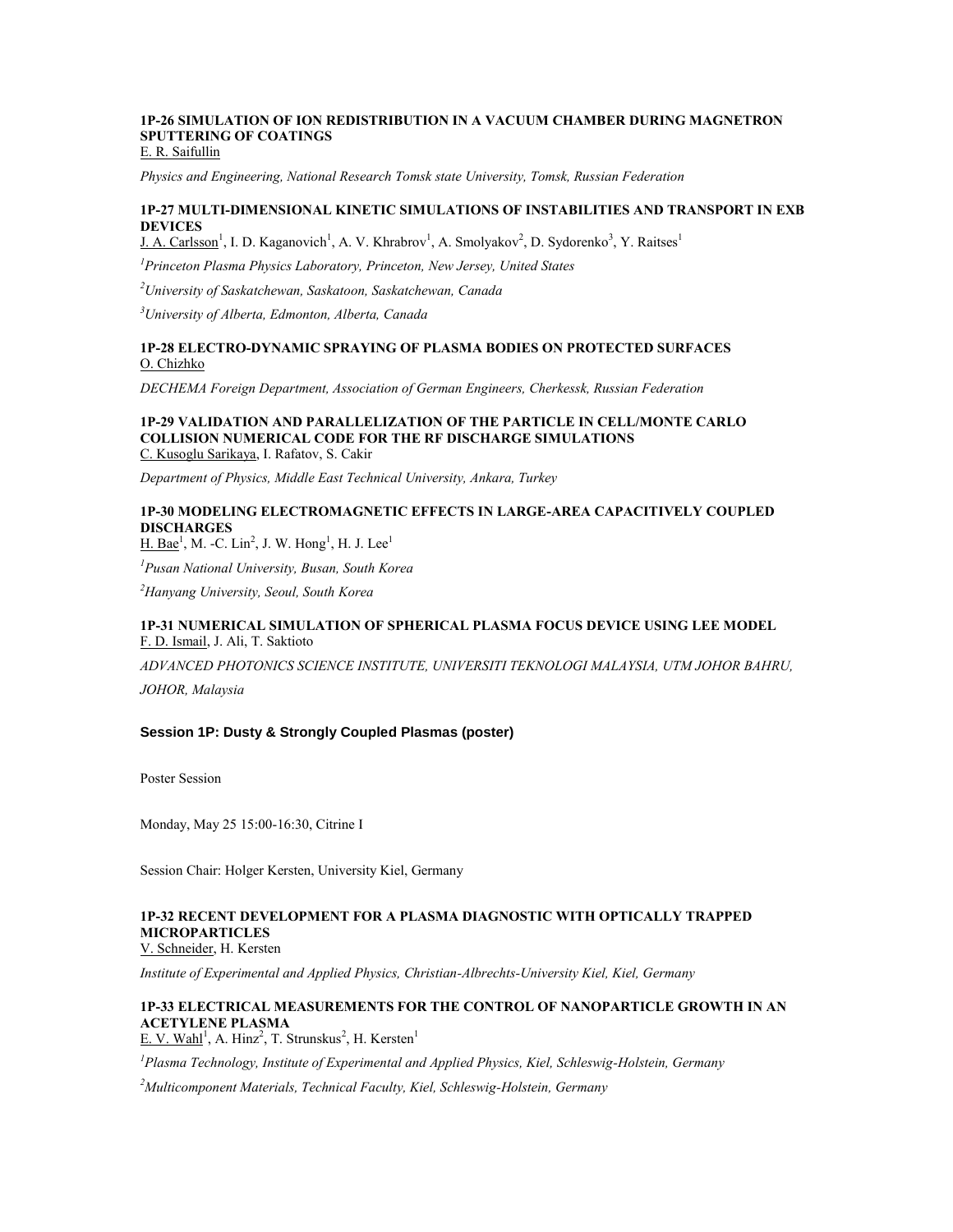## **1P-34 INFLUENCE OF INTERPARTICLE INTERACTION ANISOTROPY ON STRUCTURAL AND KINETIC PROPERTIES OF THE DUST SYSTEM IN PLASMA**

I. I. Lisina, O. S. Vaulina

*Joint Institute for High Temperatures of the Russian Academy of Sciences (JIHT RAS), Moscow, Russian Federation*

## **1P-35 ON THE POSSIBILITY OF MEASURING THE FORCES OF ANISOTROPIC INTERACTION BETWEEN MACROPARTICLES IN A PLASMA WITH ION FLOW**

E. A. Lisin, O. S. Vaulina

*Joint Institute for High Temperatures, Russian Academy of Sciences, Moscow, Russian Federation*

#### **1P-36 OBLIQUELY PROPAGATING UNSTABLE DIA SOLITARY WAVES IN MAGNETIZED DUSTY PLASMAS WITH BI-MAXWELLIAN ELECTRONS** M. M. Masud

*Department of Physics, Bangladesh University of Engineering and Technology (BUET), Dhaka, Bangladesh*

### **1P-37 COEXISTENCE OF DA SHOCK AND SOLITARY WAVES IN DUSTY PLASMAS WITH TWO-TEMPERATURE IONS**

K. -E. Hasin

*Department of Physics, M.Phil Research student, Bangladesh University of Engineering and Technology (BUET),* 

*Dhaka-1000, Dhaka, Bangladesh*

#### **1P-38 TIME DEPENDENT NONPLANAR DIA SHOCK WAVES IN MULTI-COMPONENT DUSTY PLASMAS WITH DISTINCT TEMPERATURE SUPERTHERMAL ELECTRONS** M. M. Masud

*Department of Physics, M. PHIL. RESEARCH STUDENT IN PHYSICS, Dhaka, Bangladesh*

#### **1P-39 MEASURING THE CHARGE OF MICROPARTICLES IN THE RADIOFREQUENCY PLASMA SHEATH BY COULOMB INTERACTION** D. Trienekens, J. Beckers, G. Kroesen

*Applied Physics, Eindhoven University of Technology, 5600 MB, Eindhoven, the Netherlands, Eindhoven, Netherlands*

## **1P-40 DIELECTRIC FUNCTION OF DENSE PLASMAS AND SUM RULES**

Y. V. Arkhipov<sup>1</sup>, A. B. Ashikbayeva<sup>1</sup>, <u>A. Askaruly</u><sup>1</sup>, I. M. Tkachenko<sup>2</sup>

*<sup>1</sup>Department of Physics and Technology, IETP, al-Farabi Kazakh National University, Almaty, Kazakhstan*

*2 Instituto de Matematica Pura y Aplicada, Universidad Politencia de Valencia, Valencia, Spain*

### **1P-41 INFLUENCE OF POLARIZATION EFFECTS ON CHARGING OF DUST PARTICLES IN A PLASMA**

A. E. Davletov, L. T. Erimbetova, A. Kissan

*Department of Physics and Technology, Al-Farabi Kazakh National University, Almaty, Kazakstan*

#### **Session 1P: Intense Beam Microwave Generation (poster)**

Poster Session

Monday, May 25 15:00-16:30, Citrine I

Session Chair: Theodore C Grabowski, Air Force Research Laboratory

### **1P-42 VOLUME FREE ELECTRON LASERS AND MASERS** V. G. Baryshevsky

*Research Institute for Nuclear Problems, Minsk, Belarus*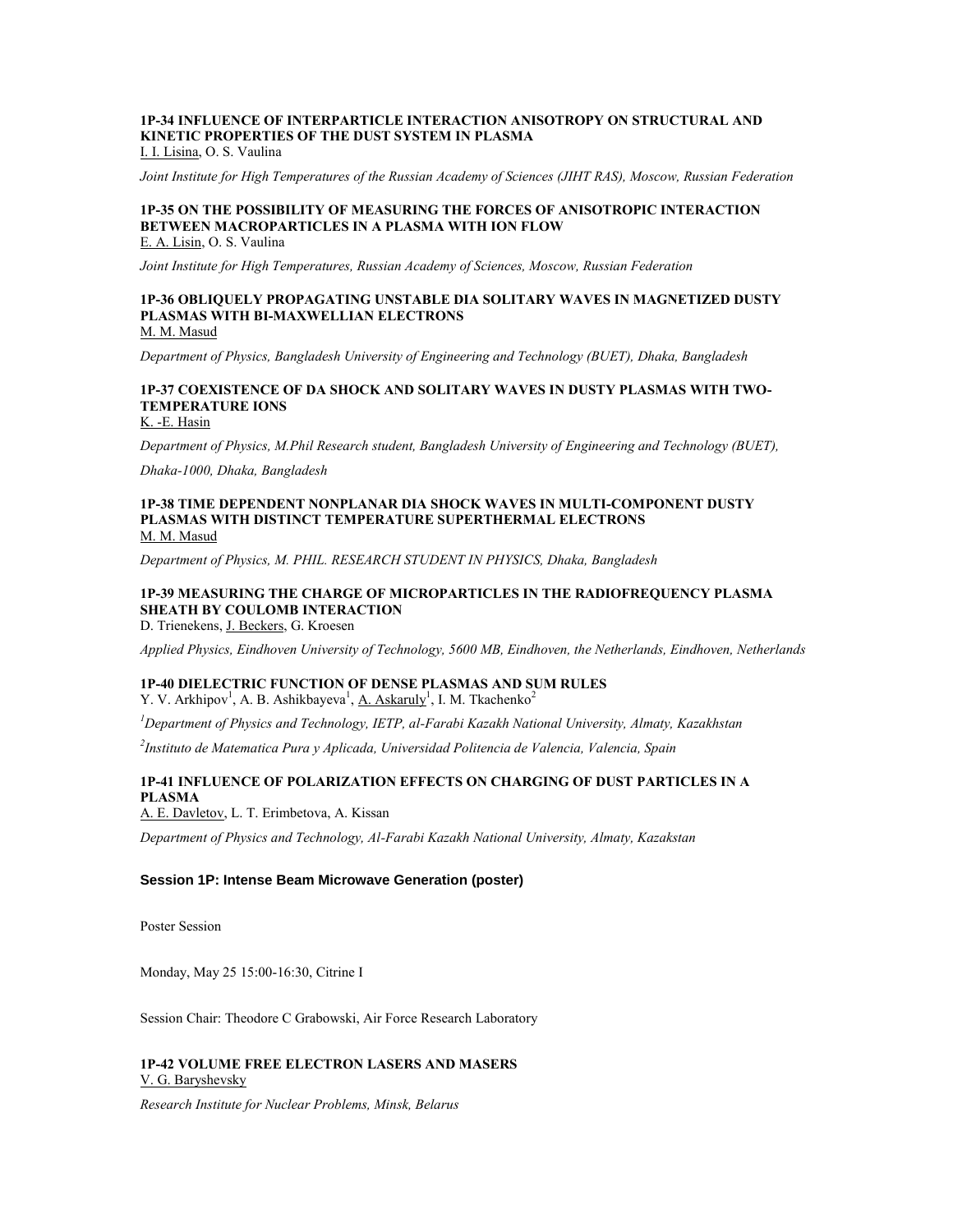### **1P-43 A TUNABLE MAGNETICALLY INSULATED TRANSMISSION LINE OSCILLATOR** Y. -W. Fan, X. -Y. Wang, L. He, H. -H. Zhong, J. -D. Zhang

*College of Optoelectric Science and Engineering, National University of Defense Technology, CHANGSHA, China*

## **1P-44 SIMULATION INVESTIGATION OF A HIGH-EFFICIENCY X-BAND MAGNETICALLY INSULATED LINE OSCILLATOR**

X. -Y. Wang, Y. -W. Fan

*College of Optoelectric Science and Engineering, National University of Defense Technology, CHANGSHA, China*

### **1P-45 STABILIZED OPERATION OF A MICROWAVE COMPRESSOR DRIVEN BY RELATIVISTIC S-BAND MAGNETRON**

A. Sayapin, A. Levin, Y. Krasik

*Dep. Physics, Technion, Haifa, Israel*

#### **1P-46 RELATIVISTIC VIRCATOR WITH AN ELECTROMAGNETIC BANDGAP MEDIUM** A. Elfrgani, G. Atmatzakis, S. C. Yurt, C. G. Christodoulou, E. Schamiloglu

*Electrical and Computer Engineering, University of New Mexico, Albuquerque, NM, United States*

#### **1P-47 MEASUREMENTS OF AN ELECTRON BEAM DRIVEN BY A NONLINEAR TRANSMISSION LINE** D. French, B. Hoff

*Air Force Research Laboratory, Albuquerque, NM, United States*

#### **1P-48 AGENT BASED MODELING OF ELECTRON EMISSION**  $D. Shiffler<sup>1</sup>, W. Tang<sup>1</sup>, K. Jensen<sup>2</sup>$

*<sup>1</sup>AFRL, Albuquerque,NM, United States*

*<sup>2</sup>Naval Research Laboratory, Washington, DC, United States*

#### **1P-49 COMPACT A6 MAGNETRON WITH A NEODYMIUM** J. W. McConaha

*Department of Electrical and Computer Engineering, University of New Mexico, Albuquerque, United States*

## **1P-50 INVESTIGATION PROGRESS ON PHASE STEADY, S BAND, LONG PULSE RELATIVISTIC KLYSTRON AMPLIFER**

H. Huang

*Science and Technology on High Power Microwave Laborator, Insitute of Applied Electronics, CAEP, Mianyang,* 

*Sichuan, China*

### **Session 1P: High Energy Density Matter (poster)**

Poster Session

Monday, May 25 15:00-16:30, Citrine I

Session Chairs:

### **1P-51 SPECTROSCOPY OF THE PLASMA FORMED IN THE VICINITY OF THE STRONG SHOCK WAVE IMPLOSION**

O. Antonov, S. Efimov, V. T. Gurovich, Y. E. Krasik

*Physics, Technion- Israel Institute of Technology, Haifa, Israel*

**1P-52 SHOCK WAVE IMPLOSION IN WATER WITH DIFFERENT BOUNDARY CONDITIONS** D. Yanuka, D. Shafer, Y. Krasik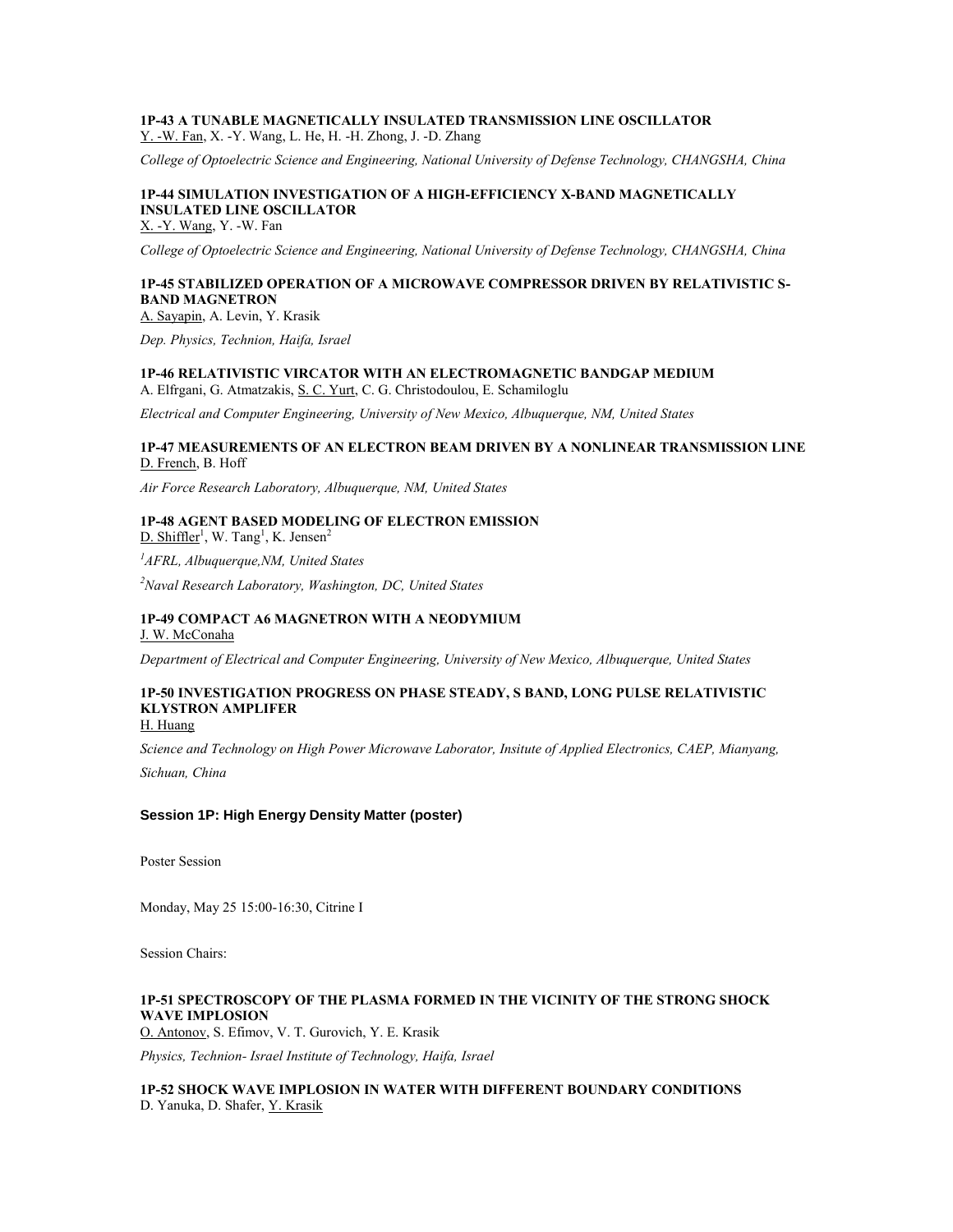*Technion, Haifa, Israel*

### **1P-53 DIAGNOSTICS OF PLASMA GENERATED BY UNDERWATER SPHERICAL SHOCK WAVE IMPLOSION**

S. Efimov, O. Antonov, V. T. Gurovich, Y. E. Krasik

*Physics, Technion, Department of physics, Haifa, Israel*

### **1P-54 ANALYSIS OF WIRE EXPLOSION SYSTEM FOR GENERATING STRONG SHOCK WAVES IN WATER**

K. -J. Chung<sup>1</sup>, K. Lee<sup>1</sup>, Y. S. Hwang<sup>1</sup>, D. -K. Kim<sup>2</sup>

*<sup>1</sup>Department of Nuclear Engineering, Seoul National University, Seoul, South Korea*

*<sup>2</sup>Agency for Defense Development, Daejeon, South Korea*

### **1P-55 SIMPLE MIXED EQUATION-OF-STATE MODEL OF NONIDEAL PLASMA FOR SIMULATION OF UNDER-WATER WIRE EXPLOSION**

D. -K. Kim, S. Baek, J. Jung

*R&D Institute - Division 4, Agency for Defense Development, Daejeon, South Korea*

### **1P-56 DIFFERENT BREAKDOWN MODES OF ELECTRICAL EXPLODING ALUMINUM WIRES IN AIR** J. Wu, X. Li, Z. Yang

*College of Electrical Engineering, Xi'an Jiaotong University, Xi'an, Shaanxi, China*

### **1P-57 RESULT OF CURRETN FLOW WITH A LINEAR DENSITY OF 1-3 MA/CM AND DURATION OF 100 NS ACROSS STAINLESS STEEL ELECTRODES**

G. M. Oleynik<sup>1</sup>, A. V. Branitskii<sup>1</sup>, E. V. Grabovskii<sup>1</sup>, J. N. Laukhin<sup>1</sup>, P. V. Sasorov<sup>1</sup>, I. N. Frolov<sup>1</sup>, S. I. Tkachenko<sup>2</sup>, A.

I. Khiryanova<sup>2</sup>

*1 TRINITI, Moscow Troitsk, Russian Federation*

*<sup>2</sup>MIPT, Dolgoprudny, Russian Federation*

### **1P-58 DIFFUSION OF THE STRONG MAGNETIC FIELDS INTO THE CONDUCTOR**

V. I. Oreshkin, S. Chaikovsky, N. Labetskaya, I. Datsko

*Institute of High Current Electronics SB RAS, Tomsk, Russian Federation*

### **1P-59 THE SURFACE TEMPERATURE MODEL FOR MAGNETICALLY INSULATED TRANSMISSION LINE**

H. Wang, Y. Li, W. Luo, C. Liu

*Key Laboratory for Physical Electronics and Devices of the Ministry of Education, Xi'an Jiaotong University, Xi'an,* 

*Shaanxi, China*

#### **1P-60 MODELING OF PLASMA CONDITIONS AND SPECTRAL PROPERTIES OF RADIATION-HEATED MATTER**

I. Golovkin<sup>1</sup>, J. MacFarlane<sup>1</sup>, V. Golovkina<sup>1</sup>, T. Nagayama<sup>2</sup>, J. Bailey<sup>2</sup>, G. Rochau<sup>2</sup>

*<sup>1</sup>Prism Computational Sciences, Inc., Madison, WI, United States*

*2 Sandia National Laboratories, Albuquerque, NM, United States*

#### **1P-61 VISRAD, 3-D TARGET DESIGN AND RADIATION SIMULATION CODE** V. Golovkina, J. MacFarlane, I. Golovkin

*Prism Computational Sciences, Inc., Madison, WI, United States*

## **1P-62 CIRCUIT SIMULATION OF MAGNETICALLY DRIVEN HYPER-VELOCITY FLYER PLATE LAUNCHING EXPERIMENT ON PTS FACILITY**

F. Guo, G. Wang, W. Zou

*Institute of Fluid Physics, China Academy of Engineerging Physics, Mianyang,Sichuan, China*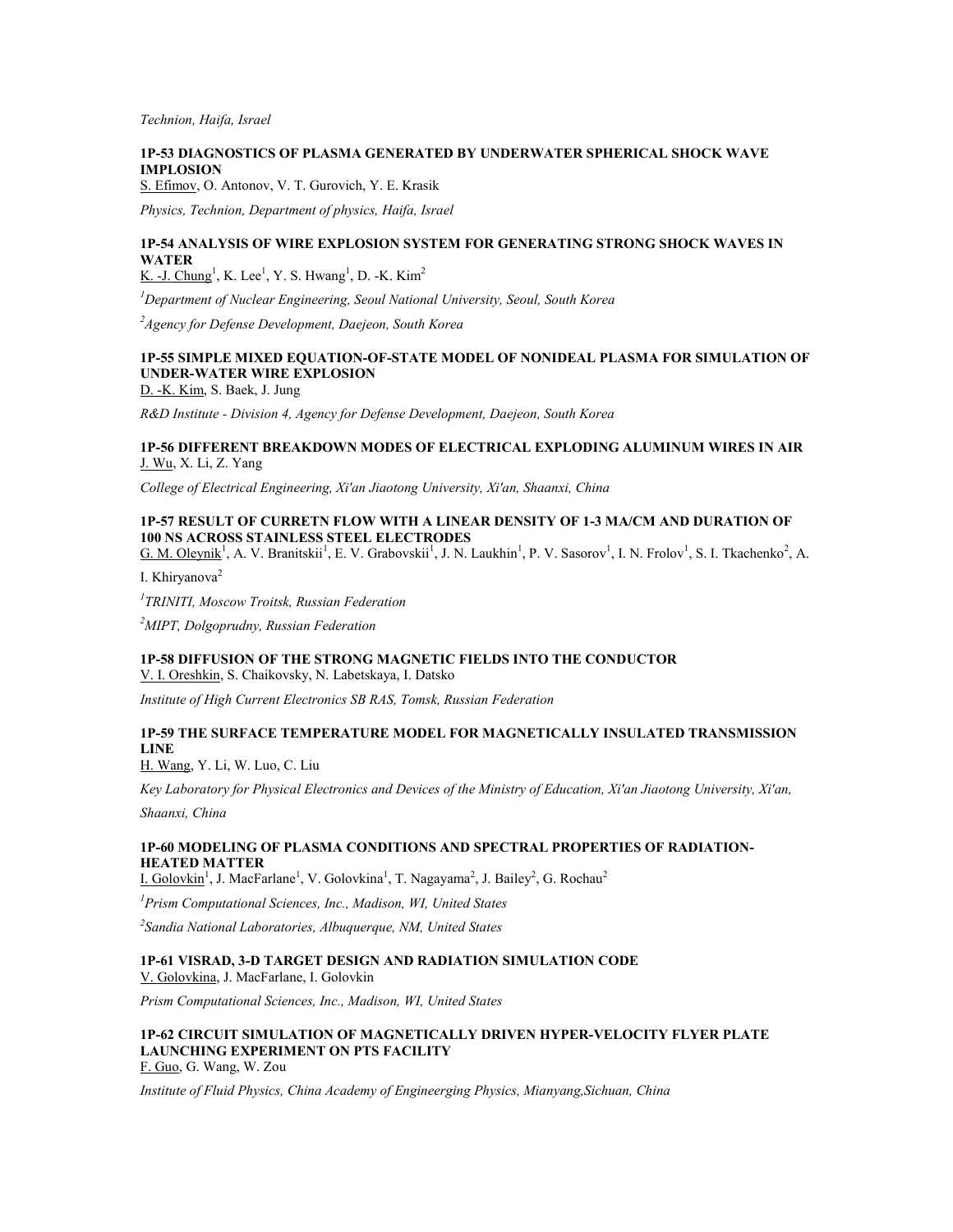### **Session 1P: Fast Z pinches (poster)**

Poster Session

Monday, May 25 15:00-16:30, Citrine I

Session Chairs:

#### **1P-63 METAL-PUFF Z-PINCH IMPLOSIONS ON GENERATOR MIG WITH CURRENT LEVEL UP TO 2.3 MA**

A. G. Rousskikh, A. S. Zhigalin, N. A. Labetskaya, S. A. Chaikovaskii, R. B. Baksht, V. I. Oreshkin

*SB RAS, Institute of High Current Electronics, Tomsk, Russian Federation*

## **1P-64 EFFECT OF THE AXIAL MAGNETIC FIELD ON A RADIATING Z-PINCH PLASMA**

R. Baksht, A. Rousskikh, A. Zhigalin, N. Labetskaya, S. Chaikovaskii, V. Oreshkin

*Institute of High Current Electronics SB RAN, Tomsk, Russia*

#### **1P-65 EXPERIMENTAL AND NUMERICAL INVESTIGATIONS ON THE FAST ELECTRICAL EXPLOSION OF SINGLE ALUMINUM WIRE IN VACUUM** K. Wang, Z. Shi, Y. Shi, S. Jia, J. Wu, L. Wang

*Dept. of Electrical Engineering, Xi'an Jioatong University, Xi'an, China*

### **1P-66 STUDY ON ELECTRICAL EXPLOSION OF BARE AND INSULATION COATED TUNGSTEN WIRES**

H. Shi, X. Zou, X. Wang

*Department of Electrical Engineering, Tsinghua Universiy, Beijing, China*

### **1P-67 STUDIES OF THE X-RAY RADIATION FROM GAS-PUFF Z-PINCHES ON COBRA.**

T. A. Shelkovenko, S. A. Pikuz, N. Qi, P. W. L. de Grouchy, B. R. Kusse, D. A. Hammer

*Lab. of Plasma Studies, Cornell University, Ithaca, N-Y, United States*

### **1P-68 STUDY OF THE HYBRID X-PINCH WITH AN EXTERNAL AXIAL MAGNETIC FIELD**

S. A. Pikuz<sup>1</sup>, T. A. Shelkovenko<sup>1</sup>, J. B. Greenly<sup>1</sup>, L. A. Atoyan<sup>1</sup>, D. A. Hammer<sup>1</sup>, I. N. Tilikin<sup>2</sup>, A. R. Mingaleev<sup>2</sup>, G.

V. Ivanenkov<sup>2</sup>, A. V. Agafonov<sup>2</sup>

*1 LPS, Cornell University, Ithaca, NY, United States*

*<sup>2</sup>RAS, P.N.Lebedev Institute, Moscow, Russia*

### **1P-69 NEON AND ARGON MULTI-NOZZLE GAS PUFF Z-PINCH STUDIES ON COBRA**

 $N$ .  $Q_1^1$ , P. W. L. de Grouchy<sup>1</sup>, W. M. Potter<sup>1</sup>, J. T. Banasek<sup>1</sup>, J. T. Engelbrecht<sup>1</sup>, L. Atoyan<sup>1</sup>, A. D. Cahill<sup>1</sup>, J. B.

Greenly<sup>1</sup>, C. L. Hoyt<sup>1</sup>, S. A. Pikuz<sup>1</sup>, T. A. Shelkovenko<sup>1</sup>, D. A. Hammer<sup>1</sup>, B. R. Kusse<sup>1</sup>, Y. K. Chong<sup>2</sup>, J. Giuliani<sup>2</sup>, N.

Ouart<sup>2</sup>, W. Thornhill<sup>2</sup>, E. Kroupp<sup>3</sup>, A. Fisher<sup>3</sup>, Y. Maron<sup>3</sup>

*1 Lab. of Plasma Studies, Cornell University, Ithaca, NY, United States*

*<sup>2</sup>Naval Research Laboratory, Washington, DC, United States*

*<sup>3</sup>Weizmann Institute of Science, Rehovot, Israel*

#### **1P-70 RADIATIONS DURING OF INITIAL PHASE OF HIGH-VOLTAGE ATMOSPHERIC DISCHARGE** A. V. Agafonov, A. V. Oginiv, A. S. Rusetskiy, V. A. Ryabov, K. V. Shpakov, A. P. Chubenko

*P.N.Lebedev Physical Institute, Moscow, Russian Federation*

### **1P-71 STUDY OF Z-PINCH X-RAY EMISSION IN THE IMPLOSION OF FIBER ARRAYS AT THE ANGARA-5-1 FACILITY**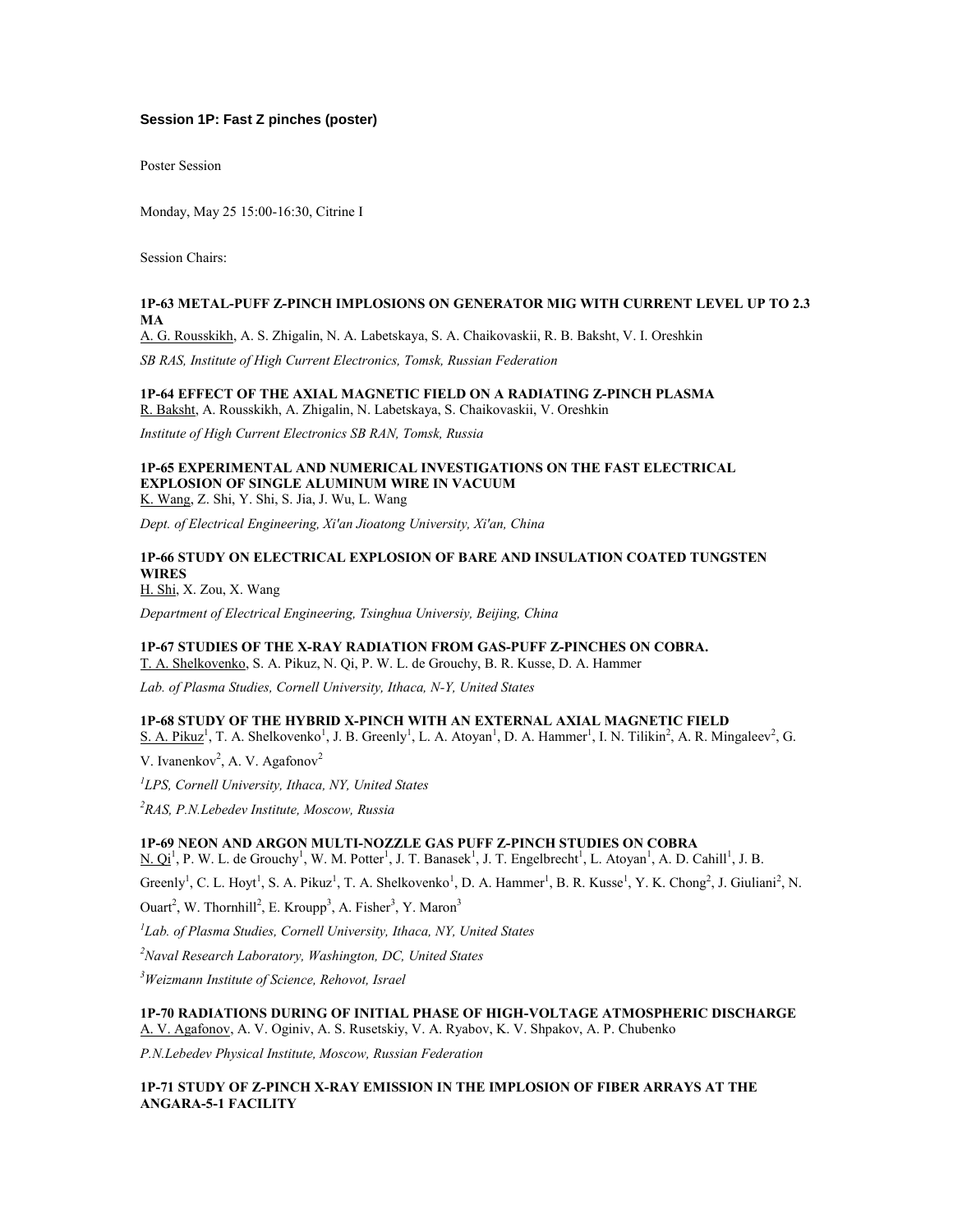$A. N.$  Gritsuk<sup>1</sup>, V. V. Aleksandrov<sup>1</sup>, E. V. Grabovskiy<sup>1</sup>, I. G. Малютин<sup>1</sup>, K. N. Mitrofanov<sup>1</sup>, G. M. Oleinik<sup>1</sup>, G. S.

Volkov<sup>1</sup>, A. P. Shevelko<sup>2</sup>

*1 Troitsk Institute for Innovation and Fusion Research,, Moscow, Troitsk, Russian Federation*

*<sup>2</sup>P.N. Lebedev Physical Institute of the RAS, Moscow, Russian Federation*

#### **1P-72 EXPERIMENTAL INVESTIGATION OF THE EFFECTS OF AN AXIAL MAGNETIC FIELD ON THE MAGNETO RAYLEIGH-TAYLOR INSTABILITY IN ABLATING PLANAR FOIL PLASMAS** D. A. Yager-Elorriaga, N. M. Jordan, S. G. Patel, A. M. Steiner, Y. Y. Lau, R. M. Gilgenbach, M. Weis

*Nuclear Engineering and Radiological Sciences, University of Michigan, Ann Arbor, Michigan, United States*

### **1P-73 CONTACT DIAGNOSTICS OF HIGH-CURRENT DISCHARGE CHANNEL IN HIGH PRESSURE GAS**

M. E. Pinchuk, A. V. Budin, A. G. Leks, V. V. Leont'ev

*Institute for Electrophysics and Electric Power of Russian Academy of Sciences, St.-Petersburg, Russian Federation*

### **1P-74 STUDIES OF CYLINDRICAL LINER Z-PINCHES AT 1 MA ON COBRA**

L. Atoyan, T. Byvank, J. B. Greenly, S. A. Pikuz, T. A. Shelkovenko, B. R. Kusse, D. A. Hammer

*Laboratory of Plasma Studies, Cornell University, Ithaca, NY, United States*

### **1P-75 MEASUREMENT OF THE CURRENT OF THE ELECTRON BEAM IN A PLASMA FOCUS DEVICE USING X-RAY SPECTRUM**

N. Shamsian, B. Shirani, H. Pirjamadi, A. Kanani

*Nuclear Engineering Department, university of isfahan, Isfahan, Iran*

### **1P-76 CALCULATION OF ELECTRON AVALANCHE FORMATION TIME AND BREAKDOWN TIME LAG OF UIPF1**

H. Pirjamadi, B. Shirani, N. Shamsian

*Nuclear Engineering Department, university of isfahan, Isfahan, Iran*

### **1P-77 CALCULATION OF WAVE PROPAGATION DELAY IN A PLASMA FOCUS DEVICE AND ITS EFFECT ON BREAKDOWN TIME LAG**

H. Pirjamadi, B. Shirani, N. Shamsian

*Nuclear Engineering Department, university of isfahan, Isfahan, Iran*

### **1P-78 CALCULATION OF MINIMUM BREAKDOWN VOLTAGE IN A MATHER TYPE PLASMA FOCUS DEVICE (UIPF1)**

H. Pirjamadi, B. Shirani, N. Shamsian

*Nuclear Engineering Department, university of isfahan, Isfahan, Iran*

## **1P-79 MEASUREMENT OF THE ENERGY SPECTRUM OF THE ELECTRON BEAM IN A SMALL PLASMA FOCUS DEVICE USING X-RAY SPECTRUM**

N. Shamsian, B. Shirani, H. Pirjamadi, A. Kanani

*Nuclear Engineering Department, university of isfahan, Isfahan, Iran*

#### **1P-80 PLASMA DYNAMICS IN GAS EMBEDDED CONICAL WIRE ARRAY Z-PINCH PLASMAS** G. Munoz, F. Veloso, V. Valenzuela, M. Favre, E. Wyndham

*Instituto de Fisica, Pontificia Universidad Catolica de Chile, Santiago, Chile*

## **1P-81 FORMATION OF HIGH PURITY TITANIUM PLASMA IN A CAPILLARY DISCHARGE**

E. S. Wyndham, M. B. Favre, P. I. Masoliver

*Physics, Pontificia Universidad Catolica de Chile, Santiago, Chile*

**1P-82 NUMERICAL INVESTIGATION ON THE EFFECT OF ABLATOR PRESSURE TO ISOLATE SPHERICAL FUEL COMPRESSION FROM CYLINDRICAL Z-PINCH IMPLOSION** D. Xiao, N. Ding, S. Sun, Z. Dai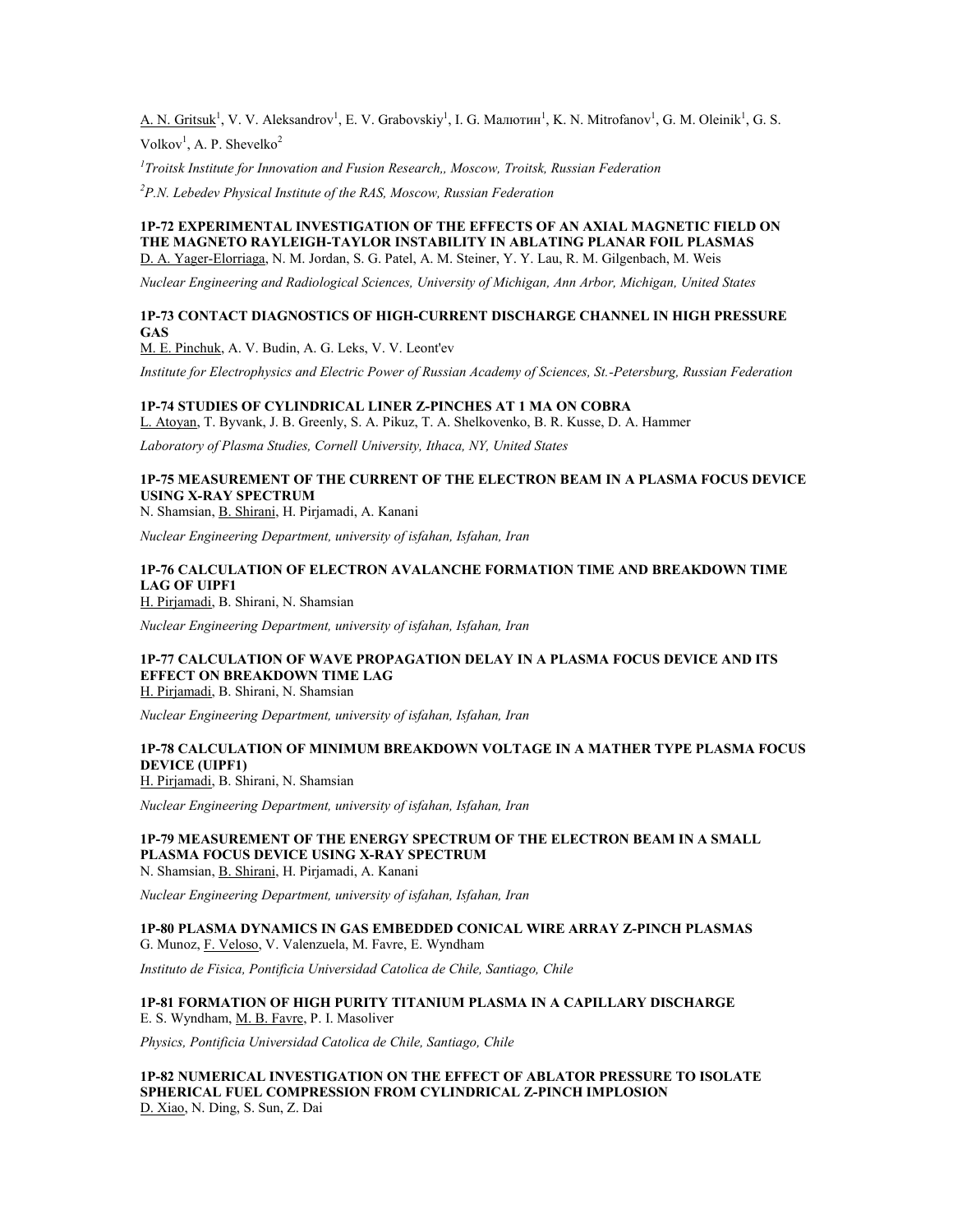*Institute of Applied Physics and Computational Mathematics, Beijing, China*

### **Session 1P: Insulation and Dielectric Breakdown (poster)**

Poster Session

Monday, May 25 15:00-16:30, Citrine I

Session Chairs: Chao Chang, SLAC,Stanford University

Natalia Yu Babaeva, Joint Institute for High Temperatures Russian Academy of Sciences

## **1P-83 EFFECT OF PLASMA CHANNEL PARAMETERS ON THE SHOCK-WAVE DYNAMICS AT BLAST-HOLE ELECTRO-FRACTURE OF CONCRETE LUMPS**

N. S. Kuznetsova, A. S. Yudin

*Institute of High Technology Physics, National Research Tomsk Polytechnic University, Tomsk, Russian Federation*

## **1P-84 SIMULATION OF LEADER INCEPTION FROM OVERHEAD TRANSMISSION LINES UNDER LIGHTNING BACKGROUND**

B. Wei<sup>1</sup>, Z. Fu<sup>2</sup>

*<sup>1</sup>Equipment Condition Evaluation Center, Electric Power Technical Research Institute, SMEPC, Shanghai, China*

*<sup>2</sup>Department of Electrical Engineering, Shanghai Jiaotong University, Shanghai, China*

## **1P-85 CIRCUIT MODELS FOR BAND PASS FILTER OF RF FRONT-END SYSTEM DAMAGED BY HIGH POWER ELECTROMAGNETIC PULSE**

K. -A. Lee, Y. -M. Cho, K. -C. Ko

*Electrical Engineering, Hanyang University, Seoul, South Korea*

#### **1P-86 ELEMENTAL COMPOSITION AND ELECTRIC PROPERTIES OF POLYCRYSTALLINE ALUMINA CERAMIC AFTER METAL ION BEAM TREATMENT** E. M. Oks<sup>1</sup>, A. S. Bugaev<sup>1</sup>, A. G. Nikolaev<sup>1</sup>, K. P. Savkin<sup>1</sup>, G. Y. Yushkov<sup>1</sup>, M. V. Shandrikov<sup>1</sup>, A. V. Tyunkov<sup>2</sup>

*1 Institute of High Current Electronics, Tomsk, Russian Federation*

*2 Tomsk State University of Automated Control Systems and Radioelectronics, Tomsk, Russian Federation*

### **1P-87 SCATTERING CROSS SECTIONS AND ELECTRON TRANSPORT COEFFICIENTS FOR ELECTRONS IN CF3I**

J. Miric<sup>1</sup>, D. Bosnjakovic<sup>1</sup>, S. Dujko<sup>1</sup>, <u>Z. L. Petrovic<sup>1</sup>, O. Sasic<sup>2</sup>, J. de Urquijo<sup>3</sup></u>

*1 Institute of Physics, University of Belgrade, Belgrade, Yugoslavia*

*<sup>2</sup>Faculty of Transport and Traffic Engineering, University of Belgrade, Belgrade, Yugoslavia*

*3 Instituto de Ciencias Fısicas, Universidad Nacional Autonoma de Mexico, Mexico City, Mexico*

#### **1P-88 NONSTATIONARY FLUID DYNAMICS IN INHOMOGENEOUS ELECTRIC FIELD**  $V. A. Vdovin<sup>1</sup>, V. N. Kornienko<sup>1</sup>, V. G. Andreev<sup>2</sup>$

*1 russian academy of sience, Kotelnikov Institute of Radioengineering and Electronics, Moscow, Russian Federation*

*<sup>2</sup>Faculty of Physics, M.V. Lomonosov Moscow State University, Moscow, Russian Federation*

#### **1P-89 INITIATION OF BREAKDOWN IN STRINGS OF BUBBLES IMMERSED IN TRANSFORMER OIL: PASCHEN CURVES AND PROXIMITY OF BUBBLES** N. Y. Babaeva, D. V. Tereshonok, G. V. Naidis

*Joint Institute for High Temperatures Russian Academy of Sciences, Moscow, Russian Federation*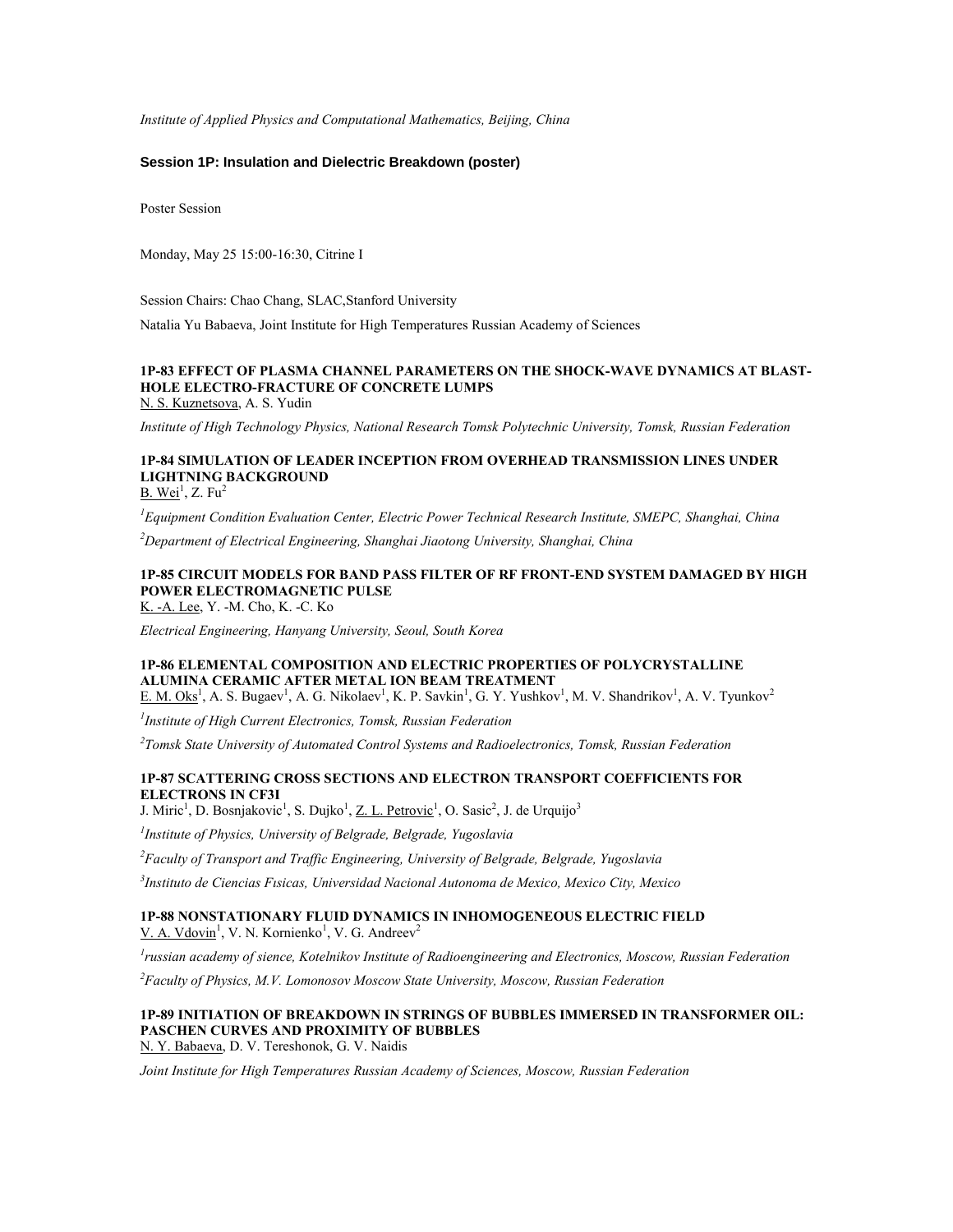### **1P-90 SURFACE MORPHOLOGY AND CHEMICAL CHARACTERISTICS OF GIS EPOXY INSULATORS UNDER MICROSECOND-PULSE EXCITATION**

X. Liu<sup>1,2</sup>, T. Shao<sup>2,3</sup>, <u>C. Zhang<sup>2,3</sup></u>, R. Wang<sup>2,3</sup>

*<sup>1</sup>Department of Electrical Engineering, North China Electric Power University, Baoding, China*

*2 Institute of Electrical Engineering, Chinese Academy of Sciences, Beijing, China*

*<sup>3</sup>Key Laboratory of Power Electronics and Electric Drive, Chinese Academy of Sciences, Beijing, China*

### **Session 1P: Nonequilibrium Plasma Applications (poster)**

Poster Session

Monday, May 25 15:00-16:30, Citrine I

Session Chairs:

### **1P-91 STUDY ON ATMOSPHERIC-PRESSURE DIFFUSE DISCHARGE WITH A DOUBLE-PINS-TO-PLANE GAP IN REPETITIVE MODES**

J.  $\text{Gu}^1$ , C. Zhang<sup>1,2</sup>, R. Wang<sup>1,2</sup>, T. Shao<sup>1,2</sup>

*1 Institute of Electrical Engineering, Chinese Academy of Sciences, Beijing, China*

*<sup>2</sup>Key Laboratory of Power Electronics and Electric Drive, Chinese Academy of Sciences, Beijing, China*

#### **1P-92 STRONG DISCHARGE PROCESSES BY ATMOSPHERIC PLASMA JET ARRAY WITHOUT EXTERNAL GROUND ELECTRODE**  $J. Y.$  Kim<sup>1</sup>, S. Y. Lee<sup>1</sup>, M. Shin<sup>1</sup>, D. W. Moon<sup>1</sup>, H. -S. Tae<sup>2</sup>

*<sup>1</sup>Department of New Biology, Daegu Gyeongbuk Institute of Science and Technology (DGIST), Daegu, South Korea*

*2 School of Electronics Engineering, College of IT Engineering, Kyungpook National University, Daegu, South Korea*

#### **1P-93 LARGE VOLUME AIR PLASMA FOR FRUIT STERILIZATION**

A. -A. Mohamed<sup>1</sup>, S. M. Shariff<sup>2</sup>, M. Benghanem<sup>1</sup>, A. A. Almashraqi<sup>1</sup>, A. H. Basher<sup>1</sup>, S. A. Ouf<sup>3</sup>

*<sup>1</sup>Physics Department/Faculty of Science, Taibah University, Madinah, Saudi Arabia*

*<sup>2</sup>Electrical Engineering Department/Faculty of Engineering, Taibah University, Madinah, Saudi Arabia*

*<sup>3</sup>Biology Department/Faculty of Science, Taibah University, Madinah, Saudi Arabia*

#### **1P-94 DEVELOPPMENT OF A HYBRID MPI/OPENMP MASSIVELLY PARALLEL 3D PARTICLE-IN-CELL MODEL OF A MAGNETIZED PLASMA SOURCE** G. Fubiani<sup>1</sup>, J. -P. Boeuf<sup>1</sup>, J. Qiang<sup>2</sup>

*<sup>1</sup>Grephe, CNRS/LAPLACE University of Toulouse 3, Toulouse, France*

*<sup>2</sup>CBP, Lawrence Berkeley National Laboratory, Berkeley, CA, USA*

### **1P-95 GRAPHENE SYNTHESIS BY ATMOSPHERIC PRESSURE MICROWAVE PLASMA**  $F.$  Bozduman<sup>1</sup>, A. Gulec<sup>1</sup>, S. Noree<sup>1</sup>, Y. Durmaz<sup>1</sup>, M. Ismael<sup>1</sup>, A. Uygun Oksuz<sup>2</sup>

*<sup>1</sup>Physics, Suleyman Demirel University, Isparta, Turkey*

*<sup>2</sup>Chemistry, Suleyman Demirel University, Isparta, Turkey*

#### **1P-96 EXPERIMENTAL STUDIES ON ELECTRO-OPTICAL CHARACTERISTICS OF PULSED STREAMER DISCHARGE ON WATER SURFACE** L. Zhang, Y. Huang, Z. Liu, K. Yan

*Department of Chemical and Biological Engineering, Zhejiang University, Hangzhou, China*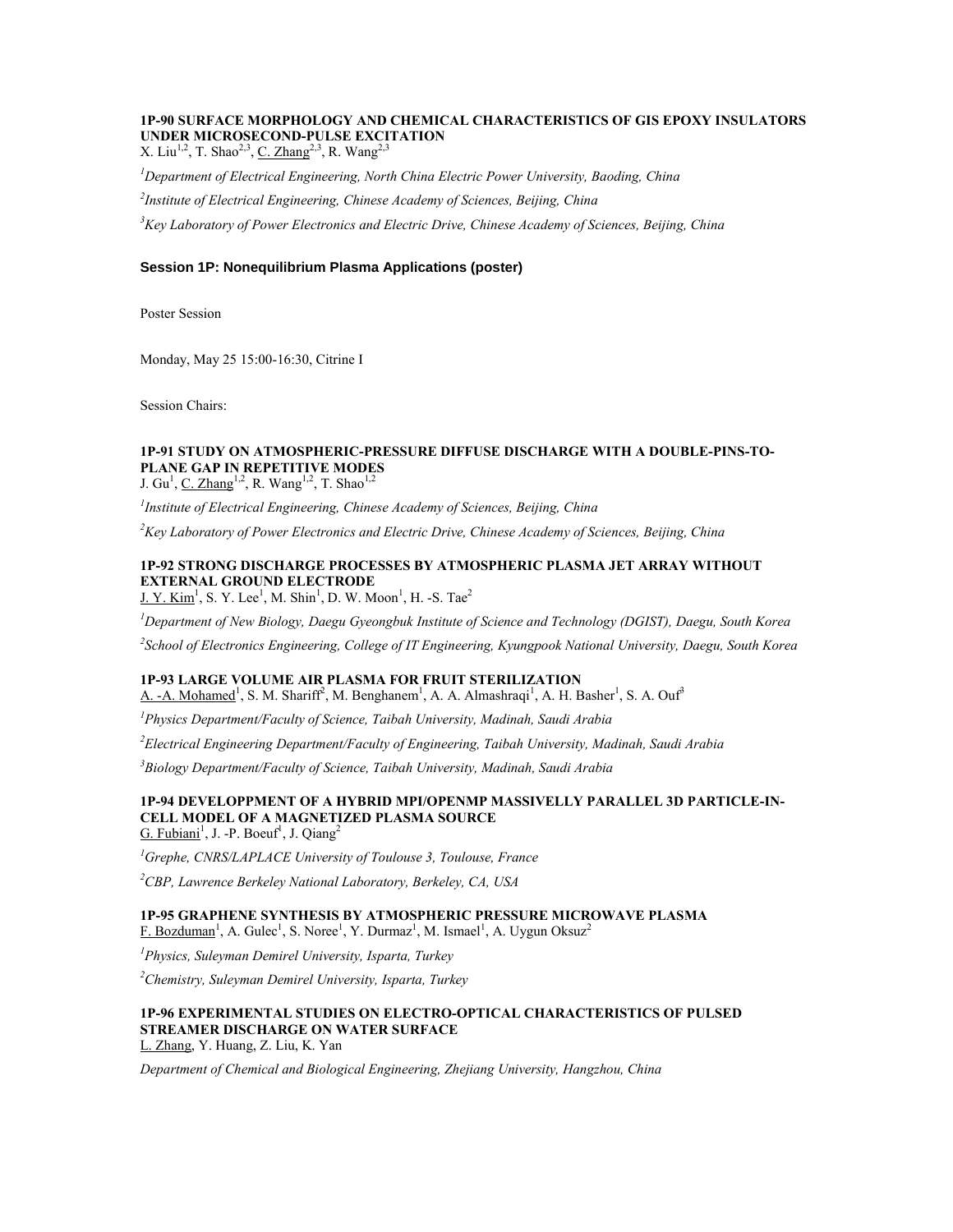### **1P-97 MASS SPECTROSCOPY AND ICCD ANALYSIS OF COUPLED AND UNCOUPLED MODE IN A GATLING-GUN LIKE PLASMA SOURCE**

A. Stancampiano<sup>1</sup>, M. Gherardi<sup>1</sup>, V. Colombo<sup>1</sup>, N. Selakovic<sup>2</sup>, N. Puac<sup>2</sup>, Z. L. Petrovic<sup>2</sup>

*<sup>1</sup>Department of Industrial Engineering, Alma Mater Studiorum - University of Bologna, Bologna, Italy*

*2 Institute of Physics Belgrade, University of Belgrade, Belgrade, Serbia*

### **1P-98 PLASMA-ASSISTED IGNITION AND COMBUSTION OF METHANE-AIR MIXTURES USING DIELECTRIC BARRIER DISCHARGE**

P. Li, H. Mu, L. Yu, C. Yao, G. Xu, Z. Chang, X. Shi, G. J. Zhang

*State Key Laboratory of Electrical Insulation and Power Equipment, Xi'an Jiao Tong University, Xi'an, China*

## **1P-99 INFLUENCE OF GAS FLOW ON DISCHARGE MODE IN COAXIAL ARGON DBD UNDER ATMOSPHERIC PRESSURE**

G. M. Xu

*State Key Lab of Electrical Insulation & Power Equipment, Xi'an Jiaotong University, Xi'an, Shaanxi, China*

#### **1P-100 A LOW-POWER MAGNETIC-FIELD-ASSISTED PLASMA JET GENERATED BY DIRECT-CURRENT GLOW DISCHARGE AT ATMOSPHERIC PRESSURE**  $J.$  Tang<sup>1</sup>, W. Jiang<sup>1</sup>, J. Li<sup>1,2</sup>, Y. Wang<sup>1</sup>, W. Zhao<sup>1</sup>, Y. Duan<sup>1,3</sup>

*1 State Key Laboratory of Transient Optics and Photonics, Xi'an Institute of Optics and Precision Mechanics of CAS,* 

*Xi'an, Shaanxi, China*

*<sup>2</sup>Faculty of Mathematics and physics, Huaiyin Institute of Technology, Huaian, Jiangsu, China*

*<sup>3</sup>Research Center of Analytical Instrumentation, Sichuan University, Chengdu, Sichuan, China*

#### **1P-101 RESEARCH STATUS OF ELECTRON BEAM PLASMA FOR AERODYNAMIC APPLICATIONS IN CHINA** Y. Deng

*Shaanxi Power Machine Design and Research Institute, Xi'an, China*

#### **1P-102 OPTICAL EMISSION OF HELIUM CRYOPLASMA**

N. Bonifaci<sup>1</sup>, J. Ghannay<sup>1</sup>, R. Boltnev<sup>2</sup>, V. Atrazhev<sup>3</sup>, V. Shakatov<sup>4</sup>, J. Eloranta<sup>5</sup>, K. van Haeften<sup>6</sup>

*<sup>1</sup>G2Elab, GRENOBLE, France*

*<sup>2</sup>Branch of Talrose Institute for Energy Problems of Chemical Physics, Chernogolovka, Russia*

*3 Joint Institute for High Temperatures, Moscow, Russia*

*4 2Topchiev of Petrochemical Synthesis Institute, Moscow, Russia*

*<sup>5</sup>Department of Chemistry and Biochemistry, California State University, Northridge, USA*

*6 5Department of Physics and Astronomy, University of Leicester, Leiscester, United Kingdom*

### **1P-103 THE EFFECT OF LOW-TEMPERATURE PLASMA TREATMENT ON THE PLANT SEEDS** A. Zahoranova<sup>1</sup>, D. Kovacik<sup>1</sup>, M. Cernak<sup>1</sup>, M. Henselova<sup>2</sup>, D. Hudecova<sup>3</sup>, B. Kalinakova<sup>3</sup>

*<sup>1</sup>Department of Experimental Physics, Faculty of Mathematics, Physics and Informatics, Comenius University,* 

*Bratislava, Slovakia*

*<sup>2</sup>Department of Plant Physiology, Faculty of Natural Sciences, Comenius University, Bratislava, Slovakia*

*<sup>3</sup>Faculty of Chemical and Food Technology, Slovak University of Technology, Bratislava, Slovakia*

#### **1P-104 PLASMA FLOW CONTROL FOR SOLID-STATE PIEZOELECTRIC CONTROL SURFACES IN LOW REYNOLDS NUMBER FLOWS** O. Bilgen<sup>1</sup>, R. Hattery<sup>1</sup>, M. Laroussi<sup>2</sup>, I. Bartol<sup>3</sup>

*<sup>1</sup>Mechanical and Aerospace Engineering, Old Dominion University, Norfolk, United States*

*<sup>2</sup>Electrical and Computer Engineering, Old Dominion University, Norfolk, United States*

*<sup>3</sup>Biological Sciences, Old Dominion University, Norfolk, United States*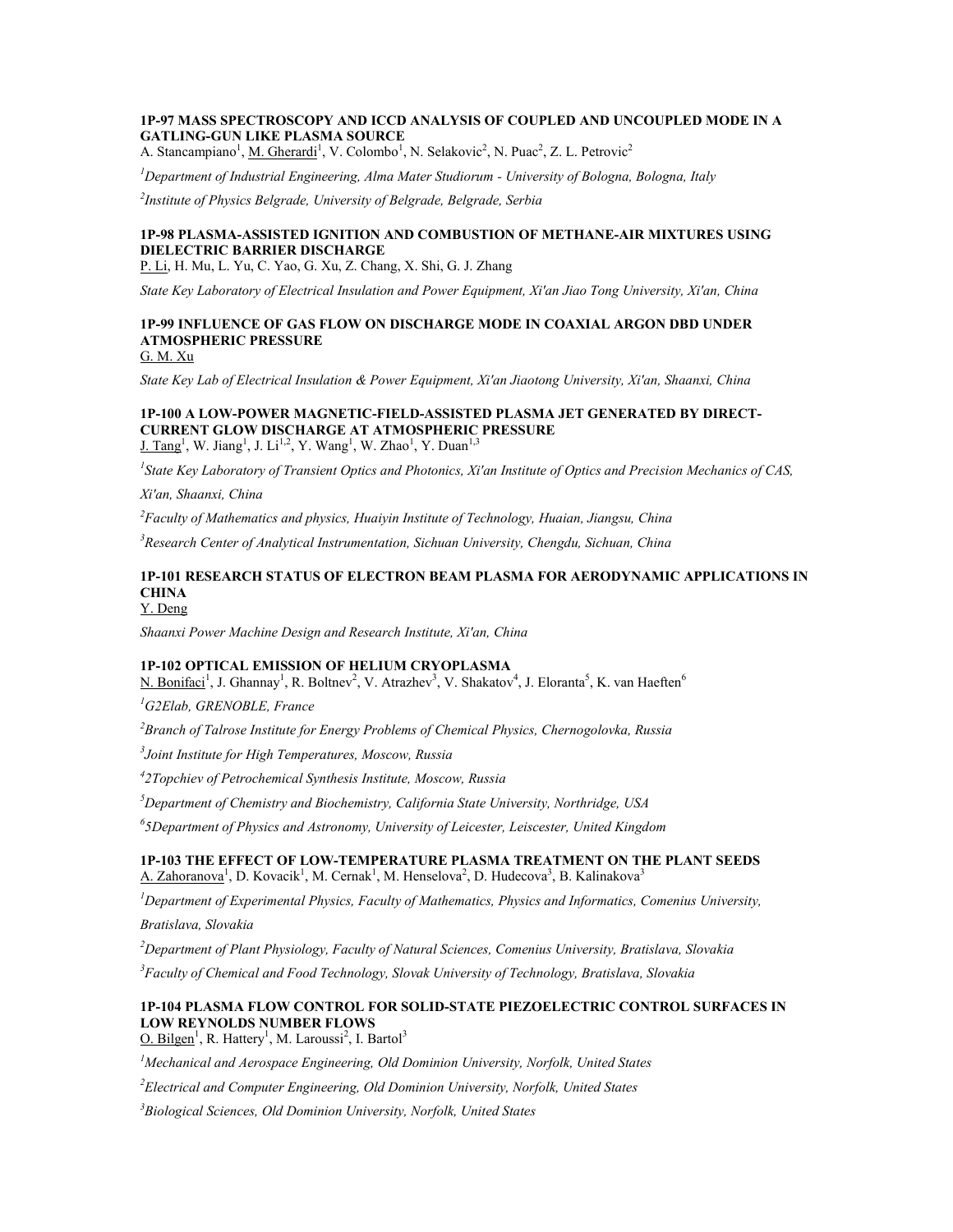### **1P-105 INVESTIGATION OF BINDING PROPERTIES OF MICROCAPSULES ON LOW PRESSURE PLASMA TREATED TEXTILES**

B. Kutlu, G. C. Turkoglu, A. Aksit, A. M. Sariisik

*Textile Engineering Department, Dokuz Eylul University, Izmir, Turkey*

## **1P-106 NEW PLASMA PATTERNING OF AG NANOWIRE USING HIGH PRESSURE MICRO-DISCHARGE**

H. -J. Kim<sup>1</sup>, H. -S. Tae<sup>1</sup>, S. -H. Lee<sup>2</sup>, B. J. Shin<sup>3</sup>, J. H. Seo<sup>4</sup>, J. H. Pyo<sup>5</sup>

<sup>1</sup>80 Daehak-ro, Buk-gu, School of Electrical Engineering, College of IT Engineering, Kyungpook National University,

*Daegu, South Korea*

*2 100 Inha-ro, Nam-gu, School of Electrical Engineering, College of Information Technology and Engineering, Inha University, Incheon, South Korea*

*3 209 Neungdong-ro, Gwangjin-gu, Department of Electronics Engineering, Sejong University, Seoul, South Korea*

*4 119 Academy-ro, Yeonsu-gu, Department of Electronics Engineering, Incheon National University, Incheon, South Korea*

*5 89 Seoho-ro, Gwonseon-gu, Suwon-si, Applied Plasma Devices, Inc., Gyeonggi-do, South Korea*

### **Session 1P: Environmental and Industrial Applications (poster I)**

Poster Session

Monday, May 25 15:00-16:30, Citrine I

Session Chairs:

### **1P-107 PREPARATION AND SURFACE MODIFICATION OF CHITOSAN COATED MODAL FABRIC BY NON-THERMAL OXYGEN PLASMA TREATMENT**

K. A. Vijayalakshmi, N. Karthikeyan, K. Vignesh

*Department of Physics, Sri Vasavi College, Erode-16, Tamilnadu, India*

### **1P-108 INTERACTION BETWEEN PT CATALYST AND OZONE FOR CATALYTIC CARBON MONOXIDE OXIDATION**

K. -T. Kim, S. Jo, H. S. Kang, S. H. Pyun, D. H. Lee, Y. -H. Song

*Department of Plasma Engineering, Korea Institute of Machinery & Materials, Daejeon, South Korea*

### **1P-109 CHARACTERISTICS OF HELIUM PLASMA JET DRIVEN BY MICROSECOND PULSES WITH DIFFERENT CONFIGURATIONS**

Y. Shen<sup>1,2</sup>, R. Wang<sup>2,3</sup>, C. Zhang<sup>2,3</sup>, <u>T. Shao</u><sup>2,3</sup>

*1 School of Automation and Electrical Engineering, Nanjing University of Technology, Nanjing, China*

*2 Institute of Electrical Engineering, Chinese Academy of Sciences, Beijing, China*

*<sup>3</sup>Key Laboratory of Power Electronics and Electric Drive, Chinese Academy of Sciences, Beijing, China*

#### **1P-110 OPTIMIZATION OF LOW-PRESSURE PLASMA REACTOR FOR HIGH-SPEED SURFACE TREATMENT OF POLYIMIDE SUBSTRATE** J. -O. Lee, W. S. Kang, M. Hur, Y. -H. Song

*Korea Institute of Machinery and Materials, Daejeon, South Korea*

**1P-111 MEASUREMENT OF THE CHARGE ON DIELETRIC SURFACE OF A DBD PLASMA ACTUATOR** E. Paniel, H. Rabat, D. Hong

*Univ. Orleans, CNRS, GREMI, UMR7344, Orleans, France*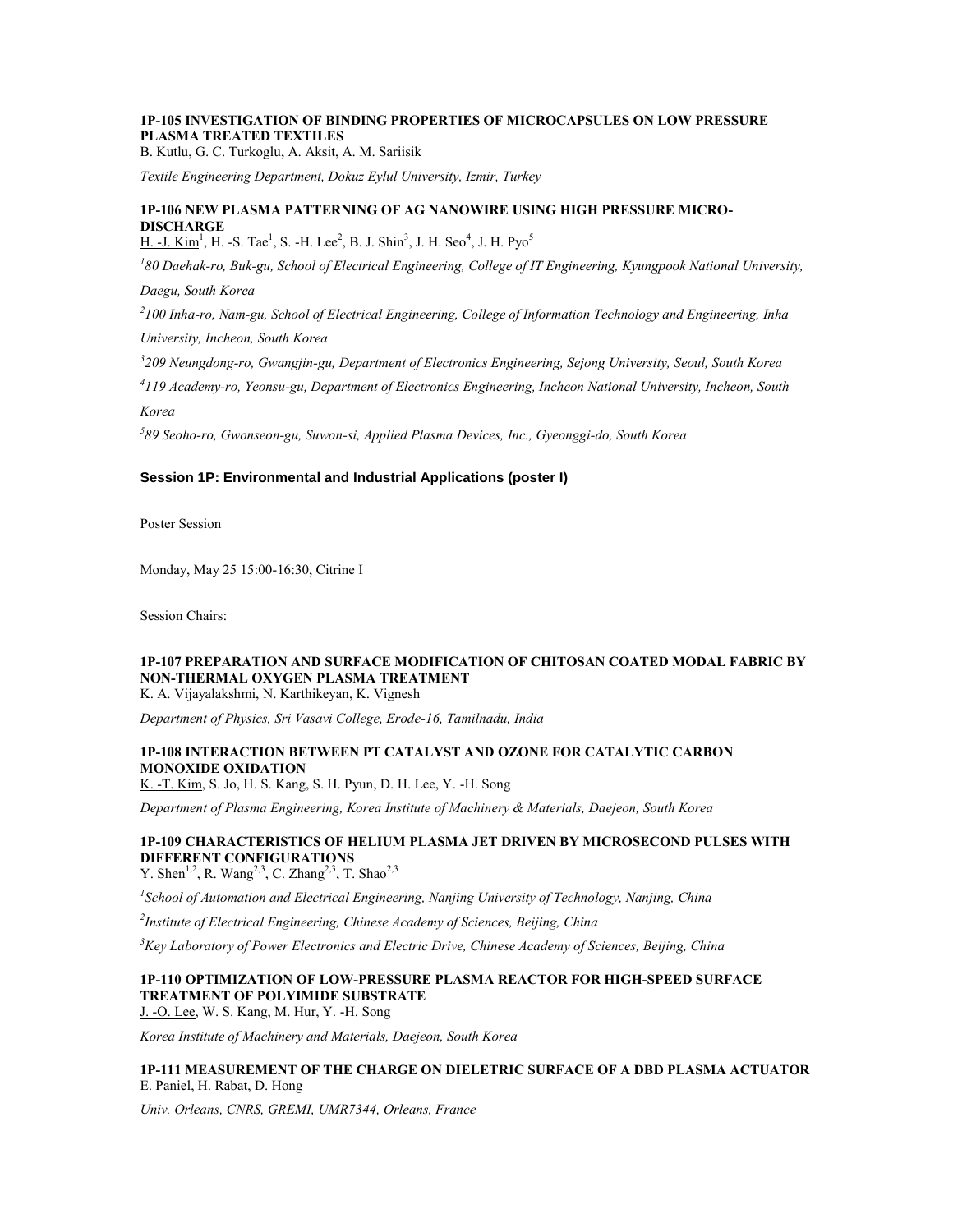### **1P-112 MODIFICATION OF THE SURFACE LAYER OF METAL MATERIALS UNDER THE COMBINED INFLUENCE OF HIGH INTENSITY PULSED ION BEAM AND MAGNETRON SPUTTERING**

G. E. Remnev, O. M. Lebedynskiy, V. N. Legostaev, S. K. Pavlov, A. V. Petrov, E. A. Smoliansky, A. V. Stepanov

*National Research Tomsk Polytechnic University, Tomsk, Russian Federation*

#### **1P-113 DEPOSITION OF FUNCTIONAL COATINGS BASED ON INTERMETALLIC SYSTEMS TiAl ON THE SURFACE OF PUNCHING TOOLS FOR COLD HEADING MACHINES BY VACUUM ARC PLASMA** E. L. Vardanyan, V. V. Budilov, I. I. Yagafarov, K. N. Ramazanov

*Ufa State Aviation Technical University, Ufa, Russian Federation*

### **1P-114 APPLICATION OF THE HOLLOW CATHODE EFFECT FOR LOCAL ION NITRIDING OF THE MACHINE PARTS**

V. V. Budilov<sup>1</sup>, <u>K. N. Ramazanov</u><sup>1</sup>, Y. G. Khusainov<sup>1</sup>, I. V. Zolotov<sup>1</sup>, N. S. Babenko<sup>2</sup>

*<sup>1</sup>Ufa State Aviation Technical University, Ufa, Russian Federation*

*<sup>2</sup>Ufa Engine Industrial Association, Ufa, Russian Federation*

### **1P-115 OBTAINING USEFUL PROPERTIES OF DIFFERENT MATERIALS BY USING MAGNETRON SPUTTERING**

K. Senturk<sup>1</sup>, T. Sen<sup>2</sup>, T. Coruhlu<sup>2</sup>, I. Varturk<sup>3</sup>, M. Korachi<sup>3</sup>, <u>N. Aslan</u><sup>2</sup>

*<sup>1</sup>Energy Systems Engineering Department, Beykent University, Istanbul, Turkey*

*<sup>2</sup>Physics Department, Yeditepe University, Istanbul, Turkey*

*<sup>3</sup>Genetics and Bioengineering Department, Yeditepe University, Istanbul, Turkey*

### **1P-116 COMPUTER MODELING OF LOCAL ION NITRIDING PROCESS WITH HOLLOW CATHODE EFFECT**

K. N. Ramazanov, Y. G. Khusainov, I. V. Zolotov

*Ufa State Aviation Technical University, Ufa, Russian Federation*

#### **1P-117 THE PREPARATION OF MICROPOROUS PVDF MEMBRANES WITH DITHIOPHOSPHATES AND MODIFICATION OF SURFACE PROPERTIES BY HELICON PLASMA** T. Sardohan Koseoglu<sup>1</sup>, F. Ilgaz<sup>1</sup>, O. Calis<sup>1</sup>, E. Kir<sup>1</sup>, A. Aydin<sup>1</sup>, A. Gulec<sup>2</sup>

*<sup>1</sup>Chemistry, Suleyman Demiel University, Isparta, Turkey*

*<sup>2</sup>Physics, Suleyman Demiel University, Isparta, Turkey*

#### **1P-118 AN NOVEL DISINFECTION METHOD FOR DRINKING WATER TREATMENT BASED ON STRONG ELECTRIC FIELD DISCHARGE AND HYDRODYNAMIC CAVITATION** Y. Tian, X. Yuan, S. Xu, X. Zhou, Z. Zhang

*Dalian Maritime University, Dalian, Liaoning, China*

#### **1P-119 SOLID STATE BATTERY MANUFACTURING WITH THERMIONIC VACUUM ARC AND RF SPUTTERING**

 $S. Pat<sup>1</sup>$ , S. Ozen<sup>1</sup>, V. Senay<sup>2</sup>, S. Korkmaz<sup>1</sup>, Z. Pat<sup>3</sup>

*<sup>1</sup>Eskişehir Osmangazi University, Eskişehir, Turkey*

*<sup>2</sup>Bayburt University, Bayburt, Turkey*

*<sup>3</sup>Bilecik Şeyh Edebali University, Bilecik, Turkey*

### **1P-120 CALCULATIONS OF ELECTRIC AND MAGNETIC FIELDS AND OHMIC HEATING IN THE VACUUM INTERRUPTER**

S. D. Kuznetsov<sup>1</sup>, S. F. Garanin<sup>1</sup>, V. A. Glazunov<sup>1</sup>, V. B. Yakubov<sup>1</sup>, V. N. Borisenkova<sup>2</sup>, P. P. Misyura<sup>3</sup>

*<sup>1</sup>Russian Federal Nuclear Center - All Russian Scientific Research Institute of Experimental Physics, Sarov, Russia*

*<sup>2</sup>Eurocontract - High Voltage Equipment Ltd., Balashiha, Russia*

*<sup>3</sup>HC Open Joint-Stock Company NEVZ-Soyuz, Novosibirsk, Russia*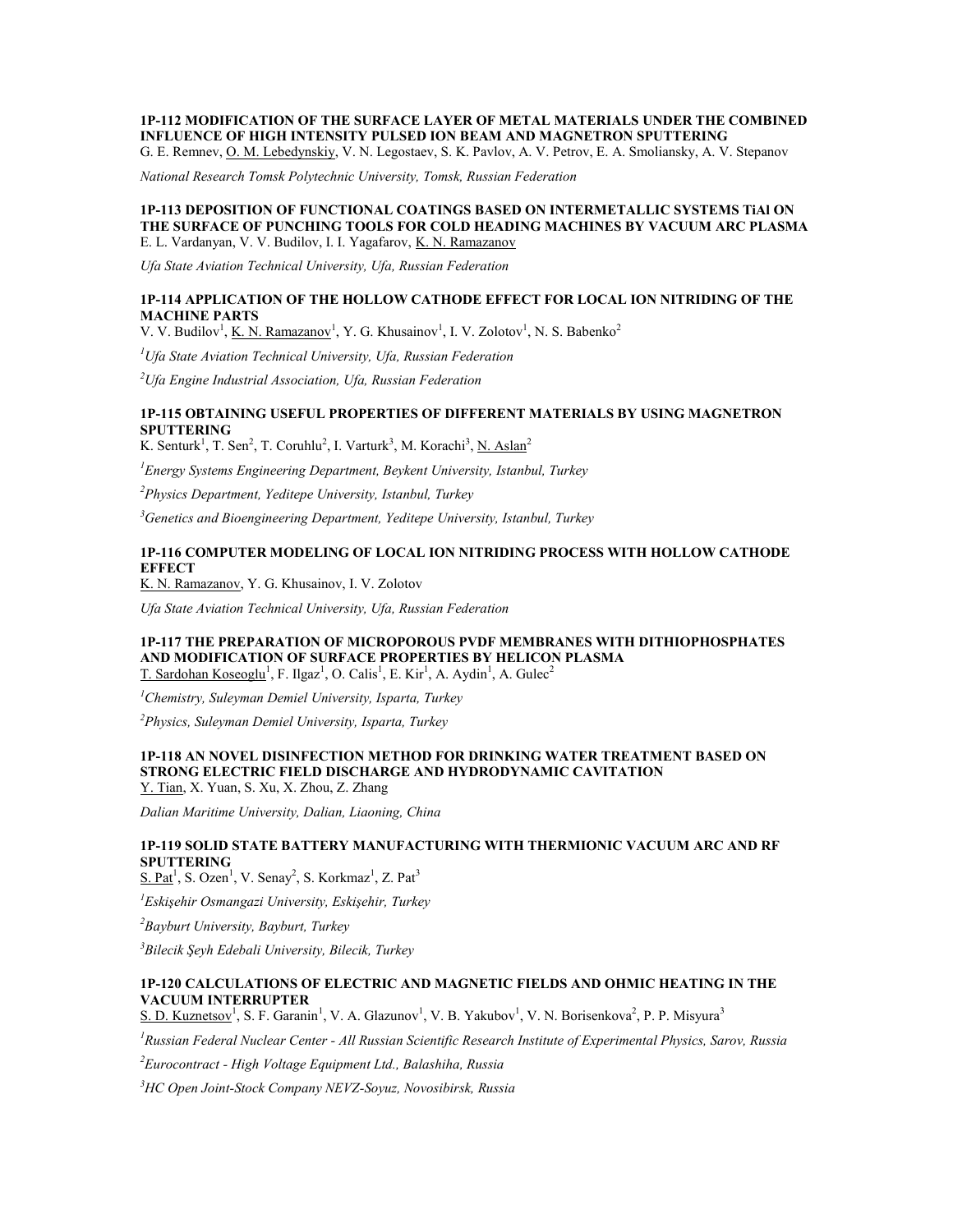### **1P-121 AN ATMOSPHERIC-PRESSURE, ROOM-TEMPERATURE, COLD MICRO PLASMA** X. Lu, J. Gou

*Huazhong University of Science and Technology, China, WuHan, China*

### **1P-122 YIELD OF HYDROGEN PEROXIDE, OZONE AND NITRITE NITROGEN WITH DBD ARRAYS IN WATER MIST SPRAY**

B. Chen<sup>1,2,3,4</sup>, Y. Gan<sup>1,3</sup>, Y. Wu<sup>1,3</sup>, C. Zhu<sup>1,2,5</sup>, J. Fei<sup>4,5</sup>, F. Zhou<sup>1,3</sup>, J. Wang<sup>1,3</sup>, J. Wang<sup>1,3</sup>

*<sup>1</sup>Hohai University Nantong Institute of Marine and Offshore Engineering, Nantong, China*

*2 Jiangsu Province Key Laboratory of Environmental Engineering, Nanjing, China*

*<sup>3</sup>Department of Mathematics and Physics, Hohai University, Changzhou, China*

*<sup>4</sup>College of Energy and Electrical Engineering, Hohai University, Nanjing, China*

*5 Jiangsu Key Laboratory of Power Transmission and Distribution Equipment Technology, Changzhou, China*

### **1P-123 TREATMENT OF POLYTETRAFLUOROETHYLENE FILMS BY ATMOSPHERIC AR THREE-DIELECTRIC LAYERS BARRIER DISCHARGE PLASMA**

 $X. Li^{1,2}, J. Li^{1,2}, P.$   $\text{Dong}^{1,2}, L.$  W.  $\text{Zhang}^{1,2}, J.$  D.  $\text{Long}^{1,2}, Y.$  T.  $\text{Xie}^{1,2}$ 

*1 Institute of Fluid Physics, China Academy of Engineering Physics, Mianyang, China*

*<sup>2</sup>Key Laboratory of Pulsed Power, China Academy of Engineering Physics, Mianyang, China*

#### **1P-124 CHARACTERISTICS OF DISCHARGE CHANNEL AND ITS EFFECT ON CONCRETE MONOLITH SPLITTING OFF BY BOREHOLE ELECTRICAL DISCHARGE BLASTING** A. S. Yudin

*High Voltage and Electrophysics, National Research Tomsk Polytechnic University, Tomsk, Russian Federation*

### **1P-125 PLASMA-INDUCED GRAFT POLYMERIZATION OF GLYCIDYL METHACRYLATE ONTO PE/PP NONVOWEN FABRIC**

S. Tİlkİ, S. Korpayev, P. AkkaŞ Kavakli, C. Kavakli

*chemistry, natural and applied science, ankara, turkey*

#### **Session 2A: Partially Ionized Plasmas**

Monday, May 25 16:30-18:30, Opal I

Session Chair: Mikhail S Benilov, Universidade da Madeira

## **16:30 2A-1 (invited) THERMAL CATHODIC ARC ROOT IN A MAGNETICALLY ROTATING ARC PLASMA GENERATOR**

C. Wang<sup>1</sup>, T. Chen<sup>1</sup>, W. Li<sup>1</sup>, M. Liao<sup>1</sup>, L. Ding<sup>2</sup>, <u>W. Xia</u><sup>1</sup>

*<sup>1</sup>Department of Thermal Science and Energy Engineering, University of Science and Technology of China, Hefei,* 

*Anhui, China*

*2 School of Life Science, University of Science and Technology of China, Hefei, Anhui, China*

### **17:00 2A-2 EXCITATION OF ION ACCOUSTIC WAVES IN PLASMAS WITH ELECTRON EMISSION FROM WALLS**

I. D. Kaganovich<sup>1</sup>, A. V. Khrabrov<sup>1</sup>, D. Sydorenko<sup>2</sup>, A. Smolyakov<sup>3</sup>, Y. Raitses<sup>1</sup>

*<sup>1</sup>PPPL, Princeton, United States*

*<sup>2</sup>University of Alberta, Alberta, Canada*

*<sup>3</sup>University of Saskatchewan, Saskatoon, Canada*

### **17:15 2A-3 FIELD EMISSION CURRENT GENERATION IN A HIGH PRESRURE NOBLE GAS**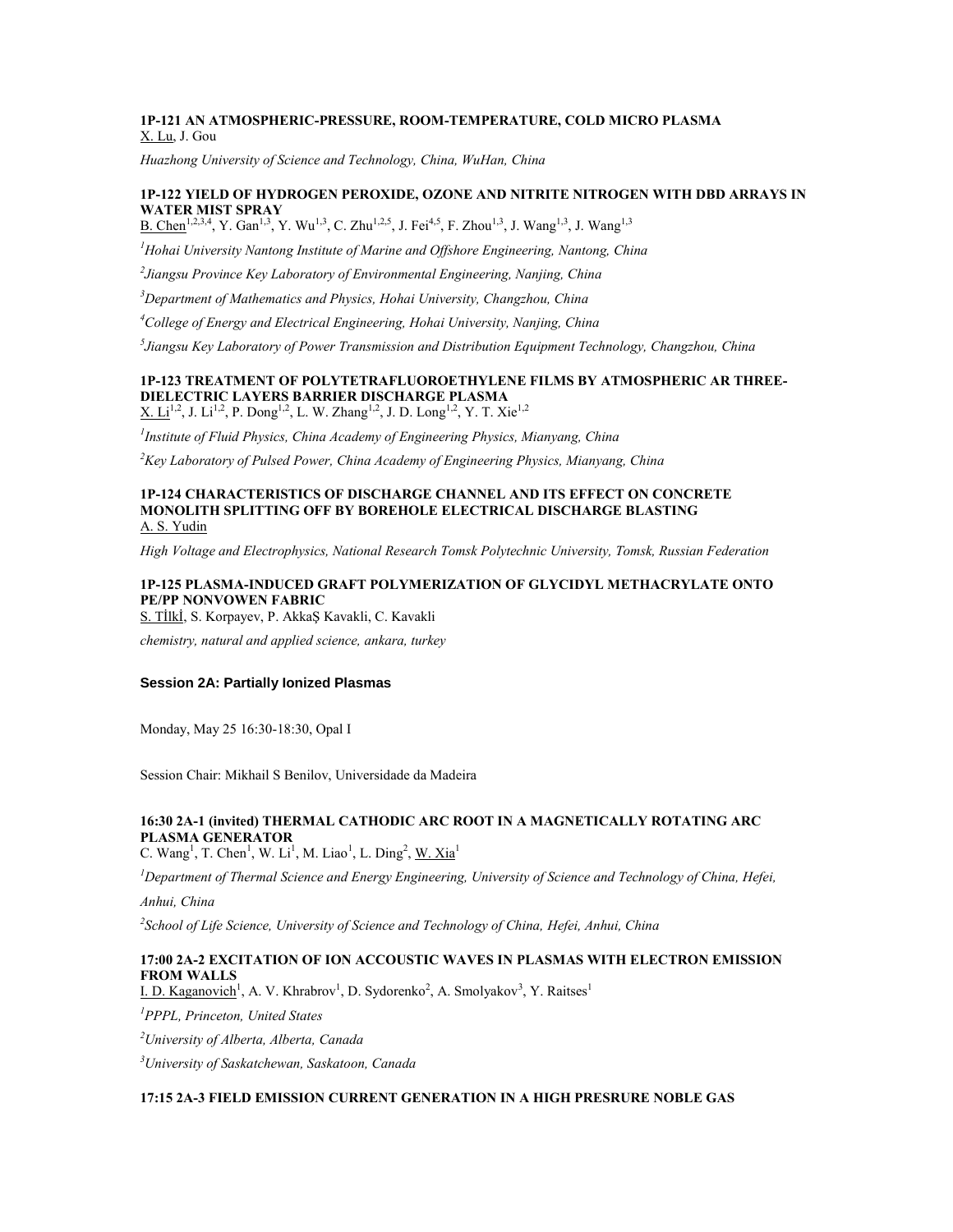N. P. Lockwood<sup>1</sup>, G. A. Pitz<sup>1</sup>, S. B. Fairchild<sup>2</sup>, M. A. Lange<sup>3</sup>

*<sup>1</sup>Directed Energy Directorate, Air Force Research Laboratory, Kirtland AFB, NM, United States*

*<sup>2</sup>Materials Directorate, Air Force Research Laboratory, Wright-Patterson AFB, NM, United States*

*3 TechFlow Scientific, Albuquerque, NM, United States*

#### **17:30 2A-4 STUDY ON THE PARAMETERS OF BARRIER DISCHARGE PLASMA IN A GAS PHASE HYDROCARBON MIXTURE OF ATMOSPHERIC PRESSURE UNDER EXTERNAL HEATING OF DISCHARGE AREA**

M. V. Zhuravlev, A. S. Kovantsev, G. E. Remnev, B. G. Shubin

*Tomsk Polytechnic University, Tomsk, Russian Federation*

#### **17:45 2A-5 NUMERICAL STUDY OF ACTIVE SPECIES GENERATION AND DELIVERY TO A DIELECTRIC SURFACE FROM A HELIUM ATMOSPHERIC-PRESSURE PLASMA JET** M. I. Hasan, J. W. Bradley

*Electrical Engineering and Electronics, University of Liverpool, Liverpool, United Kingdom*

### **18:00 2A-6 ASSESSMENT OF PHYSICAL CORRELATIONS IN A LARGE DC DISCHARGE TUBE FOR MULTIPLE GASES AND ELECTRODE MATERIALS**

T. E. Gebhart<sup>1</sup>, D. C. Lam<sup>2</sup>, I. A. Bean<sup>2</sup>, A. L. Winfrey<sup>1</sup>, M. A. Bourham<sup>3</sup>

*<sup>1</sup>Nuclear Engineering, University of Florida, Gainseville, FL, United States*

*<sup>2</sup>Department of Mechanical Engineering, Virginia Polytechnic Institute and State University, Blacksburg, VA, United* 

*States*

*<sup>3</sup>Nuclear Engineering, North Carolina State University, Raleigh, NC, United States*

### **18:15 2A-7 EXPERIMENTAL VALIDATION OF SIMILARITY LAW FOR GLOW DISCHARGES IN ARGON AT LOW PRESSURE**

Y. Fu, X. Yang, H. Luo, X. Zou, X. Wang

*Department of Electrical Engineering, Tsinghua University, Beijing, China*

## **18:30 2A-8 NUMERICAL STUDY OF MICROWAVE DIELECTRIC SURFACE BREAKDOWN AT ATMOSPHERIC CONDITION**

Q. Zhou, Y. Dong, Z. Dong

*Institute of Applied Physics and Computational Mathematics, Beijing, China*

#### **Session 2B: Plasma Chemistry I**

Monday, May 25 16:30-18:30, Opal II

Session Chair: Tao Shao, Institute of Electrical Engineering, Chinese Academy of Sciences

#### **16:30 2B-1 ERRORS AND UNCERTAINTY IN COMPLEX PLASMA CHEMISTRY MODELS** M. Turner

*School of Physical Sciences and National Centre for Plasma Science and Technology, Dublin City University, Dublin* 

*9, Ireland*

#### **16:45 2B-2 INFLUENCE OF OXYGEN ADDITION ON DISCHARGE CHARACTERISTICS OF DIELECTRIC BARRIER DISCHARGE IN AR** Z. Fang, J. Tan, W. J. Wu

*School of Automation and Electrical Engineering, Nanjing Technology University, Nanjing, Jiangsu Province, China*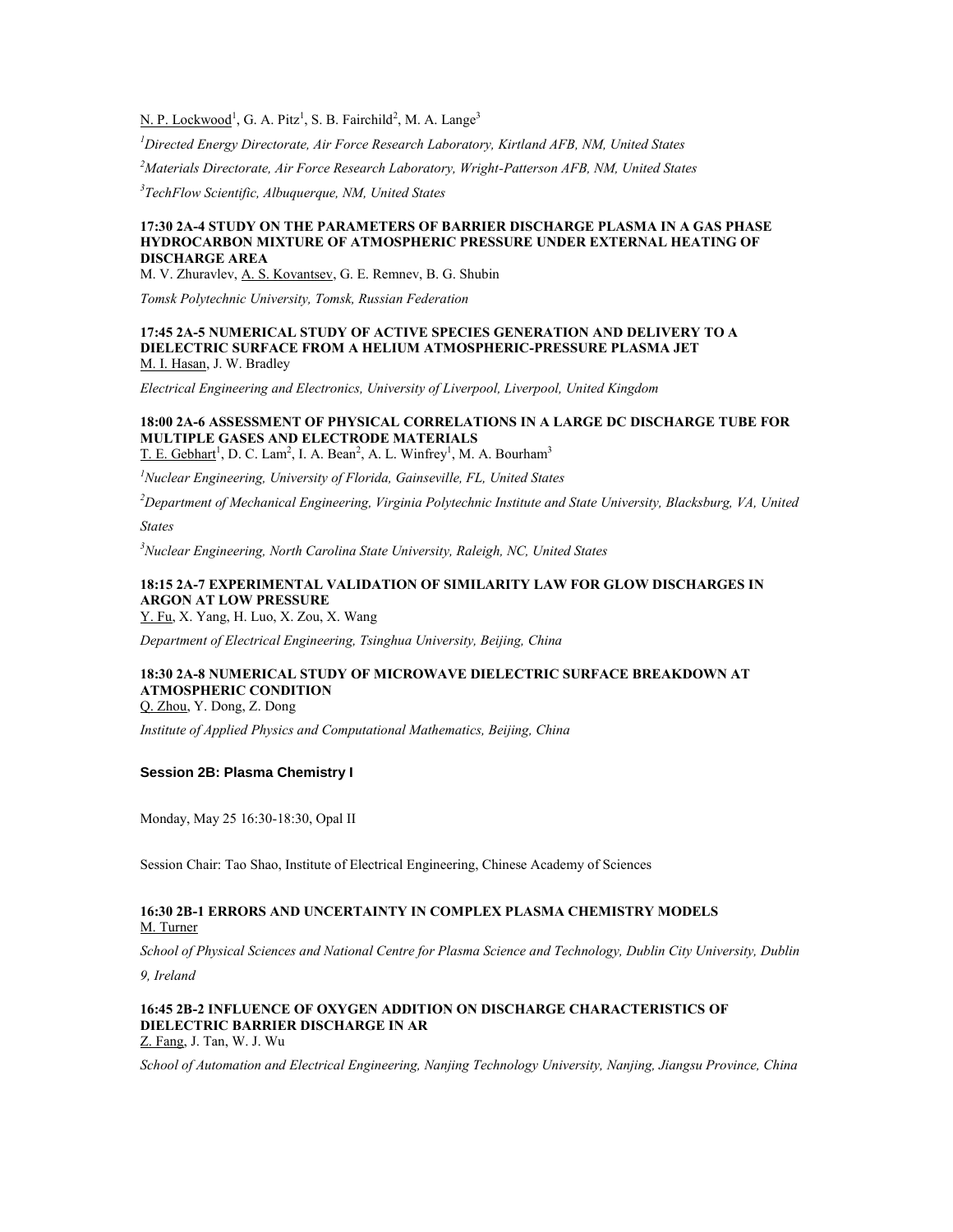#### **17:00 2B-3 (invited) PLASMA-CATALYTIC CONVERSION OF CO2 INTO VALUE-ADDED CHEMICALS: UNDERSTANDING THE SYNERGISTIC EFFECT AT LOW TEMPERATURES** D. Mei, J. Yan, X. Tu

*Electrical Engineering and Electronics, University of Liverpool, Liverpool, United Kingdom*

### **17:30 2B-4 PRODUCTION OF ACTIVE OXYGEN SPECIES IN LOW PRESSURE CCP USED FOR STERILIZATION OF COMMERCIAL SEEDS**

K. Spasić, N. Skoro, N. Puač, G. Malović, Z. L. Petrović

*Institute Of Physics, Belgrade, Serbia*

#### **17:45 2B-5 AN EXPERIMENTAL INVESTIGATION ON THE RADIATION CHARACTERISTICS OF PLASMA JET IN THE PLASMA-PROPELLANT INTERACTION** Y. Hang, X. Li, S. Jia

*State Key Laboratory of Electrical Insulation and Power Equipment, Xi'an Jiaotong University, Xi'an, Shaanxi, China*

### **18:00 2B-6 PLASMA-INDUCED POLYMERIZATION OF SULFOBETAINE ACRYLATE ON BIOMER FILM**

A. Mazzah<sup>1</sup>, C. Rolando<sup>1</sup>, A. Haoudi<sup>2</sup>

*<sup>1</sup>Chemistry, Lille University, Villeneuve d 'Ascq, France*

<sup>2</sup>*Chemistry, Faculti<sub><i>i*</sub><sup>1</sup>/<sub>2</sub> des Sciences et Techniques de Fes, Fes, Marocco

## **18:15 2B-7 A NOVEL ATMOSPHERIC PRESSURE HELIUM PLASMA JET GENERATED WITH SPIRAL NEEDLE-RING ELECTRODES**

R. Zhang, Y. Xia, X. Zhou

*Graduate School at Shenzhen, Tsinghua University, Shenzhen, China*

#### **Session 2C: Plasma, Ion and Electron Sources and Intense Electon and Ion Beams**

Monday, May 25 16:30-18:30, Onyx

Session Chair: Leigh Winfrey,, University of Florida

### **16:30 2C-1 (invited) BACK-STREAMING ION BEAM MEASUREMENTS IN A SELF MAGNETIC PINCH (SMP) ELECTRON DIODE**

 $M. G.$  Mazarakis<sup>1</sup>, M. L. Kiefer<sup>1</sup>, M. D. Johnston<sup>1</sup>, J. Leckbee<sup>1</sup>, T. J. Webb<sup>1</sup>, T. J. Renk<sup>1</sup>, S. C. Simpson<sup>1</sup>, D. S.

Nielsen<sup>1</sup>, D. Ziska<sup>1</sup>, N. L. Bennett<sup>2</sup>, D. R. Welch<sup>3</sup>, T. M. Romero<sup>4</sup>

*1 Sandia National Laboratories, Albuquerque, NM, United States*

*<sup>2</sup>National Security Technologies, LLC, Las Vegas, NV, United States*

*<sup>3</sup>Voss Scientific, LLC, Albuquerque, NM, United States*

*4 Leidos, Inc.,, Albuquerque, NM, United States*

## **17:00 2C-2 THE NEAREST NEIGHBOURS APPROXIMATION AND THE ANALYSIS OF THE MELTING POINT OF 2D- AND 3D-YUKAWA SYSTEMS**

 $X. G. Koss<sup>1,2</sup>, O. S. Vaulina<sup>1,2</sup>$ 

*1 JIHT RAS, Moscow, Russian Federation*

*<sup>2</sup>MIPT, Dolgoprudniy, Russian Federation*

## **17:15 2C-3 A NOVEL COLD CATHODE SHEET-BEAM PLASMA CATHODE ELECTRON GUN AND ITS BEAM DIAGNOSTICS**

N. Kumar<sup>1,2</sup>, U. N. Pal<sup>1,2</sup>, R. Prakash<sup>1,2</sup>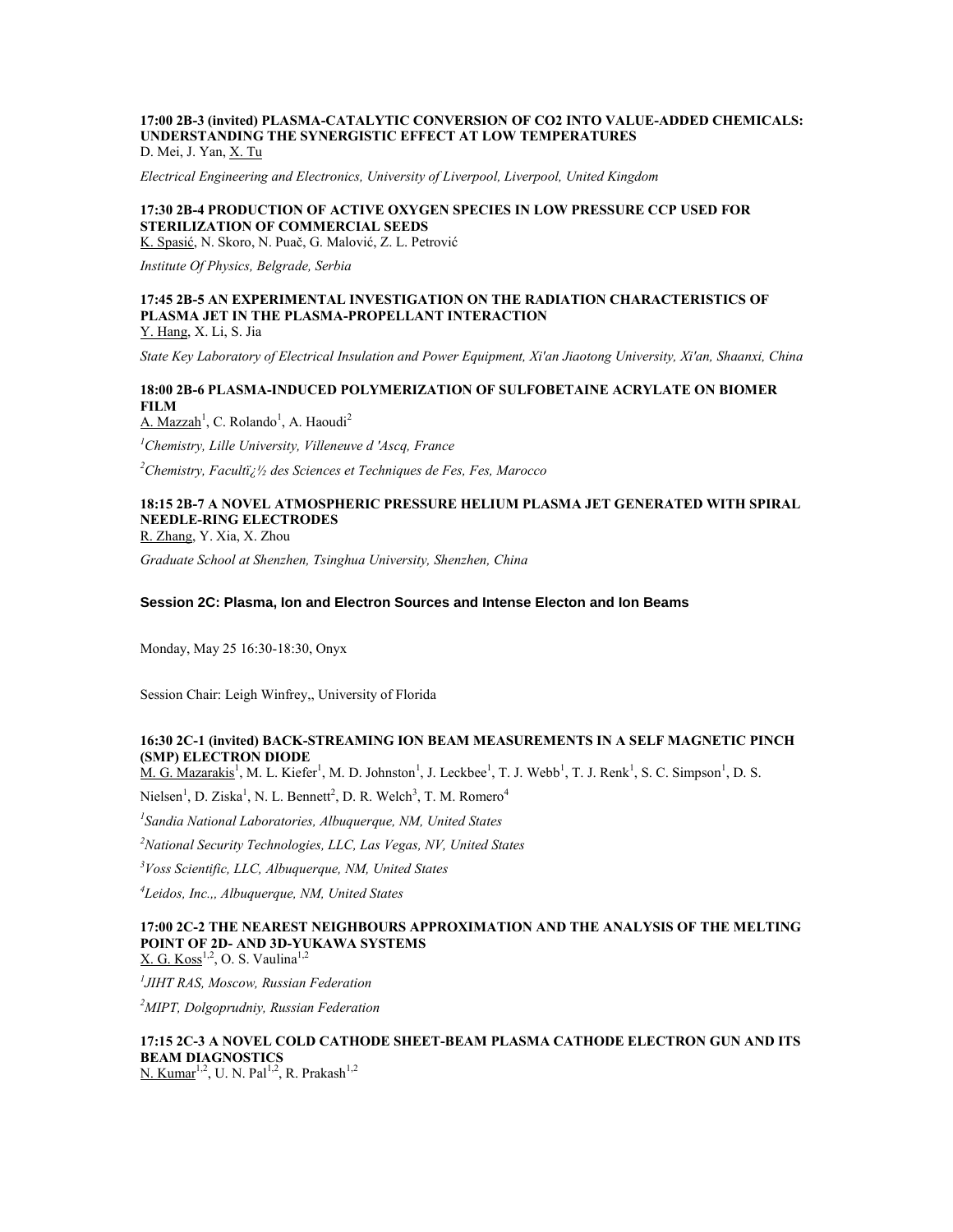### *<sup>1</sup>CSIR-CEERI, Pilani,Rajasthan, India*

*<sup>2</sup>AcSIR, New Delhi,Delhi, India*

#### **17:30 2C-4 ELECTRON SOURCE BASED ON THE LTD AND PLASMA-FILLED DIODE** A. Zherlitcyn, B. Kovalchuk

*Institute of High Current Electronics, Tomsk, Russian Federation*

### **17:45 2C-5 CURRENT DENSITIES EFFECTS IN THE FOCUSSING PHASE OF A PLASMA FOCUS DEVICE**

N. D. Nawi, J. Ali, K. Tufail, S. Toto

*Physic, Universiti Teknologi Malaysia, Johor, Malaysia*

### **18:00 2C-6 SPECTROSCOPIC STUDY OF THE ANODE FLARE FORMATION DURING THE INITIAL STAGE OF VACUUM ARC DISCHARGE.**

S. A. Popov<sup>1,2</sup>, R. Methling<sup>3</sup>, A. V. Batrakov<sup>1,2</sup>, D. Uhrlandt<sup>3</sup>, K. -D. Weltmann<sup>3</sup>

*1 Institute of High Current Electronics, Siberian Branch, Russian Academy of Sciences (IHCE SB RAS), Tomsk, Russian* 

*Federation*

*2 Tomsk Polytechnic University, Tomsk, Russian Federation*

*3 Leibniz-Institute for Plasma Science and Technology e.V. (INP Greifswald), Greifswald, GERMANY*

### **18:15 2C-7 OPTIMIZATION BEAM CURRENT OF MULTICUSP ION SOURCE BY MODIFYING STRUCTURE**

 $Y. H. Yeon<sup>1</sup>, J. C. Lee<sup>1</sup>, M. Ghergherehchi<sup>2</sup>, J. S. Chai<sup>2</sup>$ 

*<sup>1</sup>WCU Department of Energy Science, Sungkyunkwan University,, Suwon, South Korea*

*2 School of Information & Communication Engineering, Sungkyunkwan University,, Suwon, South Korea*

### **Session 2D: Laser Produced Plasmas**

Monday, May 25 16:30-18:15, Quartz

Session Chairs:

### **16:30 2D-1 HIGH DYNAMIC RANGE LASER PULSE CONTRAST MEASUREMENT WITH A OPTICAL CLIPPING OF PLASMA**

Z. Sun, Y. Xia, Z. Peng, J. Dong

*Research Center of Laser Fusion, CAEP, Mianyang, China*

### **16:45 2D-2 EFFECTS OF NONTHERMAL ELECTRONS ON PLASMA EXPANSION INTO VACUUM** D. Bennaceur-Doumaz, D. Bara

*Milieux Ionises et Lasers, Centre de Developpement des Technologies Avancees (CDTA), Algiers, Algeria*

### **17:00 2D-3 OSCILLATIONS AND ELECTRON EMISSION FROM LASER PRODUCED CLUSTER NANOPLASMA**

R. Bystryi<sup>1,2</sup>, I. Morozov<sup>1,2</sup>

*1 Joint Institute for High Temperatures of Russian Academy of Sciences (JIHT RAS), Moscow, Russian Federation*

*<sup>2</sup>National Research University Higher School of Economics, Moscow, Russian Federation*

### **17:15 2D-4 STUDY OF X-RAY GENERATION FROM NOBLE GASES MIXTURE JETS IRRADIATED BY UNR FS- LEOPARD LASER WITH DIFFERENT PULSE CONTRAST**

V. L. Kantsyrev, A. S. Safronova, K. A. Schultz, V. V. Shlyaptseva, I. K. Shrestha, M. C. Cooper, E. E. Petkov, A.

Stafford, W. Cline, P. Wiewior, J. J. Moschella, O. Chalyy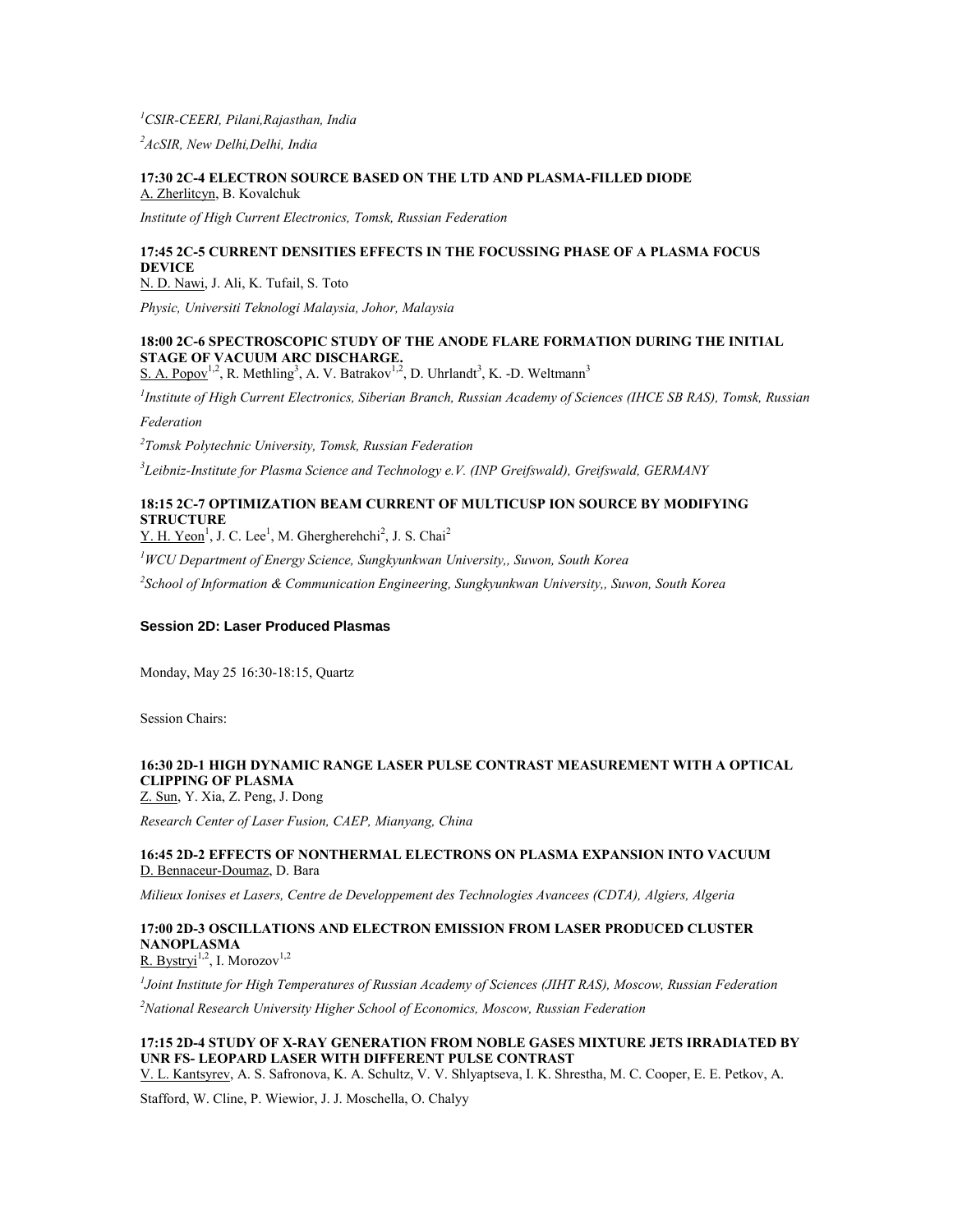*University of Nevada,Reno, Reno, NV, United States*

**17:30 2D-5 STUDIES OF PLASMA DYNAMICS IN COLLIDING LASER PLASMA PLUMES**  $M.$  Favre<sup>1</sup>, F. Merello<sup>1</sup>, H. Bhuyan<sup>1</sup>, F. Veloso<sup>1</sup>, E. Wyndham<sup>1</sup>, H. M. Ruiz<sup>2</sup>

*1 Instituto de Fisica, Pontificia Universidad Catolica de Chile, Santiago, Chile*

*<sup>2</sup>Departamento de Fisica, Universidad Tecnica Federico Santamaria, Santiago, Chile*

## **17:45 2D-6 THE ROLE OF CORONA AND SPACE CHARGES DURING FEMTOSECOND LASER PULSE FILAMENT GUIDED HIGH VOLTAGE DISCHARGES IN AIR**

A. Schmitt-Sody<sup>1</sup>, W. White<sup>1</sup>, A. Lucero<sup>2</sup>, V. Hasson<sup>3</sup>

*<sup>1</sup>AFRL, Albuquerque, NM, United States*

*<sup>2</sup>Boeing DES, Albuquerque, NM, United States*

*<sup>3</sup>University of Arizona, Tucson,, AZ, United States*

### **18:00 2D-7 A PROPOSED 100KHZ REPETITION RATE FEMTOSECOND LASER PLASMA HARD X-RAY SOURCE AT THE ELI-ALPS FACILITY**

 $D.$  Papp<sup>1</sup>, A. A. Andreev<sup>1,2</sup>

*<sup>1</sup>ELI-ALPS, ELI-HU Nkft, Szeged, Hungary*

*<sup>2</sup>Max-Born-Institut, Berlin, Germany*

### **Session 2E: Plasma Medicine I**

Monday, May 25 16:30-18:30, Topaz

Session Chair: Mounir Laroussi, Old Dominion University

### **16:30 2E-1 (invited) COMBINATION OF TUMOR THERAPEUTICS AND COLD PLASMA TO FIGHT CANCER**

K. Masur<sup>1</sup>, M. von Behr<sup>2</sup>, K. -D. Weltmann<sup>1</sup>, L. I. Partecke<sup>2</sup>, T. von Woedtke<sup>1</sup>

*1 ZIK plasmatis, INP Greifswald, Greifswald, Germany*

*<sup>2</sup>Department of Surgery, Ernst-Moritz-Arndt-University Greifswald, Greifswald, Germany*

#### **17:00 2E-2 EFFECT OF NONTHERMAL ATMOSPHERIC PRESSURE PLASMA ON BREAST CANCER CELLS**

S. Mirpour<sup>1</sup>, N. Jalali Farahani<sup>2</sup>, M. Nikkhah<sup>3</sup>, N. Soleimani<sup>3</sup>, S. Piroozmand<sup>3</sup>, H. R. Ghomi<sup>1</sup>

*1 Laser and plasma institue, Shahid Beheshti University, Tehran, Iran*

*<sup>2</sup>Plasma research center, Science and research branch, Azad university, Tehran, Iran*

*<sup>3</sup>Nanobiotechnology Group, Tarbiat modares university, Tehran, Iran*

**17:15 2E-3 CHARACTERIZATION AND EVALUATION OF BACTERICIDAL EFFECT AND CYTOCOMPATIBILITY OF A LOW POWER ICP SOURCE FOR BIOMEDICAL APPLICATIONS** V. Colombo, D. Barbieri, M. Boselli, F. Cavrini, M. Gherardi, M. P. Landini, R. Laurita, A. Liguori, A. Stancampiano

*Alma Mater Studiorum - University of Bologna, Bologna, Italy*

#### **17:30 2E-4 ELECTRIC FIELD MEASUREMENTS DURING PLASMA JET OPERATION ON/IN BIOLOGICAL SAMPLES AND TISSUES** T. Darny, E. Robert, S. Dozias, J. -M. Pouvesle

*Orleans University/CNRS, GREMI, Orleans, France*

### **17:45 2E-5 INVESTIGATION OF BACTERIAL INACTIVATION BY VARIOUS GAS PLASMAS AND ELECTRON MICROSCOPIC OBSERVATION OF TREATED BACTERIA**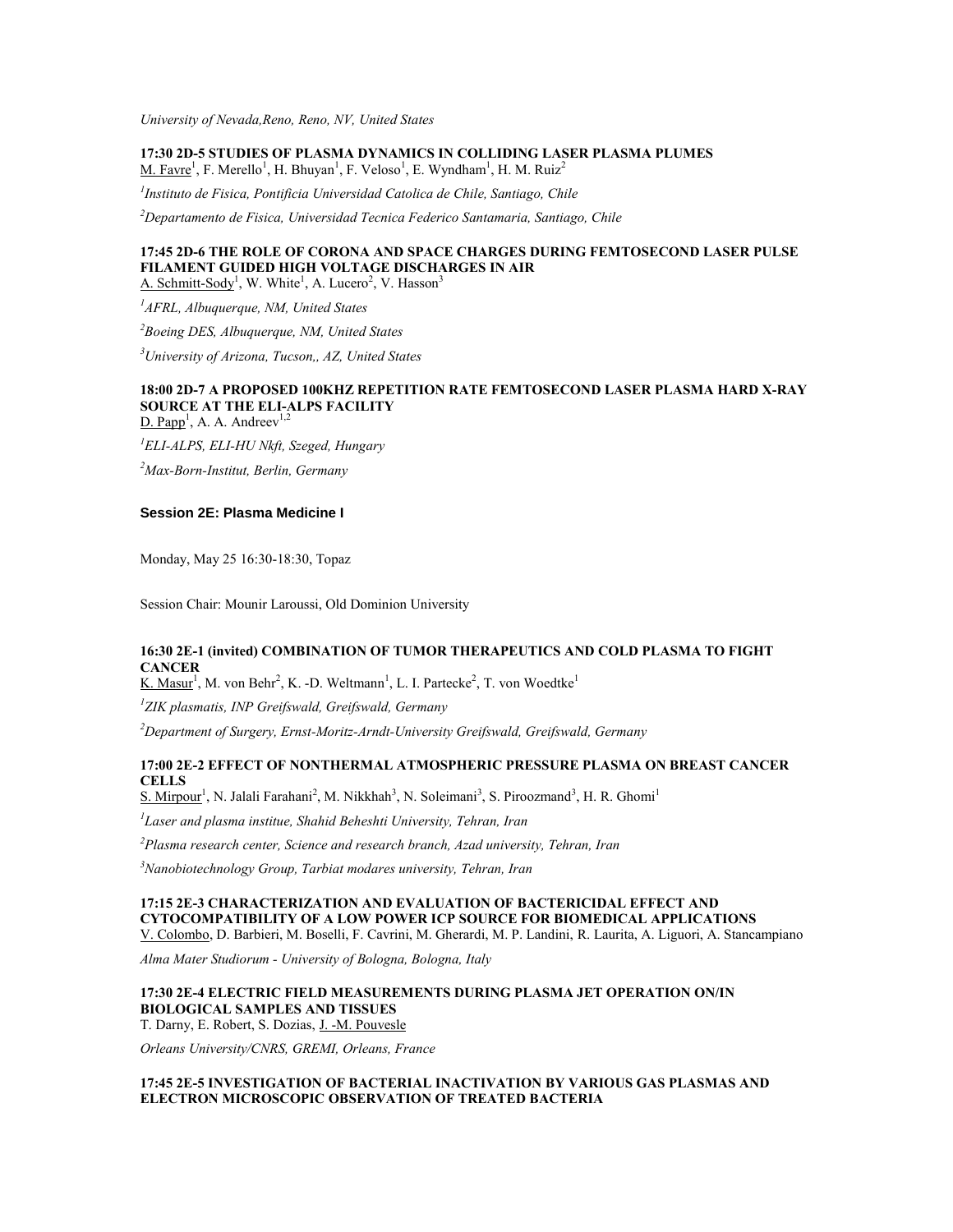T. Takamatsu<sup>1</sup>, T. Kobayashi<sup>2</sup>, H. Kawano<sup>2</sup>, Y. Sasaki<sup>2</sup>, Y. Watanabe<sup>2</sup>, Y. Matsumura<sup>3</sup>, H. Miyahara<sup>2</sup>, A. Iwasawa<sup>3</sup>, A. Okino<sup>2</sup>, T. Azuma<sup>1</sup>

*<sup>1</sup>Department of Gastroenterology, Kobe University, Kobe, Japan*

*<sup>2</sup>Energy Sciences, Tokyo Institute of Technology, Yokohama, Japan*

*<sup>3</sup>Bioengineering, Tokyo Institute of Technology, Yokohama, Japan*

### **18:00 2E-6 STERILIZATION OF METHICILLIN-RESISTANT STAPHYLOCOCCUS AUREUS WITH DIELECTRIC BARRIER DISCHARGE**

H. Ayan, N. Sanaei

*Bioengineering, The University of Toledo, Toledo, OH, United States*

#### **18:15 2E-7 SENSOR PROPERTIES OF RF-TITANIUM DIOXIDE PLAZMA MODIFIED GRAPHENE**  $F.$  Kuralay<sup>1</sup>, S. Tunc<sup>1</sup>, F. Bozduman<sup>2</sup>, A. Uygun Oksuz<sup>3</sup>, L. Oksuz<sup>2</sup>

*<sup>1</sup>Department of Chemistry, Ordu University, Ordu, Turkey <sup>2</sup>Department of Physics, Suleyman Demirel University, Isparta, Turkey <sup>3</sup>Department of Chemistry, Suleyman Demirel University, Isparta, Turkey*

### **Session PL3: Plenary PL3**

Tuesday, May 26 09:00-10:00, Citrine II-III

Session Chairs:

#### **9:00 PL3-1 ON EXCITATION OF ALFVEN WAVES BY ENERGETIC PARTICLES IN FUSION AND SPACE PLASMAS** L. Chen

*ZheJiang University, Hangzhou, China*

#### **Session 3A: Basic Phenomena - I**

Tuesday, May 26 10:30-13:00, Opal I

Session Chair: Amnon Fruchtman, Holon Institute of Technology

### **10:30 3A-1 (invited) COLLISIONLESS ELECTRON HEATING IN A SURFACE-WAVE DISCHARGE** J. -P. Boeuf

*LAPLACE, Universite de Toulouse, Toulouse, France*

#### **11:00 3A-2 INFLUENCE OF ELECTRON-ION COLLISIONS ON STABILITY OF CURRENT CARRYING PLASMA** E. V. Rostomyan

*Theoretical Dept, Institute of Radiophysics & Electronics National Ac Sci of Armenia, Ashtarack, Armenia*

### **11:15 3A-3 FLOATING POTENTIAL FLUCTUATION USING LASER HEATED EMISSIVE PROBE (LHEP) AND ITS NONLINEAR ANALYSIS**

A. K. Sarma<sup>1</sup>, P. Mehta<sup>2</sup>, V. Mitra<sup>1</sup>, J. Ghosh<sup>3</sup>, B. Sarma<sup>1</sup>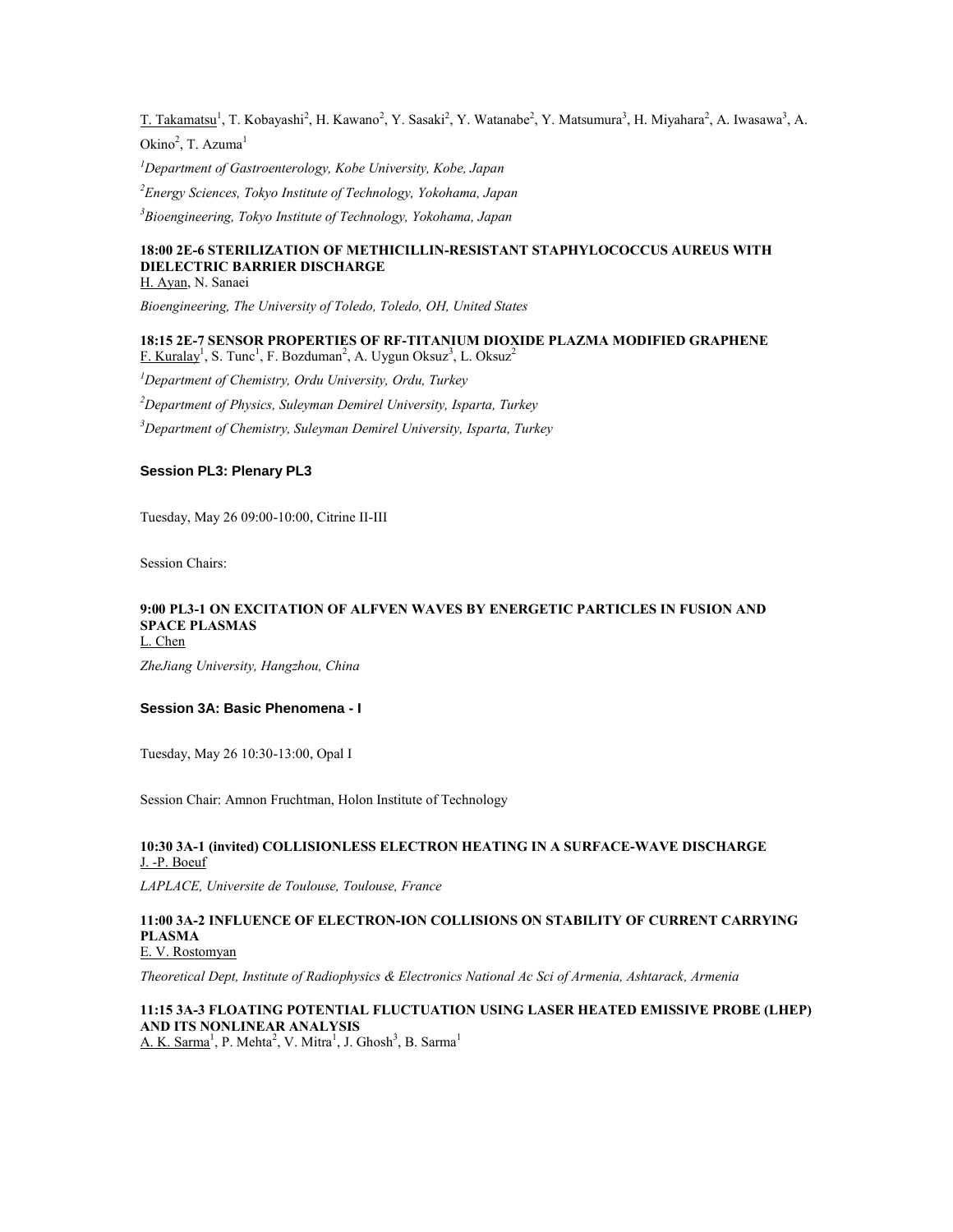*1 School of Advanced Sciences (SAS), VIT University Chennai, Chennai, Tamil Nadu, India <sup>2</sup>Venus International College of Technology, Gandhinagar, Gujarat, India 3 Institute for Plasma Research, Gandhinagar, Gujarat, India*

#### **11:30 3A-4 NEW ELECTROSTATIC PLASMA WAVES AND THEIR PROPERTIES** A. Esfandyari-Kalejahi, V. Ebrahimi

*physics, Azarbaijan Shahid Madani university, Tabriz, Easten Azarbaijan, Iran*

### **11:45 3A-5 PAST SUCCESSES AND FUTURE PROSPECTS FOR EXPERIMENTAL ELECTRON SCATTERING FROM FLUOROCARBON RADICALS**

S. J. Buckman<sup>1</sup>, D. B. Jones<sup>2</sup>, G. B. da Silva<sup>2,3</sup>, M. J. Brunger<sup>2,4</sup>

*<sup>1</sup>Research School of Physics and Engineering, Australian National University, Canberra, ACT, Australia*

*2 School of Chemical and Physical Sciences, Flinders University, Adelaide, SA, Australia*

*<sup>3</sup>Universidade Federal de Mato Grosso, Barra do Garcas, Mato Grosso, Brazil*

*4 Institute of Mathematical Sciences, University of Malaya, Kuala Lumpur, Malaysia*

### **12:00 3A-6 THE LXCAT PROJET: AN OVERVIEW AND A BRIEF PROGRESS REPORT** L. C. Pitchford

*LAPLACE, Universite de Toulouse and CNRS, Toulouse, France*

## **12:15 3A-7 LOW FREQUENCY GLOBAL MODES IN INHOMOGENEOUS NON-MAXWELLIAN PLASMAS**

Q. U. Haque<sup>1</sup>, A. Ahmad<sup>2</sup>

*1 Theoretical Physics Division, PINSTECH, Islamabad, Pakistan*

*2 TPD, National Center for Physics, Islamabad, Pakistan*

#### **12:30 3A-8 INFLUENCE OF FINITE LARMOR RADIUS CORRECTION ON MAGNETO GRAVITATIONAL INSTABILITY OF ANISOTROPIC QUANTUM PLASMA** P. Sharma

*Physics Department, Ujjain engineering college, Ujjain, Ujjain, India*

## **12:45 3A-9 ANALYSIS OF THE STOCHASTIC PROCESS IN WIRE-PLATE NEGATIVE CORONA DISCHARGE USING STATISTICAL METHODS**

K. Zhang<sup>1</sup>, L. Wei<sup>2</sup>, J. Tang<sup>2</sup>, D. Yu<sup>3</sup>, C. Zhang<sup>1</sup>

*1 School of Electrical Engineering and Automation, Harbin Institute of Technology, Harbin, China*

*<sup>2</sup>Academy of Fundamental and Interdisciplinary, Harbin Institute of Technology, Harbin, China*

*<sup>3</sup>Energy Science and Engineering, Harbin Institute of Technology, Harbin, China*

### **Session 3B: Intense Beam Microwave Generation**

Tuesday, May 26 10:30-13:00, Opal II

Session Chair: Theodore C Grabowski, Air Force Research Laboratory

### **10:30 3B-1 VORTEX STRUCTURES FORMATION IN ULTRARELATIVISTIC ELECTRON BEAM WITH VIRTUAL CATHODE**

A. E. Hramov<sup>1,2</sup>, S. A. Kurkin<sup>2,1</sup>, A. A. Badarin<sup>1,2</sup>, A. A. Koronovskiy<sup>2,1</sup>

*<sup>1</sup>REC 'Nonlinear Dynamics of Complex Systems', Saratov State Technical University, Saratov, Russian Federation*

*<sup>2</sup>Faculty of Nonlinear Processes, Saratov State University, Saratov, Russian Federation*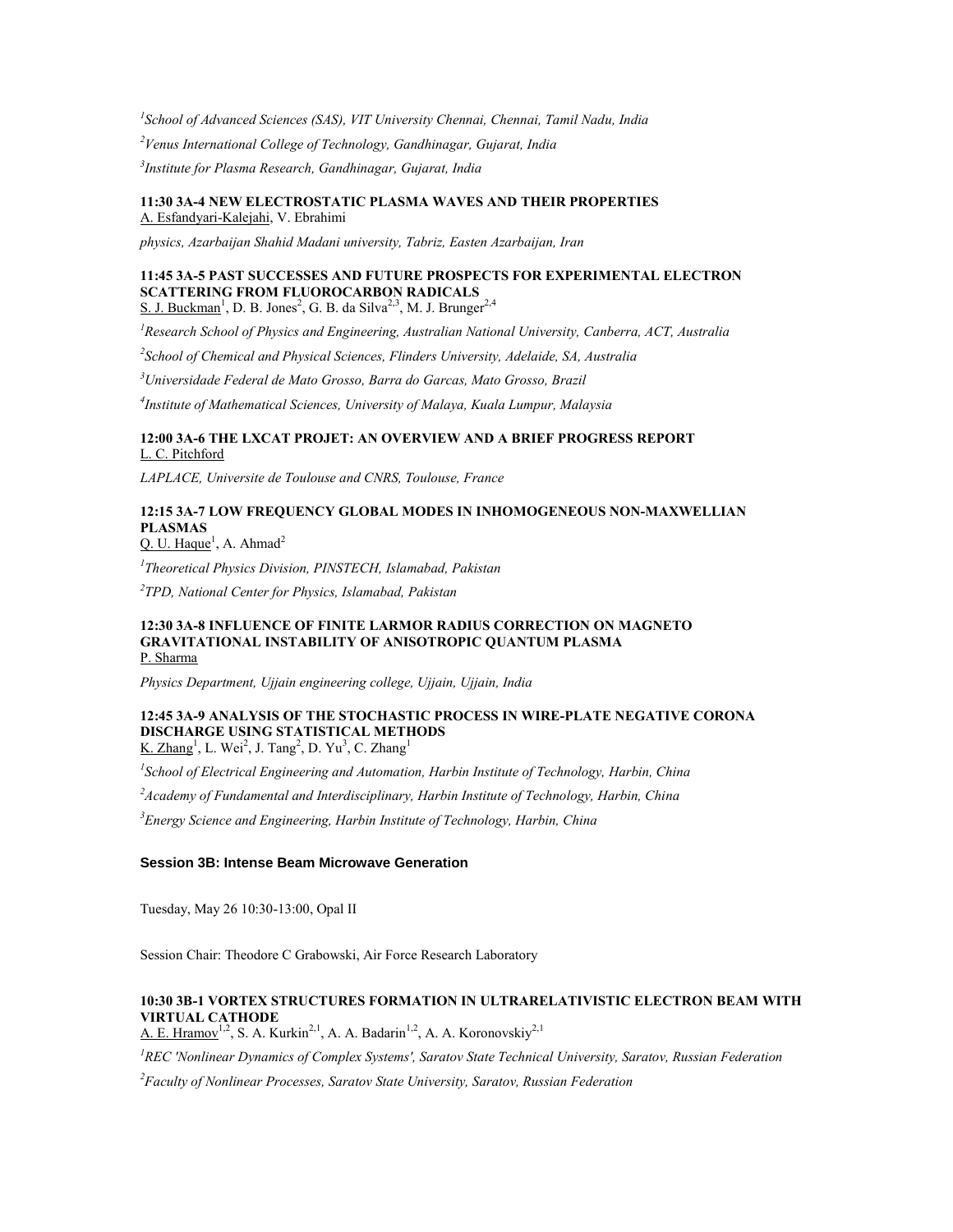### **10:45 3B-2 GENERATION OF HIGHER HARMONICS IN RELATIVISTIC ELECTRON BEAM WITH VIRTUAL CATHODE**

S. A. Kurkin<sup>1,2</sup>, A. A. Badarin<sup>1</sup>, A. A. Koronovskii<sup>1,2</sup>, A. E. Hramov<sup>2,1</sup>

*1 Saratov State University, Saratov, Russian Federation*

*2 Saratov State Technical University, Saratov, Russian Federation*

## **11:00 3B-3 (invited) HIGH EFFICIENCY RELATIVISTIC MAGNETRON WITH DIFFRACTION OUTPUT OPERATING WITH A VIRTUAL CATHODE**

M. I. Fuks, E. Schamiloglu

*Department of Electrical and Computer Engineering, University of New Mexico, Albuquerque, NM, United States*

### **11:30 3B-4 AMPLIFICATION OF OUTPUT MICROWAVE POWER IN LOW-VOLTAGE VIRTUAL CATHODE OSCILLATOR UNDER EXTERNAL FORCE**  $N. S.$  Frolov<sup>1,2</sup>

*1 Saratov State University, Saratov, Russian Federation*

*2 Saratov State Technical University, Saratov, Russian Federation*

### **11:45 3B-5 4 MM WAVE GENERATION IN TWO-CHANNEL PLANAR FEM AT STRONG ELECTRODYNAMIC COUPLING OF CHANNELS**

S. L. Sinitsky<sup>1,2</sup>, A. V. Arzhannikov<sup>1,2</sup>, N. S. Ginzburg<sup>3</sup>, P. V. Kalinin<sup>1,2</sup>, N. Y. Peskov<sup>3</sup>, A. S. Sergeev<sup>3</sup>, V. D.

Stepanov<sup>1,2</sup>, V. Y. Zaslavsky<sup>3</sup>

*<sup>1</sup>Plasma Department, Budker Institute of Nuclear Physics Novosibirsk, Novosibirsk, Russian Federation*

*<sup>2</sup>Physics Department, Novosibirsk State University, Novosibirsk, Russian Federation*

*<sup>3</sup>Plasma Physics and High Power Electronics Division, Plasma Physics and High Power Electronics Division, Institute* 

*of Applied Physics, Nizhnii Novgorod, Russian Federation*

### **12:00 3B-6 A SERIES OF TUFTED CARBON FIBER CATHODE DESIGNED FOR DIFFERENT HIGH POWER MICROWAVE SOURCES**

L. Liu, Z. -Q. Li, Y. -W. Fan

*College of Optoelectric Science and Engineering, National University of Defense Technology, Changsha, China*

#### **12:15 3B-7 EXPERIMENTAL PROGRESS ON A PROTOTYPE MULTIFREQUENCY RECIRCULATING PLANAR MAGNETRON**

G. B. Greening, N. Jordan, S. C. Exelby, R. M. Gilgenbach, D. Simon, Y. Y. Lau

*Nuclear Engineering and Radiological Sciences, University of Michigan, Ann Arbor, MI, United States*

### **12:30 3B-8 COMPACT REFLEX TRIODE OPERATION AT 10 HZ REPETITION RATE AND LONG PULSEWIDTHS**

 $E.$  Rocha<sup>1</sup>, J. M. Parson<sup>1</sup>, C. F. Lynn<sup>1</sup>, J. C. Dickens<sup>1</sup>, A. A. Neuber<sup>1</sup>, J. J. Mankowski<sup>1</sup>, T. Queller<sup>2</sup>, J. Z. Gleizer<sup>2</sup>, Y. E. Krasik $^2$ 

*<sup>1</sup>Pulsed Power and Power Eletronics, Texas Tech University, Lubbock, Texas, United States*

*<sup>2</sup>Physics Department, Technion-Israel Institute of Technology, Haifa, Israel*

### **12:45 3B-9 INVESTIGATION OF A DISTRIBUTED FEEDBACK RESONANT TRAVELING WAVE TUBE** W. Song, Y. Shi, Y. Deng, L. Zhang, X. Li

*Science and Technology on High Power Microwave Laboratory, Northwest institute of nuclear technology, Xian, China*

## **Session 3C: Fast Z pinches I**

Tuesday, May 26 10:30-13:00, Onyx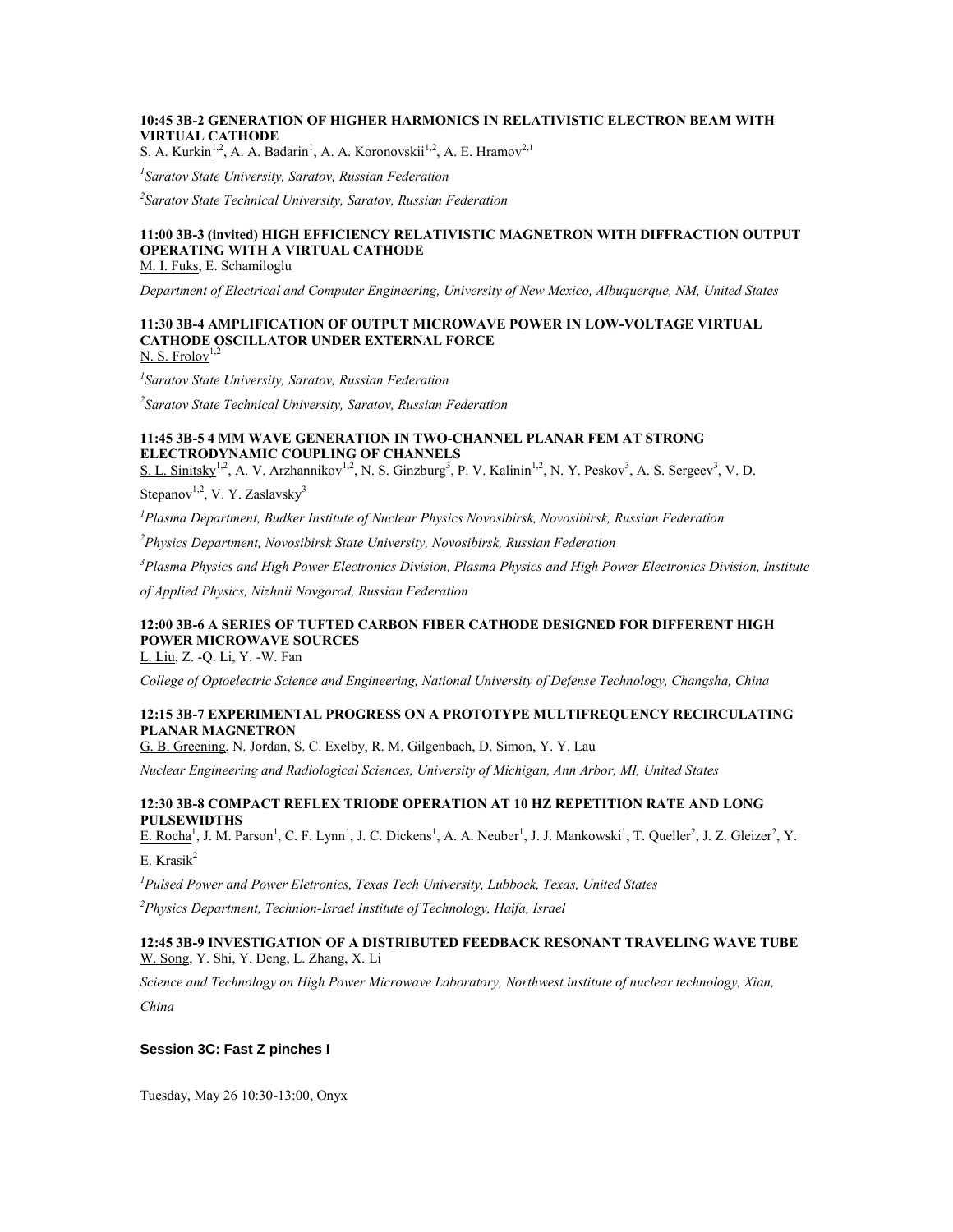Session Chairs:

### **10:30 3C-1 (invited) RAYLEIGH-TAYLOR INSTABILITY AMPLIFICATION DUE TO RADIATIVE LOSSES**

P. W. L. de Grouchy<sup>1</sup>, N. Qi<sup>1</sup>, B. R. Kusse<sup>1</sup>, L. Atoyan<sup>1</sup>, J. Banasek<sup>1</sup>, T. Byvank<sup>1</sup>, A. Cahill<sup>1</sup>, J. Engelbrecht<sup>1</sup>, H. Moore<sup>1</sup>, L. Ransohoff<sup>1</sup>, S. Tian<sup>1</sup>, D. Hammer<sup>1</sup>, S. Pikuz<sup>2</sup>, T. Shelkovenko<sup>2</sup>

*1 Laboratory of Plasma Studies, Cornell University, Ithaca, NY, United States*

*2 Lebedev Institute, Moscow, Russia*

#### **11:00 3C-2 CYLINDRICAL AND QUASI-SPHERICAL WIRE ARRAYS INVESTIGATION ON ANGARA-5-1 AND BAIKAL PROJECT**

E. V. Grabovski<sup>1</sup>, V. V. Smirnov<sup>1</sup>, V. V. Aleksandrov<sup>1</sup>, A. N. Gritsuk<sup>1</sup>, K. N. Mitrofanov<sup>1</sup>, G. M. Oleinik<sup>1</sup>, V. I.

Zaitsev<sup>1</sup>, G. S. Volkov<sup>1</sup>, A. P. Lototsky<sup>1</sup>, A. N. Gribov<sup>1</sup>, V. V. Djangobegov<sup>1</sup>, A. O. Schishlov<sup>1</sup>, S. F. Medovschikov<sup>1</sup>,

A. V. Branitskii<sup>1</sup>, V. A. Gasilov<sup>2</sup>, O. G. Olkhovska<sup>2</sup>, P. V. Sasorov<sup>2</sup>, A. P. Shevelko<sup>3</sup>, S. I. Tkachenko<sup>4</sup>

*<sup>1</sup>CDPD, SRC RF TRINITI, Moscow,Troitsk, Russian Federation*

*<sup>2</sup>Keldyish Institute of Applied Mathematics, RAS, Moscow, Russia, Moscow, Russian Federation*

*3 Lebedev Physical Institute, RAS, Moscow, Russia, Moscow, Russian Federation*

*<sup>4</sup>Moscow Institute of Physics and Technology, Dolgoprudny, Moscow Region, Russian Federation*

### **11:15 3C-3 HIGH ENERGY DENSITY PHYSICS RESEARCHES ON THE JULONG-I(PTS)** J. Deng, W. Xie, X. Huang

*Institute of Fluid Physics,CAEP, Mianyang,Sichuan,621900, China*

### **11:30 3C-4 Z-PINCH EXPERIMENTS ON THE UM LINEAR TRANSFORMER DRIVER**

N. M. Jordan, D. A. Yager-Elorriaga, A. M. Steiner, S. G. Patel, Y. Y. Lau, R. M. Gilgenbach

*Nuclear Engineering & Radiological Sciences, University of Michigan, Ann Arbor, MI, United States*

### **11:45 3C-5 PLANAR WIRE ARRAY Z-PINCHES ON QIANGGUANG-I FACILITY**

M. Li, L. Sheng, L. P. Wang, Y. Li, Y. Yuan, X. J. Zhang, M. Zhang, C. Zhao, B. D. Peng, J. H. Zhang

*Northwest Institute of Nuclear Technology, Xi'an, China*

### **12:00 3C-6 (invited) DOUBLE AND SINGLE PLANAR WIRE ARRAYS AT HIGH AND LOW IMPEDANCE UNIVERSITY-SCALE GENERATORS**

A. S. Safronova<sup>1</sup>, V. L. Kantsyrev<sup>1</sup>, M. E. Weller<sup>1</sup>, V. V. Shlyaptseva<sup>1</sup>, I. K. Shrestha<sup>1</sup>, A. Stafford<sup>1</sup>, M. Y. Lorance<sup>1</sup>,

M. C. Cooper<sup>1</sup>, S. G. Patel<sup>2</sup>, A. M. Steiner<sup>2</sup>, D. A. Yager-Elorriaga<sup>2</sup>, N. M. Jordan<sup>2</sup>, R. M. Gilgenbach<sup>2</sup>, C. A.

Coverdale<sup>3</sup>, B. Jones<sup>3</sup>, K. M. Williamson<sup>3</sup>, A. S. Chuvatin<sup>4</sup>

*<sup>1</sup>University of Nevada, Reno, Reno, NV, United States*

*<sup>2</sup>University of Michigan, Ann Arbor, MI, United States*

*3 Sandia National Laboratories, Albuquerque, NM, United States*

*<sup>4</sup>Ecole Polytechnique, Palaiseau, France*

### **12:30 3C-7 PULSED POWER PRODUCED COUNTER-PROPAGATING SUPERSONIC PLASMA JET COLLISION AND THE STUDY OF SHOCK WAVE FORMATION**

 $J, C.$  Valenzuela<sup>1</sup>, G. W. Collins IV<sup>1</sup>, C. Krauland<sup>1</sup>, D. Mariscal<sup>1</sup>, T. Zick<sup>1</sup>, J. Narkis<sup>1</sup>, I. Krasheninnikov<sup>1</sup>, F. N. Beg<sup>1</sup>,

R. Presura<sup>2</sup>, P. Wiewior<sup>2</sup>, A. Covington<sup>2</sup>

*<sup>1</sup>Center for Energy Research, University of California, San Diego, La Jolla, CA, United States*

*<sup>2</sup>University of Nevada, Reno, Reno, NV, United States*

**12:45 3C-8 STRUCTURAL TRANSFORMATIONS OF PINCHED COLUMN IN PLASMA FOCUS DEVICE** P. Kubes<sup>1</sup>, M. Paduch<sup>2</sup>, J. Cikhardt<sup>1</sup>, J. Kortanek<sup>1</sup>, B. Cikhardtova<sup>1</sup>, K. Rezac<sup>1</sup>, D. Klir<sup>1</sup>, J. Kravarik<sup>1</sup>, E. Zielinska<sup>2</sup>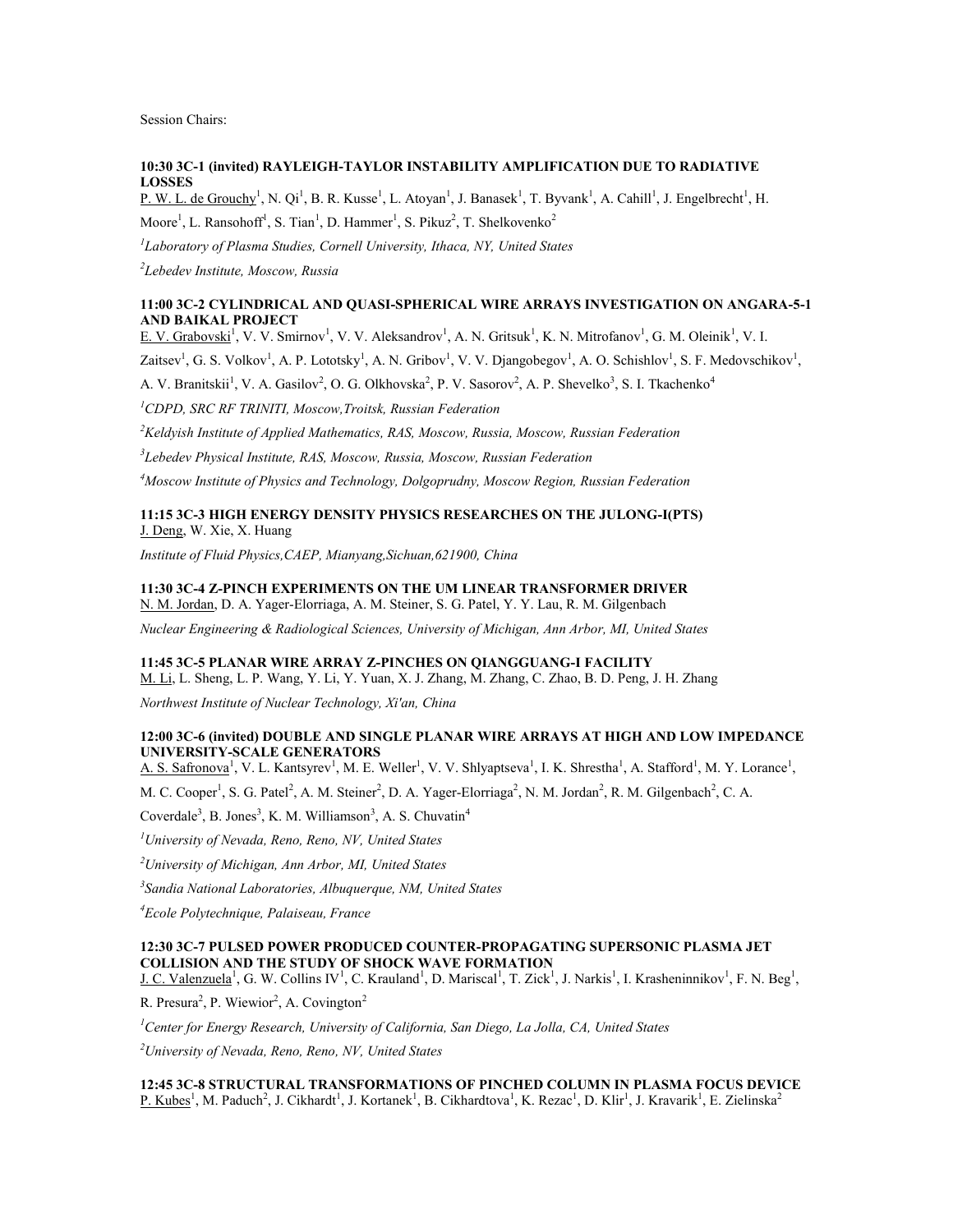*<sup>1</sup>Czech Technical University in Prague, FEE, Department of Physics, Prague, Czech Republic 2 IPPLM, Warsaw, Poland*

#### **Session 3D: Diagnostics: Optical and X-ray, Microwave and FIR, and Particle**

Tuesday, May 26 10:30-13:15, Quartz

Session Chairs: Simon Bland, Imperial College London Stuart V Springham, NIE

#### **10:30 3D-1 ANALYTIC DESCRIPTION OF THE RESONANCE FREQUENCIES OF CURLING PROBE** A. Arshadi, R. P. Brinkmann

*Ruhr University Bochum, Institute for Theoretical Electrical Engineering, Bochum, Germany*

#### **10:45 3D-2 INVESTIGATION ON THE SPATIAL DISTRIBUTION OF ACTIVE SPECIES IN ATMOSPHERIC-PRESSURE PLASMA JET USING OPTICAL EMISSION SPECTROSCOPY AND FLUID SIMULATION**

K. -S. Seo, J. -H. Cha, D. -H. Kim, H. J. Lee, H. -J. Lee

*Department of Electrical and Computer Engineering, Pusan National University, Busan, South Korea*

## **11:00 3D-3 DIAGNOSTICS OF BENT X-RAY DIAGNOSTIC CRYSTALS**

N. R. Pereira<sup>1</sup>, A. T. Macrander<sup>2</sup>, S. Stoupin<sup>2</sup>, E. O. Baronova<sup>3</sup>

*<sup>1</sup>Ecopulse, Inc., Springfield VA, United States*

*<sup>2</sup>XSD, Advanced Photon Source, Argonne IL, United States*

*<sup>3</sup>Kurchatov Institute, Moscow, Russia*

### **11:15 3D-4 TWO-COLOR INTERFEROMETRY FOR THE STUDY OF LASER FILAMENTATION TRIGGERED DISCHARGES IN AIR**

G. Point, Y. Brelet, L. Arantchouk, J. Carbonnel, B. Prade, A. Mysyrowicz, A. Houard

*Laboratoire d'Optique Appliquee - Ecole Polytechnique, ENSTA ParisTech, CNRS - France, Palaiseau, France*

#### **11:30 3D-5 FAST-FRAME OPTICAL IMAGING AND TIME-RESOLVED SPECTROSCOPY OF PLASMA IN A GAS DISCHARGE-BASED SWITCH OF A MICROWAVE PULSE COMPRESSOR** A. S. Shlapakovski, L. Beilin, Y. E. Krasik

*Physics Department, Technion, Haifa, Israel*

#### **11:45 3D-6 (invited) MICROWAVE DIAGNOSTICS OF PLASMA FILAMENTS LEFT IN THE WAKE OF HIGH POWER FEMTOSECOND LASER PULSE.** J. Papeer<sup>1</sup>, Z. Henis<sup>1</sup>, M. Botton<sup>1</sup>, A. Zigler<sup>1</sup>, D. Gordon<sup>2</sup>

*<sup>1</sup>Racah Institute of Physics, The Hebrew University, Jerusalem, Israel*

*<sup>2</sup>Plasma Division, Naval Research Lab, Washington, DC, USA*

### **12:15 3D-7 MODE TRANSITIONS IN LOW-PRESSURE NITROGEN RF-CCP AT DIFFERENT FREQUENCIES**

U. Erozbek Gungor, S. K. Bilikmen

*Physics, Middle East Technical University, Ankara, Turkey*

### **12:30 3D-8 STUDIES OF PLASMA FOCUS FUSION ZONE GEOMETRY USING PROTON CODED APERTURE IMAGING**

S. V. Springham<sup>1</sup>, A. Talebitaher<sup>2</sup>, P. M. E. Shutler<sup>3</sup>, R. S. Rawat<sup>1</sup>, P. Lee<sup>1</sup>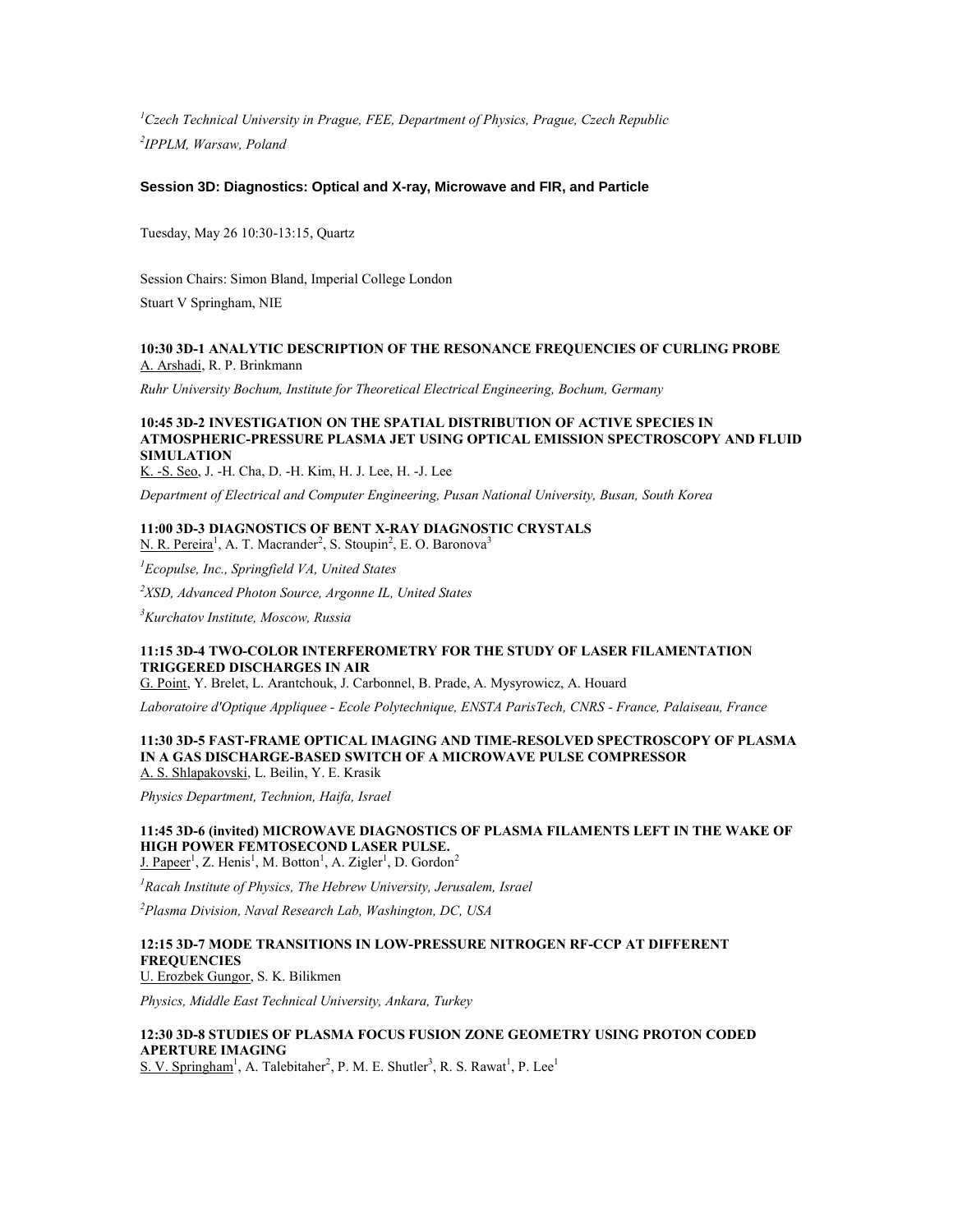*<sup>1</sup>Natural Sciences and Science Education, National Institute of Education, NTU, Singapore, Singapore*

*<sup>2</sup>Energy Research Institute, Nanyang Technological University, Singapore, Singapore*

*<sup>3</sup>Mathematics and Mathematical Educati, National Institute of Education, NTU, Singapore, Singapore*

### **12:45 3D-9 IMPORTANT ISSUES FROM X-RAY STUDIES OF HIGH-CURRENT PULSE DISCHARGES OF THE PLASMA-FOCUS TYPE**

M. J. Sadowski<sup>1</sup>, M. Paduch<sup>1</sup>, E. Skladnik-Sadowska<sup>2</sup>, W. Surala<sup>2</sup>, D. Zaloga<sup>2</sup>, R. Miklaszewski<sup>1</sup>, E. Zielinska<sup>1</sup>, K. Tomaszewski<sup>3</sup>

*<sup>1</sup>Division of Magnetised Plasma, Institute of Plasma Physics and Laser Microfusion (IFPiLM), Warsaw, Poland <sup>2</sup>Plasma Studies Division, National Centre for Nuclear Research (NCBJ), Otwock, Poland <sup>3</sup>ACS Sp. z o.o., Warsaw, Poland*

### **Session 3E: Environmental and Industrial Applications I**

Tuesday, May 26 10:30-13:00, Topaz

Session Chair: Xinpei Lu, Huazhong University of Science and Technology, China

### **10:30 3E-1 (invited) SPATIAL DIAGNOSIS OF ATMOSPHERIC PRESSURE HELIUM PLASMA JET** R. Wang<sup>1,2</sup>, Y. Shen<sup>1,3</sup>, C. Zhang<sup>1,2</sup>, <u>T. Shao</u><sup>1,2</sup>

*1 Institute of Electrical Engineering, Chinese Academy of Sciences, Beijing, China <sup>2</sup>Key Laboratory of Power Electronics and Electric Drive, Chinese Academy of Sciences, Beijing, China 3 School of Automation and Electrical Engineering, Nanjing University of Technology, Nanjing, China*

### **11:00 3E-2 ATMOSPHERIC-PRESSURE MICROPLASMAS AND THEIR APPLICATIONS** D. P. Liu

*Dalian Minzu University, Dalian, China*

#### **11:15 3E-3 A Study on the Mechanism of Ring-Shape Structure in the Atmospheric Pressure Plasma Jets** Y. -F. Yue

*School of Electrical and Electronic Engineering, Huazhong University of Science and Technology China, Wuhan, China*

### **11:30 3E-4 REACTION OF CCl3F (CFC-11) WITH CH4 IN A DIELECTRIC BARRIER DISCHARGE REACTOR**

S. K. Kundu<sup>1</sup>, E. M. Kennedy<sup>1</sup>, J. C. Mackie<sup>1</sup>, C. I. Holdsworth<sup>2</sup>, T. S. Molloy<sup>1</sup>, V. V. Gaikwad<sup>1</sup>, B. Z. Dlugogorski<sup>3</sup>

*<sup>1</sup>Discipline of Chemical Engineering, University of Newcastle, Newcastle, NSW, Australia*

*<sup>2</sup>Discipline of Chemistry, University of Newcastle, Newcastle, NSW, Australia*

*3 School of Engineering and Information Technology, Murdoch University, Perth, WA, Australia*

## **11:45 3E-5 IMPROVING THE OPERATING PROPERTIES OF PARTS OF TITANIUM ALLOYS BY SURFACE HARDENING IN HIGH DENSITY PLASMA OF GLOW DISCHARGE**

K. N. Ramazanov, I. V. Zolotov, Y. G. Khusainov, R. F. Khusnutdinov

*Ufa State Aviation Technical University, Ufa, Russian Federation*

#### **12:00 3E-6 SECONDARY ARCING IN SPACE ENVIRONMENT** A. V. Batrakov<sup>1,2</sup>, E. L. Dubrovskaya<sup>1</sup>, K. V. Karlik<sup>1</sup>, A. V. Schneider<sup>1</sup>

*1 Institute of High Current Electronics SB RAS IHCE SB RAS, Tomsk, Russian Federation*

*<sup>2</sup>National Research Tomsk Polytechnic University, Tomsk, Russian Federation*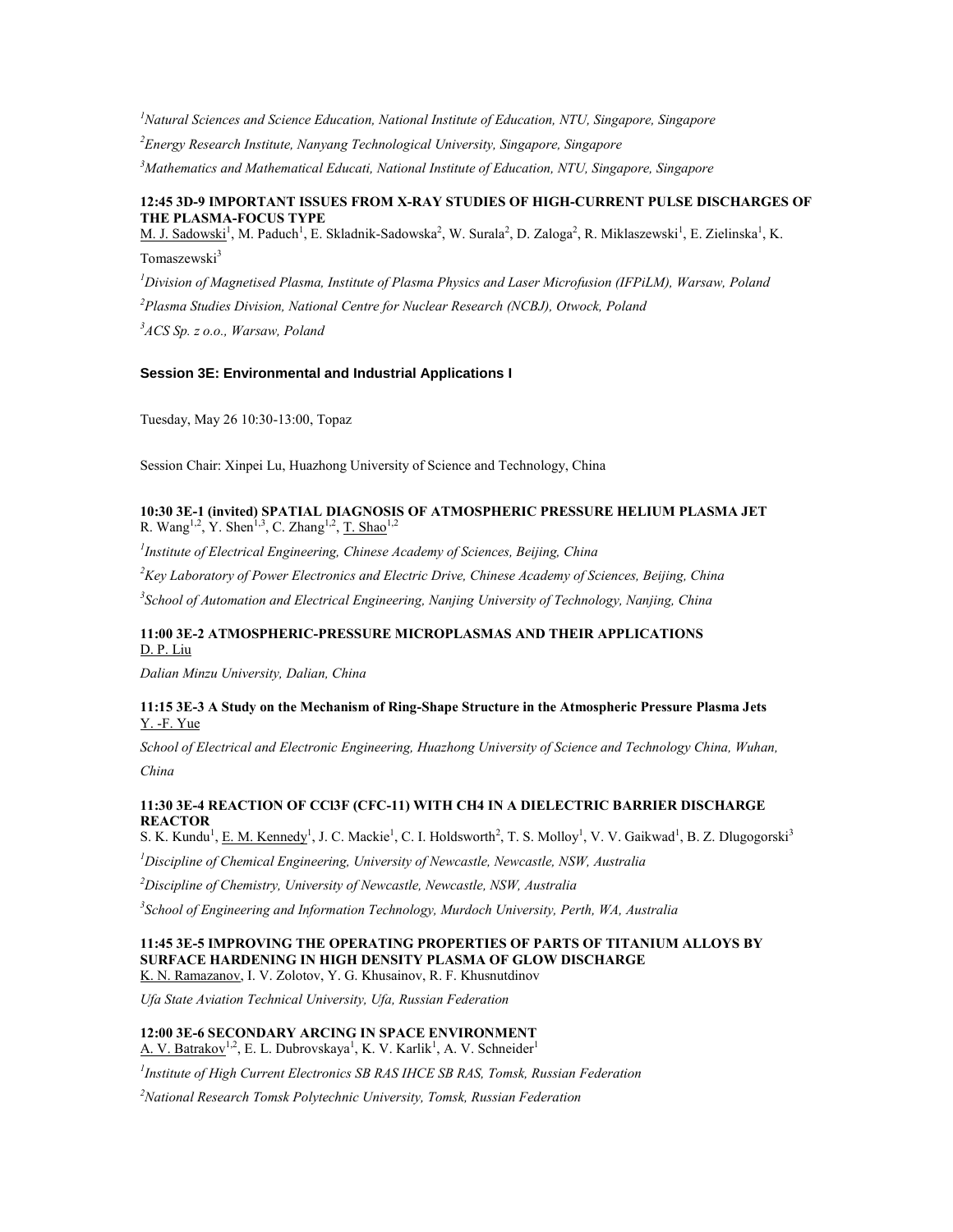### **12:15 3E-7 OPTICAL SENSOR FOR THE VECTORIAL ANALYSIS OF THE PLASMA INDUCED ELECTRIC FIELD**

G. Gaborit<sup>1,2</sup>, J. Dahdah<sup>2</sup>, F. Lecoche<sup>2</sup>, T. Treve<sup>2</sup>, P. Jarrige<sup>2</sup>, L. Gillette<sup>1,2</sup>, J. Piquet<sup>3</sup>, L. Duvillaret<sup>2</sup>

*<sup>1</sup>Photo, IMEP-LAHC, UMR 5130, Le Bourget-du-Lac, France*

*<sup>2</sup>R&D, Kapteos, St Helene-du-lac, France*

*<sup>3</sup>MB Electronique, Moirans, France*

## **12:30 3E-8 CONVERSION OF METHANE INTO HYDROGEN AND C2 HYDROCARBONS IN A DIELECTRIC BARRIER DISCHARGE REACTOR**

S. Liu, D. Mei, X. Tu

*Department of Electrical Engineering and Electronics, University of Liverpool, Liverpool, United Kingdom*

## **12:45 3E-9 HYDROPHOBIC AND WEAR-RESISTIBLE SURFACE COATING OF CARBON STEEL USING LINEAR MICROWAVE PLASMA WITH TE-TEM MODE POWER COUPLING**

M. -K.  $\text{Han}^1$ , J. -H. Cha<sup>1</sup>, T. Kim<sup>1</sup>, D. -H. Kim<sup>1</sup>, H. J. Lee<sup>1</sup>, H. -J. Lee<sup>1</sup>, M. W. Kim<sup>2</sup>

*<sup>1</sup>Department of Electrical and Computer Engineering, Pusan National University, Busan, South Korea*

*<sup>2</sup>Finetech Co., Ltd, Hwaseong,Gyeonggi, South Korea*

#### **Session 4A: Dusty & Strongly Coupled Plasmas**

Tuesday, May 26 14:00-16:00, Opal I

Session Chair: Holger Kersten, University Kiel, Germany

## **14:00 4A-1 (invited) ISSUE OF PARTICLE FORMATION IN THE HIGH-RATE FILM DEPOSITION BY PLASMA ASSISTED DEPOSITION PROCESSES**

J. G. Han, B. B. Sahu, K. S. Shin, J. S. Lee, S. B. Jin

*Department of Advanced Materials Science and Engineering, Sungkyunkwan University, NU-SKKU Joint Institute for* 

*Plasma Nano Materials (IPNM), Center for Advanced Plasma Surface Technology (CAPST), Suwon, South Korea 440- 746*

**14:30 4A-2 DUST CHARGING UNDER SURFACE ELECTRON EMISSION** F. Taccogna, G. Mizzi

*CNR-IMIP, Bari, Italy*

#### **14:45 4A-3 PRACTICAL TOOL TO EVALUATE THERMODYNAMIC PROPERTIES OF YUKAWA SYSTEMS (DUSTY PLASMAS)** S. Khrapak

*Research Group Complex Plasma, DLR German Aerospace Center, Oberpfaffenhofen, Germany*

### **15:00 4A-4 (invited) STRONGLY COUPLED PLASMA, GENERATED BY THE INTENSIVE SHOCK WAVES AND RAREFACTION**

V. E. Fortov

*Joint Institute for High Temperature of RAS, Moscow, Russian Federation*

### **15:30 4A-5 DYNAMICAL SCREENING AND WAKE EFFECTS IN CLASSICAL, QUANTUM, AND ULTRARELATIVISTIC PLASMAS**

P. Ludwig<sup>1</sup>, Z. Moldabekov<sup>2</sup>, H. Kaehlert<sup>1</sup>, J. -P. Joost<sup>1</sup>, M. Bonitz<sup>1</sup>

*1 Theoretische Physik und Astrophysik, University of Kiel, Kiel, Germany*

*2 Institute for Experimental and Theoretical Physics, Al-Farabi Kazakh National University, Almaty, Kazakhstan*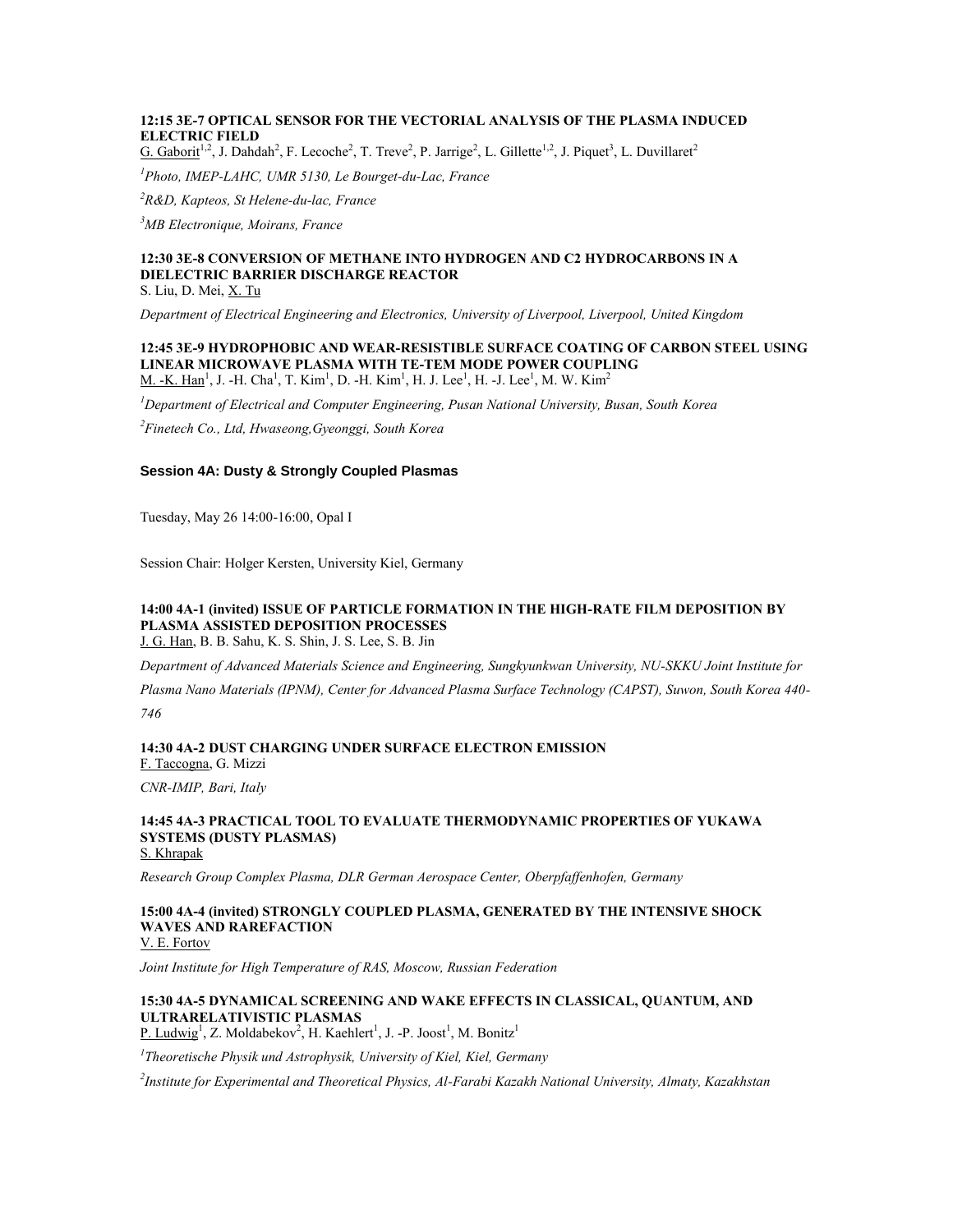### **15:45 4A-6 LIGHT SCATTERING ON DUSTY PLASMAS: HOW TO IMPROVE THE QUALITY OF WHITE LEDS?**

L. P. Schepers<sup>1</sup>, J. Beckers<sup>1</sup>, T. W. Tukker<sup>2</sup>, W. L. IJzerman<sup>3</sup>

*<sup>1</sup>Department of Applied Physics, Eindhoven University of Technology, Eindhoven, Netherlands*

*<sup>2</sup>Philips Research, Eindhoven, Netherlands*

*<sup>3</sup>Philips Lighting, Eindhoven, Netherlands*

#### **Session 4B: Codes and Modeling**

Tuesday, May 26 14:00-16:00, Opal II

Session Chairs:

### **14:00 4B-1 MAGIC3D FDTD EM-PIC CODE NON-CONFORMAL GEOMETRY (CUT CELL) SLOW WAVE SERPENTINE CALCULATION**

A. J. Woods, L. D. Ludeking

*Alliant Techsystems (ATK ), Newington, VA, United States*

#### **14:15 4B-2 ADVANCES IN BEAM OPTICS ANALYZER**  $T.$  Bui<sup>1</sup>, M. Read<sup>1</sup>, M. C. Lin<sup>1</sup>, B. Tallis<sup>2</sup>, H. Tran<sup>2</sup>

*<sup>1</sup>Calabazas Creek Research, Inc., Mountain View, CA, United States*

*<sup>2</sup>North Carolina State University, Raleigh, NC, USA*

### **14:30 4B-3 USING THE HIGDON OPERATOR FOR UWB MATCHING OF EM-PIC SIMULATIONS** L. D. Ludeking, A. J. Woods

*Alliant Techsystems, LLC, Newington, VA, United States*

#### **14:45 4B-4 VERIFICATION OF PARTICLE-IN-CELL SIMULATIONS AGAINST EXACT SOLUTIONS OF THE BOLTZMANN-POISSON SYSTEM** M. Turner

*School of Physical Sciences and National Centre for Plasma Science and Technology, Dublin City University, Dublin* 

*9, Ireland*

### **15:00 4B-5 MODELLING OF TRIDIMENSIONAL PLASMA ENHANCED CHEMICAL VAPOR DEOSITION REACTOR AT 2.45 GHZ**

K. Bouherine<sup>1</sup>, A. Tibouche<sup>1</sup>, M. Labiode<sup>1</sup>, N. Ikhlef<sup>1</sup>, O. Leroy<sup>2</sup>

*1 Laboratoire d'Etudes et Modelisation en Electrotechnique, Universite de Jijel, Jijel, Algeria*

*2 Laboratoire de Physique des Gaz et des Plasmas (LPGP), CNRS, Universite Paris-Sud (UPS), 91405 Orsay, Paris,* 

*France*

### **15:15 4B-6 Analytic model of the energy distribution for energetic electrons in HiPIMS**

S. Gallian<sup>1</sup>, J. Trieschmann<sup>1</sup>, T. Mussenbrock<sup>1</sup>, W. N. G. Hitchon<sup>2</sup>, R. P. Brinkmann<sup>1</sup>

*1 Theoretical Electrical Engineering, Ruhr University Bochum, Bochum, Germany*

*<sup>2</sup>Electrical and Computer Engineering, University of Wisconsin-Madison, Madison, WI, USA*

### **15:30 4B-7 SIMULATION OF NANOCOLUMN FORMATION IN A PLASMA ENVIRONMENT** J. W. Abraham<sup>1</sup>, T. Strunskus<sup>2</sup>, F. Faupel<sup>2</sup>, M. Bonitz<sup>1</sup>

*1 Institut fuer Theoretische Physik und Astrophysik, University of Kiel, Kiel, Germany*

*2 Institut fuer Materialwissenschaft, University of Kiel, Kiel, Germany*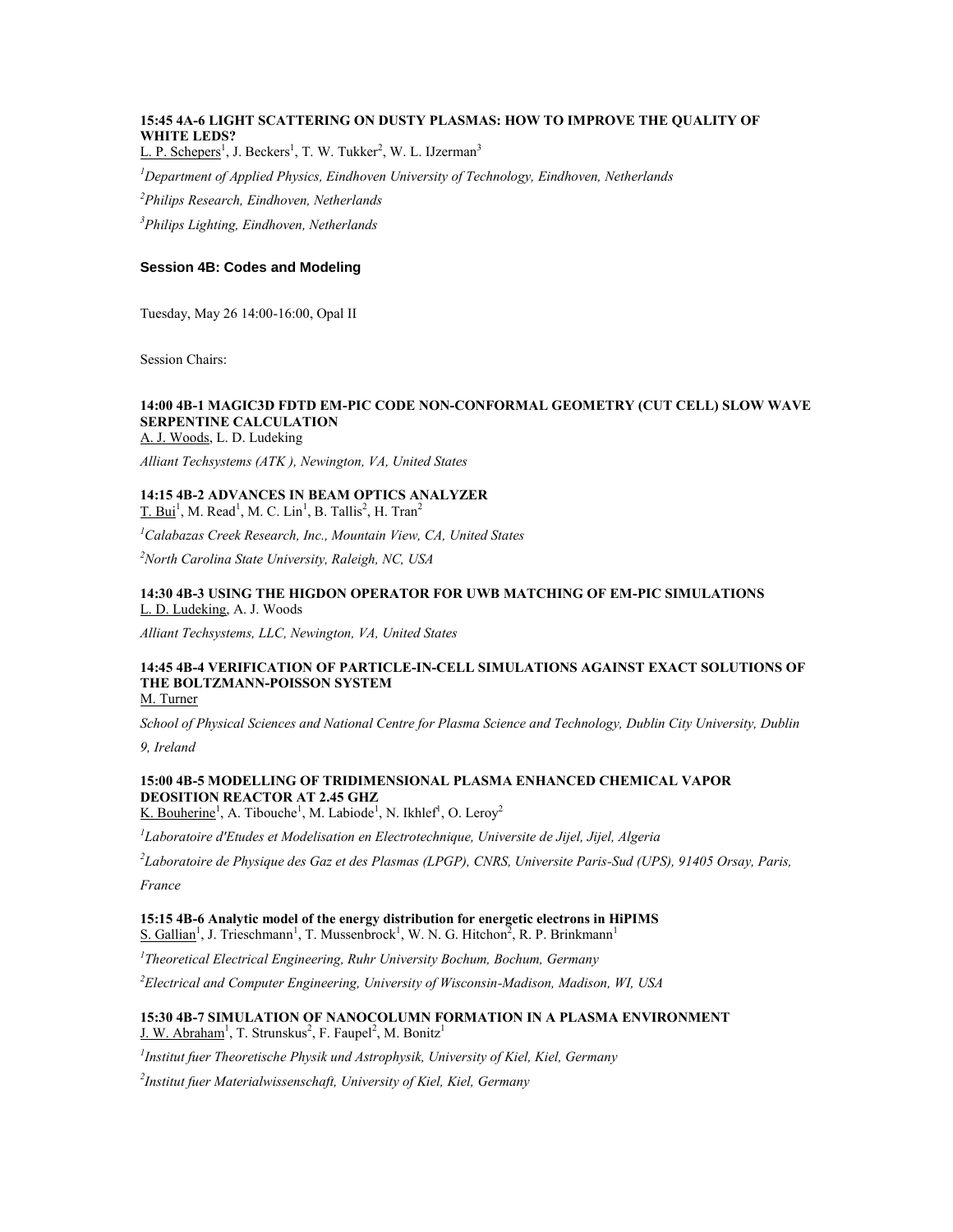### **15:45 4B-8 CHERENKOV RADIATION IN DIELECTRIC-LOADED WAVEGUIDES AND CAVITIES** A. F. Abdel-Rahman, T. M. Abuelfadl

*Electronics and Electrical Communications Department, Faculty of Engineering, Cairo University, Giza, Egypt*

#### **Session 4C: Magnetic Fusion**

Tuesday, May 26 14:00-16:00, Onyx

Session Chairs:

## **14:00 4C-1 PLASMA CONTROL FOR ITER AND FUTURE FUSION REACTORS**

E. Kolemen<sup>1</sup>, D. A. Gates<sup>2</sup>, D. A. Humphreys<sup>3</sup>, M. L. Walker<sup>3</sup>

*<sup>1</sup>Princeton University, Princeton, United States*

*<sup>2</sup>Princeton Plasma Physics Laboratory, Princeton, United States*

*<sup>3</sup>General Atomics, Princeton, United States*

### **14:15 4C-2 ORIGIN AND DYNAMICS OF PLASMA BLOB**

G. Sahoo<sup>1</sup>, <u>R. Paikaray<sup>1</sup>, S. Samantaray<sup>1,2</sup>, P. Das<sup>1</sup>, J. Ghosh<sup>3</sup>, M. B. Chowdhuri<sup>3</sup>, A. K. Sanyasi<sup>1,3</sup></u>

*<sup>1</sup>Ravenshaw University, Cuttack, Odisha, India*

*<sup>2</sup>Christ College, Cuttack, Odisha, India*

*3 Institute For Plasma Research, Bhat, Gandhinagar, India*

#### **14:30 4C-3 EFFECTIVE PARAMETERS OF RADIAL ELECTRIC FIELD IN IR-T1 TOKAMAK** K. Noori<sup>1</sup>, P. Khorshid<sup>2</sup>

*<sup>1</sup>Dept. of Physics, Azarbaijan University of Shahid Madani, Tabriz, Iran*

*<sup>2</sup>Dept. of Physics, Islamic Azad University, Mashhad Branch, Mashhad, Iran*

### **14:45 4C-4 EFFECT OF LIMITER BIASING ON ELECTRON TEMPERATURE IN IR-T1 TOKAMAK** S. Meshkani, M. Ghoranneviss

*Plasma Physics Research Centre, Science and Research Branch, Islamic Azad University, Tehran, Iran, Tehran, Iran*

#### **15:00 4C-5 (invited) ORIGIN AND EVOLUTION OF SPONTANEOUS ROTATION IN PLASMA UNDER DIFFERENT MAGNETIC FIELD GEOMETRY IN TOKAMAK QUEST** K. Mishra<sup>1</sup>, H. Zushi<sup>2</sup>, H. Idei<sup>2</sup>, T. Onchi<sup>2</sup>, M. Hasegawa<sup>2</sup>, K. Hanada<sup>2</sup>

*<sup>1</sup>AEES, IGSES, Kyushu University, Kasuga, FUKUOKA, Japan*

*<sup>2</sup>AFRC, RIAM, Kyushu University, Kasuga, Fukuoka, Japan*

## **15:30 4C-6 COMPARISON OF HOLLOW AND PARABOLIC CURRENTDENSITY PROFILES AND THEIR EFFECTS ON TOKAMAK PLASMA EQUILIBRIUM**

S. Sobhanian<sup>1</sup>, M. Bagerpour<sup>1</sup>, N. Alinejad<sup>2</sup>, A. A. Sedigzadeh<sup>2</sup>

*<sup>1</sup>Department of Physics, Tabriz Branch, Islamic Azad University, Tabriz, Iran*

*<sup>2</sup>Department of Atomic and Molecular Physics, University. of Tabriz, Tabriz, Iran*

### **15:45 4C-7 SEMI ANALYTIC DETERMINATION OF EQUILIBRIUM PLASMA PARAMETER OF DAMAVAND TOKAMAK**

E. Noori<sup>1</sup>, Y. Sadeghi<sup>2</sup>

*<sup>1</sup>Plasma research school, Nuclear science and technology research institute, Tehran, Iran, Tehran, Iran*

*<sup>2</sup>Plasma research school, Nuclear science and technology research institute, Tehran, Iran, Tehran, Iran*

#### **Session 4D: Plasma Medicine II**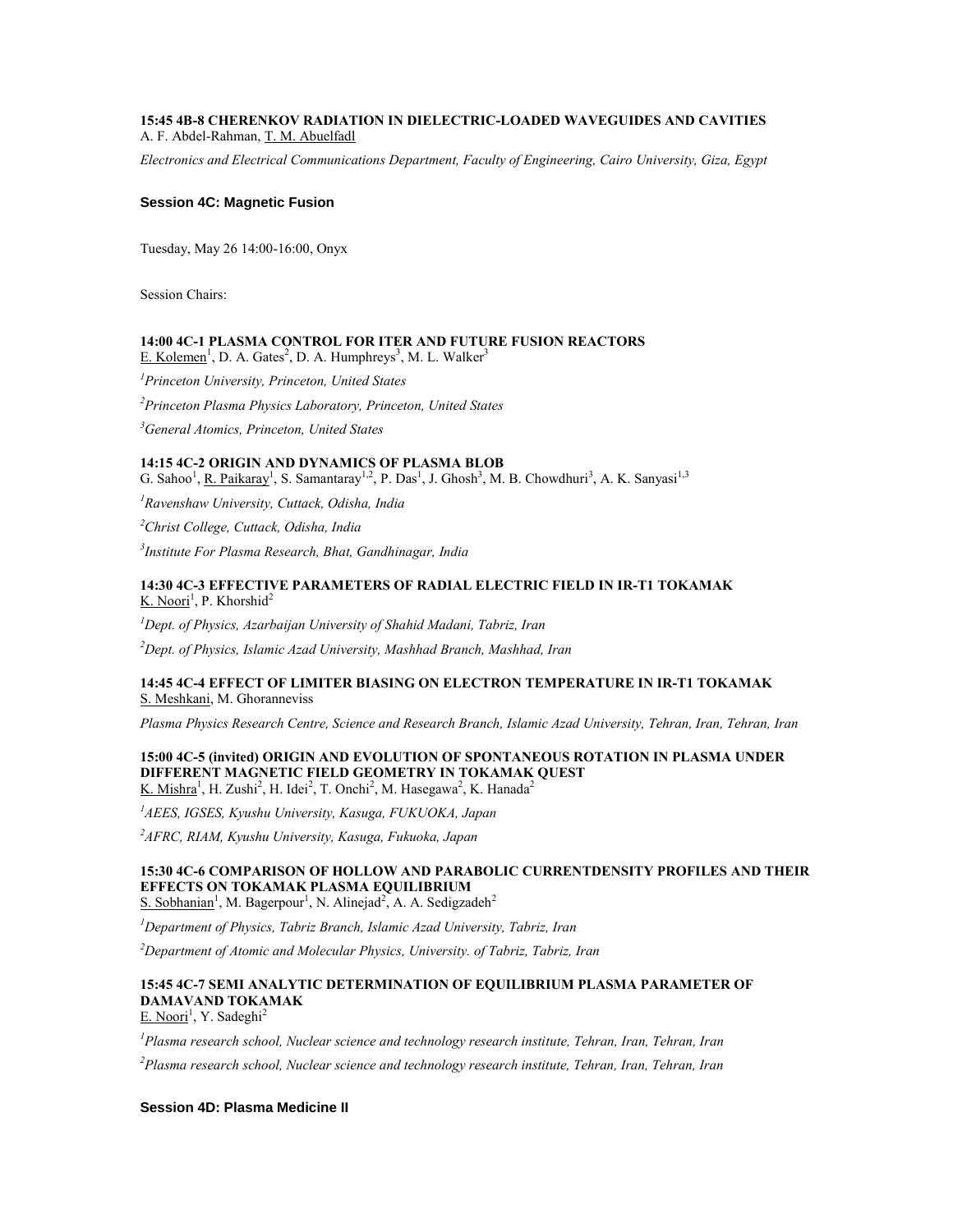Tuesday, May 26 14:00-15:45, Quartz

Session Chair: Kai Masur, INP Greifswald - ZIK plasmatis

#### **14:00 4D-1 ABOUT INTERNATIONALS STANDARDS IN PLASMA MEDICINE**

 $M. S. Mann<sup>1</sup>$ , R. Tiede<sup>2</sup>, A. Raees<sup>3</sup>, S. Wurster<sup>4</sup>, K. -D. Weltmann<sup>1</sup>, G. Daeschlein<sup>5</sup>, S. Emmert<sup>2</sup>, T. von Woedtke<sup>1</sup>

*<sup>1</sup>Plasma Bioengineering, Leibniz-Institute for Plasma Science and Technology (INP Greifswald), Greifswald, Germany*

*<sup>2</sup>Department of Dermatology, Venereology and Allergology of the Goettingen University Medical Center, Goettingen, Germany*

*3 Institut fuer anwendungsorientierte Forschung und klinische Studien GmbH (IFS), Goettingen, Germany*

*<sup>4</sup>Chair of Innovation Economics, Technical University of Berlin, Berlin, Germany*

*<sup>5</sup>Department of Dermatology of the Ernst Moritz Arndt University Greifswald, Greifswald, Germany*

### **14:15 4D-2 COMBINATION OF PULSED ELECTRIC FIELDS AND NON-THERMAL PLASMA JET FOR MORE EFFECTIVE BACTERIAL DECONTAMINATION**

Q. Zhang<sup>1,2</sup>, J. Zhuang<sup>1</sup>, T. von Woedtke<sup>1</sup>, <u>J. F. Kolb<sup>1</sup></u>, K. -D. Weltmann<sup>1</sup>, J. Zhang<sup>2</sup>, J. Fang<sup>2</sup>

*<sup>1</sup>Bioelectrics, Leibniz Institute for Plasma Science and Technology, Greifswald, Germany*

*<sup>2</sup>Academy for Advanced Interdisciplinary Studies, Peking University, Beijing, China*

### **14:30 4D-3 (invited) INVESTIGATION OF ANTIBACTERIAL EFFICACY OF A PLASMA GUN SOURCE FOR ENDODONTIC APPLICATIONS**

M. Boselli, F. Cavrini, V. Colombo, M. Gherardi, R. Laurita, A. Liguori, E. Simoncelli, A. Stancampiano

*Department of Industrial Engineering, Alma Mater Studiorum - University of Bologna, Bologna, Italy*

## **15:00 4D-4 A BATTERY-OPERATED ATMOSPHERIC-PRESSURE PLASMA WAND FOR BIOMEDICAL APPLICATIONS**

X. Pei, X. Lu

*School of Electrical and Electronic Engineering , Huazhong University of Science & Technology, Wuhan, China*

### **15:15 4D-5 CHARACTERISTICS OF COLD ATMOSPHERIC PRESSURE PLASMA JET AND ITS ANTIMICROBIAL ACTIVITY**

A. H. Basher<sup>1</sup>, S. A. Ouf<sup>2</sup>, S. M. Shariff<sup>3</sup>, M. Benghanem<sup>1</sup>, A. A. Almashraqi<sup>1</sup>, A. -A. H. Mohamed<sup>1</sup>

*<sup>1</sup>Physics Department/Faculty of Science, Taibah University, Madinah, Saudi Arabia*

*<sup>2</sup>Biology Department/Faculty of Science, Taibah University, Madinah, Saudi Arabia*

*<sup>3</sup>Electrical Engineering Department/Faculty of Engineering, Taibah University, Madinah, Saudi Arabia*

## **15:30 4D-6 CHARACTERISTICS OF A SURFATRON-PRODUCED ATMOSPHERIC-PRESSURE PLASMA JET AT LOW PLASMA TEMPERATURES**

T. Doll, C. M. Oeguen, R. Kling

*Light Technology Institute, Karlsruhe Institute of Technology, Karlsruhe, Germany*

#### **Session 4E: Insulation and Dielectric Breakdown**

Tuesday, May 26 14:00-16:00, Topaz

Session Chair: Zoran Petrovic, Univ. of Belgrade

**14:00 4E-1 DC BREAKDOWN IN VAPOURS OF LIQUIDS** J. Sivos, D. Marić, N. Skoro, G. Malović, Z. L. Petrović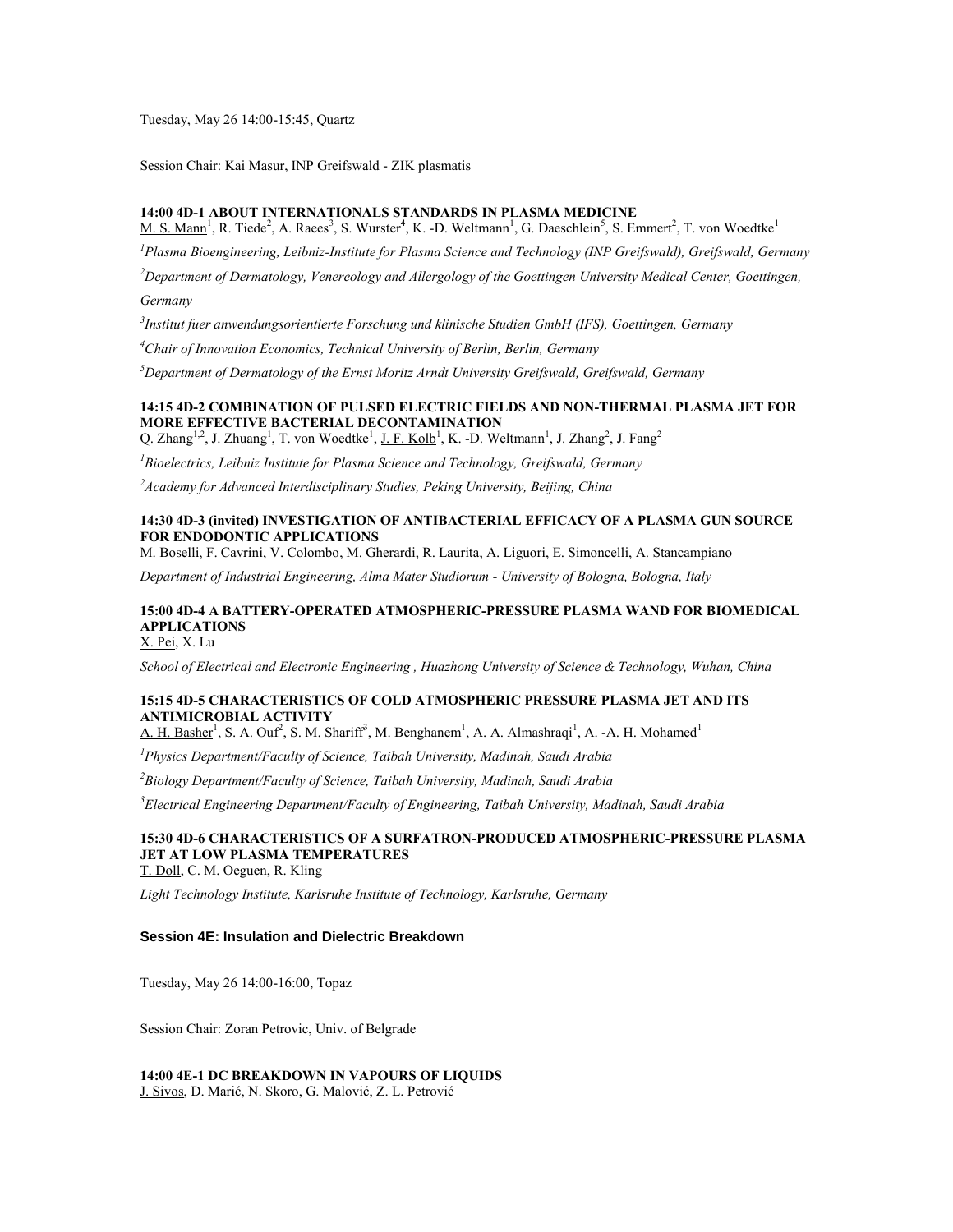*Institute of Physics Belgrade, Belgrade, Serbia*

### **14:15 4E-2 PREBREAKDOWN PROCESSES IN WATER WITH SCREENED ELECTRODES AND POSSIBILITY OF PULSE ELECTRICAL STRENGTH INCREASE** S. M. Korobeynikov<sup>1</sup>, A. V. Melekhov<sup>2</sup>

*<sup>1</sup>Power Engineering, Novosibirsk State Technical University, Novosibirsk, Russian Federation*

*2 Laser Plasma, Institute of Laser Physics, Novosibirsk, Russian Federation*

### **14:30 4E-3 TWO-DIMENSIONAL SIMULATIONS OF GAS DISCHARGE IGNITION IN SHORT GAPS AT VOLTAGE VALUES BELOW PASCHEN MINIMUM**

V. Y. Kozhevnikov<sup>1</sup>, A. V. Kozyrev<sup>1</sup>, L. A. Zjulkova<sup>2</sup>, N. S. Semeniuk<sup>2</sup>

*<sup>1</sup>Faculty of Physics, Tomsk State University, Tomsk, Russian Federation*

*2 Institute of High Current Electronics, Tomsk, Russian Federation*

## **14:45 4E-4 DIELECTRIC WITHSTAND OF MULTI BARRIER ARRANGEMENTS IN AIR SUBJECT TO A LIGHTNING IMPULSE VOLTAGE PULSE**

J. Ekeberg

*Corporate Research, ABB Schweiz AG, Baden-Daettwil, Switzerland*

## **15:00 4E-5 STUDY ON SPOTS ON ELECTRODES AND POLARITY EFFECT INVERSION IN A NANOSECOND-PULSE GAS BREAKDOWN**

C. Zhang<sup>1,2</sup>, V. F. Tarasenko<sup>3</sup>, R. Wang<sup>1,2</sup>, T. Shao<sup>1,2</sup>

*1 Institute of Electrical Engineering, Chinese Academy of Sciences, Beijing, China*

*<sup>2</sup>Key Laboratory of Power Electronics and Electric Drive, Chinese Academy of Sciences, Beijing, China*

*3 Institute of High Current Electronics, Russian Academy of Sciences, Tomsk, Russia*

### **15:15 4E-6 NANOSECOND HIGH POWER MICROWAVE WINDOW BREAKDOWN DIANOSTIC AND ITS MECHANISM**

C. Chang<sup>1,2</sup>, J. Verboncoeur<sup>3</sup>, C. Chen<sup>1</sup>

*1 Laboratory on Science and Technology of High Power Microwave, Xi'an, Shaanxi, China*

*<sup>2</sup>Key Laboratory of Physical Electronics and Devices of the Ministry of Education, Xi'an Jiaotong University, Xi'an,* 

*Shaanxi, China*

*<sup>3</sup>Department of Electrical and Computer Engineering, Michigan State University, East Lansing,Michigan, United* 

*States*

### **15:30 4E-7 STREAMER DISCHARGES ALONG DIELECTRIC SURFACES - EXPERIMENTAL INVESTIGATIONS**

A. Chvyreva<sup>1</sup>, A. J. M. Pemen<sup>1</sup>, T. Christen<sup>2</sup>

*<sup>1</sup>Electrical Engineering, Eindhoven University of Technology, Eindhoven, Netherlands*

*<sup>2</sup>Corporate-Research, ABB Switzerland Ltd., Baden, Switzerland*

#### **15:45 4E-8 POLARITY EFFECTS ON BREAKDOWN STRENGTH FOR HIGH ENERGY STORAGE LIQUID DIELECTRICS IN MICROSECOND REGIME** W.  $\text{Zhen}^1$ , Z. Zicheng<sup>1</sup>, Z. Jiande<sup>1</sup>, S. Zuyin<sup>2</sup>

*<sup>1</sup>College of Optoelectronic Science and Engineering, National University of Defense Technology, Changsha, China <sup>2</sup>Military Delegate of Air Force Resident Office in Hunan Province, Changsha, China*

#### **Session PL4: Plenary PL4**

Tuesday, May 26 17:30-18:30, Citrine II-III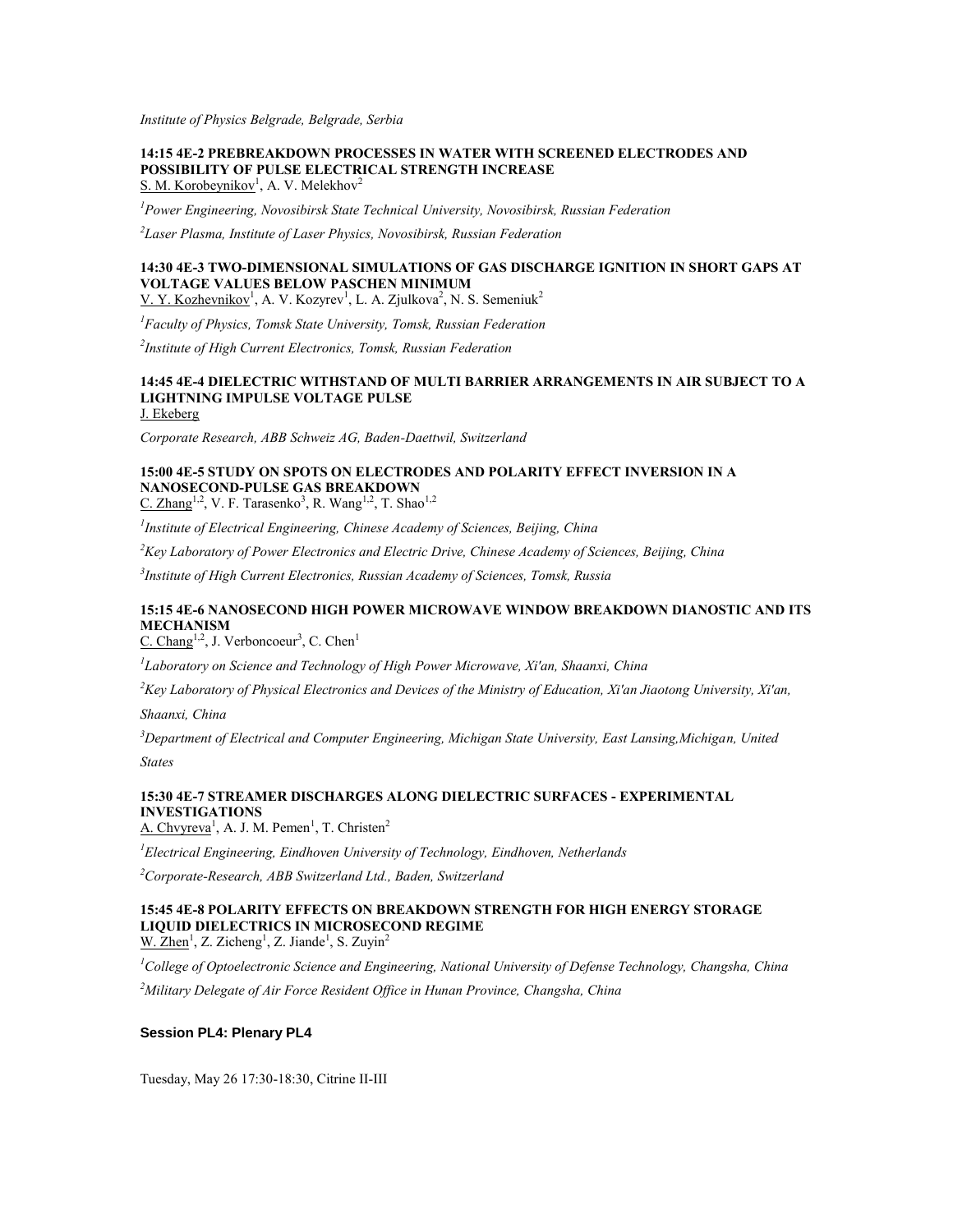Session Chair: lutfi oksuz, Suleyman Demirel University

#### **17:30 PL4-1 43 YEARS OF FUN BASIC PLASMA EXPERIMENTS** N. Hershkowitz

*University of Wisconsin, Madison, Madison, WI, USA*

### **Session 2P: Vacuum Microelectronics (poster)**

Poster Session

Tuesday, May 26 16:00-17:30, Citrine I

Session Chair: Yasir Alfadhl, QMUL

### **2P-1 ON THE ROLE OF THE QUANTUM IMAGE FORCES ON THE INITIAL STAGE OF A PICOSECOND GAS DISCHARGE**

 $Y. A. Barengolts<sup>1</sup>, S. I. Beril<sup>1</sup>, S. A. Barengolts<sup>2</sup>$ 

*1 Shevchenko Dniester State University, Tiraspol, Moldova*

*<sup>2</sup>Prohorov General Physics Institute RAS, Moscow, Russian Federation*

## **2P-2 EFFECTS OF CATHODE TEMPERATURE AND GAP SPACING ON DEGRADATION OF THZ BUNCHING IN A VACUUM MICRODIODE.**

A. Valfells, M. Ilkov, K. Torfason, A. Manolescu

*School of Science and Engineering, Reykjavik University, Reykjavik, Iceland*

#### **2P-3 Numerical Study of a 170-GHz, gradient-cavity Gyrotron** Y. -H. Liu, X. Niu, H. -F. Li

*University of Electronic Science and Technology of China, Chengdu, Sichuan, China*

#### **2P-4 IONIC CONDUCTIVITY OF LI0.5-XLA0.5TI1-XO3 ELECTROLYTE** S. Gulen<sup>1</sup>, G. Aygun<sup>1</sup>, L. Ozyuzer<sup>1</sup>, M. ï<sub>*i*</sub>.<sup>1</sup>/<sub>2</sub>zdemir<sup>2</sup>

*<sup>1</sup>Physics department, İzmir Institute of Technology, İzmir-Urla, Turkey*

*<sup>2</sup>Department of Electrical and Electronics Engineering, Gediz University, İzmir-Seyrek, Turkey*

### **2P-5 CHARACTERIZATION OF VO2 FILMS GROWN BY MAGNETRON SPUTTERING** H. Yuce<sup>1</sup>, M. Koklu<sup>2</sup>, G. Aygun<sup>1</sup>, L. Ozyuzer<sup>1</sup>

*<sup>1</sup>Department of Physics, İzmir Institute of Technology, İzmir, Turkey <sup>2</sup>Department of Electrical-Electronics Engineering, Gediz University, İzmir, Turkey*

### **Session 2P: Non-Fusion Microwave Systems (poster)**

Poster Session

Tuesday, May 26 16:00-17:30, Citrine I

Session Chairs: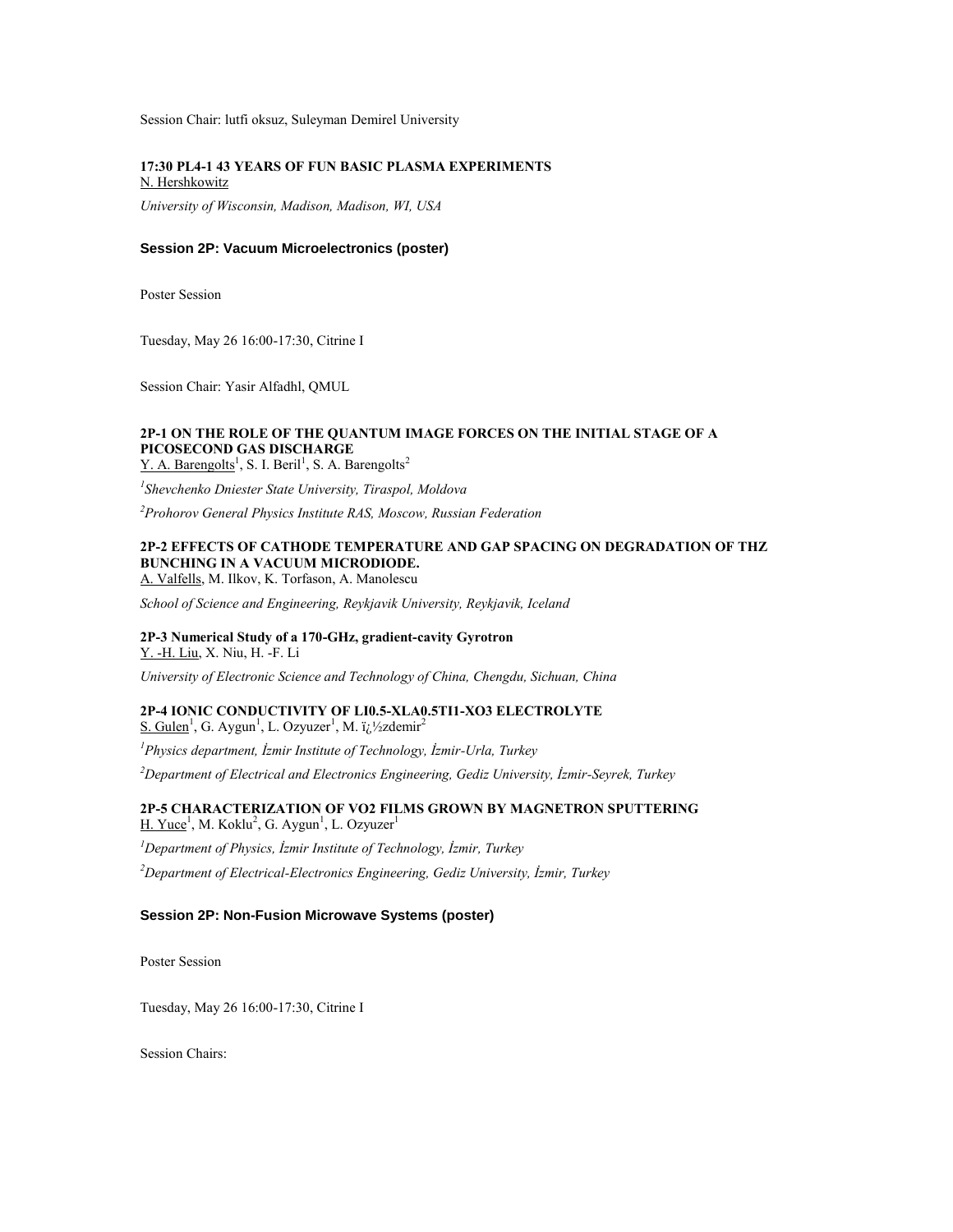# **2P-6 FOUR-CHANNEL SOURCE OF SYNCHRONOUSLY MODULATED SUBGIGAWATT VOLTAGE PULSES**

V. V. Rostov<sup>1</sup>, S. N. Rukin<sup>2</sup>, K. A. Sharypov<sup>2</sup>, V. G. Shpak<sup>2</sup>, S. A. Shunailov<sup>2</sup>, M. R. Ul'masculov<sup>2</sup>, M. I. Yalandin<sup>2</sup>

*<sup>1</sup>High Current Electronics Institute, Tomsk, Russian Federation*

*2 Institute of Electrophysics, Ekaterinburg, Russian Federation*

# **2P-7 LABORATORY STUDY OF AURORAL CYCLOTRON EMISSION MECHANISMS**

A. W. Cross<sup>1</sup>, D. C. Speirs<sup>1</sup>, K. M. Gillespie<sup>1</sup>, K. Matheson<sup>1</sup>, M. King<sup>1</sup>, S. L. McConville<sup>1</sup>, A. D. R. Phelps<sup>1</sup>, C. G.

Whyte<sup>1</sup>, C. W. Robertson<sup>1</sup>, R. Bingham<sup>2</sup>, M. E. Koepke<sup>3</sup>, R. A. Cairns<sup>4</sup>, I. Vorgul<sup>4</sup>, B. Kellet<sup>3</sup>, K. Ronald<sup>1</sup>

*<sup>1</sup>Department of Physics, Strathclyde University, Glasgow, United Kingdom*

*<sup>2</sup>Rutherford Appleton Laboratory, STFC, Oxford, United Kingdom*

*<sup>3</sup>Department of Physics, West Virginia University, Morgantown, United States of America*

*4 School of Mathematics and Statistics, St. Andrews University, St. Andrews, United Kingdom*

### **Session 2P: THz Sources, Radiation & Applications (poster)**

Poster Session

Tuesday, May 26 16:00-17:30, Citrine I

Session Chair: Claudio Paoloni, University of Lancaster

### **2P-8 CHERENKOV MASER EXPERIMENTS BASED ON A TWO DIMENSIONAL (2D) PERIODIC SURFACE LATTICE**

A. R. Phipps<sup>1</sup>, A. J. MacLachlan<sup>1</sup>, C. W. Robertson<sup>1</sup>, I. V. Konoplev<sup>2</sup>, K. Ronald<sup>1</sup>, <u>A. W. Cross<sup>1</sup></u>, C. G. Whyte<sup>1</sup>, A. D.  $R.$  Phelps<sup>1</sup>

*<sup>1</sup>Department of Physics, Strathclyde University, Glasgow, United Kingdom*

*2 John Adams Institute, Departtment of Physics, Oxford University, Oxford, United Kingdom*

# **2P-9 SUB -THZ TRAVELING WAVE AMPLIFIERS BASED ON THE DOUBLE CORRUGATED WAVEGUIDE**

C. Paoloni, M. Mineo

*Lancaster University, Lancaster, United Kingdom*

# **2P-10 FABRICATION OF HIGH TEMPERATURE SUPERCONDUCTING BI2212 BOLOMETERS FOR TERAHERTZ SENSING**

Y. Demirhan<sup>1</sup>, T. Semerci<sup>1</sup>, H. Alaboz<sup>1</sup>, M. Kurt<sup>1</sup>, N. Miyakawa<sup>2</sup>, K. Kadowaki<sup>3</sup>, L. Ozyuzer<sup>1</sup>

*<sup>1</sup>Department of Physics, Izmir Institute of Technology, Urla, 35430, Izmir, TURKEY*

*<sup>2</sup>Department of Applied Physics,, Tokyo University of Science, Tokyo, JAPAN*

*<sup>3</sup>Department of Physics, University of Tsukuba, Tsukuba, JAPAN*

# **Session 2P: Microwave Plasma Interaction (poster)**

Poster Session

Tuesday, May 26 16:00-17:30, Citrine I

Session Chair: Ram Prakash, CSIR-Central Electronics Engineering Research Institute (CSIR-CEERI)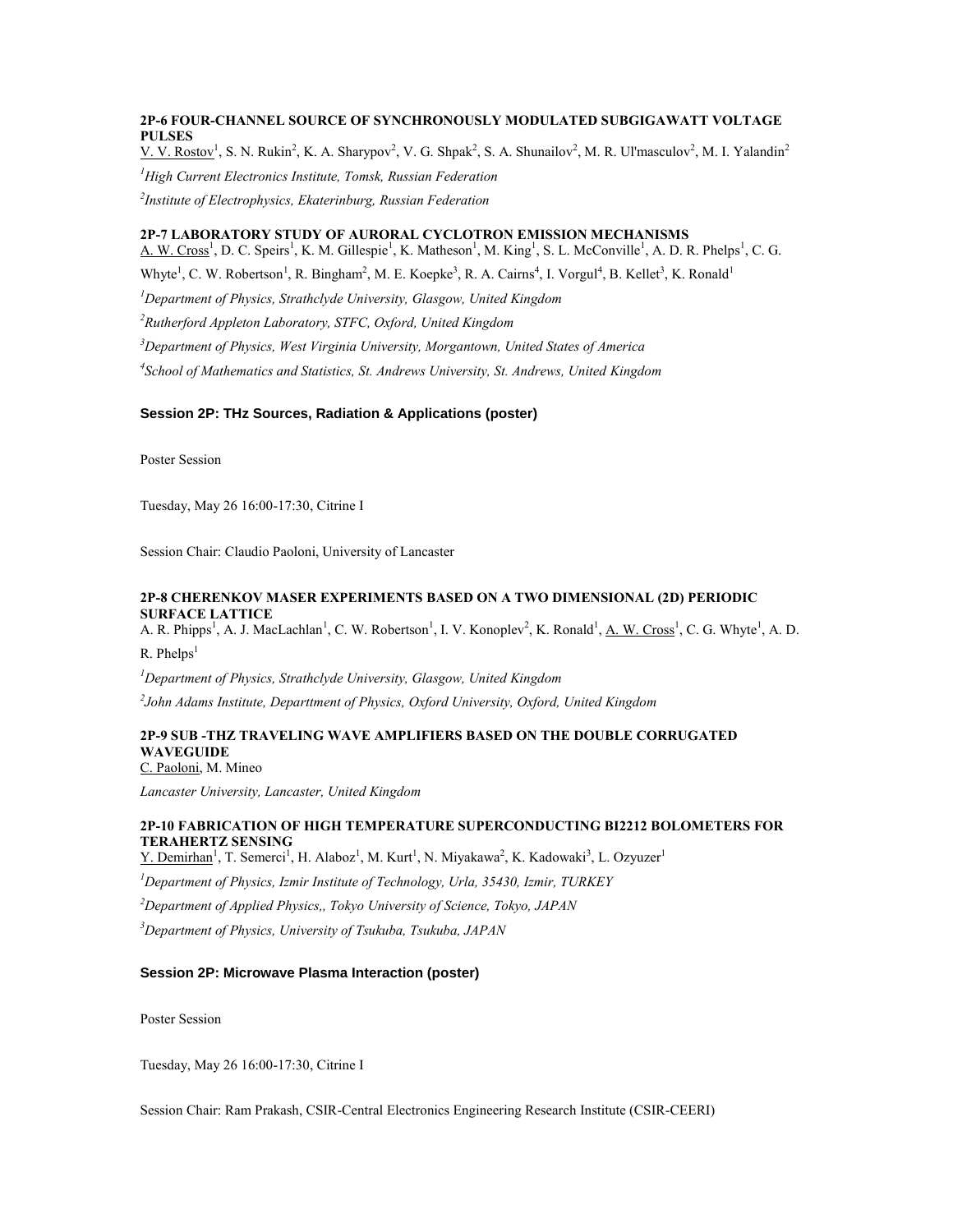# **2P-11 PIC-FDTD CODE FOR BEAM-WAVE INTERACTION ANALYSIS IN RIPPLED WALL SLOW WAVE STRUCTURE**

N. Pareek<sup>1</sup>, R. Prakash<sup>1</sup>, U. N. Pal<sup>1</sup>, N. Kumar<sup>1</sup>, N. Sarkar<sup>2</sup>

*<sup>1</sup>Microwave Tubes Divison, CSIR-CEERI Pilani, Pilani,Rajasthan, India*

*<sup>2</sup>Physics Group, BITS, Pilani,Rajasthan, India*

### **2P-12 PARTICLE BEAM DYNAMICS IN A MAGNETICALLY INSULATED COAXIAL DIODE** V. G. Korenev, I. I. Magda, V. Sinitsin

*Div. of Plasma Electronics, Nat'l Sci Center 'Kharkov Inst of Phys and Technology', Nat'l Academy of Sciences,* 

*Kharkov, Ukraine*

# **2P-13 A SIMPLIFIED GEOMETRIC APPROACH FOR SPACE CHARGE LIMITING CURRENT ANALYSIS IN INTERACTION REGION**

P. Shukla<sup>1,2</sup>, N. Kumar<sup>1,2</sup>, U. N. Pal<sup>1,2</sup>, R. Prakash<sup>1,2</sup>

*<sup>1</sup>Microwave Tubes Division, CSIR-Central Electronics Engineering Research Institute, Pilani, Rajasthan, India*

*<sup>2</sup>Academy of Scientific and Innovative Research, New Delhi, India*

# **2P-14 COMPARISON OF A NUMERICAL AND ANALYTICAL MODEL FOR THE SIMULATION OF THE MODE PROPAGATION IN A MICROWAVE DRIVEN PLASMA DISCHARGE**

 $D.$  Szeremley<sup>1</sup>, T. Mussenbrock<sup>1</sup>, R. P. Brinkmann<sup>1</sup>, M. Zimmermanns<sup>2</sup>, I. Rolfes<sup>2</sup>, D. Eremin<sup>1</sup>

*1 Theoretical Electrical Engineering, Ruhr University Bochum, Bochum, Germany*

*2 Institute of Microwave Systems, Ruhr University Bochum, Bochum, Germany*

# **2P-15 NUMERICAL SOLUTION OF EXACT AXIAL MAGNETIC FIELD FOR PLANAR AND CYLINDRICAL BEAM DRIVEN BACKWARD WAVE OSCILLATOR**

T. S. Banerjee<sup>1</sup>, A. Hadap<sup>2</sup>, K. T. V Reddy<sup>3</sup>

*<sup>1</sup>Electronics and Telecommunication, Assistant Proff, Mumbai, Maharashtra, India*

*<sup>2</sup>Applied Physics, Assistant Proff, Mumbai, Maharashtra, India*

*<sup>3</sup>Electronics and Telecommunication, Proff, Mumbai, Maharashtra, India*

#### **2P-16 A SIMPLIFIED 2-D FLUID MODEL OF PLASMA FORMATION UNDER PULSED HIGH POWER MICROWAVES IN ATMOSPHERIC GASES**  $S.$  Lin<sup>1,2</sup>, S. Beeson<sup>2</sup>, Y. Li<sup>1</sup>, C. Liu<sup>1</sup>, A. Neuber<sup>2</sup>

*<sup>1</sup>Key Laboratory for Physical Electronics and Devices of the Ministry of Education, Xi'an Jiaotong University, Xi'an, China*

*<sup>2</sup>Center for Pulsed Power and Power Electronics, Texas Tech University, Lubbock, Texas, USA*

### **2P-17 ENHANCED MICROWAVE ABSORPTION RATES IN STEALTH PLASMA** M. S. Bawaaneh<sup>1</sup>, A. M. Al - Khateeb<sup>2</sup>

*<sup>1</sup>Dept. of Applied Math, Khalifa University of Scince, Technology and Research, Sharjah, United Arab Emirates*

*<sup>2</sup>Dept. of Physics, Yarmouk University, Irbid, Jordan*

# **2P-18 MICROWAVE-EXCITED FIREBALLS IN AIR ATMOSPHERE**

E. Jerby, Y. Meir, R. Jaffe

*Faculty of Engineering, Tel Aviv University, Ramat Aviv, Israel*

#### **Session 2P: Laser Produced Plasmas (poster)**

Poster Session

Tuesday, May 26 16:00-17:30, Citrine I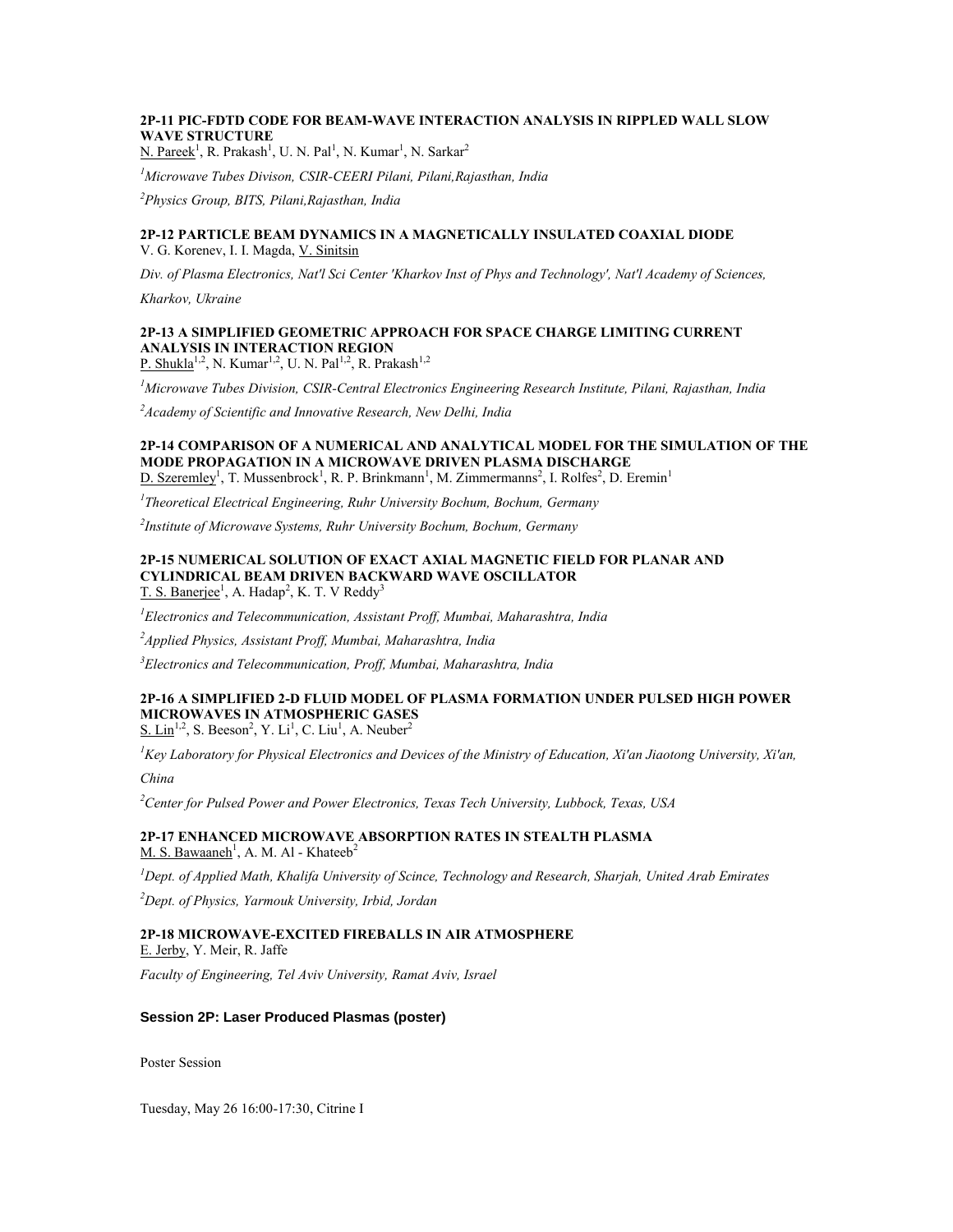Session Chairs:

# **2P-19 CONTROLLED GENERATION OF INTENSE TERAHERTZ FROM ULTRASHORT PULSE, HIGH INTENSITY LASER INDUCED SOLID DENSITY PLASMAS**

I. Dey, M. Shaikh, P. K. Singh, D. Sarkar, A. D. Lad, G. R. Kumar

*DNAP, Tata Institute of Fundamental Research, Mumbai, Maharashtra, India*

#### **2P-20 SELF-FOCUSING OF GAUSSIAN LASER BEAM IN WARM COLLISIONAL PLASMA WITH RAMP-UP DENSITY** M. R. Jafari Milani

*Plasma Physics Research School, , Amirkabir University of Technology, Tehran, Iran*

### **2P-21 HIGH-SPEED SPECTRALLY-RESOLVED IMAGING OF THE LASER ABLATION PLASMA** S. A. Popov<sup>1,2</sup>, A. V. Batrakov<sup>1,2</sup>, V. V. Mataibaev<sup>3</sup>

*1 Institute of High Current Electronics, Siberian Branch, Russian Academy of Sciences (IHCE SB RAS), Tomsk, Russian Federation*

*<sup>2</sup>National Research Tomsk Polytechnic University, Tomsk, Russian Federation*

*<sup>3</sup>Central Research Institute of Engineering of Russian Federation, Moscow region, Russian Federation*

### **Session 2P: Plasma Material Interaction (poster)**

Poster Session

Tuesday, May 26 16:00-17:30, Citrine I

Session Chair: Rajdeep Singh Rawat, National Institute of Education, Nanyang Technological University

# **2P-22 SURFACE MODIFICATION OF LDPE FILM BY NANOSECOND-PULSE DIELECTRIC BARRIER DISCHARGE AT ATMOSPHERIC PRESSURE**

Y. Ma<sup>1,2</sup>, C. Zhang<sup>2,3</sup>, R. Wang<sup>2,3</sup>, <u>T. Shao</u><sup>2,3</sup>

*1 School of Electrical Engineering, Zhengzhou University, Zhengzhou, China*

*2 Institute of Electrical Engineering, Chinese Academy of Sciences, Beijing, China*

*<sup>3</sup>Key Laboratory of Power Electronics and Electric Drive, Chinese Academy of Sciences, Beijing, China*

#### **2P-23 MODIFICATION OF DIFFERENT AREAS OF COPPER SURFACE BY DIFFUSE DISCHARGES AT ATMOSPHERIC PRESSURE** Z. Zhou<sup>1,2</sup>, C. Cheng<sup>1,3</sup>, R. Wang<sup>1,3</sup>, Z. Zhi<sup>2</sup>, <u>T. Shao</u><sup>1,3</sup>

*1 Institute of Electrical Engineering, Chinese Academy of Sciences, Beijing, China*

*2 School of Automation and Electrical Engineering, Nanjing University of Technology, Nanjing, China*

*<sup>3</sup>Key Laboratory of Power Electronics and Electric Drive, Chinese Academy of Sciences, Beijing, China*

# **2P-24 CORROSION RESISTANCE OF SIO2 THIN FILM COATED BIOMEDICAL TI-13NB-13ZR TITANUM ALLOY BY E-BEAM**

K. Ozaltin<sup>1</sup>, F. Bozduman<sup>2</sup>, M. Zwolinska<sup>1</sup>, M. Kulczyk<sup>3</sup>, A. Oksuz<sup>4</sup>, L. Oksuz<sup>2</sup>, M. Lewandowska<sup>1</sup>

*<sup>1</sup>Faculty of Materials Science and Engineering, Warsaw University of Technology, Warsaw, Poland*

*<sup>2</sup>Physics Department, Suleyman Demirel University, Isparta, Turkey*

*3 Institute of High Pressure Physics, Polish Academy of Sciences, Warsaw, Poland*

*<sup>4</sup>Chemistry Department, Suleyman Demirel University, Isparta, Turkey*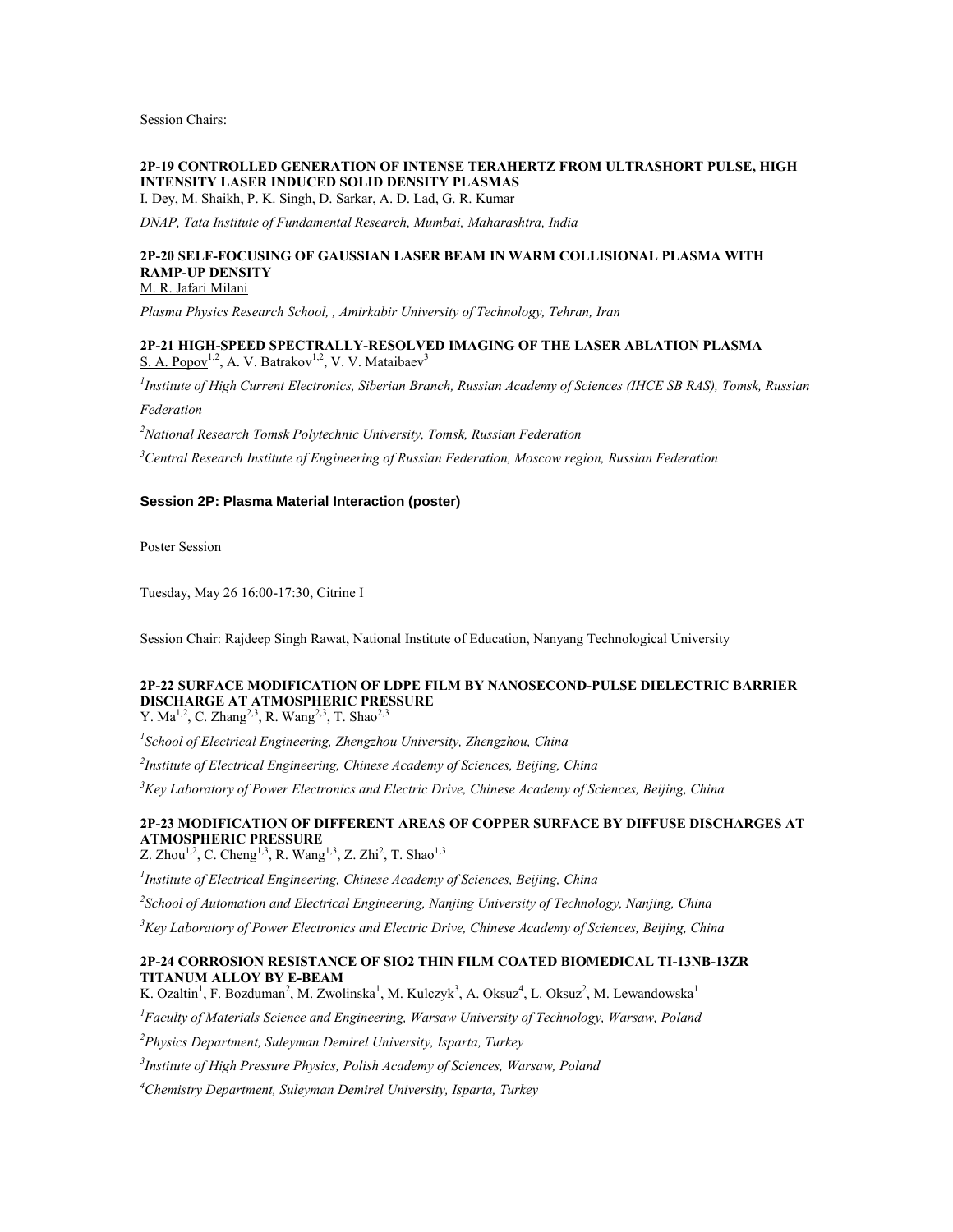# **2P-25 A STUDY ON CHARACTERIZATION OF POLYMER-COATED WOOL FABRICS USING PLASMA POLYMERIZATION**

E. Eren<sup>1</sup>, L. Oksuz<sup>2</sup>, A. I. Komur<sup>2</sup>, F. Bozduman<sup>2</sup>, N. Maslakci<sup>3</sup>, A. Oksuz<sup>3</sup>

*<sup>1</sup>Hydrogen Technologies Research and Application Center, Suleyman Demirel University, Isparta, Turkey*

*<sup>2</sup>Department of Physics, Suleyman Demirel University, Isparta, Turkey*

*<sup>3</sup>Department of Chemistry, Suleyman Demirel University, Isparta, Turkey*

# **2P-26 DEPOSITION OF TRANSPARENT SIOXNY THIN FILM ON PET BY PLASMA ENHANCED CHEMICAL VAPOR DEPOSITION**

M. Shahpanah, M. Abbasi, H. Mehdikia, B. Shokri

*Laser & Plasma Research Institute, Shahid Beheshti University, Tehran, Iran*

# **2P-27 EFFECTS OF HYDROGEN FLUX AND PRESSURE ON THE STRUCTURAL PROPERTIES OF PECVD-SYNTHESIZED CARBON THIN FILMS**

F. Rezaei<sup>1</sup>, M. Abbasi-Firouzjah<sup>1</sup>, B. Shokri<sup>1,2</sup>

*1 Laser & Plasma Research Institute, Shahid Beheshti University, Tehran, Iran*

*<sup>2</sup>Physics Department, Shahid Beheshti University, Tehran, Iran*

# **2P-28 SYNTHESIS OF FEW-LAYER GRAPHENE FILMS BY CONTROLLABLE C4F8 PLASMA ETCHING SIC**

 $C.$  Jin<sup>1,2</sup>, T. Huang<sup>1,2</sup>, L. Zhuge<sup>2,3</sup>, X. Wu<sup>1,2</sup>

*<sup>1</sup>College of Physics, Optoelectronics and Energy & Collaborative Innovation Center of Suzhou Nano Scie, Jiangsu,* 

*China*

*<sup>2</sup>Key Lab of Advanced Optical Manufacturing Technologies of Jiangsu Province & Key Lab of Modern Optical* 

*Technologies of Education Ministry of China, Jiangsu, China*

*<sup>3</sup>Analysis and Testing Center, Soochow University, Jiangsu, China*

#### **2P-29 SYNTHESIS OF GALLIUM NITRIDE NANOPARTICLES BY USING THERMAL PLASMA** T. -H. Kim, D. -W. Park

*Department of Chemistry and Chemical Engineering, Inha University, Incheon, South Korea*

# **2P-30 VACUUM ARC EXPLOSIVE CELLS**

M. M. Tsventoukh

*Lebedev Physical Institute RAS, Moscow, Russian Federation*

# **2P-31 IMPROVING PHOTOVOLTAIC EFFICIENCY BY RF ROTATING PLASMA MODIFIED NANOTUBES**

 $S. E. Ela<sup>1</sup>$ , A. Verlek<sup>2</sup>, F. Bozduman<sup>3</sup>, M. Kiristi<sup>4</sup>, M. Remskar<sup>2</sup>, L. Oksuz<sup>3</sup>, A. Uygun Oksuz<sup>4</sup>

*1 Solar Energy Institute, Ege University, İzmir, Turkey*

*2 Solid State Department, Jozef Stefan Institute, Ljubljana, Slovenia*

*<sup>3</sup>Department of Physics, Suleyman Demirel University, Isparta, Turkey*

*<sup>4</sup>Department of Chemistry, Suleyman Demirel University, Isparta, Turkey*

# **2P-32 SYNTHESIS AND ANALYSIS OF TITANIUM NITRIDE THIN FILM IN ATMOSPHERIC THERMAL PLASMA TORCH**

J. Fathi, S. Mohsenian, M. Shafie, H. Mehdikia, B. Shokri

*Plasma Engineering, Plasma Engineering, Laser and Plasma Institution, Tehran, Iran*

**2P-33 NITRIDING OF SUPER-FERRITIC STAINLESS STEEL BY PLASMA IMMERSION ION IMPLANTATION IN RADIO FREQUENCY AND ECR-MICROWAVE PLASMA SYSTEM** H. Bhuyan<sup>1</sup>, S. Mandl<sup>2</sup>, M. Favre<sup>1</sup>, M. Cisternas<sup>1</sup>, A. Henriquez<sup>1</sup>, E. Wyndham<sup>1</sup>, D. Manova<sup>2</sup>, M. Walczak<sup>3</sup>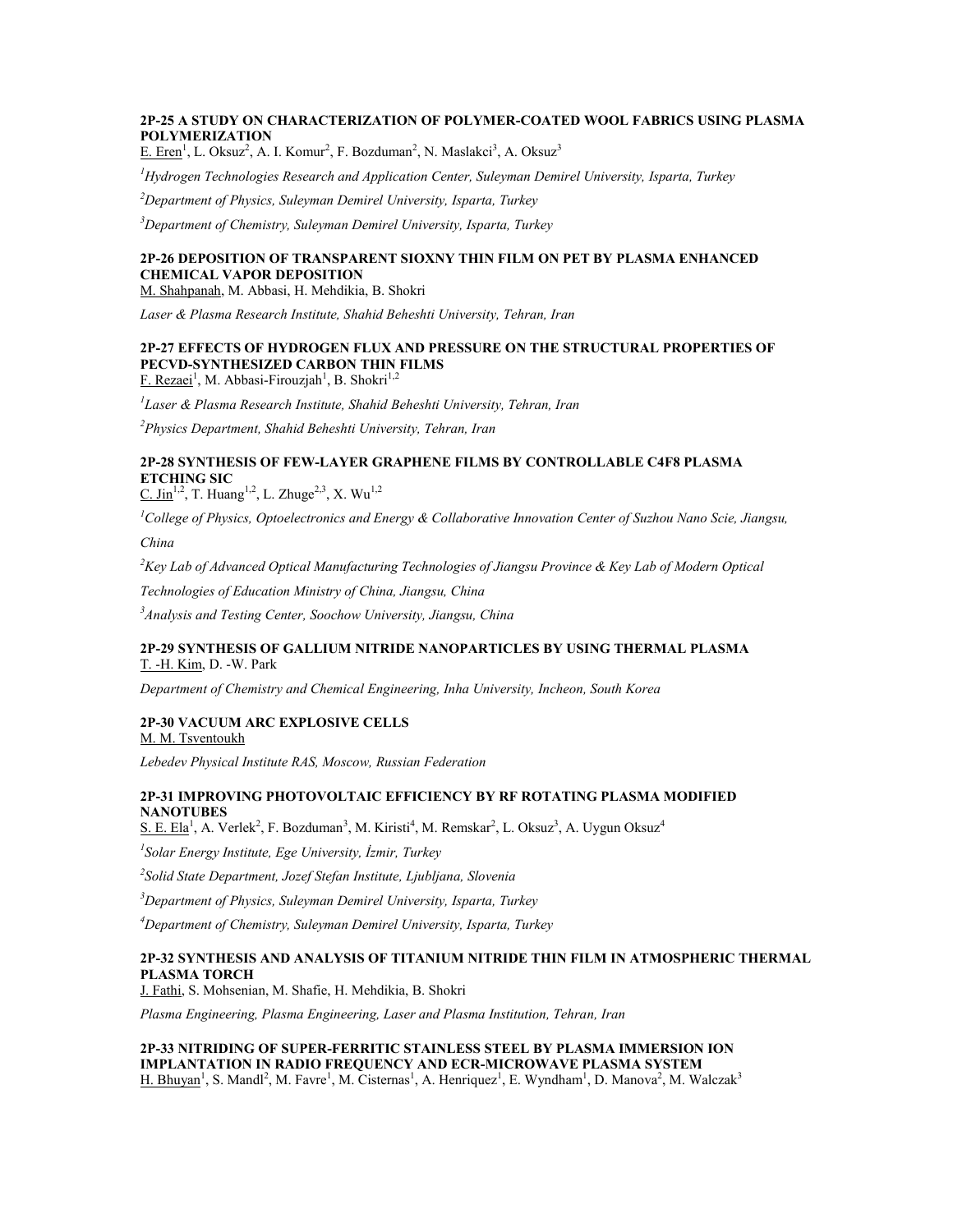*1 Institute of Physics, Pontificia Universidad Catolica de Chile, Santiago, Chile*

*2 Leibniz-Institut fur Oberflachenmodifizierung, Leipzig, Germany*

*<sup>3</sup>Department of Mechanical and Metallurgical Engineering, Pontificia Universidad Catolica de Chile, Santiago, Chile*

# **2P-34 EXPERIMENTAL INVESTIGATION OF DAMAGEABILITY OF AL2O3 CERAMIC UNDER POWERFUL PULSED ION AND PLASMA STREAMS AND LASER IRRADIATION**

V. A. Gribkov<sup>1,2</sup>, S. A. Maslyev<sup>2</sup>, E. V. Morozov<sup>2</sup>, P. A. Romakhin<sup>2</sup>, V. N. Pimenov<sup>2</sup>, A. V. Dubrovsky<sup>2</sup>, E. E. Kazilin<sup>2</sup>

*<sup>1</sup>Department of Plasma Diagnostic and Technology, Institute of Plasma Physics and Laser Microfusion, Warsaw, Poland*

*2 Laboratory for Radiation Action upon Metals, A.A. Baikov Institute of Metallurgy and Material Sciences, Russ. Ac.* 

*Sci., Moscow, R.F.*

# **2P-35 STUDIES OF PULSED PLASMA-ION STREAMS DURING THEIR FREE PROPAGATION AND INTERACTION WITH SIC-TARGETS**

E. E. Skladnik-Sadowska, R. Kwiatkowski, K. Malinowski, M. J. Sadowski, K. Czaus, D. Zaloga, J. Zebrowski, K.

Nowakowska-Langier

*Plasma Research Division TJ5, National Centre for Nuclear Research (NCBJ), 05-400 Otwock, Poland*

# **2P-36 PARALLEL AND SEQUENTIAL TESTS OF RADIATION RESISTANCE OF DOUBLE FORGED TUNGSTEN IN VARIOUS PLASMA DEVICES**

E. V. Demina<sup>1</sup>, V. A. Gribkov<sup>1,2</sup>, M. D. Prusakova<sup>1</sup>, S. A. Maslyaev<sup>1</sup>, V. N. Pimenov<sup>1</sup>, A. V. Voronin<sup>3</sup>, I. E. Garkusha<sup>4</sup>,

V. A. Makhlaj<sup>4</sup>, T. Laas<sup>5</sup>, V. Shirokova<sup>5</sup>

*<sup>1</sup>A.A.Baikov Institute of Metallurgy and Material Sciences RAS, Moscow, Russian Federation*

*2 Institute of Plasma Physics and Laser Microfusion, Warsaw, Poland*

*<sup>3</sup>A.F.Ioffe Phisycal-Technical Institute, St. Petersburg, Russian Federation*

*4 Institute of Plasma Physics, Kharkov, Ukraine*

*5 Tallinn University, Tallinn, Estonia*

### **2P-37 IMPURITY ISSUES IN MATERIAL IRRADIATION STUDIES IN PLASMA FOCUS DEVICE** K. S. Tan, P. Lee, S. V. Springham, T. L. Tan, R. S. Rawat

*Natural Sciences and Science Education, National Institute of Education, Nanyang Technological University,* 

*Singapore, Singapore*

# **2P-38 DYE-SENSITIZED SOLAR CELL PRODUCED WITH PLASMA COATING METHOD**

I. U. Koc<sup>1</sup>, N. C. Bezir<sup>1</sup>, L. Oksuz<sup>1</sup>, A. Uygun Oksuz<sup>2</sup>, G. Y. Karaca<sup>2</sup>, F. Bozduman<sup>1</sup>

*<sup>1</sup>Faculty of Arts and Science, Department of Physics, Suleyman Demirel University, Isparta, Turkey <sup>2</sup>Faculty of Arts and Science, Department of Chemistry, Suleyman Demirel University, Isparta, Turkey*

# **Session 2P: Plasmas for Lighting, Displays, and Microdischarges (poster)**

Poster Session

Tuesday, May 26 16:00-17:30, Citrine I

Session Chair: Juergen Kolb, INP Greifswald

# **2P-39 PLASMA TREATMENT ON INDIUM-TIN-OXIDE ANODE SURFACE FOR ORGANIC LIGHT EMITTING DIODES**

I. U. Koc<sup>1</sup>, L. Oksuz<sup>1</sup>, G. Yurdabak<sup>2</sup>, F. Bozduman<sup>1</sup>, A. Uygun<sup>2</sup>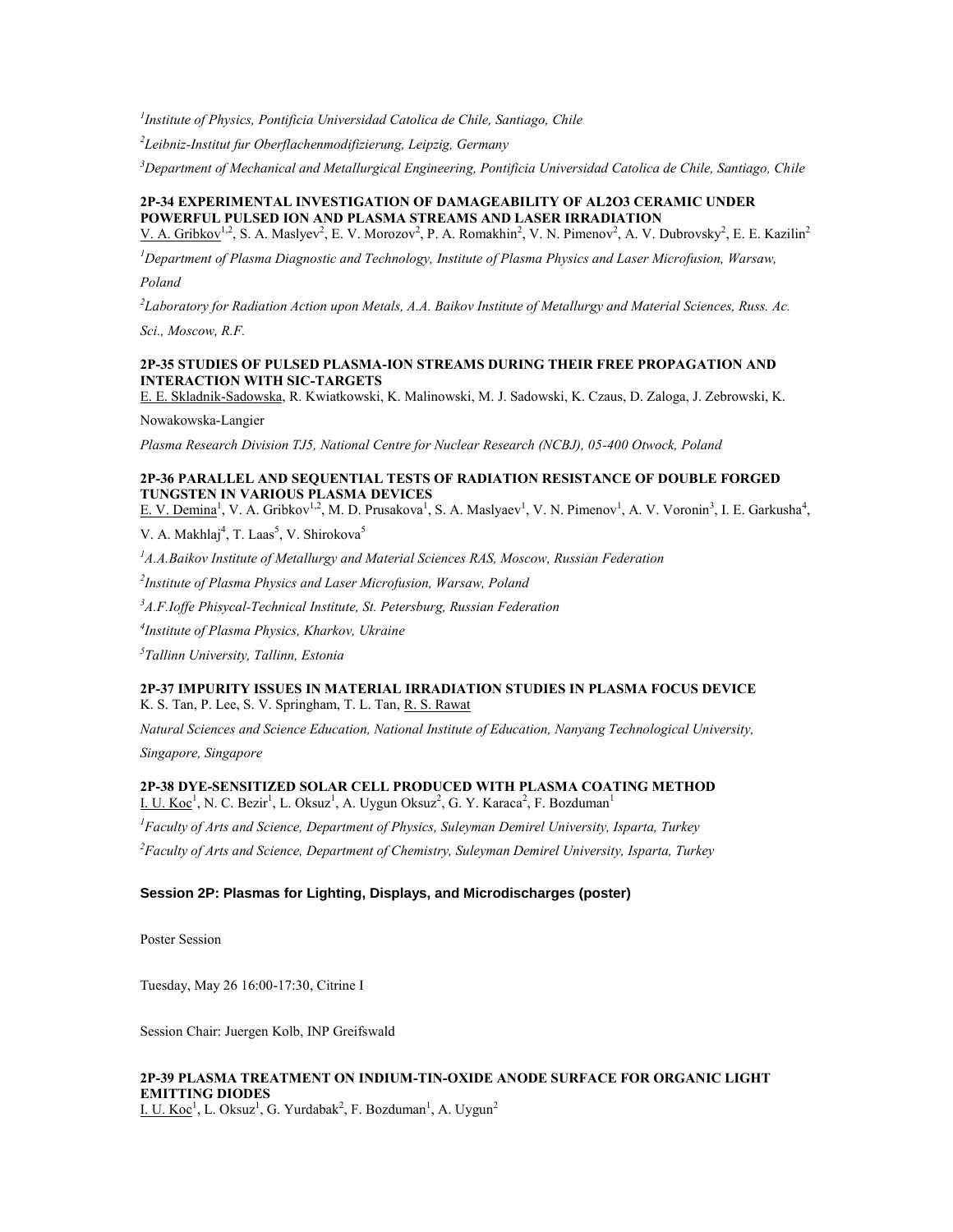*<sup>1</sup>Department of Physics, Suleyman Demirel University, Isparta, Turkey*

*<sup>2</sup>Department of Chemistry, Suleyman Demirel University, Isparta, Turkey*

**2P-40 STUDIES ON BIOCIDAL ACTIVITY OF AN UV-C DBD LAMP** B. Caillier<sup>1</sup>, C. Muja<sup>1</sup>, A. S. Kone<sup>1</sup>, P. Philippe Guillot<sup>1</sup>, J. Dexpert-Ghys<sup>2</sup>, J. M. A. Caiut<sup>3</sup>

*<sup>1</sup>DPHE, Universite de Toulouse, Centre Universitaire - J. F. Champollion, Albi, France*

*<sup>2</sup>CEMES, Universite de Toulouse, Toulouse, France*

*<sup>3</sup>Department of Chemistry, University of Sao Paulo, FFCLRP, Ribeirao Preto-SP, Brazil*

# **2P-41 RADIATION CALCULATION IN ELECTRODED AND MICROWAVE HID LAMPS** M. Hamady<sup>1</sup>, G. Zissis<sup>2</sup>

*<sup>1</sup>Faculty of Sciences (I), Department of Physics, Lebanese University, EL-Hadath, Beirut, Lebanon <sup>2</sup>Universite de Toulouse, UPS, INPT, LAPLACE (Laboratoire Plasma et Conversion d'Energie), 118 route de Narbonne, F-31062 Toulouse Cedex9, France*

### **2P-42 THREE-DIMENSIONAL MODELLING OF SELF-ORGANIZATION PHENOMENA IN CATHODE BOUNDARY LAYER DISCHARGES USING COMSOL MULTIPHYSICS** M. S. Bieniek, P. G. C. Almeida, M. S. Benilov

*Fisica, University of Madeira, Funchal, Portugal*

#### **Session 2P: Plasma Thrusters (poster)**

Poster Session

Tuesday, May 26 16:00-17:30, Citrine I

Session Chairs:

# **2P-43 EXPERIMENTAL STUDY ON LOW-FREQUENCY OSCILLATION OF THE PLUME DIVERGENCE ANGLE OF HALL THRUSTERS**

J. Li, L. Wei, L. Han, D. Yu

*Laboratory of Plasma Propulsion, Harbin Institute of Technology, Harbin, China*

### **2P-44 FORMATION OF MULTIPLE AXIAL POTENTIAL STRUCTURES IN EXPANDING RF PLASMAS** S. Ghosh, P. K. Chattopadhyay, J. Ghosh, D. Bora

*Institute for Plasma Research, Bhat, Gandhinagar-382428, India, Gujarat, India*

#### **2P-45 HOLLOW CATHODES FOR HALL THRUSTERS: MODELLING AND SCALING TRENDS** G. Sary, L. Garrigues, J. P. Boeuf

*CNRS/Laplace, Toulouse, France*

#### **2P-46 PLASMA PHYSICS OF STARSHIPS** J. N. Benford

*Microwave Sciences, Lafayette, CA, United States*

### **Session 2P: Plasma Medicine (poster)**

Poster Session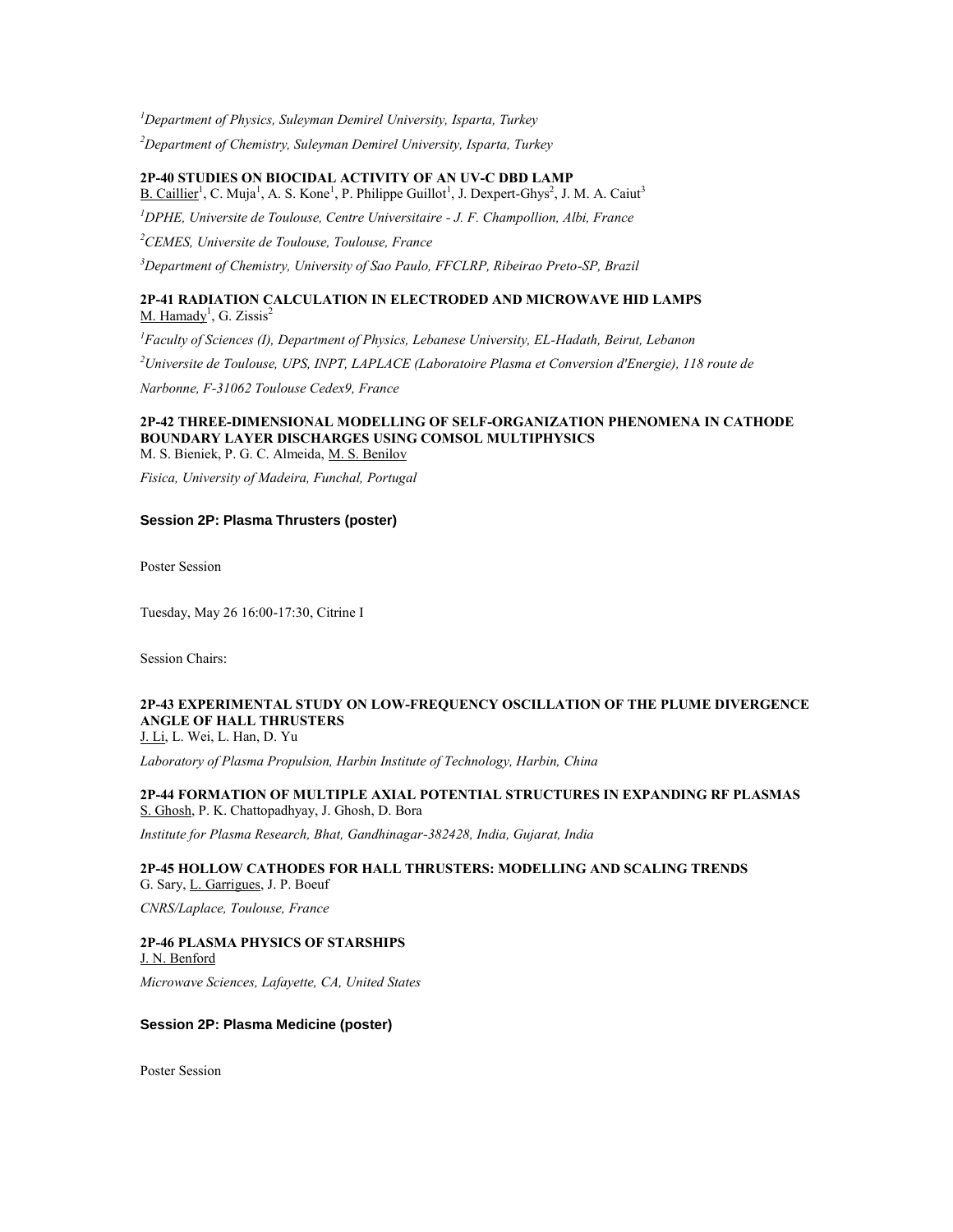Tuesday, May 26 16:00-17:30, Citrine I

Session Chair: Xinpei Lu, Huazhong University of Science and Technology, China

#### **2P-47 EFFECTS OF AGED PAM ON CANCER CELLS**

M. Laroussi, S. Mohades, N. Barekzi, H. Razavi

*Old Dominion University, Norfolk, VA, United States*

# **2P-48 USING FLUORESENCE TO MEASURE HYDROGEN PEROXIDE CONCENTRATIONS IN PLASMA ACTIVATED MEDIA**

J. Sears, S. Mohades, H. Razavi, M. Laroussi

*Old Dominion University, Norfolk, VA, United States*

# **2P-49 APPLICATION OF UNDERWATER ELCTRIC BARRIER DISCHARFE AS A WASHING SYSTEM TO INACTIVATE SALMONELLA TYPHIMURIUM ON PERILLAR LEAVES**

Y. J. Kim, J. S. Kim, E. J. Lee

*Research Group of Food Safety, Korea Food Research Institute, Seongnam, South Korea*

# **2P-50 ATMOSPHERIC PEN PLASMA STERILIZING HELP PAPER SURFACE**

F. Bozduman, A. I. Komur

*Science, Isparta, Turkey*

### **2P-51 NHIBITION BY LOW-TEMPERATURE PLASMA JET ON THE VIABILITY OF HEPATOMA CELLS AND ITS MECHANISM**

 $X. -M. Shi<sup>1</sup>, G. -M. Xu<sup>2</sup>, S. -L. Chen<sup>2</sup>, C. -W. Yao<sup>2</sup>, W. -L. Liao<sup>2</sup>, J. -F. Cai<sup>1</sup>, G. -J. Zhang<sup>2</sup>$ 

*1 School of Public Health, Xi'an Jiaotong University, Xi'an, Shaanxi, China*

*2 State Key Lab of Electrical Insulation & Power Equipment, School of Electrical Engineering, Xi'an Jiaotong* 

*University, Xi'an, Shaanxi, China*

# **2P-52 A BATTERY-OPERATED ATMOSPHERIC-PRESSURE PLASMA ROD FOR BIOMEDICAL APPLICATIONS**

X. Lu, X. Pei

*Huazhong University of Science and Technology, China, WuHan, China*

#### **2P-53 COLD ATMOSPHERIC PRESSURE PLASMA JET FOR TOOTH ROOT CANAL DISINFECTION** P. Shali<sup>1</sup>, P. Asadi<sup>1</sup>, M. Asna Ashari<sup>2</sup>, B. Shokri<sup>1,3</sup>

*1 Laser & plasma research institue, Shahid Beheshti university, Tehran, Iran, Tehran, Iran*

*<sup>2</sup>Department of Endodontics, Shahid Beheshti University of Medical Sciences, Tehran, Iran, Tehran, Iran*

*<sup>3</sup>Physics Department, Shahid Beheshti University G.C., Evin, Tehran, Iran., Tehran, Iran*

# **2P-54 CHARACTERISTICS OF DIABETIC WOUND HEALING RATE AND ENZYMES ACTIVITY AFTER ATMOSPHERIC PRESSURE PLASMA TREATMENT**

P. Asadi<sup>1</sup>, P. Shali<sup>1</sup>, M. Bigdeli<sup>2</sup>, B. Shokri<sup>1,2</sup>

*1 Laser & plasma research institue, Shahid Beheshti university, Tehran, Iran, Tehran, Iran*

*2 Laser & plasma research institue, Shahid Beheshti university, Tehran, Iran, Tehran, Iran*

# **2P-55 THE EFFECT OF ATMOSPHERIC PRESSURE PLASMA JET ON MACROPHAGE ACTIVATION** E. -J. Lee<sup>1,2</sup>, J. -S. Kwon<sup>1</sup>, J. -Y. Om<sup>1</sup>, J. -W. Yu<sup>3</sup>, E. H. Choi<sup>4</sup>, K. -N. Kim<sup>1,2</sup>, K. -M. Kim<sup>1</sup>

*<sup>1</sup>Department and Research Institute of Dental Biomaterials and Bioengineering, Yonsei University College of* 

*Dentistry, Seoul, South Korea*

*<sup>2</sup>BK21 PLUS Project, Yonsei University College of Dentistry, Seoul, South Korea*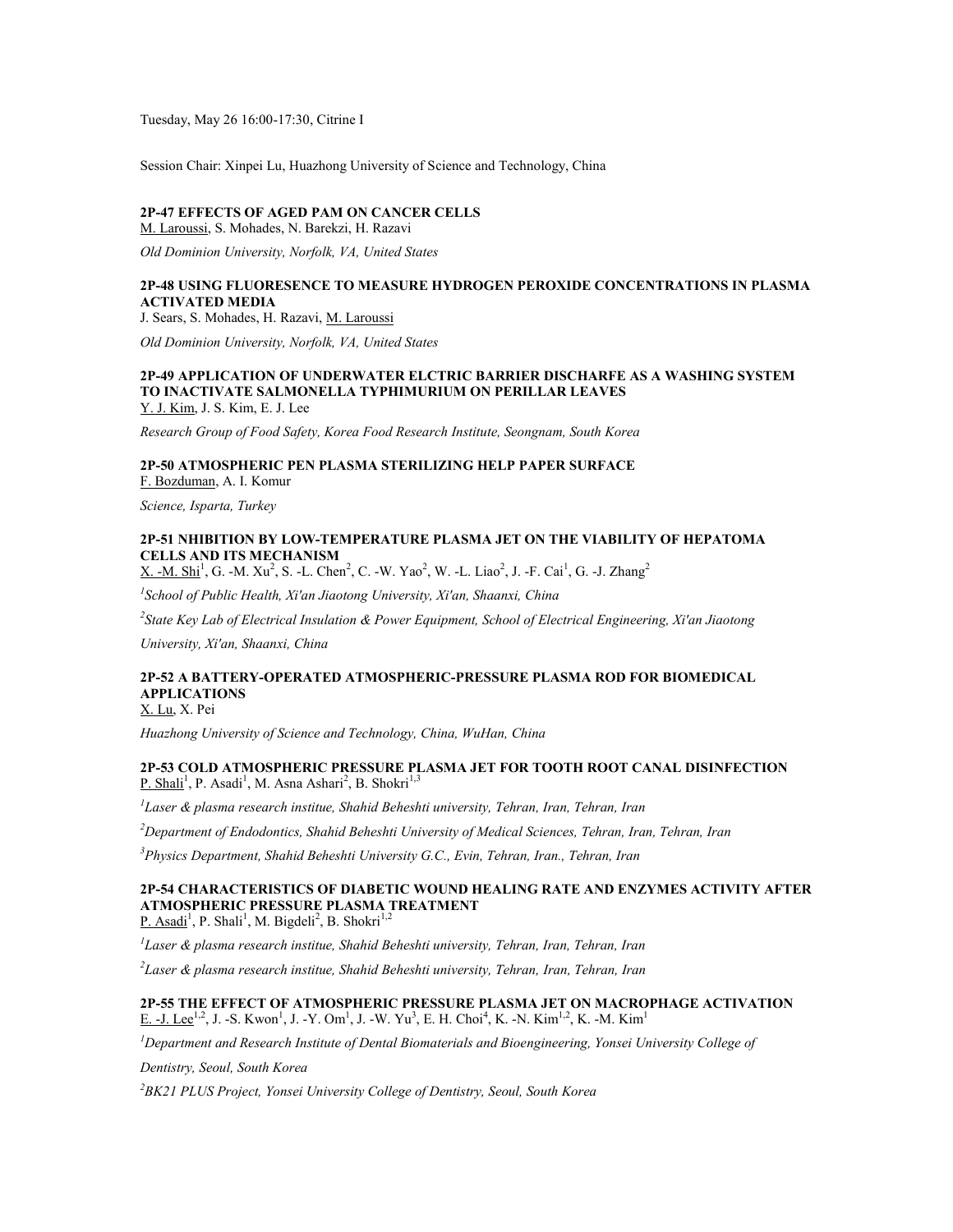*<sup>3</sup>Microbiology, Yonsei University College of Medicine, Seoul, South Korea*

*<sup>4</sup>Plasma Bioscience Research Center, Kwangwoon University, Seoul, South Korea*

#### **2P-56 THE EFFECT OF NON-THEMRAL ARMOSPHERIC PRESSURE MICROWACE-PULSED PLASMA ON STAPHYLOCOCCUS AUREUS AND FRIBOBLAST L929 CELLS** S. -H. Seo<sup>1,2</sup>, S. -H. Uhm<sup>1</sup>, J. -S. Kwon<sup>1</sup>, K. -N. Kim<sup>1,2</sup>, J. J. Choi<sup>3</sup>, E. H. Choi<sup>3</sup>, G. Park<sup>3</sup>, K. -M. Kim<sup>1</sup>

<sup>1</sup> IDepartment and Research Institute of Dental Biomaterials and Bioengineering, Yonsei University College of

*Dentistry, Seoul, South Korea*

*<sup>2</sup>BK21 PLUS Project, Yonsei University College of Dentistry, Seoul, South Korea*

*<sup>3</sup>Plasma Bioscience Research Center, Kwangwoon University, Seoul, South Korea*

# **2P-57 APPLICATIONS OF NON-THERMAL ATMOSPHERIC PRESSURE PLASMA IN PREVENTION AND REGENERATION OF ORAL DISEASES**

S. -H. Uhm<sup>1</sup>, J. -S. Kwon<sup>1</sup>, E. -J. Lee<sup>2</sup>, J. -H. Lee<sup>1</sup>, E. H. Choi<sup>3</sup>, K. -M. Kim<sup>1</sup>, K. -N. Kim<sup>2</sup>

*<sup>1</sup>Department and Research Institute of Dental Biomaterials and Bioengineering, Seoul, South Korea*

*<sup>2</sup>BK21 PLUS Project, Yonsei University College of Dentistry, Seoul, South Korea*

*<sup>3</sup>Plasma Bioscience Research Center, Kwangwoon University, Seoul, South Korea*

# **2P-58 RF-TITANIUM DIOXIDE PLAZMA MODIFIED GRAPHENE COATED ELECTRODES FOR PROTEIN SENSING**

F. Kuralay<sup>1</sup>, <u>S. Tunc</u><sup>1</sup>, F. Bozduman<sup>2</sup>, A. Uygun Oksuz<sup>3</sup>, L. Oksuz<sup>2</sup>

*<sup>1</sup>Department of Chemistry, Ordu University, Ordu, Turkey*

*<sup>2</sup>Department of Physics, Suleyman Demirel University, Isparta, Turkey*

*<sup>3</sup>Department of Chemistry, Suleyman Demirel University, Isparta, Turkey*

# **2P-59 MEASUREMENT OF STERILIZATION ABILITY AND REACTIVE SPECIES OF VARIOUS PLASMA BUBBLED-UP WATER**

T. Kobayashi<sup>1</sup>, Y. Watanabe<sup>1</sup>, T. Oshita<sup>1</sup>, T. Takamatsu<sup>1,2</sup>, H. Matsubara<sup>3</sup>, S. Oshima<sup>3</sup>, T. Kamiya<sup>3</sup>, Y. Matsumura<sup>4</sup>, H.

Miyahara<sup>1</sup>, A. Iwasawa<sup>4</sup>, T. Azuma<sup>2</sup>, A. Okino<sup>1</sup>

*<sup>1</sup>Department of Energy Sciences, Tokyo Institute of Technology, Yokohama, Japan*

*<sup>2</sup>Department of Internal Medicine, Kobe University, Kobe, Japan*

*<sup>3</sup>Meiji Co. Ltd., Odawara, Japan*

*<sup>4</sup>Department of Bioenjineering, Tokyo Institute of Technology, Yokohama, Japan*

### **2P-60 THE TREATMENT WITH NON-THERMAL PLASMA ON HACAT HUMAN KERATINOCYTES CAN BLOCK TNF-α AND IFN-γ MEDIATED PRO-INFLAMMATORY GENE EXPRESSIONS** <u>J. -H. Choi</u><sup>1,2</sup>, J. -W. Hong<sup>2</sup>, H. -J. Lee<sup>3</sup>, G. -C. Kim<sup>1</sup>

*<sup>1</sup>Department of oral anatomy and cell biology, school of dentistry, Pusan National University, Yang-san, South Korea*

*<sup>2</sup>Department of Internal medicine, School of Krean Medicine, Pusan National University, Yang-san, South Korea*

*<sup>3</sup>Department of Electrical Engineering, Pusan National University, Busan, South Korea*

# **Session 2P: High Pressure and Thermal Plasma Processing (poster)**

Poster Session

Tuesday, May 26 16:00-17:30, Citrine I

Session Chair: Tamer Akan, Univ. of Osmangazi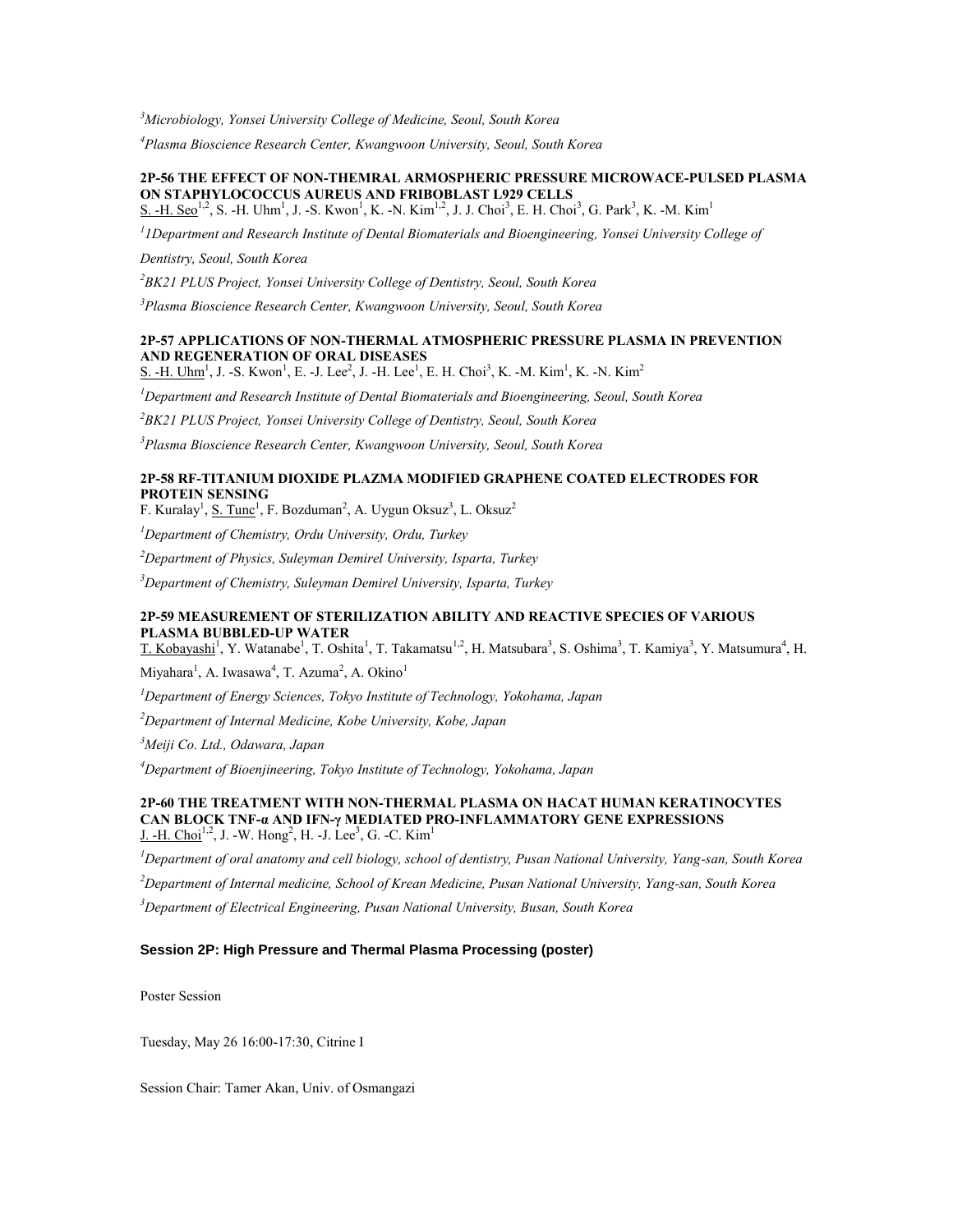# **2P-61 EFFECTS OF GEOMETRY OF AUTO-EXPANSION VOLUME ON SF6 ARC BEHAVIOUR** J. Zhang

*Electrical and Electronic Engineering, Xi'an Jiaotong-Liverpool University, Suzhou, China*

#### **2P-62 PULSED PLASMA PROCESSING OF INSTRUMENTAL STEELS**

A. Zhukeshov, A. Amrenova, A. Gabdullina, Z. Moldabekov, S. Beysenbaev, K. Serik

*Plasma physics, Sciense Researh Institute of Experimental and Theoretical Physics, Almaty, Kazakstan*

### **2P-63 A METHOD TO REALIZE MULTIPOINT IGNITION WITH MICROWAVE PLASMA** L. Hou, G. Zhang

*Department of Electircal, Tsinghua University, Beijing, China*

# **2P-64 AN EXPERIMENTAL AND COMPUTATIONAL STUDY OF THE INTERACTION BETWEEN THE JET OF AN ICP TORCH AND A CYLIDRICAL SUBSTRATE**

M. Boselli, V. Colombo, M. Fiorini, E. Ghedini, M. Gherardi, P. Sanibondi, A. Stancampiano, E. Traldi *Department of Industrial Engineering, Alma Mater Studiorum - University of Bologna, Bologna, Italy*

**2P-65 A NOVEL STRAIN GAUGE APPLIED TO STRONG ELECTROMAGNETIC FIELD** Q. Liu, W. Ding, J. Wu, R. Han, H. Zhou

*Xi'an Jiaotong University, Xi'an, China*

**2P-66 STUDY OF ARC PLASMA JET EFFECTIVE PARAMETERS (POWER AND FLOW RATE)** H. Mehdi kia, M. Shafiae, M. Shahpanah, M. R. Khani, B. Shokri

*Laser & plasma research institue, Shahid Beheshti university, Tehran, Iran, Tehran, Iran*

# **2P-67 THERMAL INSTABILITY IN NON-UNIFORMITIES ON THE SURFACE OF CATHODES OF VACUUM ARCS**

 $M. S. Benilov<sup>1</sup>, M. D. Cunha<sup>1</sup>, W. Hartmann<sup>2</sup>, N. Wenzel<sup>2</sup>$ 

*<sup>1</sup>Universidade da Madeira, Funchal, Portugal*

*2 Siemens AG, Corporate Technology, Erlangen, Germany*

#### **2P-68 FABRICATION AND CHARACTERIZATION OF INDIUM TIN OXIDE AND BILAYER MOLYBDENUM THIN FILMS ON GLASS AND POLYIMIDE** M. Kurt<sup>1</sup>, F. G. Akca<sup>1</sup>, M. D. Yaman<sup>1,2</sup>, L. Ozyuzer<sup>1,2</sup>

*<sup>1</sup>Department of Physics, Izmir Institute of Technology, Izmir, Turkey*

*2 Teknoma Technological Materials Ltd., Izmir, Turkey*

# **2P-69 CLEANING AND MODIFICATION OF THE NEAR-SURFACE LAYERS OF METALS UNDER THE ACTION OF RUNAWAY ELECTRON PREIONIZED DIFFUSE DISCHARGE**

V. F. Tarasenko, M. V. Erofeev, M. A. Shulepov

*Dep. Optical Radiation Laboratory, High Current Electronics Institute, Tomsk, Russian Federation*

# **2P-70 PHYSICS OF SPOTLESS MODE ON CATHODES OF METAL VAPOR ARCS**

M. S. Benilov, L. G. Benilova

*Departamento de Fisica, Universidade da Madeira, Funchal, Portugal*

#### **Session 2P: Partially ionized Plasmas (poster)**

Poster Session

Tuesday, May 26 16:00-17:30, Citrine I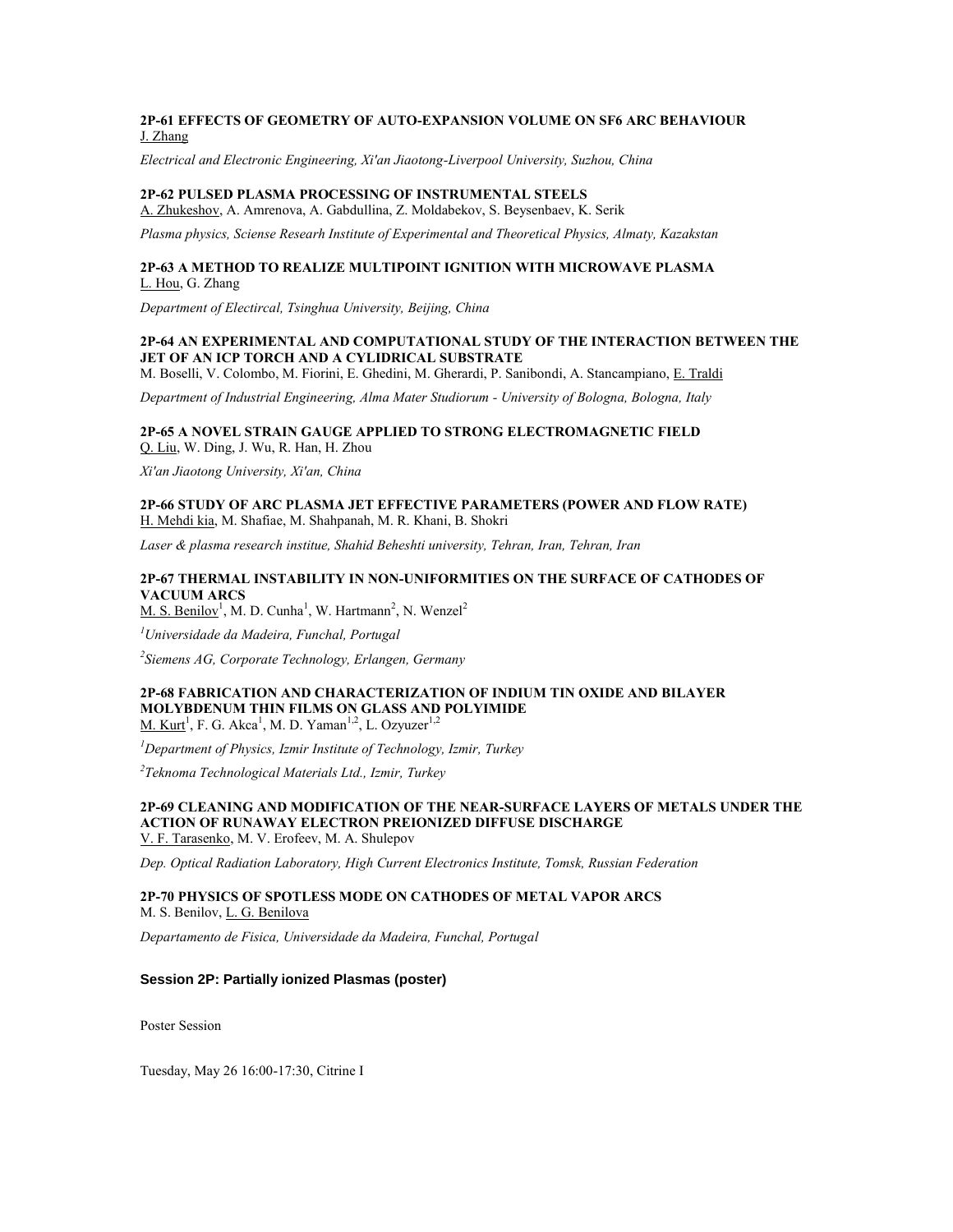Session Chair: M¡rio D Cunha, Universidade da Madeira

### **2P-71 RUNAWAY ELECTRONS PREIONIZED DIFFUSE DISCHARGES IN SF6, ARGON, AIR AND NITROGEN**

V. F. Tarasenko, D. V. Beloplotov, M. I. Lomaev, D. A. Sorokin

*Dep. Optical Radiation Laboratory, High Current Electronics Institute, Tomsk, Russian Federation*

# **2P-72 HYBRID MODEL OF RUNAWAY ELECTRONS GENERATION PROCESS IN NANOSECOND HIGH PRESSURE GAS DISCHARGE**

V. Y. Kozhevnikov<sup>1</sup>, A. V. Kozyrev<sup>1</sup>, <u>N. S. Semeniuk</u><sup>2</sup>

*<sup>1</sup>Faculty of Physics, Tomsk State University, Tomsk, Russian Federation*

*2 Institute of High Current Electronics, Tomsk, Russian Federation*

# **2P-73 BOUNDARY CONDITIONS AT THE PLASMA-CATHODE INTERFACE IN HIGH-PRESSURE ARCS**

N. A. Almeida<sup>1</sup>, M. S. Benilov<sup>1</sup>, <u>L. G. Benilova<sup>1</sup></u>, M. Baeva<sup>2</sup>

*<sup>1</sup>Departamento de Fisica, CCCEE, Universidade da Madeira, Funchal, Portugal*

*2 Leibniz Institute for Plasma Sci. Technol, Greifswald, Germany*

# **2P-74 GASEOUS BREAKDOWN IN THE TOWNSEND DISCHARGE**

F. Ghaleb, D. A. Aid, S. Saidi, H. Loukil, A. Belasri

*Laboratory of Plasma Physics, Conducting Materials and their Applications Faculty of Physics, Department of Physics* 

*Energy, El M'Naour B.P.1505 USTMB, Oran, Algeria*

# **2P-75 MODIFICATION OF PASCHEN'S LAW FOR THE NONUNIFORM ELECTRIC FIELD BETWEEN TWO PLANE-PARALLEL ELECTRODES**

X. Wang, Y. Fu, H. Luo, X. Zou

*Department of Electrical Engineering, Tsinghua University, Beijing, China*

#### **2P-76 THE INFLUENCE OF AMBIPOLAR ELECTRIC FIELD ON THE EDF FORMATION AND THE ELECTRON PROCESSES IN PARTIALLY IONIZED PLASMAS** A. A. Kudryavtsev<sup>1</sup>, M. V. Krasilnikov<sup>1</sup>, K. D. Kapustin<sup>2</sup>

*<sup>1</sup>Physics, St.Petersburg State University, St. Petersburg, Russian Federation*

*<sup>2</sup>Plysics, St.Petersburg ITMO University, St. Petersburg, Russian Federation*

# **2P-77 CONTROL OF PARTICLES DISTRIBUTION FUNCTIONS BY MAGNETIC FIELD IN HELICON PLASMA DISCHARGE**

 $T.$  Huang<sup>1,2</sup>, C. Jin<sup>1,2</sup>, J. Yu<sup>1,2</sup>, L. Zhuge<sup>2,3</sup>, X. Wu<sup>1,2</sup>

*1 Soochow University, College of Physics, Optoelectronics and Energy & Collaborative Innovation Center of Suzhou* 

*Nano Science and Technology, Suzhou, China*

*2 Soochow University, Key Lab of Advanced Optical Manufacturing Technologies of Jiangsu Province & Key Lab of* 

*Modern Optical Technologies of Education Ministry of China, Suzhou, China*

*3 Soochow University, Analysis and Testing Center, Suzhou, China*

# **2P-78 STUDY ON THE PARAMETERS OF SPARK DISCHARGE PLASMA IN A GAS MIXTURE OF ATMOSPHERIC PRESSURE UNDER METAL TREATMENT**

M. V. Zhuravlev, G. E. Remnev, B. G. Shubin

*Tomsk Polytechnic University, Tomsk, Russian Federation*

# **2P-79 DYNAMIC BEHAVIORS OF HELIUM ATMOSPHERIC PRESSURE PLASMA JET INVESTIGATED BY STEAK IMAGES**

W. Ning, L. Wang, S. Jia, C. Wu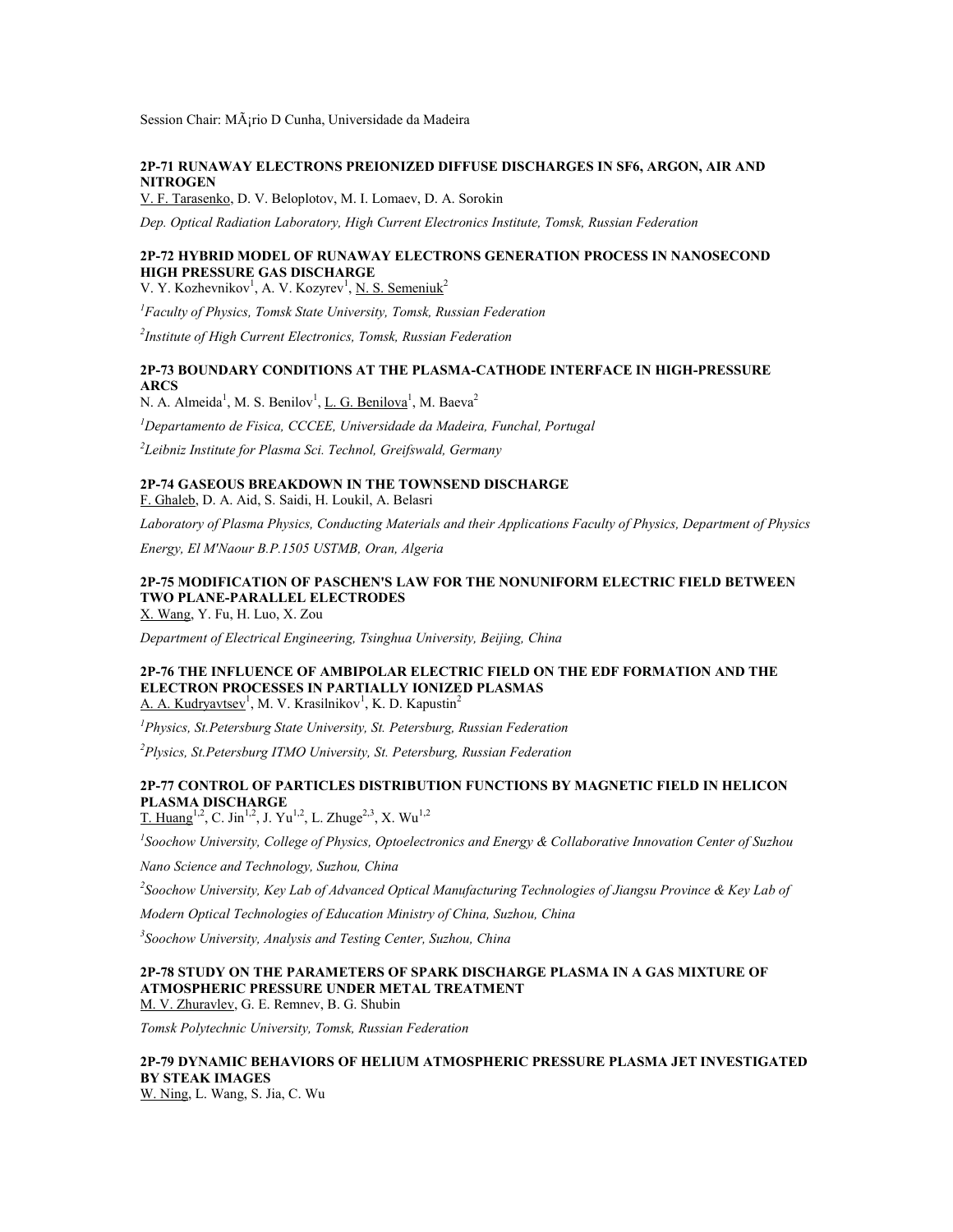*State Key Laboratory of Electrical Insulation and Power Equipment, Xi'an Jiaotong University, Xi'an, China*

**2P-80 WEAKLY IONIZED HYPERSONIC RE-ENTRY FLOW ANALYSIS** T. Piskin, S. Eyi

*Aerospace Engineering, Middle East Technical University, Ankara, Turkey*

### **2P-81 EQUATION OF STATE OF DENSE KRYPTON PLASMA IN THE PARTIAL IONIZATION REGIME** Q. F. Chen, J. Zheng, Y. J. Gu, L. C. Cai

*Institute of fluid physics, CAEP, Mianyang, China*

**2P-82 THE SAG OF THE POTENTIAL IN LOW PRESSURE REFLEX DISCHARGE** G. Liziakin<sup>1</sup>, A. Gavrikov<sup>1</sup>, V. Smirnov<sup>1</sup>, R. Usmanov<sup>2</sup>, A. Samokhin<sup>1</sup>

*1 JIHT RAS, Moscow, Russian Federation*

*<sup>2</sup>Moscow Institute of Physics and Technology (State University), Dolgoprudny, Moscow Region, Russian Federation*

# **2P-83 EMISSION AND LEVEL POPULATION IN THE NUCLEAR-INDUCED PLASMAS OF GAS MIXTURES**

M. Khasenov

*Nazarbaeyv University Research and Innovation System PI, Astana, Kazakstan*

#### **Session 2P: Space Plasmas (poster)**

Poster Session

Tuesday, May 26 16:00-17:30, Citrine I

Session Chair: Peter H Yoon, University of Maryland, College Park

### **2P-84 ELECTROSTATIC EXCITATIONS IN NON-MAXWELLIAN SPACE PLASMAS** S. Ali

*Theoretical Physics Department, National Centre for Physics, Quaid-e-Azam University, Islamabad, Pakistan*

# **2P-85 ROLE OF CIRCULARLY POLARIZED DISPERSIVE ALFVEN WAVE IN SOLAR WIND TURBULENCE**

S. Sharma, R. P. Sharma

*Centre for Energy Studies, IIT delhi, Delhi, India*

#### **2P-86 EFFECTS OF ELECTRON SUPRATHERMALITY AND POSITRON DENSITY ON ION ACOUSTIC DRESSED SOLITONS IN AN ELECTRON-POSITRON-ION PLASMA** R. Amour, M. Tribeche

*Theoretical Physics Laboratory, Plasma Physics Group, Faculty of Sciences-Physics, University of Bab-ezzouar,* 

*USTHB, Algiers, Algeria*

**2P-87 Propagation of dust acoustic waves in a dusty plasma in the presence of ion nonthermality and background nonextensivity** M. Benzekka<sup>1,2</sup>, M. Tribeche<sup>1</sup>

*1 Theoretical Physics Laboratory, Plasma Physics Group, Faculty of Sciences-Physics, Theoretical Physics Laboratory, Plasma Physics Group, USTHB, Algiers, Algeria*

*<sup>2</sup>Department of Physics, ENS-Vieux Kouba, Algiers, Algeria*

# **2P-88 DUST-ION-ACOUSTIC SOLITARY WAVES IN A DEGENERATE PAIR PLASMA**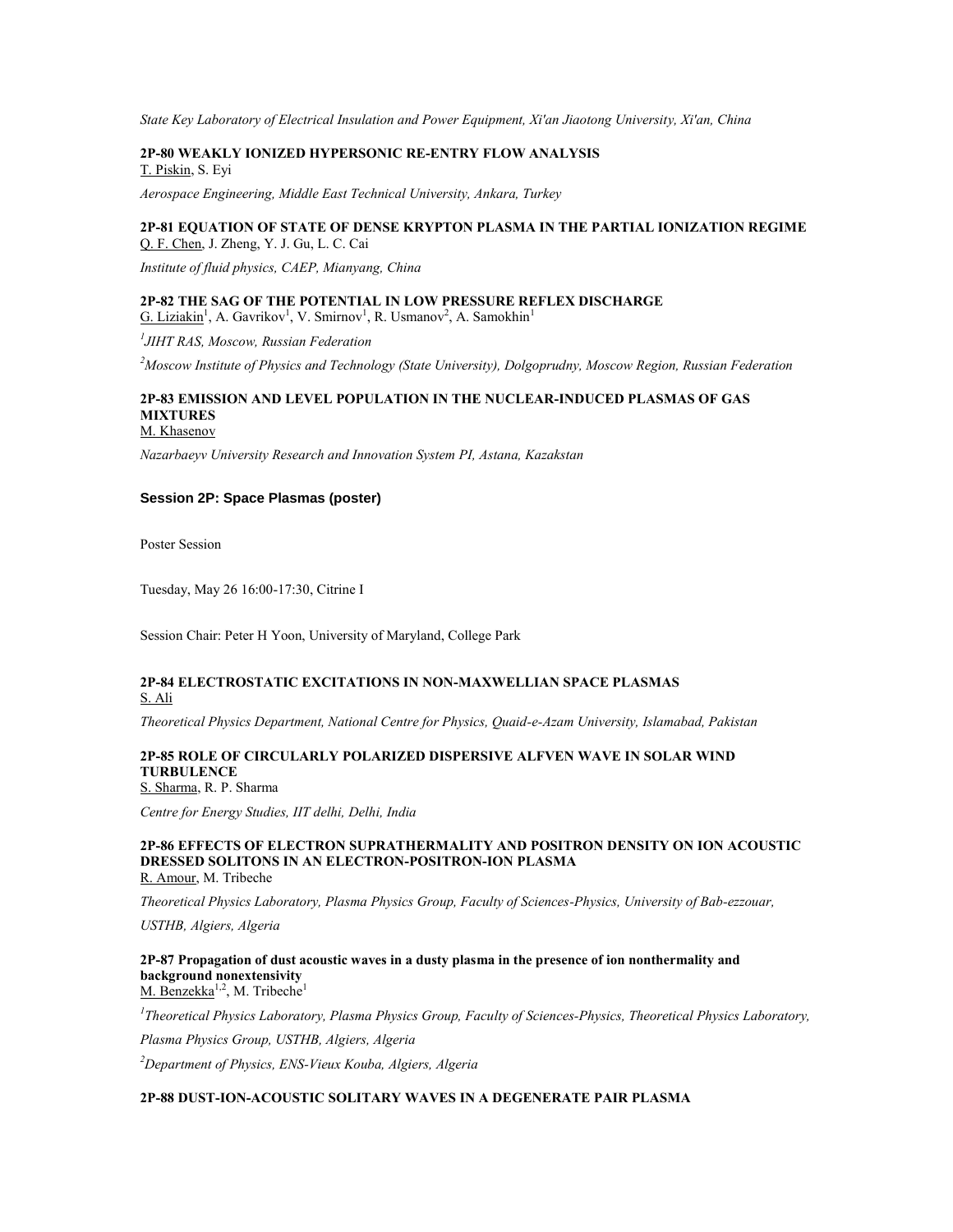#### M. Alimohamadi

*Department of Physics, Shahid Rajaee Teacher Training University, Tehran, Iran*

# **2P-89 MODIFIED JEANS INSTABILITY OF MAGNETIZED QUANTUM VISCOUS PLASMA WITH ROTATION**

S. Jain<sup>1</sup>, P. Sharma<sup>2</sup>, R. K. Chhajlani<sup>3</sup> *Physics Department, Ujjain Engineering College, M.P., India Physics Department, Ujjain Engineering College, Ujjain, M.P., India School of Studies in Physics, Vikram University, M.P., India*

# **2P-90 MAXIMUM MAGNETIC FIELD IN COSMIC OUTFLOWS SYSTEMS**

K. Hajisharifi<sup>1</sup>, H. Mehdian<sup>2</sup>, A. Hasanbeigi<sup>3</sup>

*1 inistitute for plasma research, kharazmi University, IRAN, Tehran, Iran*

*2 inistitute for plasma research, kharazmi University, IRAN, Tehran, Iran*

*3 inistitute for plasma research, kharazmi University, IRAN, Tehran, Iran*

### **Session 2P: Plasma Chemistry (poster I)**

Poster Session

Tuesday, May 26 16:00-17:30, Citrine I

Session Chair: Zhi Fang, School of Automation and Electrical Engineering, Nanjing Technology University

#### **2P-91 CHARACTERISTICS OF ATMOSPHERIC-PRESSURE CAPACITIVE DISCHARGE OPERATING ON PURE WATER-VAPOUR AND MIXTURE WITH HELIUM.**  $Z$ . Kechidi<sup>1</sup>, A. H. Belbachir<sup>2</sup>, M. Announ<sup>3</sup>

*<sup>1</sup>Faculty of Sciences and Technology, LREA Laboratory University of Medea, Medea, Algeria*

*<sup>2</sup>Faculty of Physics, USTO, Laboratory of Analysis and Application of Radiations (LAAR), Oran, Algeria*

*<sup>3</sup>Faculty of Sciences and Technology, Laboratory of Materials and Environment, Medea, Algeria*

# **2P-92 MULTI-WALL CARBON NANOTUBE FUNCTIONALIZED WITH CDS NANOPARTICLE BY PLASMA DEPOSITION METHOD**

E. Akbarnejad<sup>1</sup>, Z. Ghorannevis<sup>2</sup>, M. Ghoranneviss<sup>1</sup>

*<sup>1</sup>Plasma Physics Research Centre, Science and Research Branch, Islamic Azad University, Tehran, Iran*

*<sup>2</sup>Department of Physics, College of Basic Sciences, Karaj Branch, Islamic Azad University, Karaj, Iran*

# **2P-93 CONTROL OF TRIBOLIUM CASTANEUM IN STORED WHEAT BY CORONA DISCHARGE TREATMENT**

M. Amini, M. Ghoranneviss, H. Nikmaram

*Plasma Physics Research Centre, Science and Research Branch, Islamic Azad University, Tehran, Iran*

### **2P-94 DECONTAMINATION OF SAFFRON BY COLD ATMOSPHERIC PRESSURE ARGON PLASMA JET**

H. Nikmaram, M. Ghoranneviss, M. Amini

*Plasma Physics Research Center, Science and Research Branch, Islamic Azad University, Tehran, Iran*

# **2P-95 THE INFLUENCE OF PLASMA TREATMENT ON THE PROPERTIES OF CARBON AND GRAPHENE BASED MATERIAL**

V. Shakeri Siavashani<sup>1</sup>, N. Ucar<sup>1</sup>, N. Demirel<sup>1</sup>, N. Yavuz<sup>2</sup>, A. Onen<sup>3</sup>, L. Oksuz<sup>4</sup>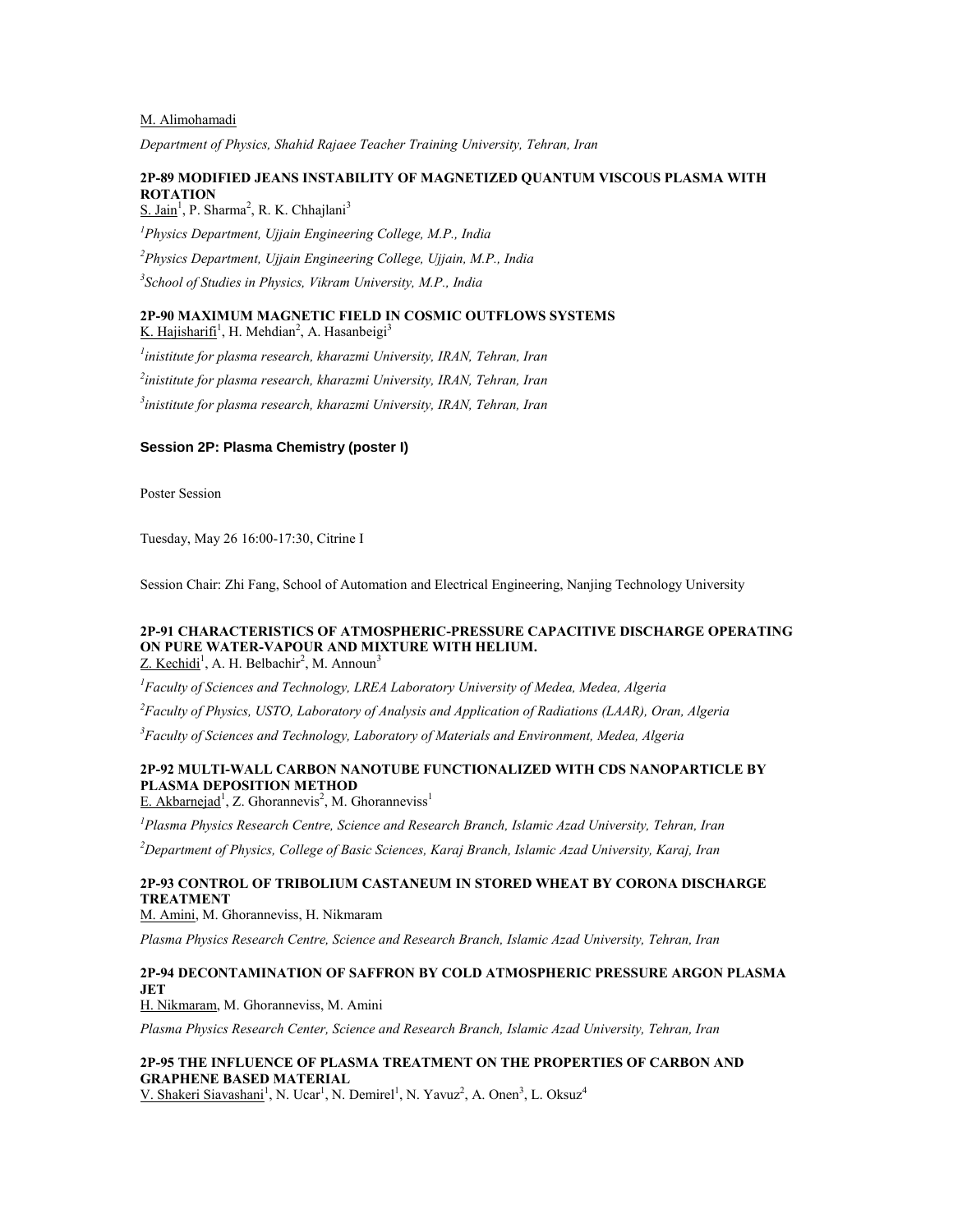*Textile Engeenering, Istanbul Technical University, Istanbul, Turkey Institute of Energy, Istanbul Technical University, Istanbul, Turkey Department of Chemistry, Istanbul Technical University, Istanbul, Turkey Deparment of Physic, 4SDU, Istanbul, Turkey*

#### **2P-96 RF ROTATING PLASMA MODIFIED OF CHITOSAN WITH 3,4-ETHYLENEDIOXYTHIOPHENE, THIOPHENE AND FURAN: INVESTIGATION OF NANOFIBERS IN-SITU WITH QUARTZ CRYSTAL MICROBALANCE (QCM) AND ELECTROSPINNING SYSTEM** N. Nohut Maslakci, A. Oksuz

*Department of Chemistry, Suleyman Demirel University, Isparta, Turkey*

#### **2P-97 ELECTROSPUN FIBERS COATED ONTO PLASMA MODIFIED AND NONMODIFIED WOOLS** N. Nohut Maslakci<sup>1</sup>, A. Oksuz<sup>1</sup>, L. Oksuz<sup>2</sup>, F. Bozduman<sup>2</sup>, E. Eren<sup>3</sup>

*<sup>1</sup>Department of Chemistry, Suleyman Demirel University, Isparta, Turkey*

*<sup>2</sup>Department of Physics, Suleyman Demirel University, Isparta, Turkey*

*<sup>3</sup>Hydrogen Technologies Research and Application Center, Suleyman Demirel University, Isparta, Turkey*

### **2P-98 NANOPATTERNS BASED ON PLASMA ETCHING FOR NANOSTRUCTURED DEVICE APPLICATIONS**

M. Kus<sup>1</sup>, S. Buyukcelebi<sup>1</sup>, F. Ozel<sup>2</sup>, K. Kara<sup>1</sup>, N. M. Varal<sup>1</sup>, A. Erdogan<sup>1</sup>, M. Ersoz<sup>1</sup>

*1 Selcuk University, Konya, Turkey*

*<sup>2</sup>Karamanoglu Mehmetbey University, Karaman, Turkey*

# **2P-99 SYNTHESIS OF MOS2 NANOTUBE/POLYTHIOPHENE COMPOSITE BY ATMOSPHERIC PRESSURE RF GLOW PLASMA**

 $B.$  Esencan Turkaslan<sup>1</sup>, S. Dikmen<sup>2</sup>, L. Oksuz<sup>3</sup>, A. Oksuz<sup>2</sup>

*<sup>1</sup>Department of Chemical Engineering, Suleyman Demırel University, Isparta, Turkey*

*<sup>2</sup>Department of Chemistry, Suleyman Demırel University, Isparta, Turkey*

*<sup>3</sup>Department of Physics, Suleyman Demırel University, Isparta, Turkey*

# **2P-100 PLASMA MODIFICATION OF EXPANDED PERLITE PARTICLES ON A ROTATING BED PECVD SYSTEM**

M. Gursoy, M. Karaman

*Selcuk University, Konya, Turkey*

# **2P-101 PLASMA POLYMERIZED ELECTROSPUN PEDOT-S NANOFIBERS OBTAINED BY IN-SITU RADIO FREQUENCY PLASMA TREATMENT**

C. Dulgerbaki<sup>1</sup>, M. Kiristi<sup>1</sup>, F. Bozduman<sup>2</sup>, S. Ahmad<sup>3</sup>, L. Oksuz<sup>2</sup>, A. Uygun Oksuz<sup>1</sup>

*<sup>1</sup>Chemistry, SDU, Isparta, Turkey*

*<sup>2</sup>Physics, SDU, Isparta, Turkey*

*<sup>3</sup>Polymer Chemistry, Max Planck Institute, Mainz, Germany*

# **2P-102 THEORETICAL KINETICS INVESTIGATION OF KRYPTON DIELECTRIC BARRIER DISCHARGE FOR EXCIMER LAMP**

R. Kemiti, H. Loukil, A. Belasri

*Laboratoire de Physique des Plasmas, Université Des Sciences et de la Technologie d'Oran Laboratoire de Physique* 

*des Plasmas, Oran, Algeria*

# **2P-103 PLASMA-CATALYTIC OXIDATION OF DILUTED FORMALDEHYDE OVER CU-CE OXIDE CATALYSTS**

X. Zhu<sup>1</sup>, <u>X. Tu</u><sup>1</sup>, X. Gao<sup>2</sup>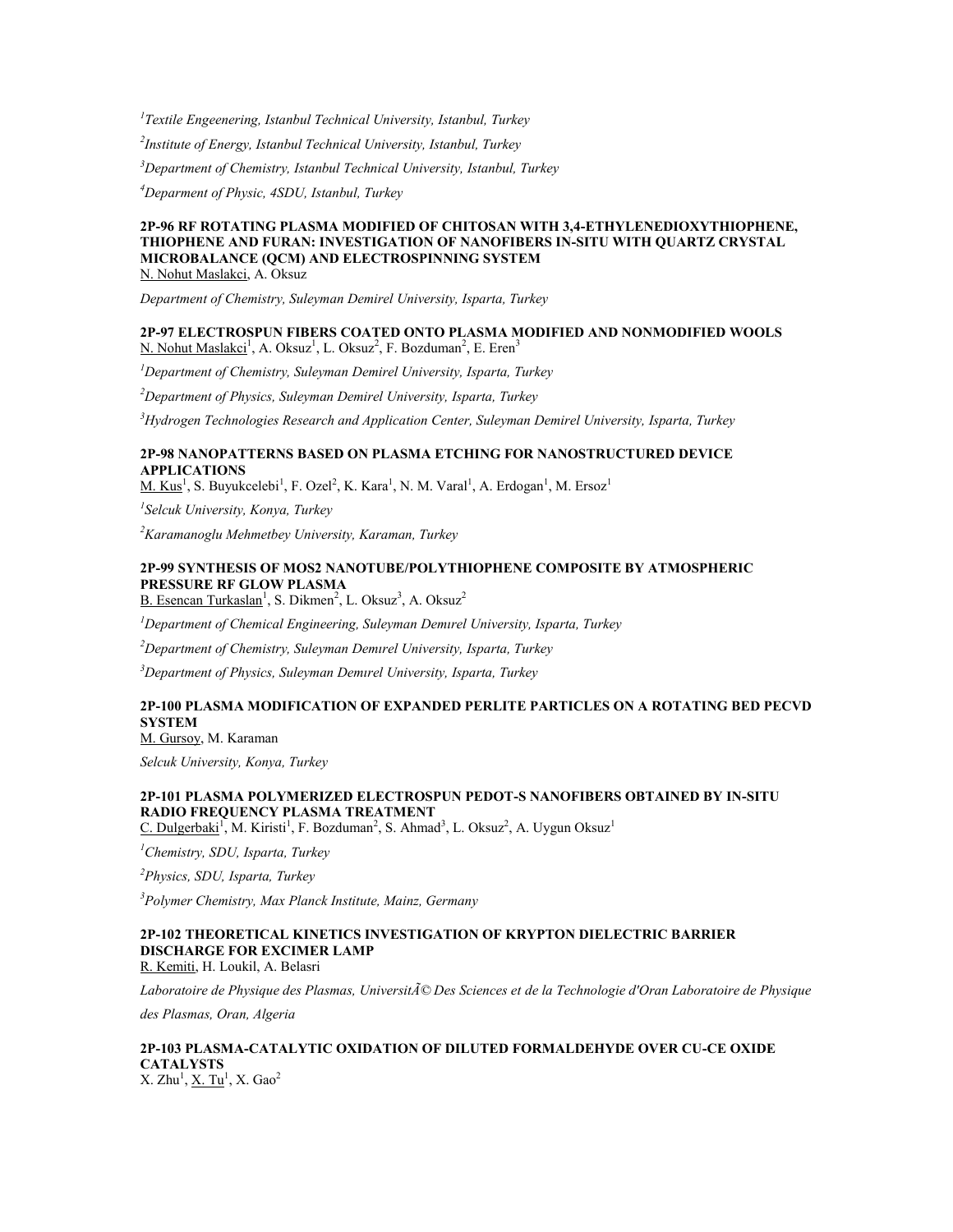*<sup>1</sup>Electrical Engineering and Electronics, University of Liverpool, Liverpool, United Kingdom*

*2 State Key Laboratory of Clean Energy Utilization, Zhejiang University, Hangzhou, China*

# **2P-104 PLASMA-CATALYTIC DRY REFORMING OF METHANE OVER AL2O3 SUPPORTED METAL CATALYSTS**

Y. Zeng, S. Liu, D. Mei, X. Tu

*Department of Electrical Engineering and Electronics, University of Liverpool, Liverpool, United Kingdom*

# **2P-105 DETERMINING THE CONDUCTIVITY BEHAVIOURS OF PLAZMA POLYMERIZED PPY/MNO2 COMPOSITE AGAINST TEMPERATURE**

S. Sen Gursoy<sup>1</sup>, U. Yalcin<sup>1</sup>, S. Cogal<sup>2</sup>, G. Celik Cogal<sup>3</sup>

*<sup>1</sup>Chemistry, Mehmet Akif Ersoy University, Faculty of Arts and Sciences, Burdur, Turkey*

*<sup>2</sup>Polymer Engineering, Mehmet Akif Ersoy University, Faculty of Engineering and Architecture, Burdur, Turkey*

*<sup>3</sup>Materials Technology Engineering, Mehmet Akif Ersoy University, Institute of Natural and Applied Sciences, Burdur,* 

*Turkey*

# **2P-106 RF-ROTATING PLASMA MODIFICATION OF GRAPHENE WITH POLY(3,4- ETHYLENEDIOXYTHIOPHENE)**

 $S. Cogal<sup>1</sup>$ , F. Bozduman<sup>2</sup>, A. Oksuz<sup>3</sup>

*<sup>1</sup>Department of Polymer Engineering, Mehmet Akif Ersoy University, Burdur, Turkey*

*<sup>2</sup>Department of Physics, Suleyman Demirel University, Isparta, Turkey*

*<sup>3</sup>Department of Chemistry, Suleyman Demirel University, Isparta, Turkey*

### **2P-107 PLASMA MODIFIED CHITOSAN/N-ACETYL-2-PYRAZOLINE DERIVATIVE NANOFIBERS** G. Turgut Cin<sup>1</sup>, S. Demirel Topel<sup>1</sup>, N. Nohut Maslakcı<sup>2</sup>, E. Eren<sup>3</sup>, A. Uygun ï<sub>(</sub>; '/zksï<sub>(</sub>; '/zz<sup>2</sup>

*<sup>1</sup>Department of Chemistry, Akdeniz University, Faculty of Science, Antalya, Turkey*

*<sup>2</sup>Department of Chemistry, Suleyman Demirel University, Faculty of Arts and Science, Isparta, Turkey*

*<sup>3</sup>Hydrogen Technologies Research and Application Center, Suleyman Demirel University, Isparta, Turkey*

# **2P-108 STRUCTURAL, THERMAL AND MORPHOLOGICAL PROPERTIES OF PLASMA POLYMERIZED PPY/MNO2 COMPOSITE**

S. Sen Gursoy<sup>1</sup>, G. Celik Cogal<sup>2</sup>, S. Cogal<sup>3</sup>, F. Bozduman<sup>4</sup>

*<sup>1</sup>Department of Chemistry, Mehmet Akif Ersoy University, Faculty of Arts and Sciences, Burdur, Turkey*

*<sup>2</sup>Department of Materials Technology Engineering, Mehmet Akif Ersoy University, Instıtute of Sciences and* 

*Technology, Burdur, Turkey*

*<sup>3</sup>Department of Polymer Engineering, Mehmet Akif Ersoy University, Faculty of Engineering and Architecture, Burdur, Turkey*

*<sup>4</sup>Department of Physics, Suleyman Demirel University, Faculy of Arts and Sciences, Isparta, Turkey*

# **2P-109 MODIFICATION OF CARBON NANOTUBE WITH POLY(3,4-ETHYLENEDIOXYTHIOPHENE) BY USING RF ROTATING PLASMA**

 $S. Cogal<sup>1</sup>$ , F. Bozduman<sup>2</sup>, G. Yurdabak<sup>3</sup>, A. Oksuz<sup>3</sup>

*<sup>1</sup>Polymer Engineering, Mehmet Akif Ersoy University, Burdud, Turkey*

*<sup>2</sup>Department of Physics, Suleyman Demirel University, Isparta, Turkey*

*<sup>3</sup>Department of Chemistry, Suleyman Demirel University, Isparta, Turkey*

# **2P-110 MODIFICATION OF CARBON NANOTUBE WITH POLY(3-HEXYLTHIOPHENE) BY USING RF ROTATING PLASMA**

 $G.$  Celik Cogal<sup>1</sup>, S. Cogal<sup>2</sup>, A. Oksuz<sup>3</sup>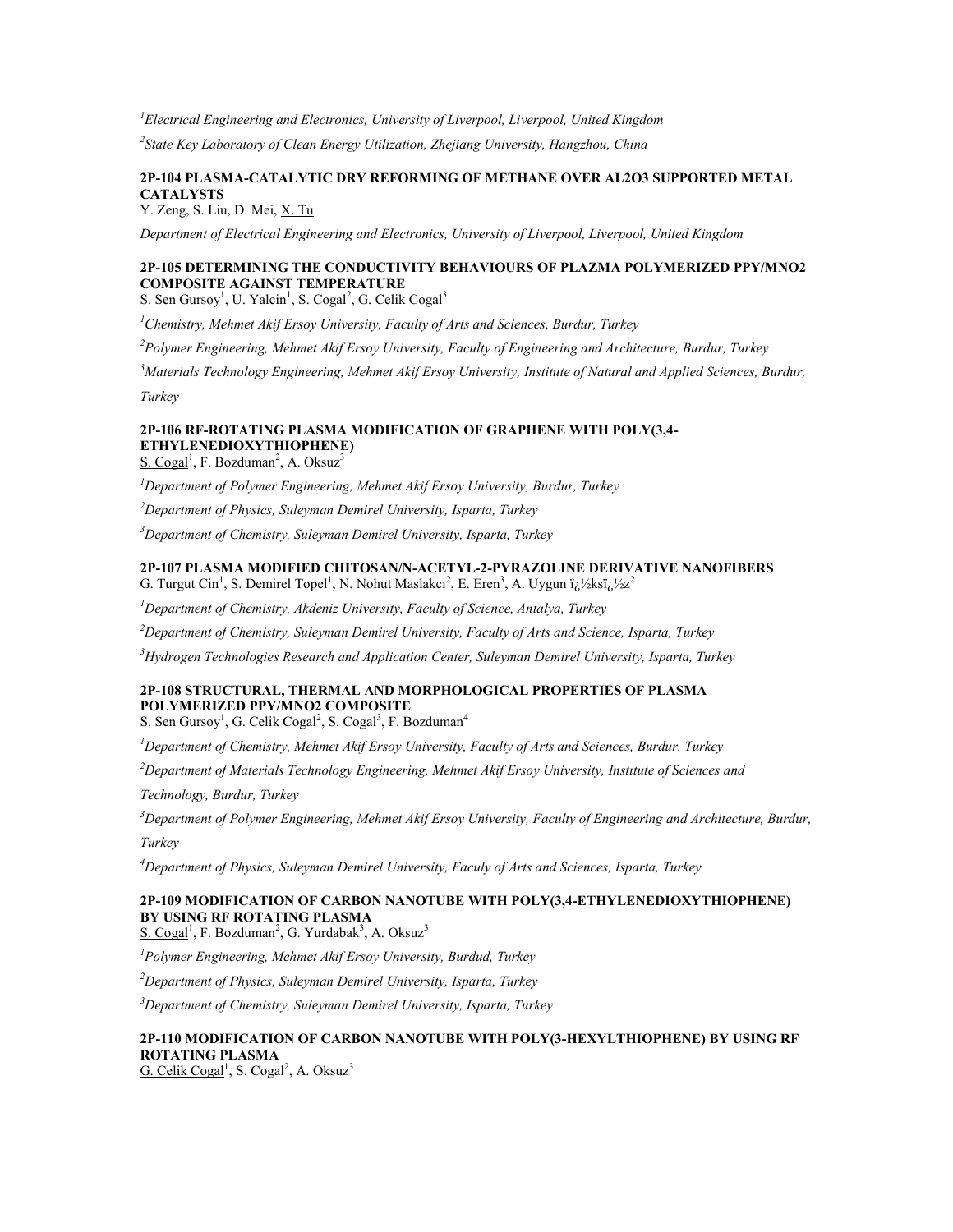*<sup>1</sup>Master of Science Program in Engineering in Material Technologies, Mehmet Akif Ersoy University, Burdur, Turkey <sup>2</sup>Department of Polymer Engineering, Mehmet Akif Ersoy University, Burdur, Turkey* <sup>3</sup>Department of Chemistry, Si<sub>z</sub><sup>1</sup>/<sub>2</sub>leyman Demirel University, Isparta, Turkey

### **Session 2P: Switching**

Poster Session

Tuesday, May 26 16:00-17:30, Citrine I

Session Chair: Rina Baksht, Tel Aviv University

# **2P-111 EFFECTS OF ARCING IN AIR ON THE PHOTOELECTRIC WORK FUNCTION OF SILVER ALLOYS USED FOR SWITCHERS**

M. Akbi

*Department of Physics, Faculty of Sciences, University of Boumerdes, Boumerdes, Algeria*

### **2P-112 EFFECT OF POLYMER BASED NANOCOMPOSITES ON THE ELECTRICAL ARCS IN AIR** V. Doddapaneni<sup>1,2</sup>, A. Bissal<sup>2</sup>, J. Magnusson<sup>2</sup>, R. Gati<sup>3</sup>, H. Edin<sup>2</sup>, T. S. Muhammet<sup>1</sup>

*<sup>1</sup>Department of Materials and Nano Physics, KTH Royal Institute of Technology, 164 40 Kista, Sweden*

*<sup>2</sup>Department of Electromagnetic Engineering, KTH Royal Institute of Technology, 100 44 Stockholm, Sweden*

*3 Switchgear Group, ABB Corporate Research, 5405 Baden-Dattwil, Switzerland*

### **2P-113 SPATIAL DISTRIBUTION OF CHARGED PARTICLE EMISSION IN A COPPER-CHROMIUM HIGH-CURRENT VACUUM ARC**

S. Franke, M. Lisnyak, S. Gorchakov, A. Khakpour, R. Methling, A. Pipa, D. Uhrlandt, K. -D. Weltmann

*INP Greifswald, Greifswald, Germany*

# **2P-114 SMALL-SIZE CONTROLLED VACUUM SPARK-GAP IN AN EXTERNAL MAGNETIC FIELD** A. N. Dolgov, S. G. Davydov, R. K. Yakubov

*All-Russia Research Institute of Automatics (VNIIA), Moscow, Russian Federation*

### **2P-115 LASER TRIGGERED DISCHARGE GAP**

V. O. Revazov, S. G. Davydov, A. N. Dolgov, V. P. Seleznev, R. K. Yakubov

*All-Russia Research Institute of Automatics (VNIIA), Moscow, Russian Federation*

# **2P-116 ELECTRODE EROSION CHARACTERISTICS OF REPETITIVE GAS SPARK SWITCH UNDER AIRTIGHT AND LARGE CURRENT CONDITIONS**

J. Wu, R. Han, Y. Liu, H. Zhou, A. Qiu

*State Key Laboratory of Electrical Insulation and Power Equipment, Xi'an Jiaotong University, China, Xi'an, China*

### **2P-117 EFFECT OF DIFFERENT ELECTRODE MATERIALS ON ELECTRODE EROSION CHARACTERISTICS AND FAILURE MODES OF GAS SPARK SWITCH** J. Wu, R. Han, Q. Liu, Y. Jing, Y. Wang, A. Qiu

*State Key Laboratory of Electrical Insulation and Power Equipment, Xi'an Jiaotong University, China, Xi'an, China*

#### **2P-118 ELECTRICALLY EXPLODED OPENING SWITCHES FOR HIGH-CURRENT EXPLOSIVE MAGNETIC FLUX COMPRESSION GENERATORS** A. M. Buyko

*Russian Federal Nuclear Center - All Russian Scientific Research Institute of Experimental Physics, Sarov, Russian* 

*Federation*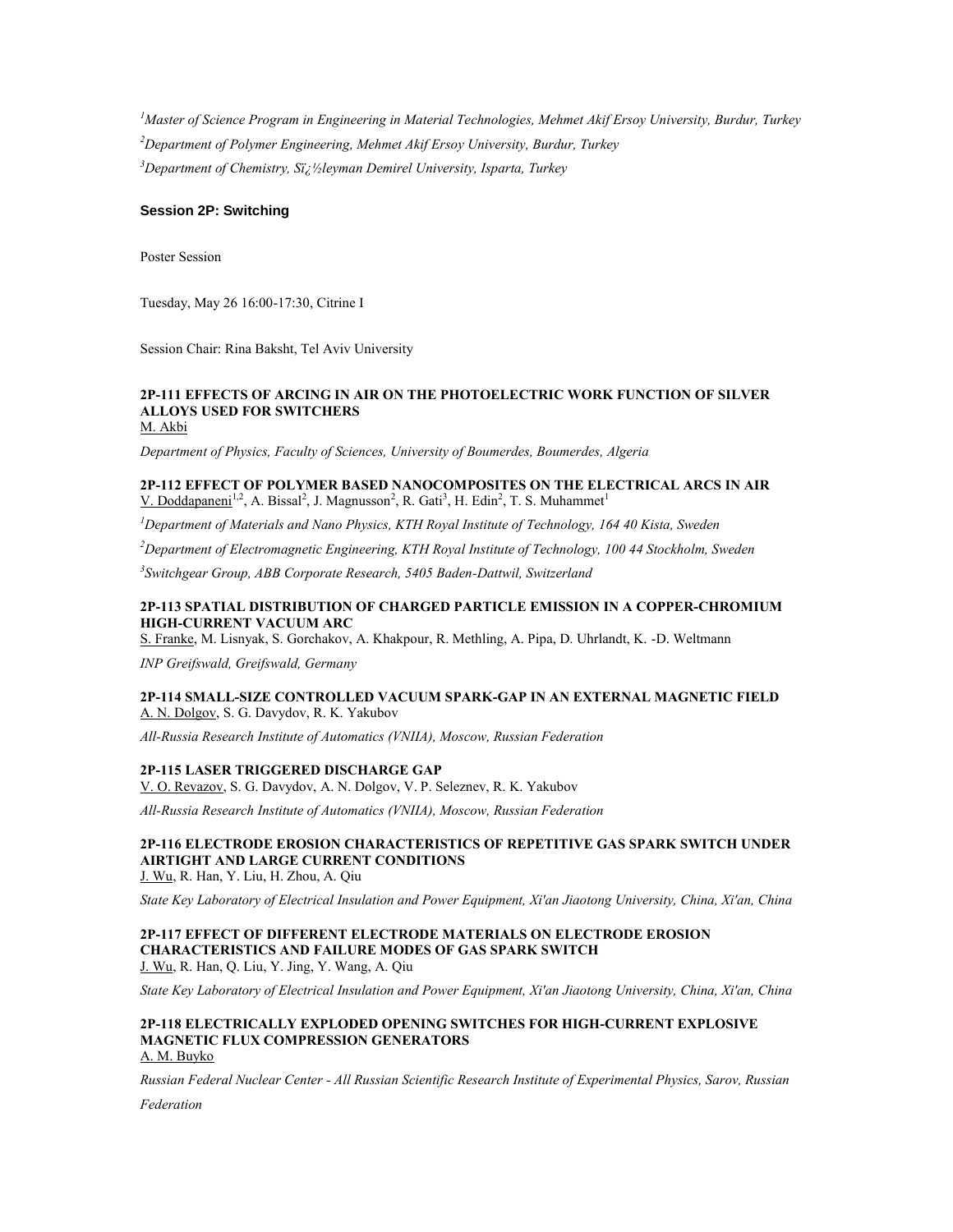#### **2P-119 EXPERIMENTAL AND NUMERICAL STUDY OF A WIRE-EXPLOSION-POS DYNAMICS**

S. I. Tkachenko<sup>1,2</sup>, V. A. Gasilov<sup>3</sup>, G. A. Bagdasarov<sup>3</sup>, O. G. Olkhovskaya<sup>3</sup>, G. I. Dolgachev<sup>4</sup>, Y. G. Kalinin<sup>4</sup>, A. A. Shvedov<sup>4</sup>

*Moscow Institute of Physics and Technology, Dolgoprudny, Moscow Region, Russian Federation JIHT RAS, Moscow, 125412 Russia, Moscow, Russian Federation KIAM RAS, Moscow, 125047 Russia, Moscow, Russian Federation NRC, Moscow, Russian Federation*

### **2P-120 CHARACTERISTICS OF MICROSECOND-PULSE GLIDING DISCHARGES IN AIR FLOW** Z. Niu<sup>1,2</sup>, <u>C. Zhang</u><sup>2,3</sup>, R. Wang<sup>2,3</sup>, K. Zhang<sup>2</sup>, T. Shao<sup>2,3</sup>

*1 School of Electrical Engineering, Zhengzhou University, Zhengzhou, China 2 Institute of Electrical Engineering, Chinese Academy of Sciences, Beijing, China*

*<sup>3</sup>Key Laboratory of Power Electronics and Electric Drive, Chinese Academy of Sciences, Beijing, China*

### **2P-121 LOW INDUCTANCE SWITCHES FOR PULSED MAGNETIZATION OF HOT PLASMAS** J. Larour<sup>1</sup>, P. Auvray<sup>1</sup>, S. D. Moustaizis<sup>2</sup>, P. Lalousis<sup>3</sup>

*1 Laboratoire de Physique des Plasmas, Ecole Polytechnique, Palaiseau, France*

*2 Technical University of Crete, Chania, Crete, Greece*

*3 Institute of Electronic Structure and Laser, FORTH, Heraklion, Crete, Greece*

# **Session 2P: Generators & Networks (poster)**

Poster Session

Tuesday, May 26 16:00-17:30, Citrine I

Session Chair: Keiichi Takasugi, Nihon University

# **2P-122 DEVELOPMENT OF A HIGH PERFORMANCE TIGGER GENERATOR WITH LOW JITTER, FAST RISE TIME**

W. Ding, Y. Wang, Y. Gou, X. Zhong, R. Han, Y. Jing, J. Xia

*Xi'an Jiaotong University, Xi'an, China*

**2P-123 GENETIC ALGORITHM APPLIED TO PROGRAMMABLE CURRENT ADDER**  $Y. Gou<sup>1</sup>, W. Ding<sup>1</sup>, Y. Wang<sup>1</sup>, Y. Jing<sup>1</sup>, R. Han<sup>1</sup>, G. Wang<sup>2</sup>, X. Chen<sup>2</sup>$ 

*<sup>1</sup>Xi'an Jiaotong University, Xi'an, China*

*<sup>2</sup>China Academy of Engineering Physics, Mianyang, China*

#### **2P-124 COMPARISON BETWEEN EXPERIMENT AND 3-DIMENTIONAL ELECTROMAGNETIC SIMULATION OF MONOLITHIC RADIAL TRANSMISSION LINES FOR Z-PINCH** C. Mao, X. Zou, X. Wang

*Department of Electrical Engineering, Tsinghua University, Beijing, China*

#### **Session 2P: Compact Pulsed Power and applications (poster)**

Poster Session

Tuesday, May 26 16:00-17:30, Citrine I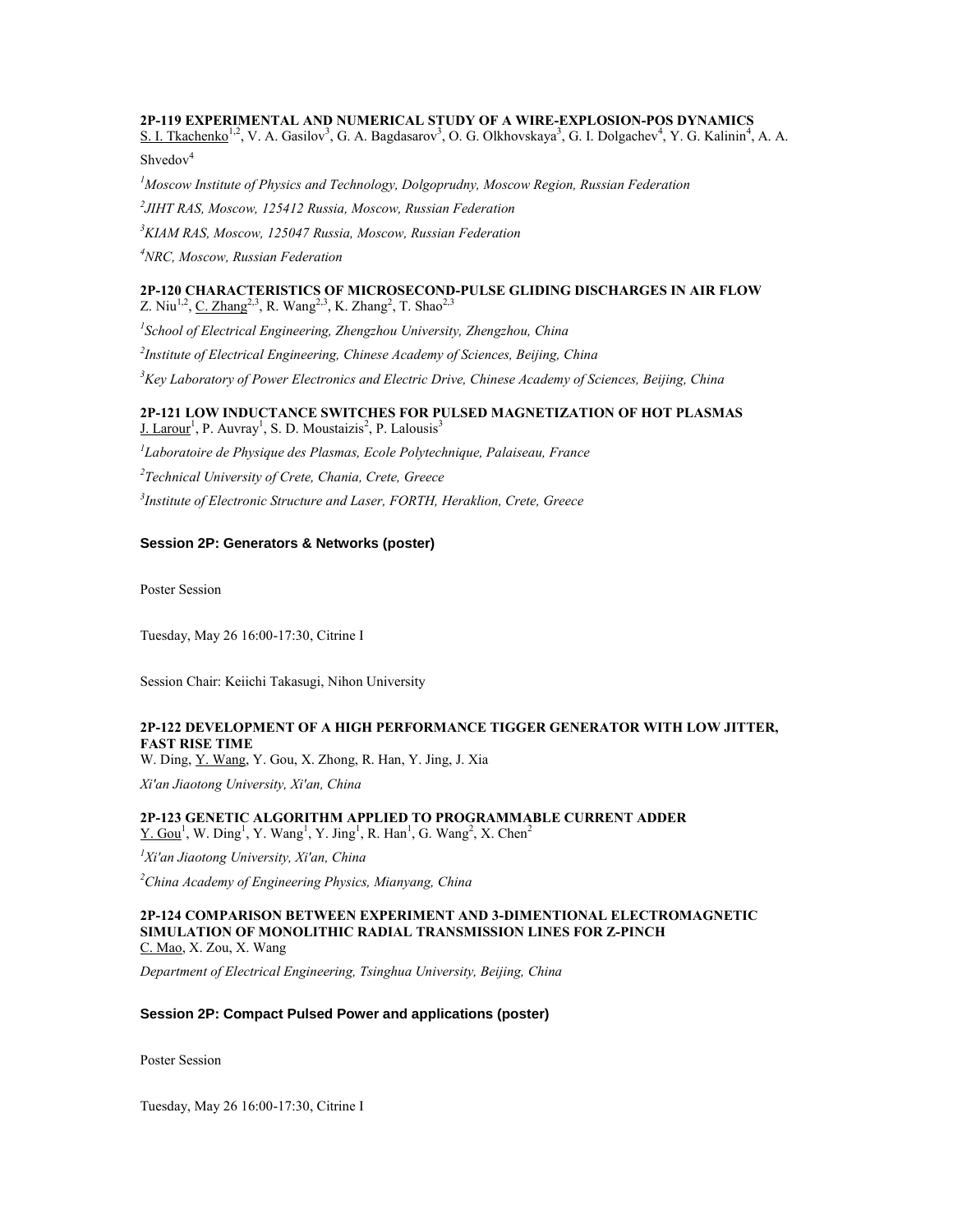Session Chairs:

# **2P-125 COMPARATIVE RESEARCH OF BIG SIZE MC & MD CATHODES**

S. Y. Sokovnin<sup>1</sup>, M. E. Balezin<sup>2</sup>

*<sup>1</sup>Experimental Physics Department, Ural Federal University, Yekaterinburg, Russian Federation*

*<sup>2</sup>ElectroPhysics Technology Group, IEP UB RAS, Yekaterinburg, Russian Federation*

# **2P-126 FEW SECONDS AND -40KV COMPACT HIGH VOLTAGE PULSE POWER SUPPLY**

S. C. Kim, H. Heo, H. S. Gong, S. H. Nam

*Pohang Accelerator Laboratory, Pohang, South Korea*

### **2P-127 A COMPACT HIGH-VOLTAGE, SPIRAL STRIP-LINE PFN TRIGGER GENERATOR** J. M. Koutsoubis, P. G. Pouraimis, A. P. Platis, C. X. Manasis

*Electrical Engineering, Technological Educational Institute (TEI) of Sterea Ellada, in Chalkida, Chalkis, Euboea,* 

*Greece*

### **2P-128 ULTRAFAST OF-THE-SHELF V-DOT PROBES: THEORY AND EXPERIMENTATION**  $B. M. Novac<sup>1</sup>, L. Pecastaing<sup>2</sup>, M. Wang<sup>1</sup>, A. deFerron<sup>2</sup>$

*1 School of Electronic, Electrical and Systems Engineering, Loughborough University, Loughborough, United Kingdom*

*2 SIAME, Pau University, Pau, France*

# **2P-129 PERFORMANCE OF THE TPS PULSE MAGNETS**

Y. L. Chu, F. Y. Lin, C. S. Yang, C. S. Fann, C. H. Chang

*National Synchrotron Radiation Research Center, Hsinchu, Taiwan*

# **2P-130 ALL SOLID STATE PULSED POWER SOURCE BASED ON PHOTOCONDUCTIVE SWITCHES: FROM MODULE TO GENERATOR**

J. Yuan, W. Xie, H. Liu, X. Ma, P. Jiang, L. Wang, J. Liu, H. Li

*Institute of Fluid Physics, China Academy of Engineering Physics, Mianyang, China*

# **2P-131 Status of MJ Power Conditioning System for High Power Laser Facility**

Z. Qi, D. Chen, G. Lai, L. Guo, H. Tang, Y. Luan, D. Li, P. Zhou, Y. Li

*China Academy of Engineering Physics, Mianyang, Sichuan, China*

### **2P-132 WIDEBAND ROGOWSKI COIL BASED ON LOW RESISTANCE INTEGRATING RESISTOR** R. Han, J. Wu, Y. Jing, Q. Liu, H. Zhou, W. Ding

*State Key Laboratory of Electrical Insulation for Power Equipment, Xi'an Jiaotong University, Xi'an, China*

# **2P-133 COMPACT SEMICONDUCTOR-BASED MARX GENERATOR DESIGN FOR MICROSECOND PULSED ELECTRON BEAM DEVICES**

G. Mueller, M. Sack

*Institute for Pulsed Power and Microwave Technology, Karlsruhe Institute of Technology, Karlsruhe, Germany*

# **2P-134 COMPACT EQUIPMENT USED FOR UNDERWATER ELECTRICAL WIRE EXPLOSION**

R. Han, J. Wu, H. Zhou, Y. Chao, Q. Qiu, X. Li

*Xi'an Jiaotong University, Xi'an, Shaanxi, China*

# **Session PL5: Plenary PL5**

Wednesday, May 27 09:00-10:00, Citrine II-III

Session Chair: Don Shiffler, AFRL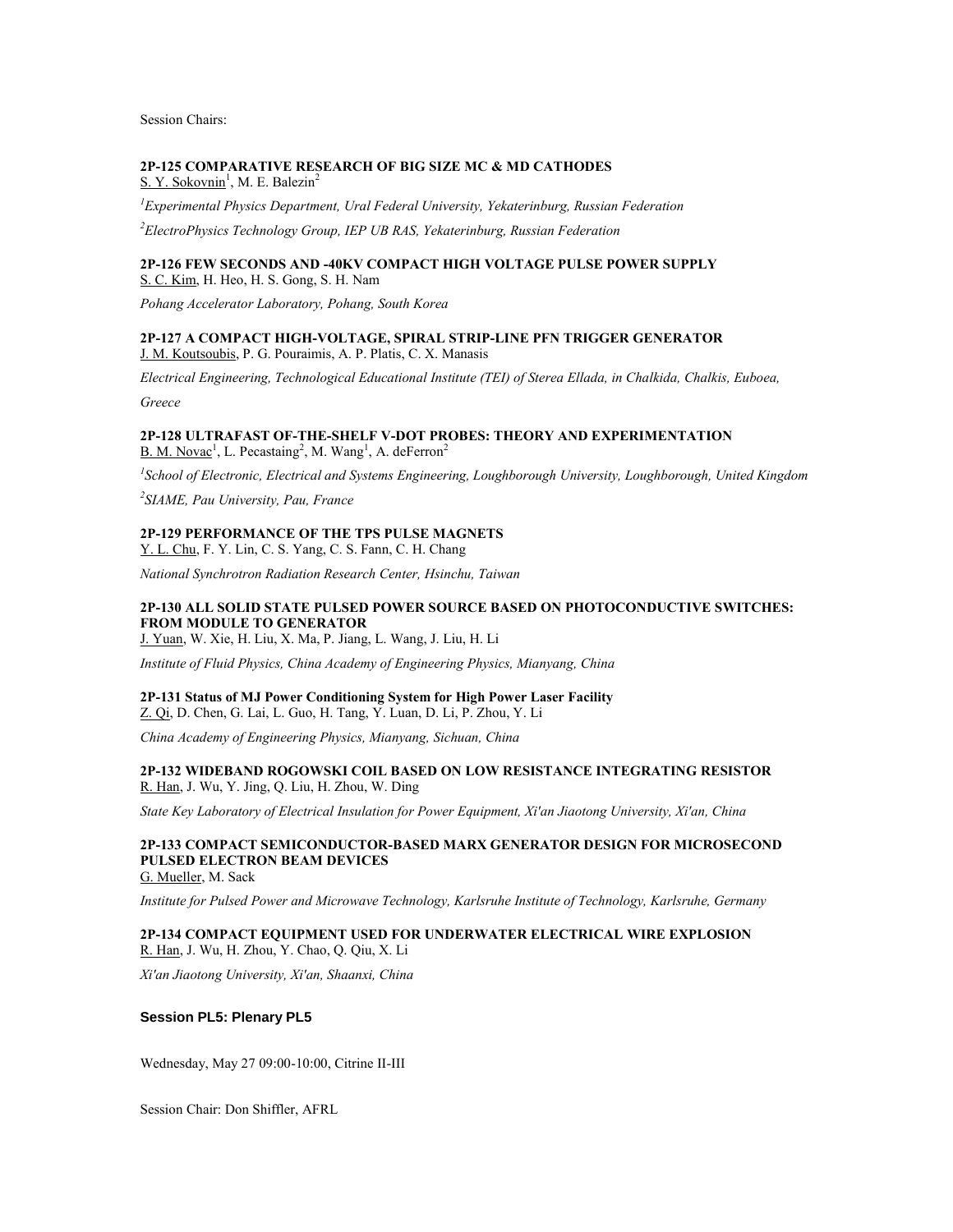# **9:00 PL5-1 MITIGATION OF RAYLEIGH-TAYLOR INSTABILITY IN HIGH-ENERGY-DENSITY PLASMAS**

A. L. Velikovich

*Naval Research Lab, Washington DC, USA*

# **Session 5A: Computational Plasma Physics**

Wednesday, May 27 10:30-13:00, Opal I

Session Chair: Anatoly A Kudryavtsev, St.Petersburg State University

# **10:30 5A-1 AN NUMERICAL APPROACH FOR SIMULATIONS OF THE MODE PROPAGATION IN A MICROWAVE DRIVEN PLASMA DISCHARGE**

 $D.$  Szeremley<sup>1</sup>, T. Mussenbrock<sup>1</sup>, R. P. Brinkmann<sup>1</sup>, M. Zimmermanns<sup>2</sup>, I. Rolfes<sup>2</sup>, D. Eremin<sup>1</sup>

*1 Theoretical Electrical Engineering, Ruhr University Bochum, Bochum, Germany*

*2 Institute of Microwave Systems, Ruhr University Bochum, Bochum, Germany*

# **10:45 5A-2 INFLUENCE OF GUIDING MAGNETIC FIELD ON BEAM CURRENT AND PLASMA EXPANSION IN FOIL-LESS DIODE**

P.  $Wu^{1,2}$ , J. Sun<sup>2</sup>, H. Ye<sup>1,2</sup>

*<sup>1</sup>Department of Engineering Physics, Tsinghua University, Beijing, China*

*2 Science and Technology on High Power Microwave Laboratory, Northwest Institute of Nuclear Technology, Xi'an,* 

*China*

#### **11:00 5A-3 THREE-DIMENSIONAL, HIGH-ORDER SEMI-IMPLICIT PARTICLE-IN-CELL SOLVER BASED ON A DISCONTINUOUS GALERKIN SPECTRAL ELEMENT METHOD** P. Ortwein, S. Keller, C. -D. Munz

*Institute of Aerodynamics and Gas Dynamics, University of Stuttgart, Stuttgart, Germany*

#### **11:15 5A-4 COMPLEX-FREQUENCY SHIFTED PERFECTLY MATCHED LAYERS WITH RESPECT TO PARTICLE TREATMENT IN A PARTICLE-IN-CELL SCHEME** S. M. Copplestone, C. -D. Munz

*Institute of Aerodynamics and Gas Dynamics, University of Stuttgart, Stuttgart, Germany*

# **11:30 5A-5 FROM STATIONARY 2-DIMENSIONAL TO TRANSIENT GLOBAL (VOLUME-AVERAGED) MODELS OF THE MICROWAVE DEPOSITION REACTOR FED WITH O2**

E. H. Kemaneci<sup>1,2</sup>, E. Carbone<sup>3</sup>, M. Jimenez-Diaz<sup>4</sup>, W. Graef<sup>2</sup>, M. van Stralen<sup>5</sup>, S. Rahimi<sup>2</sup>, J. van Dijk<sup>2</sup>, G. Kroesen<sup>2</sup>

*1 Theoretical Electrical Engineering, Ruhr University Bochum, Bochum, Germany*

*<sup>2</sup>Applied Physics, Eindhoven University of Technology, Eindhoven, Netherlands*

*<sup>3</sup>Univ. Grenoble Alpes, Grenoble, France*

*<sup>4</sup>Universite Paul Sabatier, Toulouse, France*

*<sup>5</sup>Draka Comteq Fibre BV, Eindhoven, Netherlands*

# **11:45 5A-6 PHYSICS-BASED PRECONDITIONERS FOR FLUID-PLASMA SIMULATIONS WITH ELECTROMAGNETICS**

K. Beckwith<sup>1</sup>, P. H. Stoltz<sup>1</sup>, S. F. McCormick<sup>2</sup>, J. W. Ruge<sup>2</sup>

*1 Tech-X Corp., Boulder, CO, United States*

*<sup>2</sup>Front Range Scientific Computations, Lake City, CO, United States*

### **12:00 5A-7 MINI-PIC - A PARTICLE-IN-CELL (PIC) CODE ON UNSTRUCTURED GRIDS FOR NEXT GENERATION PLATFORMS**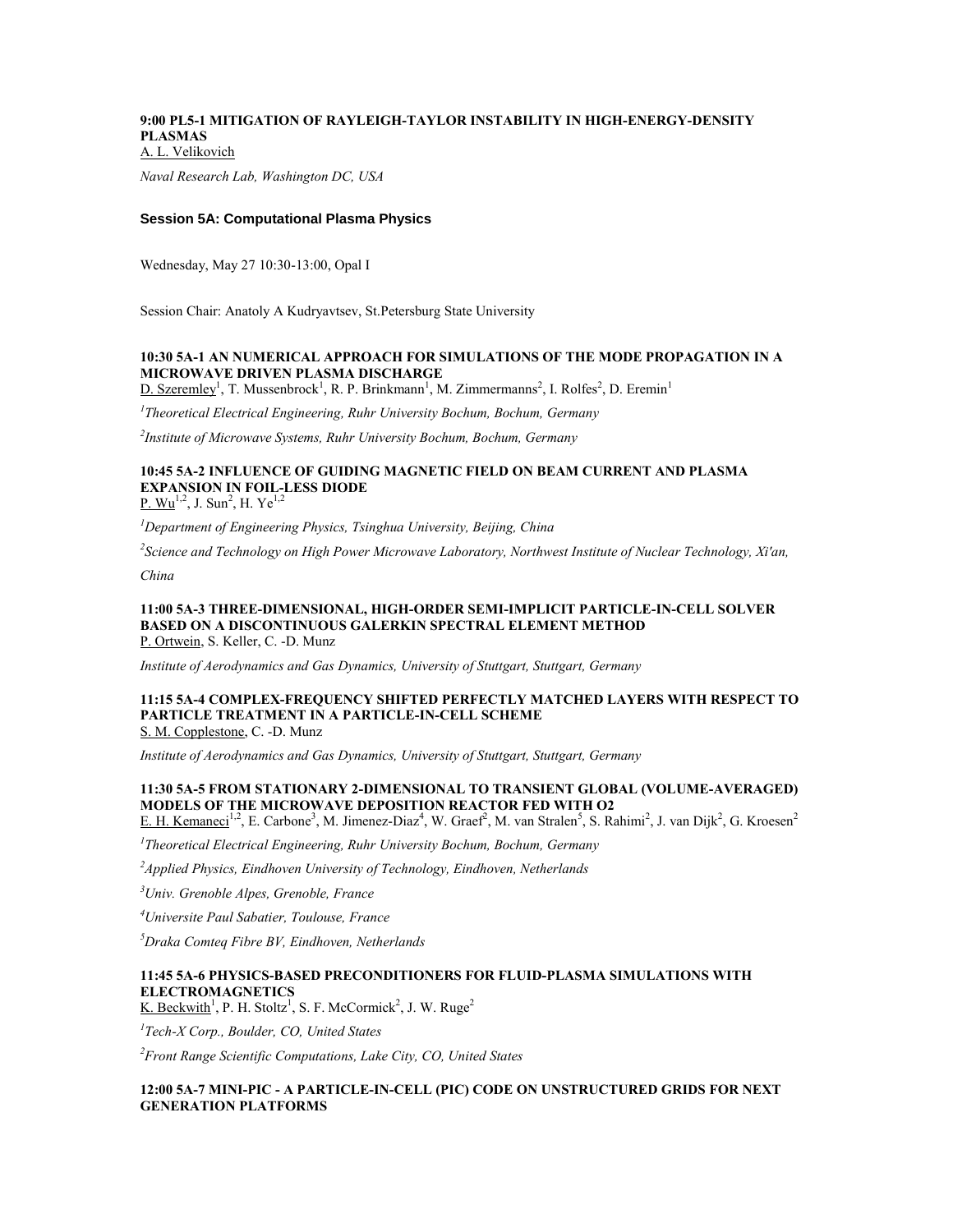# M. T. Bettencourt

*1352, Sandia National Labs, Albuquerque, United States*

# **12:15 5A-8 RELATIVISTIC MODELING CAPABILITIES IN PERSEUS EXTENDED MHD SIMULATION CODE FOR HED PLASMAS**

N. D. Hamlin, C. E. Seyler

*School of Electrical and Computer Engineering, Cornell University, Ithaca, NY, United States*

# **12:30 5A-9 FIELD-ALIGNED SEMI-LAGRANGIAN METHODS FOR TURBULENCE SIMULATIONS OF STRONGLY MAGNETIZED PLASMAS**

Y. Güçlü<sup>1</sup>, E. Sonnendrücker<sup>1</sup>, M. Mehrenberger<sup>2</sup>

*<sup>1</sup>Div. of Numerical Methods for Plasma Physics, Max-Planck-Institut für Plasmaphysik, Garching bei München,* 

*Germany*

*2 Institut de Recherche Mathématique Avancée, University of Strasbourg, Strasbourg, France*

**12:45 5A-10 COMPUTING DC DISCHARGES IN A WIDE RANGE OF CURRENTS WITH COMSOL MULTIPHYSICS: TIME-DEPENDENT SOLVERS VS. STATIONARY SOLVERS** P. G. C. Almeida<sup>1</sup>, <u>M. S. Benilov</u><sup>1</sup>, M. D. Cunha<sup>1</sup>, J. G. L. Gomes<sup>1</sup>, D. Tereshonok<sup>2</sup>

*<sup>1</sup>Universidade da Madeira, Funchal, Portugal*

*2 Institute for High Temperatures of the Russian Academy of Sciences, Moscow, Russia*

# **Session 5B: Fast Wave and Slow Wave Devices**

Wednesday, May 27 10:30-13:00, Opal II

Session Chair: Edl Schamiloglu, University of New Mexico

# **10:30 5B-1 PROGRESS ON THE DEVELOPMENT OF THE EUROPEAN GYROTRON FOR ITER - FIRST EXPERIMENTAL RESULTS**

I. G. Pagonakis<sup>1</sup>, F. Albajar<sup>2</sup>, S. Alberti<sup>3</sup>, K. Avramidis<sup>1</sup>, W. Bin<sup>4</sup>, T. Bonicelli<sup>2</sup>, F. Braunmueller<sup>3</sup>, A. Bruschi<sup>4</sup>, I. Chelis<sup>5</sup>, F. Cismondi<sup>2</sup>, G. Gantenbein<sup>1</sup>, V. Hermann<sup>6</sup>, K. Hesch<sup>1</sup>, J. -P. Hogge<sup>3</sup>, J. Jelonnek<sup>1</sup>, J. Jin<sup>1</sup>, S. Illy<sup>1</sup>, Z. Ioannidis<sup>7</sup>, T. Kobarg<sup>1</sup>, G. Latsas<sup>7</sup>, F. Legrand<sup>6</sup>, M. Lontano<sup>4</sup>, B. Piosczyk<sup>1</sup>, Y. Rozier<sup>6</sup>, T. Rzesnicki<sup>1</sup>, A. Samartsev<sup>1</sup>,

C. Schlatter<sup>3</sup>, M. Thumm<sup>1</sup>, I. G. Tigelis<sup>7</sup>, M. -Q. Tran<sup>3</sup>, T. -M. Tran<sup>3</sup>, J. Weggen<sup>1</sup>, J. L. Vomvoridis<sup>5</sup>

<sup>1</sup> Institute for Pulsed Power and Microwave Technology (IHM), Karlsruhe Institute of Technology (KIT), Karlsruhe, *Germany*

*2 The European Joint Undertaking for ITER and the Development of Fusion Energy (F4E), Barcelona, Spain*

*<sup>3</sup>Plasma Physics Research Center (CRPP), Ecole Polytechnique Federale de Lausanne (EPFL), Lausanne, Switzerland*

*<sup>4</sup>Plasma Physics Institute, National Reseach Council of Italy (CNR), Milano, Italy*

*5 School of Electrical and Computer Engineering, National Technical University of Athens (NTUA), Athens, Greece*

*6 Thales Electron Devices (TED), Velizy-Villacoublay, France*

*<sup>7</sup>Faculty of Physics, National and Kapodistrian University of Athens, Athens, Greece*

# **10:45 5B-2 STUDY OF SUB-TERAHERTZ HIGH POWER GYROTRON FOR ECH&CD SYSTEM OF DEMO**

K. Sakamoto<sup>1</sup>, T. Kariya<sup>2</sup>, Y. Oda<sup>1</sup>, R. Minami<sup>2</sup>, R. Ikeda<sup>1</sup>, K. Kajiwara<sup>1</sup>, T. Kobayashi<sup>1</sup>, K. Takahashi<sup>1</sup>, S. Moriyama<sup>1</sup>,  $T. Imai<sup>2</sup>$ 

*<sup>1</sup>RF heating Technology group, Japan Atomic Energy Agency, Naka, Ibaraki, Japan <sup>2</sup>Plasma Research Center, University of Tsukuba, Tsukuba, Ibaraki, Japan*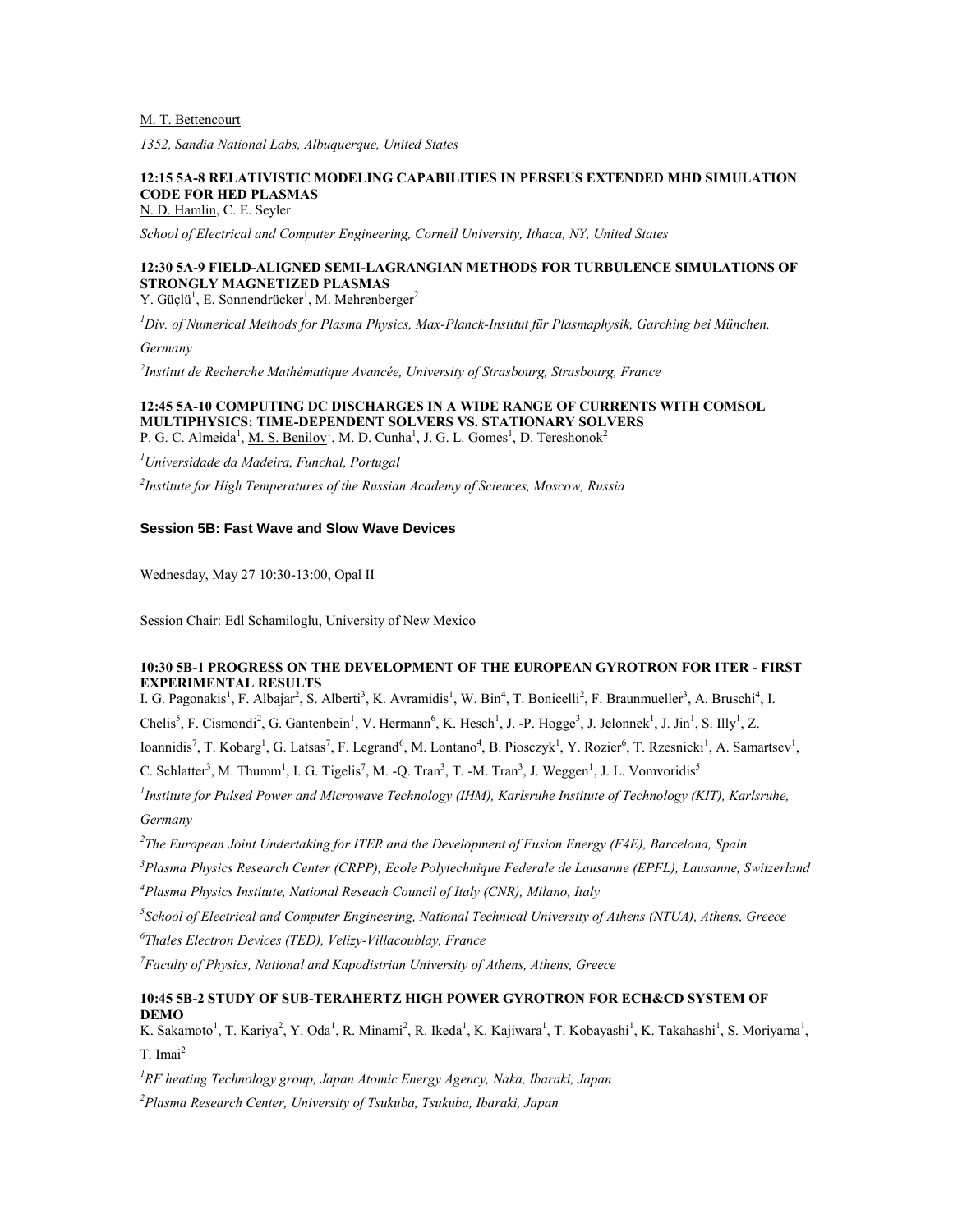# **11:00 5B-3 (invited) SUMMATION OF EMISSION FROM SUPERRADIANT SOURCES AS A WAY TO OBTAIN EXTREME POWER DENSITY MICROWAVES**

N. S. Ginzburg<sup>1</sup>, A. W. CrossI<sup>2</sup>, A. A. Golovanov<sup>1</sup>, A. D. R. Phelps<sup>2</sup>, I. V. Romanchenko<sup>3</sup>, V. V. Rostov<sup>3</sup>, K. A.

Sharypov<sup>4</sup>, V. G. Shpak<sup>4</sup>, S. A. Shunailov<sup>4</sup>, M. R. Ulï<sub>*i*</sub>.1/<sub>2</sub>masculov<sup>4</sup>, M. I. Yalandin<sup>4</sup>, I. V. Zotova<sup>4</sup>

*1 Institute of Applied Physics, RAS, N.Novgorod, Russia*

*<sup>2</sup>Dept. of Physics,, University of Strathclyde Glasgow, GLasgow, UK*

*3 Institute of High-Current Electronics, SB RAS, Tomsk, Russia*

*4 Institute of Electrophysics, UB RAS, Ekaterinburg, Russia*

#### **11:30 5B-4 A COMPACT MAGNETICALLY INSULATED TRANSMISSION LINE OSCILLATOR WITH TE11 MODE OUTPUT** D. Wang, F. Qin, S. Xu

*Laboratory of High Power Microwave Technology, Institute of Applied Electronics, Mianyang, China*

# **11:45 5B-5 DEVELOPMENT AND MODELING OF A G-BAND SHEET-BEAM TRAVELING WAVE TUBE AMPLIFIER WITH GRATING SLOW-WAVE STRUCTURE**

T. A. Karetnikova<sup>1</sup>, A. G. Rozhnev<sup>1</sup>, N. M. Ryskin<sup>1</sup>, G. V. Torgashov<sup>2</sup>, N. I. Sinitsyn<sup>2</sup>, A. A. Burtsev<sup>3</sup>, P. D. Shalaev<sup>3</sup>

*<sup>1</sup>Department of Nonlinear Physics, Saratov State University, Saratov, Russian Federation*

*2 Saratov Branch, Institute of Radio Engineering and Electronics RAS, Saratov, Russian Federation*

*<sup>3</sup>Almaz, Saratov, Russian Federation*

### **12:00 5B-6 INVESTIGATING THE POWER FLOW IN A RELATIVISTIC MAGNETRON WITH RADIAL OUTPUT**

J. G. Leopold, A. S. Shlapakovski, A. F. Sayapin, Y. E. Krasik

*Physics Department, Technion, Haifa, Israel*

# **12:15 5B-7 MULTI-GW RELATIVISTIC BACKWARD WAVE OSCILLATOR WITH TM02 OPERATING MODE**

V. V. Rostov<sup>1</sup>, R. V. Tsygankov<sup>1</sup>, A. V. Gunin<sup>1</sup>, A. A. Elchaninov<sup>1</sup>, J. C. Ju<sup>2</sup>, W. Li<sup>2</sup>, H. W. Yang<sup>2</sup>, J. Zhang<sup>2</sup>

*<sup>1</sup>High Current Electronics Institute, Tomsk, Russian Federation*

*<sup>2</sup>College of Optoelectronic Science and Engineering, Changsha, China*

#### **12:30 5B-8 SIMULATIONS OF A 100 KW CW, 650 MHZ GRIDDED MAGNETRON**

M. E. Read, M. -C. Lin, T. Bui, R. L. Ives *Calabazas Creek Research Inc., San Mateo, CA, United States*

#### **12:45 5B-9 ADVANCED COATINGS FOR RF SOURCES**

L. Ives<sup>1</sup>, L. Falce<sup>1</sup>, M. Flannery<sup>2</sup>, T. Desai<sup>2</sup>, G. Collins<sup>1</sup> *<sup>1</sup>Calabazas Creek Research, Inc., San Mateo, CA, United States <sup>2</sup>Advanced Cooling Technologies, Inc., Lancaster, PA, United States*

#### **Session 5C: Plasma, Ion and Electron Sources**

Wednesday, May 27 10:30-13:00, Onyx

Session Chair: Yakov E Krasik, Physics Department, Technion

# **10:30 5C-1 EXPERIMENTAL STUDY OF VACUUM ARC WITH LOW CATHODE CURRENT DENSITY AS A SOURCE OF METAL PLASMA**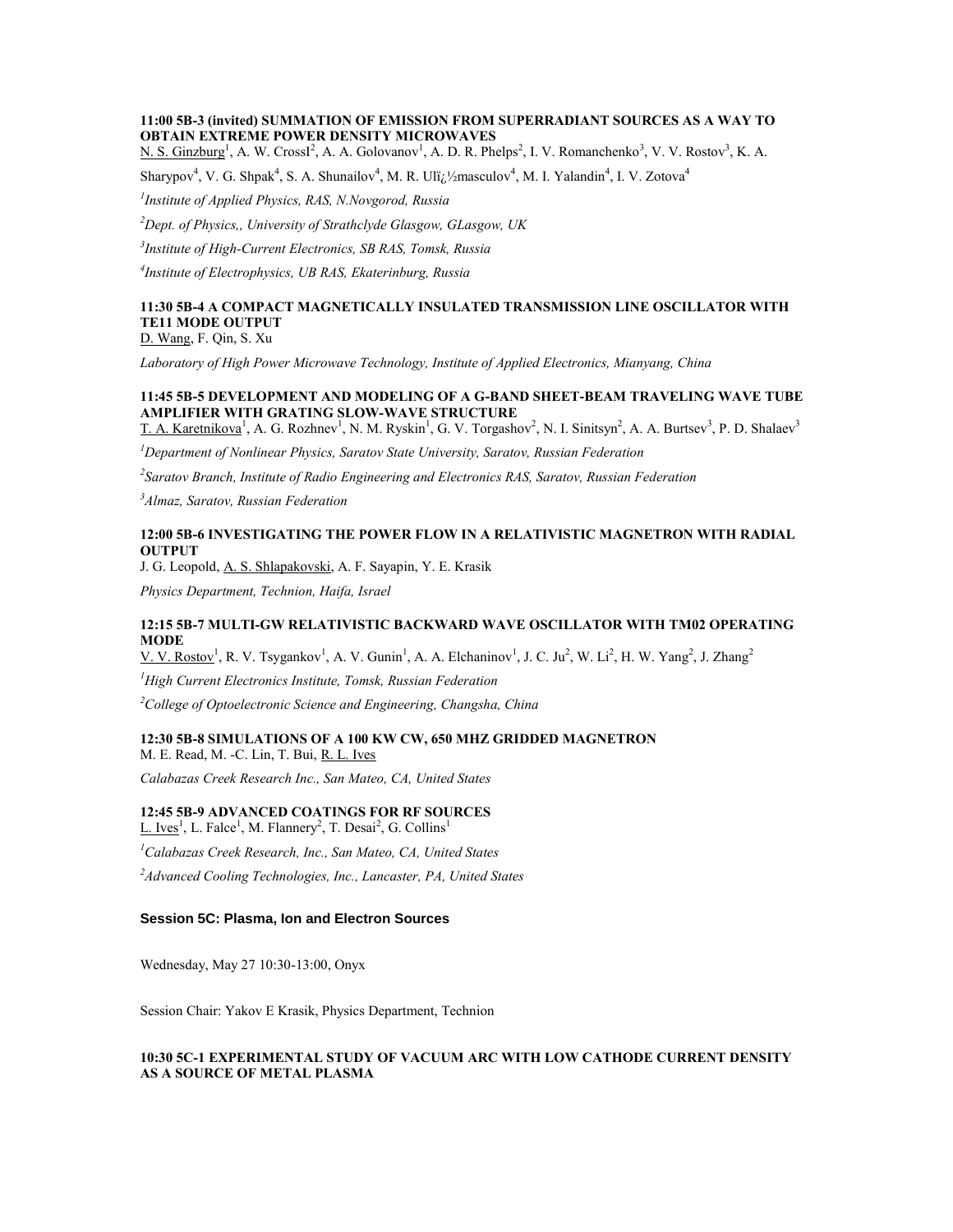R. K. Amirov<sup>1</sup>, N. A. Vorona<sup>1,2</sup>, A. V. Gavrikov<sup>1,2</sup>, G. D. Liziakin<sup>1</sup>, V. P. Polistchook<sup>1</sup>, I. S. Samoylov<sup>1</sup>, V. P. Smirnov<sup>1</sup>, R. A. Usmanov<sup>1,2</sup>, I. M. Yartzev<sup>1</sup>

*1 Joint Institute for High Temperatures of the Russian Academy of Sciences, Moscow, Russian Federation*

*<sup>2</sup>Moscow Institute of Physics and Technology, Dolgoprudny, Russian Federation*

#### **10:45 5C-2 SPECIAL FEATURES OF PLASMA GENERATION AND BEAM FORMATION FOR FORE-VACUUM PLASMA ELECTRON SOURCES** E. M. Oks $^{1,2}$

*<sup>1</sup>Physics Department, Tomsk State University of Control System and Radioelectronics, Tomsk, Russian Federation*

*<sup>2</sup>Plasma Sources Department, High Current Electronics Institute, Tomsk, Russian Federation*

#### **11:00 5C-3 A NOVEL PLASMA SOURCE FOR PLASMA WAKEFIELD ACCELERATORS** E. Oz, J. Moody, F. Batsch, P. Muggli

*Max Planck Institute for Physics, Munich, Germany*

#### **11:15 5C-4 THE ELECTRON ENERGY DISTRIBUTION IN A LOW-PRESSURE SYSTEM COMBINED INDUCTIVE AND CAPACITIVE DISCHARGE** J. S. Kim, G. C. Kim, H. -J. Lee, H. J. Lee

*Pusan National University, Busan, South Korea*

#### **11:30 5C-5 (invited) CHARACTERIZATION OF AN ELECTROTHERMAL PLASMA WITH POLYMER AND METAL SOURCE MATERIALS** T. E. Gebhart, J. R. Echols, A. L. Winfrey

*Nuclear Engineering Program, University of Florida, Gainesville, FL, United States*

### **12:00 5C-6 LONG-LIFE, HIGH QE PHOTOCATHODES**

L. Ives<sup>1</sup>, E. Montgomery<sup>2</sup>, G. Collins<sup>1</sup>, L. Falce<sup>1</sup>, R. Karimov<sup>1</sup>, D. Marsden<sup>1</sup>

*<sup>1</sup>Calabazas Creek Research, Inc., San Mateo, CA, United States*

*2 Institute for Research in Electronics and Applied Physics, University of Maryland, College Park, MD, United States*

#### **12:15 5C-7 CHARACTERIZATION OF NEGATIVE ION BEAM EXTRACTED FROM A NEGATIVE ION SOURCE WITH A PARTICLE-IN-CELL MODEL** L. Garrigues, G. Fubiani, J. P. Boeuf

*CNRS/Laplace, Toulouse, France*

#### **12:30 5C-8 EXPERIMENTAL RESULTS FOR UNIFORMITY AND IEDF CONTROL WITH PHASE-LOCKED RF SOURCE AND BIAS ON AN INDUCTIVELY COUPLED PLASMA SYSTEM** D. J. Coumou<sup>1</sup>, S. C. Shannon<sup>2</sup>

*<sup>1</sup>MKS Instruments Inc., ENI Products, Rochester, NY, United States*

*<sup>2</sup>Department of Nuclear Engineering, North Carolina State Univesity, Raleigh, NC, United States*

#### **12:45 5C-9 A SELF-MAGNETIC FIELD PENNING-LIKE VACUUM ARC ION SOURCE DESIGN** J. Long, P. Dong

*Institute of Fluid Physics, China Academy of Engineering Physics, Mianyang, China*

# **Session 5D: Plasmas for Lighting, Displays, and Microdischarges**

Wednesday, May 27 10:30-13:00, Quartz

Session Chair: Juergen Kolb, INP Greifswald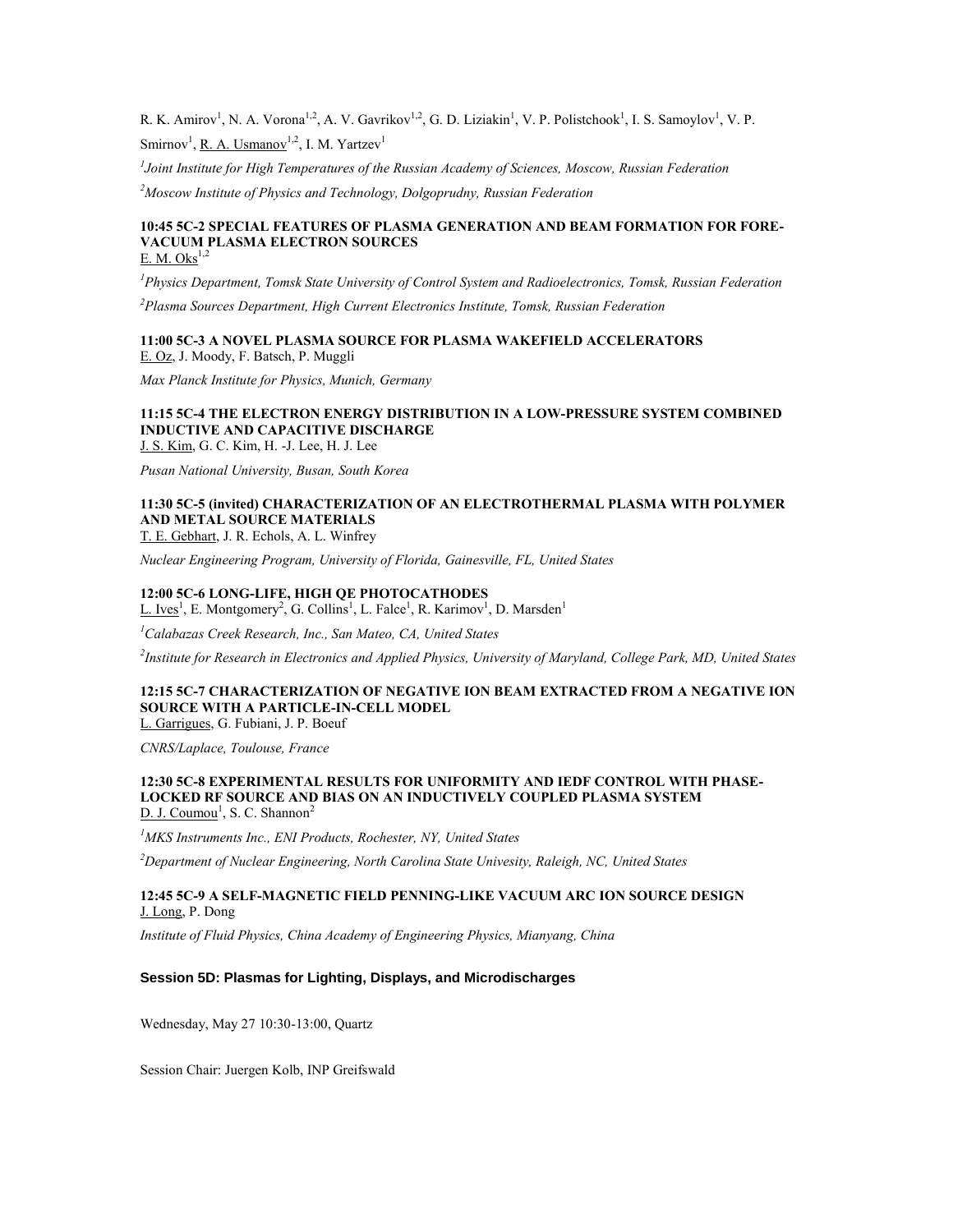# **10:30 5D-1 THREE MODES IN THE ARRAY OF SURFACE MICRO-DISCHARGE IN ATMOSPHERIC PRESSURE HE+N2 MIXTURE**

D. Li, T. He, D. Liu, M. G. Kong

*Xi'an Jiaotong University, Xi'an Shanxi, China*

#### **10:45 5D-2 BIFURCATIONS OF STEADY-STATE SOLUTIONS IN DC GLOW MICRODISCHARGES** P. G. C. Almeida, M. S. Benilov, D. F. N. Santos

*Universidade da Madeira, Funchal, Portugal*

# **11:00 5D-3 STREAMER INHIBITION CHARACTERISTICS OF SURFACE DIELECTRIC BARRIER DISCHARGE IN DIFFERENT ELECTRODE CONFIGURATIONS**

Y. Zhang, J. Li

*Dalian University of Technology, College of Electrical Engineering, Dalian, China*

#### **11:15 5D-4 NANOSECOND, PULSED MICRODISCHARGE UV AND VUV SOURCES** J. Stephens, D. Mauch, S. Feathers, J. Mankowski, J. Dickens, A. Neuber

*Center for Pulsed Power and Power Electronics, Texas Tech University, Lubbock, TX, United States*

# **11:30 5D-5 SPATIOTEMPORAL EVOLUTION OF A SINGLE-ELECTRODE NANOSECOND PULSED MICROPLASMA JET OVER WATER**

S. Song, J. L. Lane, C. Jiang

*frank reidy center for bioelectrics, Old Dominion University, Norfolk, VA, United States*

#### **11:45 5D-6 ENHANCED EFFICIENCY OF ATOMIC OXYGEN GENERATION IN A SINGLE-ELECTRODE, 5 NS PULSED MICROPLASMA JET**

J. Lane<sup>1</sup>, S. Song<sup>1</sup>, J. Neuber<sup>1</sup>, <u>C. Jiang</u><sup>1</sup>, J. Sanders<sup>2</sup>, A. Kuthi<sup>2</sup>, M. Gundersen<sup>2</sup>

*<sup>1</sup>Frank Reidy Research Center for Bioelectrics, Old Dominion University, Norfolk, VA, United States*

*<sup>2</sup>Department of Electrical Engineering-Electrophysics, University of Southern California, Los Angeles, CA, United* 

*States*

# **12:00 5D-7 (invited) MINI SPRITES AND MINI BLUE JETS IN RUNAWAY ELECTRONS PREIONIZED DIFFUSE DISCHARGES**

V. F. Tarasenko

*Dep. Optical Radiation Laboratory, High Current Electronics Institute, Tomsk, Russian Federation*

# **12:30 5D-8 EXPERIMENTAL STUDY AND SIMULATION OF DISCHARGES EVOLVEMENT OF AN ARRAY MICRO-HOLLOW CATHODE (MHC) TRIGGERED BY NANOSECOND PULSES AT AN ATMOSPHERIC PRESSURE**

C. Zhang, K. Liu

*Institute of Electric Light Sources, Fudan University, Shanghai, China*

# **12:45 5D-9 FULLY KINETIC SIMULATION OF ATMOSPHERIC PRESSURE MICROCAVITY DISCHARGE DEVICE**

M. M. Hopkins, R. P. Manginell, J. J. Boerner, C. H. Moore, M. W. Moorman

*Sandia National Labs, Albuquerque, NM, United States*

#### **Session 5E: Nonequilibrium Plasma Applications**

Wednesday, May 27 10:30-13:00, Topza

Session Chair: Jean-Pierre BOEUF, Université de Toulouse, LAPLACE, CNRS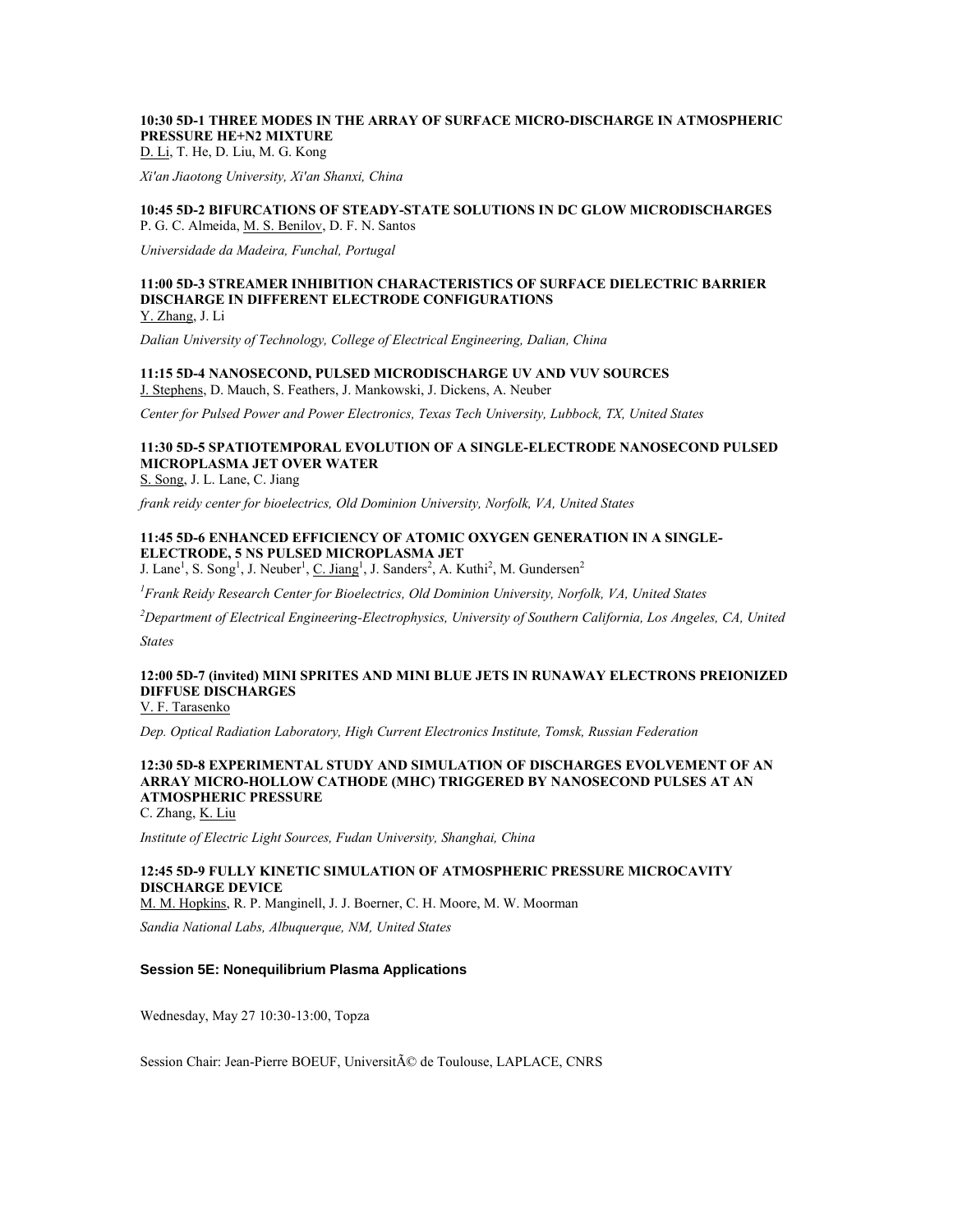#### **10:30 5E-1 (invited) SURFACE DIELECTRIC BARRIER DISCHARGE ACTUATOR: ELECTRICAL, OPTICAL AND MECHANICAL CHARACTERIZATION** E. Moreau, N. Benard

*Pprime Institute - CNRS, University of Poitiers, Poitiers, France*

#### **11:00 5E-2 CHARACTERIZATION OF A COLD ATMOSPHERIC PRESSURE PLASMA JET DRIVEN BY NANOSECOND HIGH-VOLTAGE PULSES**

M. Boselli, V. Colombo, M. Gherardi, R. Laurita, A. Liguori, P. Sanibondi, E. Simoncelli, A. Stancampiano

*Department of Industrial Engineering, Alma Mater Studiorum - University of Bologna, Bologna, Italy*

#### **11:15 5E-3 IMPROVEMENT OF DYNAMIC RANGE OF ELECTRON ENERGY PROBABILITY FUNCTION FROM TWO ASYMMETRICAL COLLECTING AREA PROBE DATA FILTERED BY SAVITZKY-GOLAY AND BLACKMAN WINDOW METHODS** H. -J. Roh, N. -K. Kim, S. Ryu, S. -H. Lee, S. -R. Huh, G. -H. Kim

*Energy Systems Engineering, Seoul National University, Seoul, South Korea*

#### **11:30 5E-4 INFLUENCES OF MICROPLASMA GENERATED MICROBUBBLE BY MODERATE ENVIRONMENTAL PRESSURE** P. Xiao, D. Staack

*Mechanical Engineering Department, Texas A&M University, College Station, TX, United States*

# **11:45 5E-5 ELECTRON PROPERTIES OF RADIO-FREQUENCY CAPACITIVE DISCHARGE AT ATMOSPHERIC PRESSURE**

 $S.$  Park<sup>1</sup>, W. Choe<sup>1</sup>, S. Y. Moon<sup>2</sup>, K. Kim<sup>1</sup>, J. Y. Park<sup>1</sup>

*<sup>1</sup>Department of Physics, Korea Advanced Institute of Science and Technology, Daejeon, Republic of Korea*

*<sup>2</sup>Department of Quantum System Engineering, Chonbuk National University, Jeonju, Republic of Korea*

### **12:00 5E-6 EFFECTS OF PLASMA TREATMENTS ON THE ADHESION BETWEEN POLYESTER FABRICS AND SILICONE RUBBER COATING**  $Y. B. Sari<sup>1</sup>$ , B. Kutlu<sup>1</sup>, B. Mizrak<sup>2</sup>

*1 Textile Engineering Department, Dokuz Eylul University, Izmir, Turkey*

*<sup>2</sup>Rultrans Transmisyon A.Ş., Izmir, Turkey*

# **12:15 5E-7 HIGH VOLTAGE ATMOSPHERIC COLD PLASMA TREATMENT OF FRESH CANTALOUPE TO IMPROVE SAFETY AND QUALITY**

J. L. Jensen<sup>1</sup>, T. Lim<sup>1</sup>, B. Applegate<sup>1</sup>, <u>K. M. Keener</u><sup>1,2</sup>

*<sup>1</sup>Department of Food Sciences, Purdue University, West Lafayette, IN, USA*

<sup>2</sup>*Agricultural and Biological Engineering, Purdue University, West Lafayette, IN, USA* 

# **12:30 5E-8 HIGH-SPEED LOW-COST SURFACE TREATMENTS USING A NOVEL ATMOSPHERIC-PRESSURE PLASMA SOURCE**

D. Kovacik, P. Stahel, J. Rahel, M. Cernak

*Department of Physical Electronics, Faculty of Science, Masaryk University, Brno, Czech Republic*

# **12:45 5E-9 PREPARATION OF ANTIBACTERIAL NON-WOVEN FABRIC VIA ATMOSPHERIC PRESSURE PLASMA PROCESS**

 $X.$  Deng<sup>1</sup>, A. Nikiforova<sup>1</sup>, C. Leys<sup>1</sup>, D. Vujosevicb<sup>2</sup>

*<sup>1</sup>Department of Applied Physics, Ghent University, Ghent, Belgium*

*<sup>2</sup>Center for Medical Microbiology, Institute of Public Health, Podgorica, Montenegro*

#### **Session PL6: Plenary PL6**

Wednesday, May 27 14:00-14:00, Citrine II-III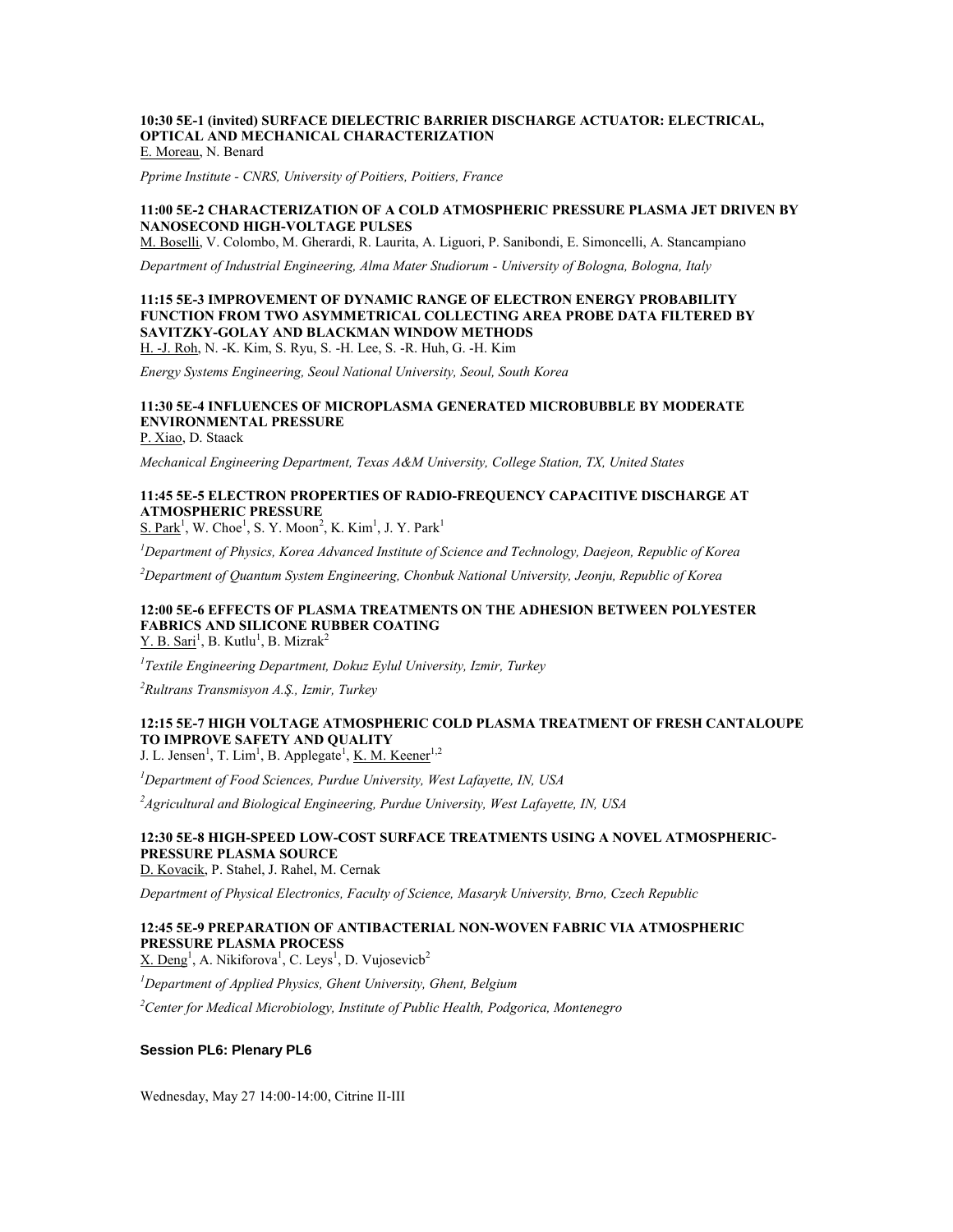Session Chair: Edl Schamiloglu, University of New Mexico

# **14:00 PL6-1 LIGHTNING-DRIVEN PHENOMENA IN NEAR-EARTH SPACE** U. Inan

*Koç Üniversitesi, Istanbul, Turkey*

# **Session 3P: Plasma Chemistry Poster (poster II)**

Poster Session

Wednesday, May 27 15:00-16:30, Citrine I

Session Chair: Dingxin Liu, Xi'an Jiaotong University

# **3P-1 ARC DISCHARGE CHARACTERISTICS OF SILICONE OIL**

R. Zhang, G. Guo, H. Xin

*Graduated School at Shenzhen Tsinghua University, Shenzhen, China*

# **3P-2 THE GENERATION AND CHARACTERISTICS OF ATMOSPHERIC PRESSURE PLASMA JET ARRAY IN ARGON**

Z. Fang, W. J. Wu, Z. F. Ding

*School of Automation and Electrical Engineering, Nanjing Technology University, Nanjing, Jiangsu Province, China*

#### **3P-3 STUDY OF CHARACTERISTICS OF NE-XE BARRIER DISCHARGE EXCIMER LAMPS USING A 2- D FLUID MODEL FOR SINUSOIDAL VOLTAGE WAVEFORM** S. Saidi

*Physique Energetique, student, oran, Algeria*

# **3P-4 CHEMICAL KINETIC SIMULATION OF ANALYSIS OF NOX REMOVAL BY NEGATIVE CORONA DISCHARGE**

A. K. Ferouani<sup>1,2</sup>, M. Lemerini<sup>2</sup>, M. Houalef<sup>3</sup>, Y. Guaaybess<sup>4</sup>

*<sup>1</sup>Department of Physics, Ecole Preparatoire en Sciences et Techniques, Tlmecen, Algeria*

*<sup>2</sup>Department of Physics, LPT, University A. Belkaid, Tlemcen, Algeria*

*<sup>3</sup>Department of Maths, Ecole Preparatoire en Sciences et Techniques, Tlemcen, Algeria*

*<sup>4</sup>Department of Physics, University Hassan II, Casablanca, Morroco*

### **3P-5 MODELLING OF SPREADING OF PULSED ELECTRON BEAM INTO HIGH PRESSURE GASES** N. E. Aktaev, G. E. Remnev

*National Research Tomsk Polytechnic University, Tomsk, Russia, Russian Federation*

#### **3P-6 A NEW EXPERIMENTAL SYSTEM FOR PLASMA EDUCATION** D. S. Korkmaz<sup>1</sup>, S. Pat<sup>2</sup>

*<sup>1</sup>Education Faculty, Eskişehir Osmangazi University, Eskişehir, Turkey*

*<sup>2</sup>Physics Department, Eskişehir Osmangazi University, Eskişehir, Turkey*

**3P-7 SCATTERING CROSS SECTION SET FOR ELECTRONS IN CH3OCH3** O. M. Sasic, S. Dupljanin, Z. L. Petrovic

*University of Belgrade, Institute of Physics, Belgrade, Serbia*

### **3P-8 THE STUDY OF PARTITION EXCITATION ATMOSPHERIC PRESSURE NON EQUILIBRIUM PLASMA SOURCE ARRAY**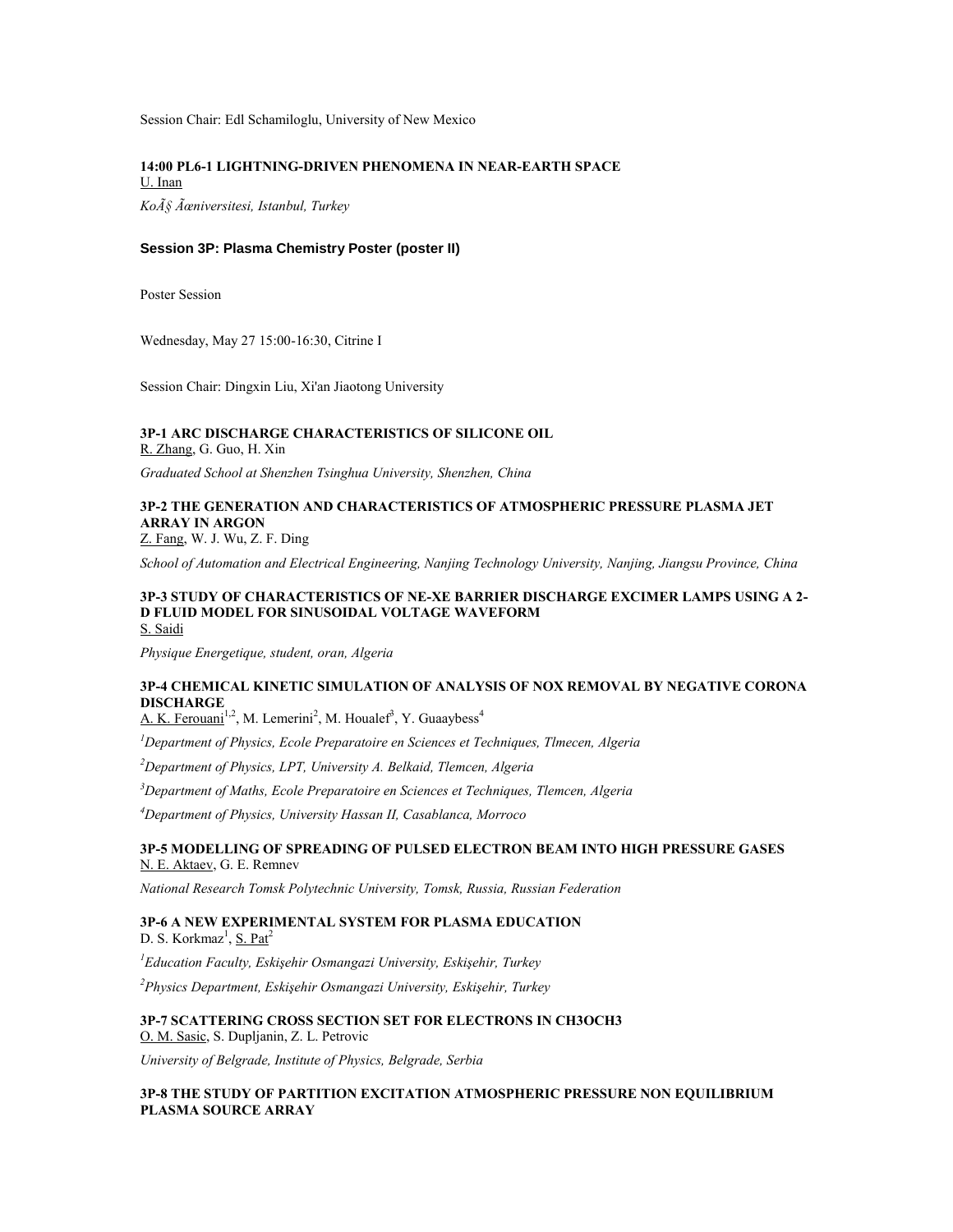# Z. Yu, Z. Zhang, Z. Zhang, Y. Gao

*Dalian Maritime University, Dalian, China*

#### **3P-9 REMOVAL OF ORGANIC POLLUTANTS AND SIMULTANEOUS REGENERATION OF GRANULAR ACTIVATED CARBON BY DIELECTRIC BARRIER DISCHARGE PLASMA** J. Li, S. Tang, N. Jiang, N. Lu, K. Shang, Y. Wu

*School of Electrical Engineering, Dalian University of Technology, China, Dalian, China*

# **3P-10 STUDY of voltage EFFECT on SYNTHESIS OF SILVER NANOPARTICLES BY CYLINDRICAL DIELECTRIC BARRIER DISCHARGE PLASMA**

Z. Bahrami, M. R. Khani, B. Shokri

*Physics Department, Shahid Beheshti University G.C., Evin, Tehran, Iran, Tehran, Iran*

# **3P-11 FASTNESS PROPERTIES OF PLASMA TREATED WOOL**

F. Nuralın<sup>1</sup>, F. Bozduman<sup>2</sup>

*<sup>1</sup>Chemistry, Gazi University, Ankara, Turkey*

*<sup>2</sup>Physics, Suleyman Demirel University, Isparta, Turkey*

### **3P-12 DEVELOPMENT ON ROGOWSKI COIL MEASURING NANOSECONDS RISETIME MEGAMPERE CURRENTS**

Y. Jing, W. Ding, R. Han, H. Zhou, Q. Liu, J. Wu, Y. Gou, Y. Wang

*State Key Laboratory of Electrical Insulation and Power Equipment, Xii;*  $\frac{1}{2}$ *an Jiaotong University, Xi'an, China* 

# **3P-13 INDUCTIVELY COUPLED PLASMA FOR GRAPHENE PRODUCTION**

Y. Durmaz, F. Bozduman, U. Koc, M. Ismael, S. Nore, A. Gulec, L. Oksuz

*Physics Department, Suleyman Demirel University, Isparta, Turkey*

#### **3P-14 PENNING ELECTRONS ENERGY SPECTRA IN DC HE-AR MICRODISCHARGE** A. A. Kudryavtsev<sup>1</sup>, M. S. Stefanova<sup>2</sup>, P. M. Pramatarov<sup>2</sup>, A. I. Saifutdinov<sup>1</sup>

*<sup>1</sup>Physics, St.Petersburg State University, St. Petersburg, Russian Federation*

*2 Institute of Solid State Physics, Bulgarian Academy of Sciences, Sofia, Bulgaria*

#### **3P-15 STREPTAVIDIN COATING ON THE SURFACE OF POLYSTYRENE MICROPLATES BY PLASMA TECHNIQUE AND DEVELOPMENT OF ELISA SYSTEMS FOR HUMAN PAPILLOMA VIRUS (HPV)** S. O. Kose

*Analytical Chemistry, Bionkit LTD. ŞTi., ESKİŞEHİR, Turkey*

#### **3P-16 PROTEIN A COATING ON THE SURFACE OF POLYSTYRENE MICROPLATES BY PLASMA TECHNIQUE AND DEVELOPMENT OF ELISA SYSTEMS FOR HEAT SHOCK PROTEIN 70 (HSP70)** B. Yildiz

*R&D, Bionkit, Eskisehir, Turkey*

# **3P-17 VIBRATIONAL AND ROTATIONAL TEMPERATURES OF NO A 2Σ+ METASTABLE STATE IN N2-O2 MIXTURE MICROWAVE DISCHARGE**

H. Tan, A. Nezu, H. Akatsuka

*Tokyo Institute of Technology, Tokyo, Japan*

# **3P-18 PLASMA CHEMICAL COMPLEX PROCESSING OF SOLID FUEL**

A. B. Ustimenko, V. E. Messerle, O. A. Lavrichshev

*Plasmatechnics, Research Institute of Experimental and Theoretical Physics of Kazakhstan National University,* 

*Almaty, Kazakstan*

### **Session 3P: Fast-Wave Devices (poster)**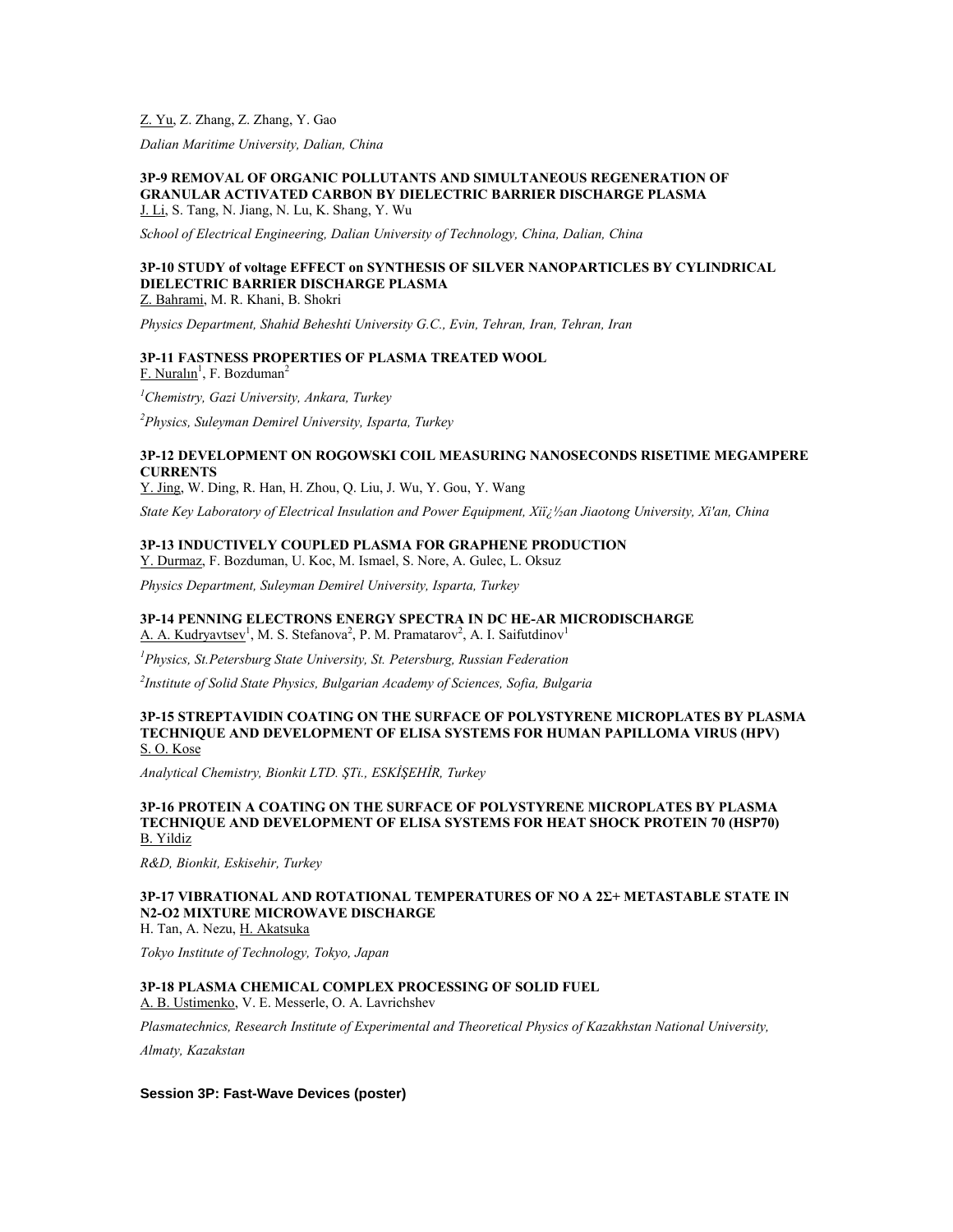Poster Session

Wednesday, May 27 15:00-16:30, Citrine I

Session Chairs:

# **3P-19 STUDY OF THE MULTI-MODES BEHAVIOUR IN A HIGH HARMONIC LARGE ORBIT GYROTRON**

X. Li, Y. Alfadhl, X. Chen

*School of Electronic Engineering and Computer Science, Queen Mary University of London, London, United Kingdom*

#### **3P-20 OPTIMIZATION OF STARTING CONDITIONS OF TERAHERTZ RANGE GYROTONS BY INCREASING OF ELECTRON INTERACTION TIME IN THE "DEPRESSED" RESONATOR** N. S. Ginzburg, M. Y. Glyavin, I. V. Zotova, I. V. Zheleznov

*Institute of Applied Physics RAS, N.Novgorod, Russian Federation*

### **3P-21 HIGH POWER W-BAND GYRO-BWO EXPERIMENTS**

C. R. Donaldson, L. Zhang, W. He, P. McElhinney, K. Ronald, A. W. Cross, A. D. R. Phelps

*Department of Physics, Strathclyde University, Glasgow, United Kingdom*

#### **Session 3P: Slow Wave Devices (poster)**

Poster Session

Wednesday, May 27 15:00-16:30, Citrine I

Session Chair: Edl Schamiloglu, University of New Mexico

# **3P-22 APPLICATION OF A PSEUDOSPARK-GENERATED ELECTRON BEAM TO A 200GHZ BACKWARD WAVE OSCILLATOR**

A. W. Cross, H. Yin, D. Bowes, W. He, K. Ronald, L. Guo, Y. Yin, L. Zhang, D. C. Speirs, C. W. Robertson, A. D. R.

Phelps

*Department of Physics, Strathclyde University, Glasgow, United Kingdom*

#### **3P-23 INVESTIGATION OF THE EFFECT OF HELIX TAPE-THICKNESS ON THE PERFORMANCE OF PLASMA-FILLED HELIX TRAVELING-WAVE TUBES** A. Mahmoudi

*Faculty of Engineering, School of electrical and computer engineering, University of Tehran,, Tehran, Iran*

# **3P-24 NON-RESONANT METAMATERIALS FOR HIGH-POWER VACUUM ELECTRONICS APPLICATIONS**

A. Hopper, R. Seviour

*International Institute for Accelerator Applications, University of Huddersfield, Huddersfield, United Kingdom*

### **3P-25 DESIGN AND SIMULATION OF AN S-BAND CLOVERLEAF AMPLIFIER USING ICEPIC** P. D. Gensheimer<sup>1</sup>, J. J. Watrous<sup>2</sup>, R. W. Ziolkowski<sup>3</sup>

*<sup>1</sup>AFRL, Kirtland AFB, NM, United States*

*<sup>2</sup>Confluent Sciences, LLC, Albuquerque, NM, United States*

*<sup>3</sup>ECE Department, University of Arizona, Tucson, AZ, United States*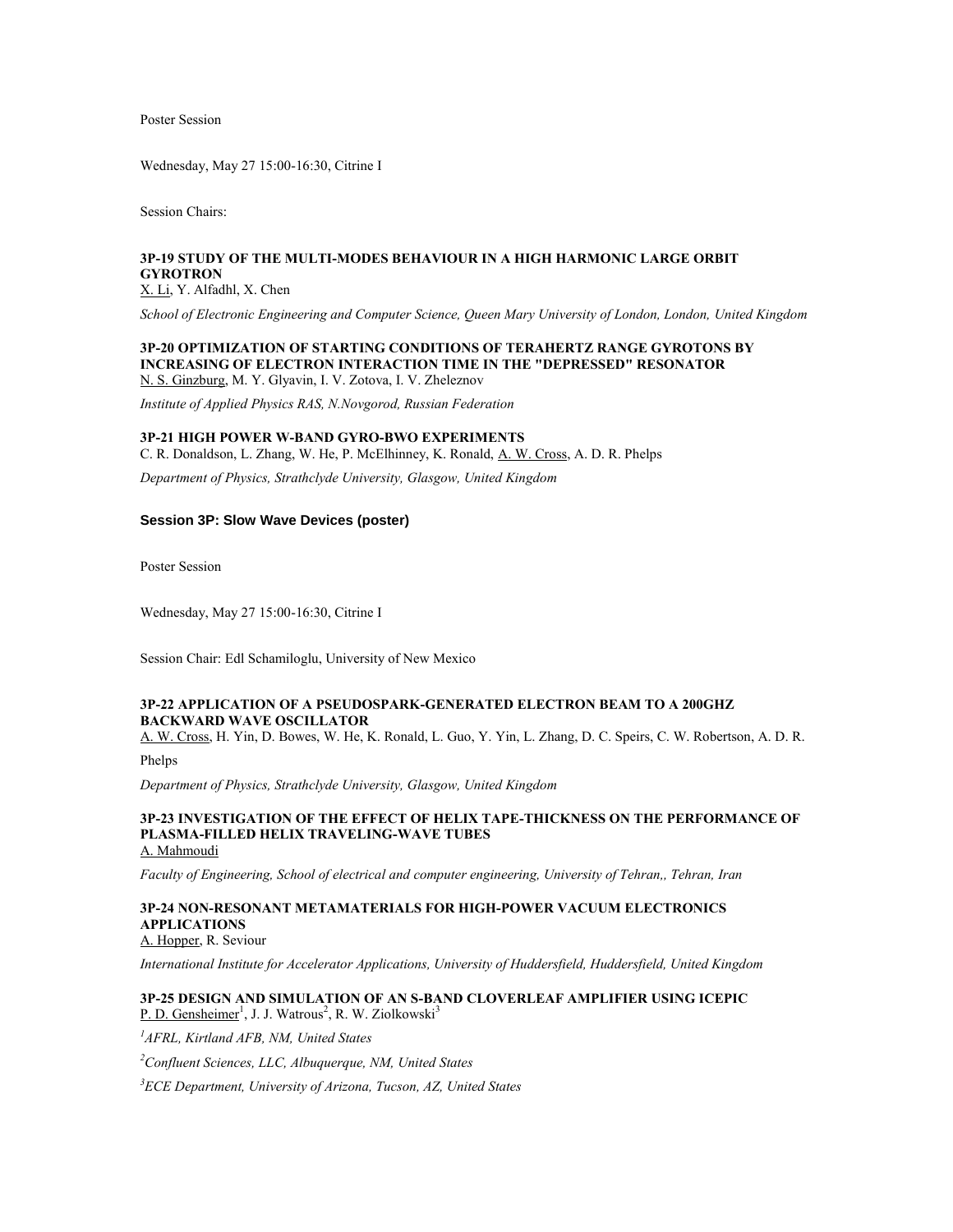# **3P-26 HIGH POWER MICROWAVE SOURCE LOADED BY A TWO-SPIRAL METAMATERIAL STRUCTURE FOR CHERENKOV RADIATION**

S. C. Yurt, A. Elfrgani, E. Schamiloglu

*Electrical and Computer Engineering, University of New Mexico, Albuquerque, United States*

### **3P-27 EVOLUTION OF WAVE DISPERSION IN PERIODIC STRUCTURES WITH INCREASING AMPLITUDE OF CORRUGATION**

S. C. Yurt, A. Elfrgani, K. Ilyenko, M. I. Fuks, E. Schamiloglu

*Electrical and Computer Engineering, University of New Mexico, Albuquerque, United States*

### **3P-28 TESTING OF THE A6 MAGNETRON WITH RADIAL EXTRACTION ON THE PULSERAD ELECTRON BEAM ACCELERATOR**

S. Prasad, J. W. McConaha, C. J. Leach, C. J. Buchenauer, M. Fuks, E. Schamiloglu

*Electrical and Computer Engineering, University of New Mexico, Albuquerque, NM, United States*

#### **3P-29 EXPERIMENTAL RESEARCH OF MAGNETICALLY INSULATED TRANSMISSION LINE OSCILLATOR WITH METAL ARRAY CATHODE**  $F. Qin<sup>1</sup>, D. Wang<sup>1</sup>, S. Xu<sup>1</sup>, Y. Wu<sup>1</sup>, Z. Fan<sup>2</sup>$

*<sup>1</sup>Key Laboratory on High Power Microwave Technology, Institute of Applied Electronics, China Academy of* 

*Engineering Physics, Mianyang, Sichuan, China*

*<sup>2</sup>Graduate School, China Academy of Engineering Physics, Beijing, China*

### **3P-30 TEST OF A HIGH EFFICIENCY RELATIVISTIC MAGNETRON WITH DIFFRACTION OUTPUT (MDO) AND SPHERICAL CATHODE ENDCAP\***

C. J. Leach, S. Prasad, M. Fuks, J. Buchenauer, J. McConaha, E. Schamiloglu

*Electrical and Computer Engineering Dept., University of New Mexico, Albuquerque, NM, United States*

### **3P-31 COMPACT A6 MAGNETRON WITH A NEODYMIUM PERMANENT MAGNET** J. W. McConaha, S. Prasad, C. Leach, M. Fuks, E. Schamiloglu

*Electrical and Computer Engineering, University of New Mexico, Albuquerque, United States*

# **3P-32 EMITTANCE GROWTH ANALYSIS OF ELECTRON BEAMS DUE TO NONLINEAR FOCUSING FIELDS OF PPM MAGNETS**

K. E. Nichols, B. E. Carlsten

*Los Alamos National Laboratory, Los Alamos, NM, United States*

# **3P-33 VARIATION OF RELATIVISTIC BWO GENERATION MODE CONSIDERING THE FEATURES OF PULSED GUIDING MAGNETIC FIELD**

V. V. Rostov<sup>1</sup>, K. A. Sharypov<sup>2</sup>, V. G. Shpak<sup>2</sup>, S. A. Shunailov<sup>2</sup>, M. R. Ul'masculov<sup>2</sup>, M. I. Yalandin<sup>2</sup>

*<sup>1</sup>High Current Electronics Institute, Tomsk, Russian Federation*

*2 Institute of Electrophysics, Ekaterinburg, Russian Federation*

#### **Session 3P: Codes and Modeling (poster)**

Poster Session

Wednesday, May 27 15:00-16:30, Citrine I

Session Chairs:

### **3P-34 MODELING OF INDUCTIVELY COUPLED PLASMA SOURCE WITH ARGON/OXYGEN GAS MIXTURE FOR ETCHING**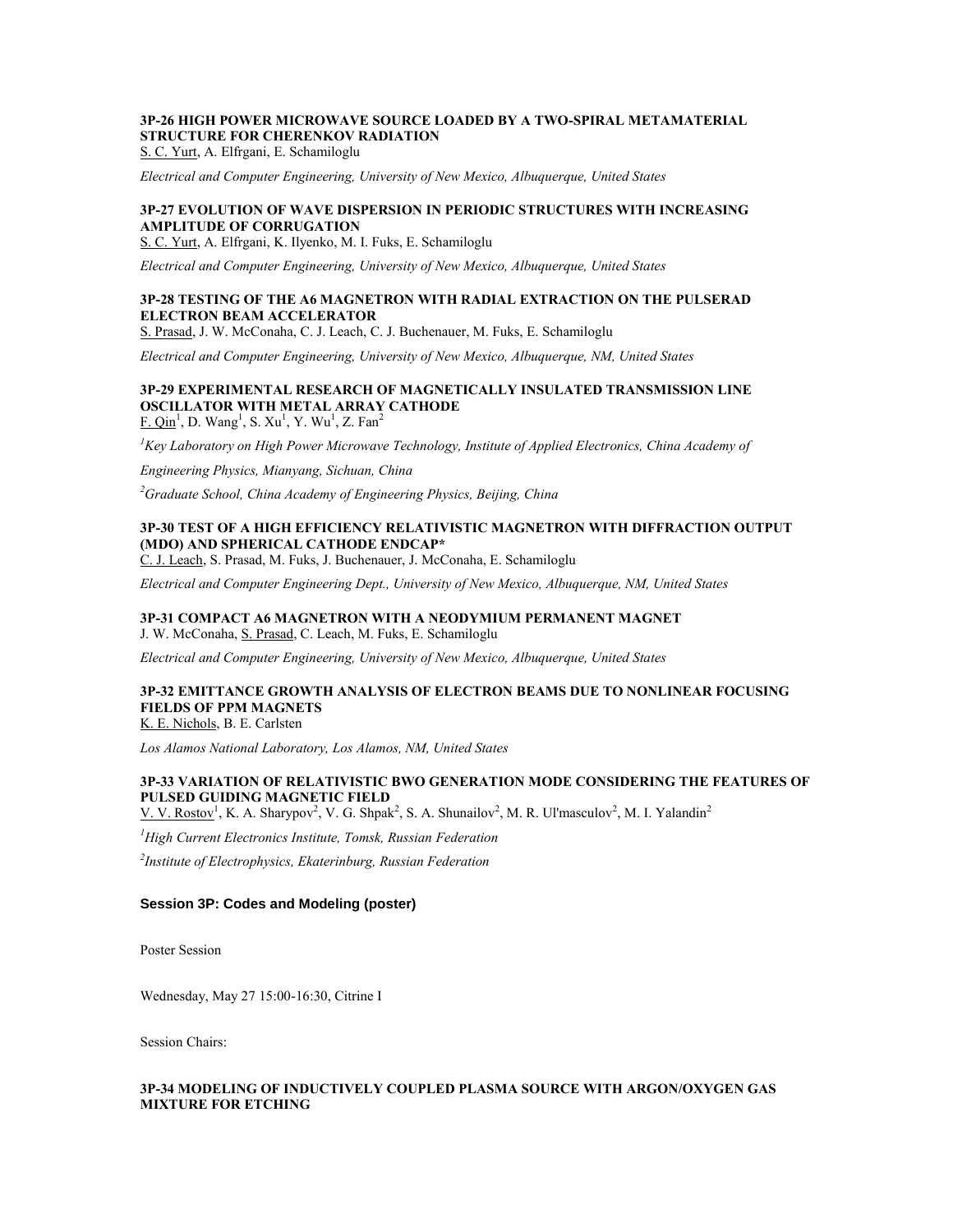S. M. Balouza<sup>1</sup>, H. Abou-Gabal<sup>1</sup>, A. Abdelrazek<sup>2</sup>

*<sup>1</sup>Nuclear & Radiation Engineering, Faculty of Enginnering, Alexandria University, Alexandria, Egypt*

*<sup>2</sup>Engineering Math & Physics, Faculty of Enginnering, Alexandria University, Alexandria, Egypt*

### **3P-35 BUMBLEBEE: A 1D3V RELATIVISTIC PIC/MCC SOFTWARE FOR LASER-PLASMA INTERACTION**

X. L. Jin, T. Huang, W. L. Chen, J. Q. Li, H. L. Ling, B. Li, Z. H. Yang

*School of Physical Electronics, University of Electronic Science and Technology of China, Chengdu, Sichuan, China*

# **3P-36 THREE-DIMENSIONAL FINITE-ELEMENT SIMULATION OF ION THRUSTER OPTICS SYSTEM** T. Huang, X. L. Jin, Q. Hu, B. Li, Z. H. Yang

*School of Physical Electronics, University of Electronic Science and Technology of China, Chengdu, Sichuan, China*

# **3P-37 TOROIDAL FIELD RIPPLE ESTIMATION USING THE COMSOL MULTIPHYSICS SOFTWARE IN CIRCULAR CROSS SECTION TOKAMAKS**

B. Mahdavipour, A. Salar Elahi, M. Ghoranneviss

*Plasma Physics Research Center, Science and Research Branch, Islamic Azad University, Tehran, Iran, Tehran, Iran*

### **3P-38 DEVELOPING CHEMISTRY, VISUALIZATION, AND RF SHEATH MODELING TOOLS FOR FUSION AND LOW-TEMPERATURE PLASMA SIMULATIONS**

T. G. Jenkins, K. Beckwith, S. E. Kruger, A. Y. Pankin, C. M. Roark, D. N. Smithe, P. H. Stoltz, S. C. -D. Zhou

*Tech-X Corporation, Boulder, CO, United States*

#### **Session 3P: Plasma, Ion and Electron Sources (poster)**

Poster Session

Wednesday, May 27 15:00-16:30, Citrine I

Session Chair: Efim M Oks, High Current Electronics Institute

### **3P-39 RF ION SOURCE MODELING USING FLUID-BASED PLASMA MODELS** K. Beckwith, S. Veitzer, P. H. Stoltz

*Tech-X Corp., Boulder, CO, United States*

### **3P-40 PLASMA LENS CLEARING OF THE MICRODROPLETS IN CATHODIC ARC PLASMA FLOW** V. I. Gushenets<sup>1</sup>, A. S. Bugaev<sup>1</sup>, E. M. Oks<sup>1</sup>, A. A. Goncharov<sup>2</sup>, A. N. Dobrovolsky<sup>2</sup>

*<sup>1</sup>Plasma Sources Laboratory, High Current Electronics Institute, Tomsk, Russian Federation*

*2 Institute of Physics NASU, Kiev, Ukraine*

# **3P-41 STUDY OF THE ELECTRIC FIELD SCREENING EFFECT ON LOW NUMBER OF CARBON FIBER FIELD EMITTERS**

W. Tang<sup>1</sup>, D. Shiffler<sup>1</sup>, M. LaCour<sup>2</sup>, K. Golby<sup>2</sup>, T. Knowles<sup>3</sup>

*<sup>1</sup>Air Force Research Laboratory, Albuquerque, NM, United States*

*2 Leidos Inc., Albuquerque, NM, United States*

*<sup>3</sup>Energy Science Laboratory Inc., San Diego, CA, United States*

# **3P-42 CHARACTERISTICS OF A SINGLE-UNIT, PLASMA GUN GENERATOR FOR RADIOGRAPHY APPLICATIONS**

J. Macdonald<sup>1</sup>, B. M. Novac<sup>2</sup>, P. Senior<sup>2</sup>, K. Omar<sup>1</sup>, M. Sinclair<sup>1</sup>, I. R. Smith<sup>2</sup>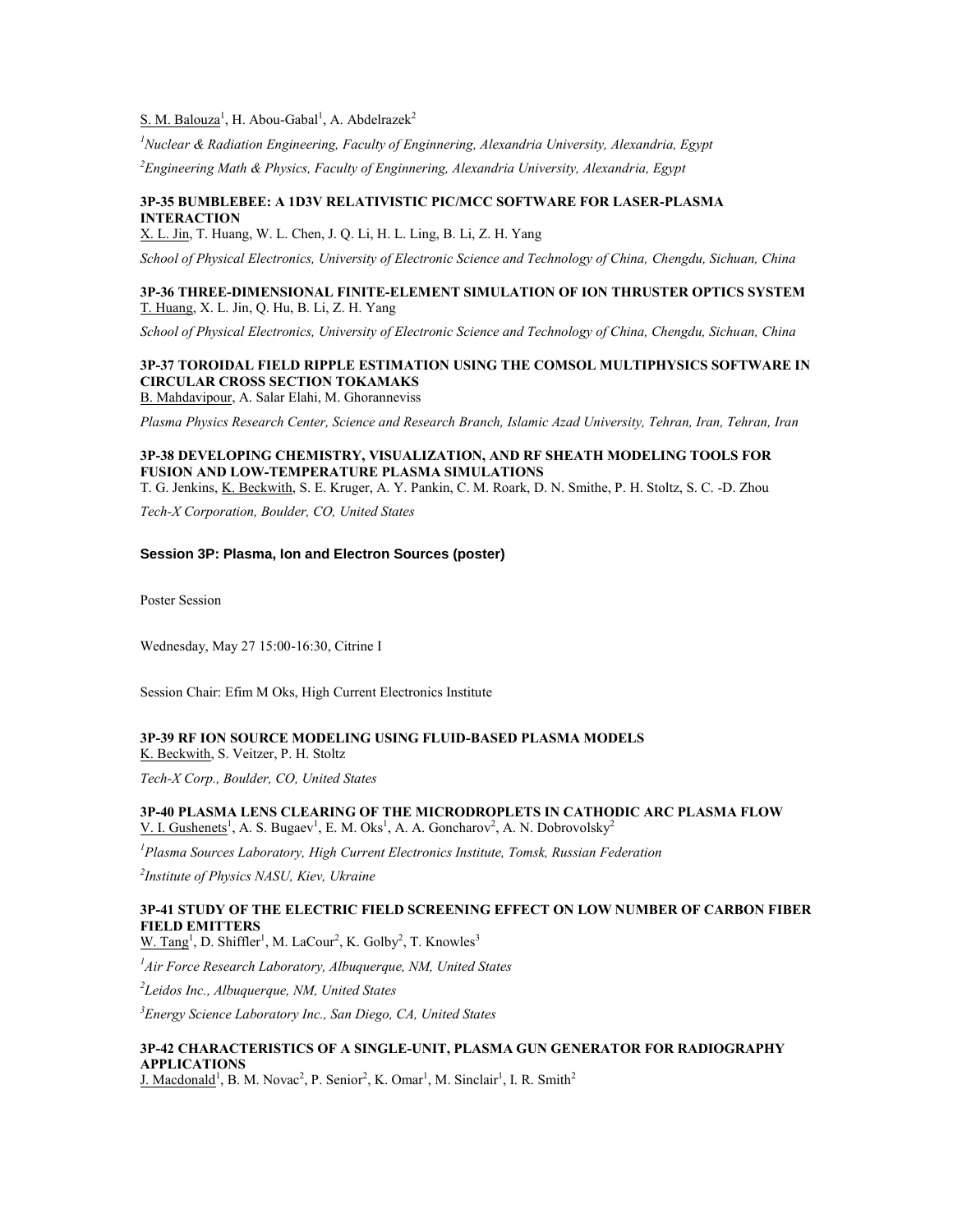*<sup>1</sup>Applied Physics, AWE, Aldermaston, United Kingdom*

*2 School of Electronic, Electrical and Systems Engineering, Loughborough University, Loughborough, United Kingdom*

**3P-43 BEAM PLASMA PRODUCED BY ELECTRON BEAM IN DIELECTRIC CAVITY** D. B. Zolotukhin, V. A. Burdovitsin, E. M. Oks

*Department of Physics, Tomsk State University of Control Systems and Radioelectronics (TUSUR), Tomsk, Russian* 

*Federation*

### **3P-44 PARAMETERS OF VACUUM ARC PLASMA WITH DEUTERIUM AND HYDROGEN SATURATED ZIRCONIUM CATHODE**

S. A. Barengolts<sup>1</sup>, D. Y. Karnauchov<sup>2</sup>, A. G. Nikolaev<sup>3</sup>, K. P. Savkin<sup>3</sup>, E. M. Oks<sup>3</sup>, I. V. Uimanov<sup>4</sup>, V. P. Frolova<sup>3</sup>, D.

L. Shmelev<sup>4</sup>, G. Y. Yushkov<sup>3</sup>

*<sup>1</sup>Prohorov General Physics Institute RAS, Moscow, Russian Federation*

*2 Lebedev Physical Institute, RAS, Moscow, Russian Federation*

*3 Institute of High Current Electronics, Siberian Branch, RAS, Tomsk, Russian Federation*

*4 Institute of Electrophysics, Ural Branch, RAS, Yekaterinburg, Russian Federation*

# **3P-45 DEVELOPMENT OF ROBUST, HIGH CURRENT CNT FIBER CATHODE ARRAYS** S. B. Fairchild<sup>1</sup>, T. C. Back<sup>2,3</sup>, G. J. Gruen<sup>2,3</sup>, P. T. Murray<sup>2,3</sup>

*<sup>1</sup>Materials and Manufacturing Directorate, Air Force Research Laboratory, Wright-Patterson AFB, OH 45433, USA*

*<sup>2</sup>Research Institute, University of Dayton, Dayton, OH 45469, USA*

*<sup>3</sup>Center of Excellence in Thin Film Research and Surface Engineering, University of Dayton, Dayton, OH 45469, USA*

#### **3P-46 MAGNETIC THIN FILMS DEPOSITION USING DC GRID-ATTACHED MAGNETRON.** E. M. Oks<sup>1</sup>, A. V. Tyunkov<sup>1</sup>, M. V. Shandrikov<sup>2</sup>, A. V. Vizir<sup>2</sup>, K. P. Savkin<sup>2</sup>

*1 Tomsk State University of Automated Control Systems and Radioelectronics, Tomsk, Russian Federation*

*2 Institute of High Current Electronics, Tomsk, Russian Federation*

### **3P-47 STUDY OF EXPLOSIVE ELECTRON EMISSION FROM A PIN CATHODE USING HIGH RESOLUTION POINT-PROJECTION X-RAY RADIOGRAPHY**

I. N. Tilikin, E. V. Parkevich, T. A. Shelkovenko, A. R. Mingaleev, A. V. Agafonov, S. A. Pikuz

*P. N. Lebedev Physical Institte RAS, Moscow, Russian Federation*

#### **3P-48 CHARACTERISTICS OF AN ATMOSPHERIC GLIDING ARC PLASMA** R. Hosseinirad, M. R. Khani, M. Shahpanah, M. Adhami, B. Shokri

*Laser & Plasma Research Institute, Shahid Beheshti University, Tehran, Iran*

# **3P-49 OPTICAL INVESTIGATIONS OF CATHODE PLASMA DYNAMICS OF LONG PULSE ELECTRON ACCELERATOR GESA**

 $W.$  An<sup>1</sup>, G. Mueller<sup>1</sup>, R. Fetzer<sup>1</sup>, A. Weisenburger<sup>1</sup>, V. Engelko<sup>2</sup>

*<sup>1</sup>Karlsruhe Institute of Technology, Karlsruhe, Germany*

*<sup>2</sup>Efremov Institute of Electrophysical Apparatus, St. Petersburg, Russia*

#### **3P-50 COMPUTATIONAL CHARACTERIZATION OF THE ELECTROTHERMAL ENERGETIC PLASMA SOURCE (ETEPS) CONCEPT FOR HIGH-ENTHALPY FLOW** S. Mittal, L. Winfrey

*Virginia Tech, Blacksburg, VA, United States*

# **3P-51 ELECTROSTATIC PROBE MEASUREMENT OF THE PIEZOELECTRIC TRANSFORMER PLASMA SOURCE**

E. A. Baxter, S. D. Kovaleski, P. Norgard

*Electrical and Computer Engineering, University of Missouri-Columbia, Columbia, MO, United States*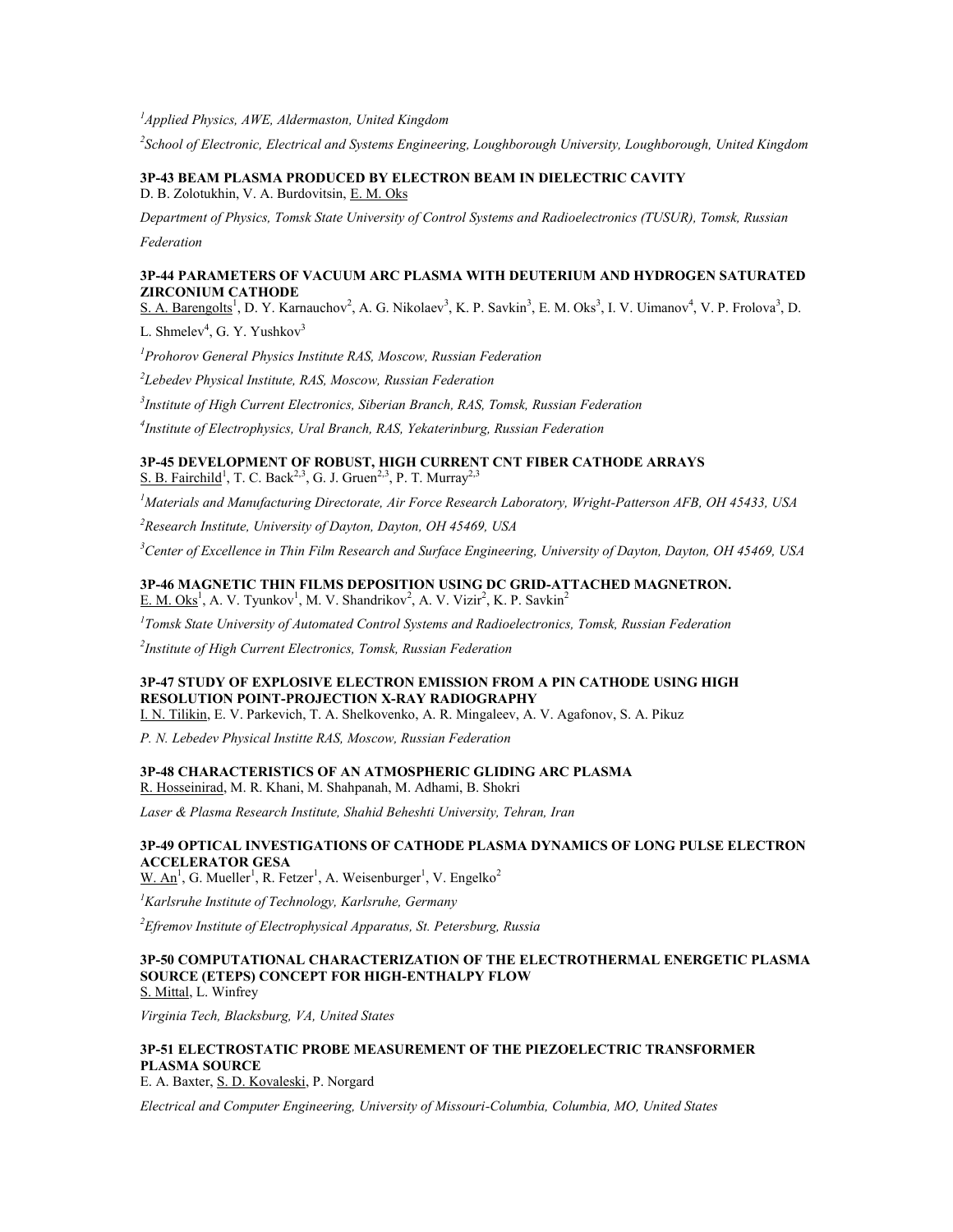# **3P-52 THREE-DIMENSION NUMERICAL SIMULATION OF A LARGE-SCALE RECTANGULAR SURFACE WAVE PLASMA SOURCE**

C. Lan, L. Zheng, J. Long, Y. Peng, Z. Yang, J. Li, P. Dong

*Institute of Fluid Physics, China Academy of Engineering Physics, Mianyang, China*

# **3P-53 HIGH CHARGE STATES METAL ION BEAM BASED ON VACUUM SPARK DISCHARGE** E. M. Oks<sup>1,2</sup>, V. P. Frolova<sup>2</sup>, G. Y. Yushkov<sup>2</sup>, A. G. Nikolaev<sup>2</sup>, K. P. Savkin<sup>2</sup>

*1 Tomsk State University of Control System and Radioelectronics, Tomsk, Russian Federation*

*<sup>2</sup>High Current Electronics Institute, Tomsk, Russian Federation*

#### **3P-54 FIELD ASSISTED PHOTOEMISSION DC-PULSED CATHODE FOR 5TH GENERATION LIGHT SOURCES AND ACCELERATORS THEORETICAL STUDY** J. -L. J. Babigeon<sup>1</sup>, N. Holtzer<sup>2</sup>, M. El khaldi<sup>1</sup>

*1 LAL/Dpt acc�l�rateurs, CNRS, ORSAY, France*

*<sup>2</sup>Consultant, STRASBOURG, France*

#### **3P-55 COMPUTATIONAL STUDY OF REAL TIME MODIFICATION FOR PURE ELECTROTHERMAL GUN BALLISTICS** S. Mittal, L. Winfrey

*Virginia Tech, Blacksburg, Va, United States*

# **3P-56 SIMULATION OF THE PROCESSES ACCOMPANYING THE FORMATION AND TRANSPORTATION OF AN ELECTRON BEAM IN A GAS-FILLED ELECTRON-OPTICAL SYSTEM WITH A PLASMA EMITTER**

N. Rempe<sup>1</sup>, S. Kornilov<sup>1</sup>, A. Grishkov<sup>2</sup>

*1 Tomsk State University of Control Systems and Radioelectronics, Tomsk, Siberia, Russian Federation*

*2 Institute of High Current Electronics SB RAS, Tomsk, Siberia, Russian Federation*

# **3P-57 EVALUATION AND ANALYSIS OF SOURCE LINERS AND EJECTED MATERIALS FROM AN ELECTROTHERMAL PLASMA DISCHARGE**

J. R. Echols<sup>1</sup>, M. D. Hamer<sup>2</sup>, T. E. Gebhart<sup>1</sup>, A. L. Winfrey<sup>1</sup>

*<sup>1</sup>University of Florida, Gainesville, FL, United States*

*<sup>2</sup>Enercon Services Inc., Germantown, MD, United States*

### **3P-58 METAL AND GAS ION SOURCE FOR MODIFICATION OF ORGANIC POLYMERS SURFACES** E. M. Oks<sup>1</sup>, K. P. Savkin<sup>1</sup>, I. V. Puhova<sup>1</sup>, G. Y. Yushkov<sup>1</sup>, M. V. Shandrikov<sup>1</sup>, A. V. Vizir<sup>1</sup>, I. A. Kurzina<sup>2</sup>

*1 Institute of High Current Electronics, Tomsk, Russian Federation*

*<sup>2</sup>National Research Tomsk State University, Tomsk, Russian Federation*

#### **3P-59 DEVELOPMENT OF A HYBRID HELICON-ECR PLASMA SOURCE** A. M. Hala

*KACST, Riyadh, Saudi Arabia*

#### **3P-60 RUNAWAY ELECTRON BEAM GENERATION AND DISRUPTION AT PULSED GAS DISCHARGE** M. M. Tsventoukh

*Lebedev Physical Institute RAS, Moscow, Russian Federation*

### **3P-61 PRIMARY EXPERIMENT ON HIGH CURRENT HOLLOW CATHODE ION SOURCE** P. Dong, J. Long, J. Li, C. Lan, L. Zheng, Y. Peng, J. Shi

*Institute of Fluid Physics, China Academy of Engineering Physics, Mianyang, SiChuan Province, China*

#### **Session 3P: Fusion - Magnetic, Inertial, and Magneto-Inertial (poster)**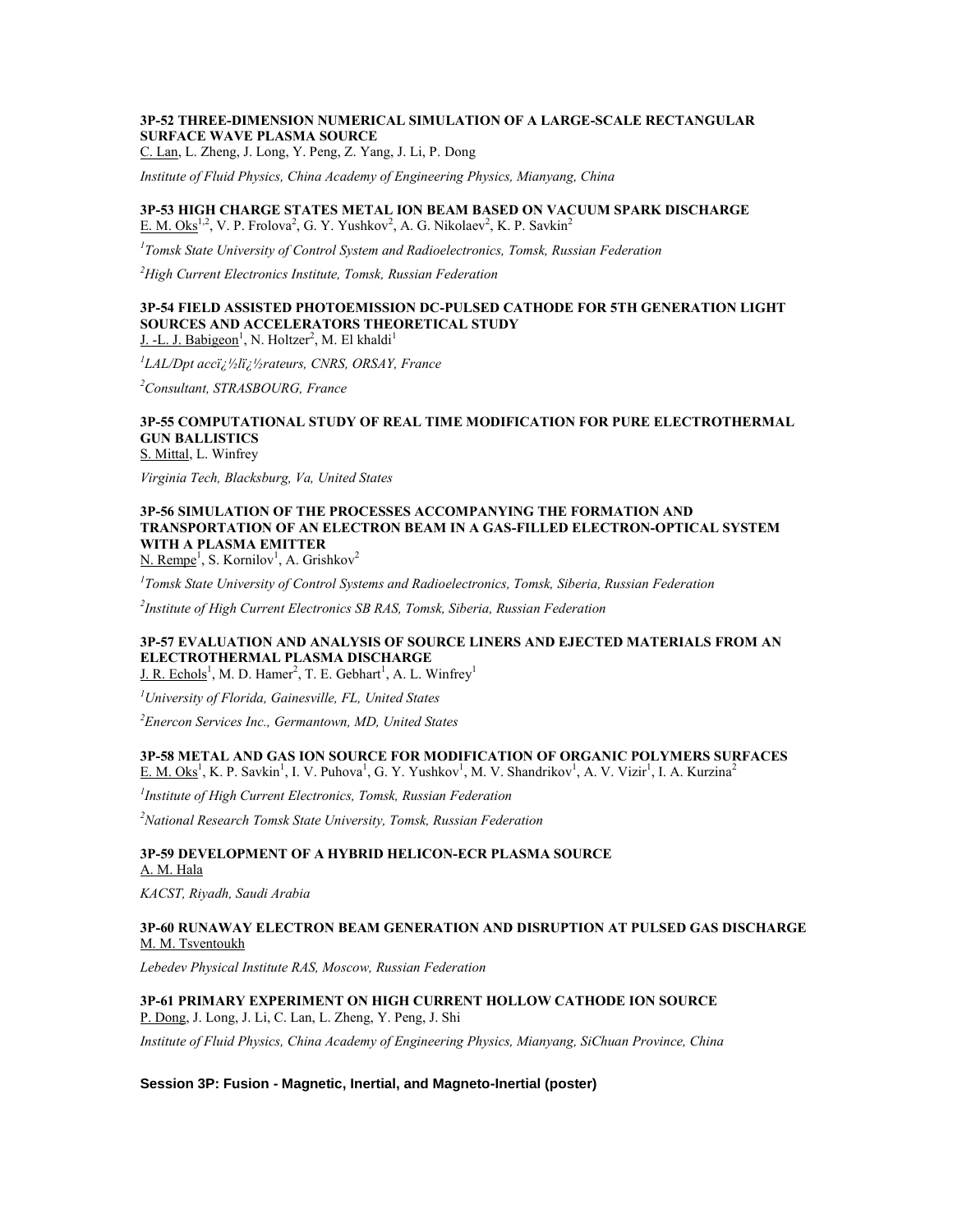Poster Session

Wednesday, May 27 15:00-16:30, Citrine I

Session Chairs:

# **3P-62 STABLE PLASMA AT CONVEX-CONCAVE FIELD LINES**

M. M. Tsventoukh<sup>1</sup>, G. V. Krashevskaya<sup>2</sup>, A. S. Prishvitsyn<sup>2</sup>

*1 Lebedev Physical Institute RAS, Moscow, Russian Federation*

*<sup>2</sup>National Research Nuclear University MEPhI, Moscow, Russian Federation*

### **3P-63 KINETIC SIMULATION OF DIRECT X-B MODE CONVERSION FOR HIGH-β SPHERICAL TORUS NSTX IN THE NONLINEAR REGIME USING PARTICLE IN CELL METHOD** M. Ali Asgarian<sup>1</sup>, M. Abbasi<sup>2,3</sup>

*<sup>1</sup>Faculty of Advanced Sciences and Technology, University of Isfahan, Isfahan 81746-73441, Iran*

*<sup>2</sup>Plasma Physics Research School, NSTRI, Tehran, Iran*

*<sup>3</sup>Department of Energy Engineering and Physics, Amirkabir University of Technology, Tehran, Iran*

# **3P-64 INVESTIGATION OF LARGE AMPLITUDE UHR LOCALIZED OSCILLATION AND ITS INFLUENCE ON REDUCTION OF DIRECT X-B MODE CONVERSION EFFICIENCY FOR HIGH-β NSTX IN NONLINEAR REGIME**

M. Abbasi<sup>1,2</sup>, M. Ali Asgarian<sup>3</sup>, Y. Sadeghi<sup>1</sup>, S. Sobhanian<sup>4</sup>

*<sup>1</sup>Plasma Physics Research School, NSTRI, Tehran, Iran*

*<sup>2</sup>Department of Energy Engineering and Physics, Amirkabir University of Technology, Tehran, Iran*

*<sup>3</sup>Department of Advanced Sciences and Technology, University of Isfahan, Isfahan, Iran*

*<sup>4</sup>Department of Physics, Tabriz University, Tabriz, Iran*

### **3P-65 ANALYSIS OF WAVE INSTABILITIES EVOLUTION IN PLASMA AND TURBULENT PROCESSES IN FLUID**

D. N. Karbushev, V. I. Khvesyuk, T. N. Polozova

*Bauman Moscow State Technical University, Moscow, Russian Federation*

# **3P-66 DETERMINATION OF ELECTRON ENERGY DISTRIBUTION FUNCTION IN TOKAMAK PLASMA**

F. S. Mir Mohammad Ali Roudaki, A. Salar Elahi, M. Ghoranneviss

*Plasma Physics Research Center, Science and Research Branch, Islamic Azad University, Tehran, Iran*

### **3P-67 SIMULATION OF MAGNETIC FIELD PERTURBATION COILS ON IR-T1 TOKAMAK** Y. Adltalab, P. Khorshid, E. Abizimoghadam

*Dept. of Physics, Islamic Azad University, Mashhad Branch, Mashhad, Iran*

#### **3P-68 MAGNETO-HYDRODYNAMIC KELVIN-HELMHOLTZ INSTABILITY IN RESISTIVE AND COMPRESSIBLE TOKAMAK PLASMA** M. Moslehi-Fard, S. J. Pestehe, M. Rasoli Heykalabad

*Physics, University of Tabriz, Tabriz, Iran*

# **3P-69 PERFORMANCE OF THE PULSE FLASH LAMP IN THE LASER INERTIAL CONFINEMENT FUSION**

Z. Yang, S. Jia, X. Li, J. Wu

*College of Electrical Engineering, Xi'an Jiaotong University, Xi'an, Shaanxi, China*

# **3P-70 TIME INTEGRATED STUDY OF X-RAY EMISSION BY APF PLASMA FOCUS DEVICE**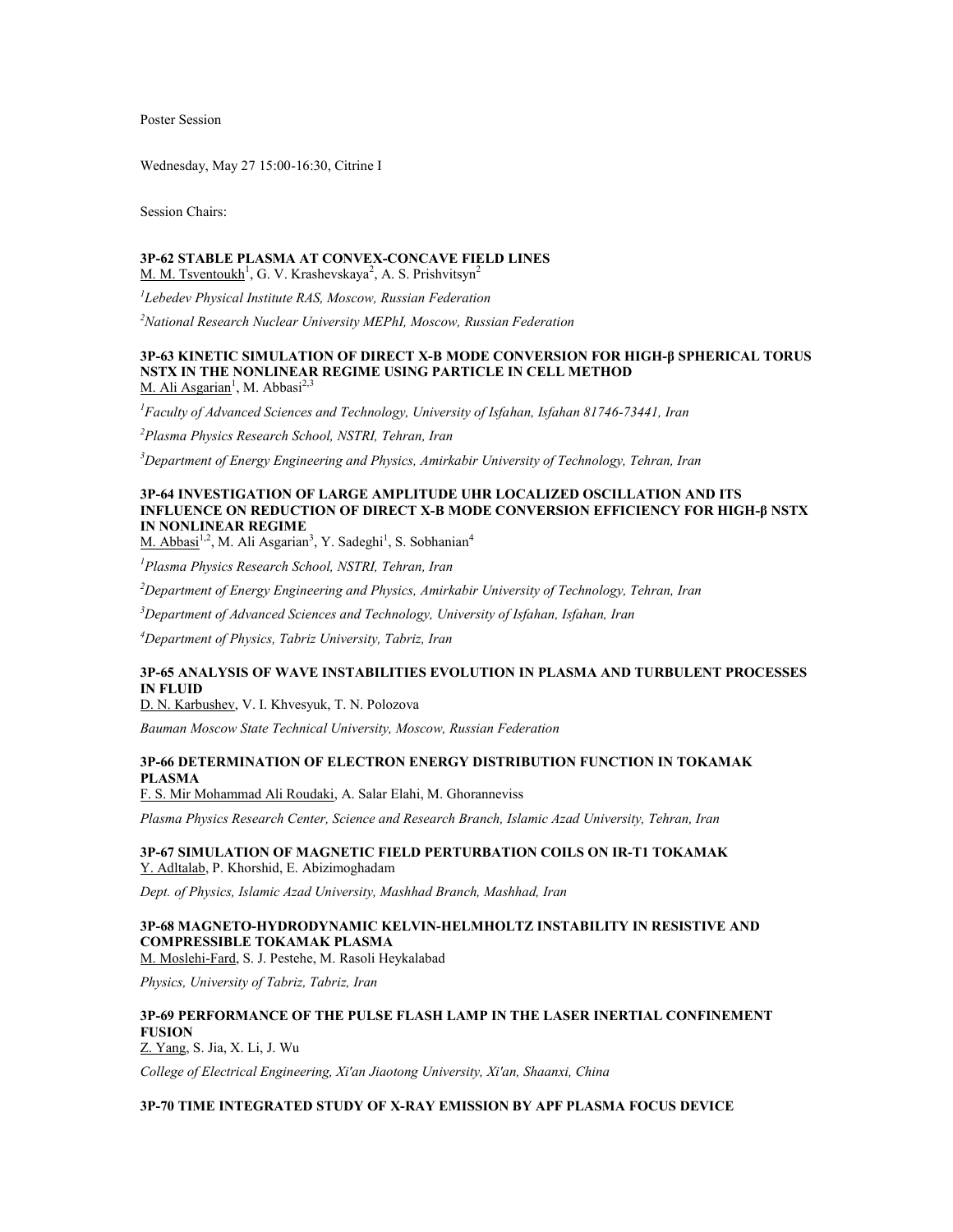M. Habibi

*Energy Engineering and Physics, Amirkabir University of Technology, Iran, Iran*

**3P-71 INCREASING PERFORMANCE OF THE FRCHX PLASMA INJECTOR SYSTEM**  $C.$  Grabowski<sup>1</sup>, J. H. Degnan<sup>1</sup>, M. Domonkos<sup>1</sup>, E. L. Ruden<sup>1</sup>, G. A. Wurden<sup>2</sup>

*<sup>1</sup>Air Force Research Laboratory, Kirtland AFB, NM, United States*

*2 Los Alamos National Laboratory, Los Alamos, NM, United States*

#### **3P-72 MODELING EXPERIMENTS OF NEW COMPACT HOHLRAUM CONFIGURATION WITH MULTIPLE PARALLEL-DRIVEN X-RAY SOURCES WITH APPLICATION OF VISRAD CODE** V. V. Shlyaptseva<sup>1</sup>, V. L. Kantsyrev<sup>1</sup>, A. S. Safronova<sup>1</sup>, I. K. Shrestha<sup>1</sup>, M. C. Cooper<sup>1</sup>, A. Stafford<sup>1</sup>, A. S. Chuvatin<sup>2</sup>

*<sup>1</sup>University of Nevada, Reno, Reno, NV, United States*

*<sup>2</sup>Ecole Polytechnique, Palaiseau, France*

# **3P-73 THERMAL DAMAGE MECHANISM OF PULSED XENON LAMP SILICA ENVELOPE DURING HIGH-POWER DISCHARGE**

J. Liu, H. Li, X. Guo, R. Wu, R. Shao, H. Liang, W. Lin, L. Hu

*laser source center, Shanghai Institute of Optics and Fine Mechanics*,*The Chinese Academy of Sciences, Shanghai,* 

*China*

### **Session 3P: Intense Electron and Ion Beams (Poster)**

Poster Session

Wednesday, May 27 15:00-16:30, Citrine I

Session Chair: Mark D Johnston, Sandia National Laboratories

#### **3P-74 NUMERICAL MODELING OF DROPLETS GROWTH AND THEIR THERMAL RADIATION FROM METALLIC TARGETS HEATED BY HEAVY ION BEAMS** A. V. Ostrik

*RAS, Institute of Problems of Chemical Physics, Chernogolovka, Russia*

### **3P-75 MAGNETICALLY INSULATED COAXIAL DIODE NON-LINEAR PROPERTIES**

V. V. Rostov<sup>1</sup>, K. A. Sharypov<sup>2</sup>, V. G. Shpak<sup>2</sup>, S. A. Shunailov<sup>2</sup>, M. R. Ul'masculov<sup>2</sup>, M. I. Yalandin<sup>2</sup>

*<sup>1</sup>High Current Electronics Institute, Tomsk, Russian Federation*

*2 Institute of Electrophysics, Ekaterinburg, Russian Federation*

#### **3P-76 INFRARED-IMAGE DIAGNOSTICS OF A LOW-ENERGY, HIGH-CURRENT ELECTRON BEAM TRANSPORTED THROUGH A PLASMA CHANNEL IN A GUIDE MAGNETIC FIELD** A. V. Batrakov<sup>1,2</sup>, P. P. Kiziridi<sup>1</sup>, G. E. Ozur<sup>1</sup>

*1 Institute of High Current Electronics SB RAS, Tomsk, Russian Federation*

*<sup>2</sup>National Research Tomsk Polytechnic University, Tomsk, Russian Federation*

#### **3P-77 HYBRID SIMULATION OF INTERACTION BETWEEN ELECTRON-BEAM-GENERATED PLASMAS AND AIR FLOW** D. D. Zou

*Electrical Engineering, huazhong university of science and technology, wuhan, China*

### **3P-78 STUDY OF ELECTRON BEAM DYNAMICS IN A PLANAR DIODE WITH EXPLOSIVE EMISSION CATHODE**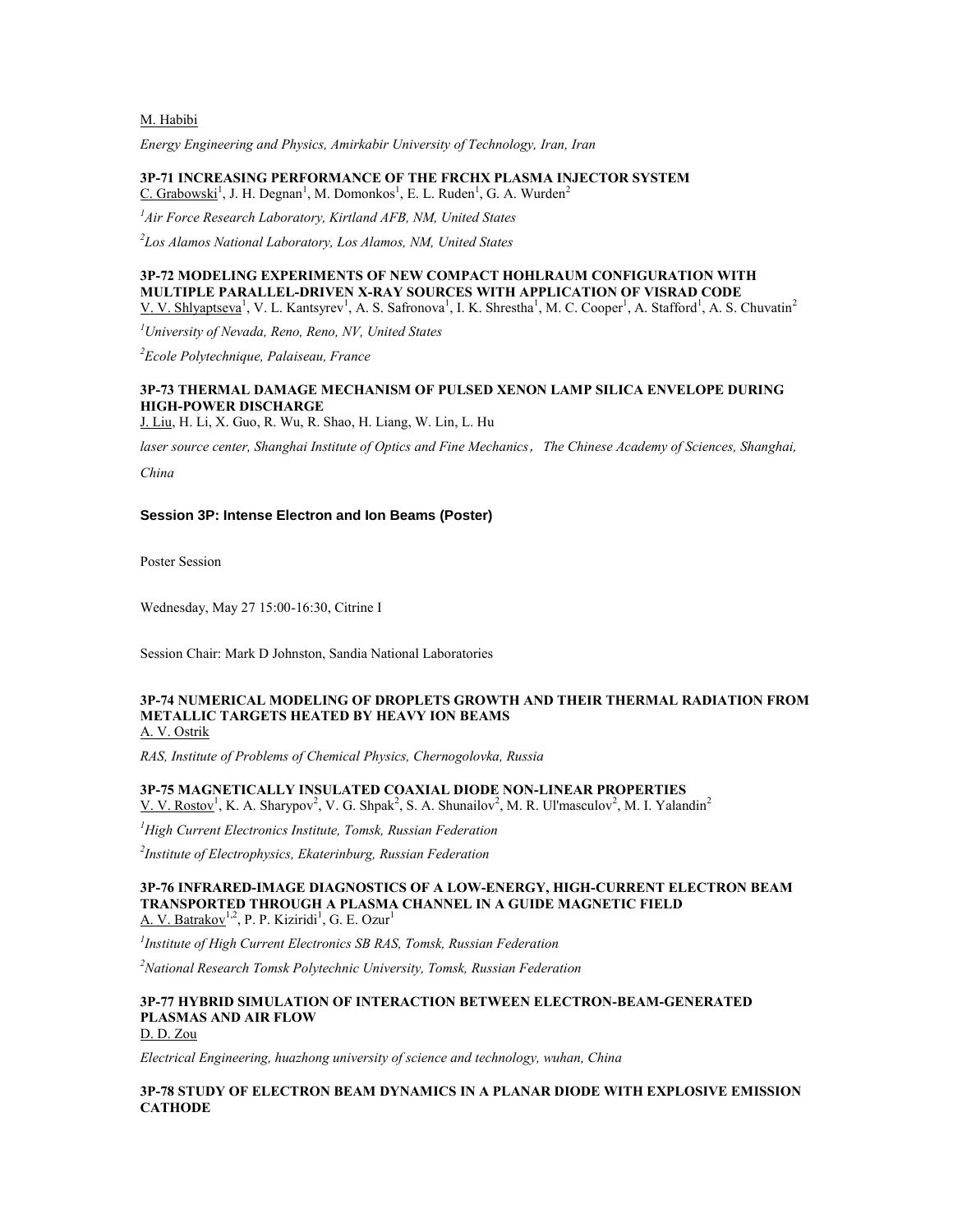### A. Gurinovich, S. Anishchenko, V. Baryshevsky, E. Gurinovich, E. Gurnevich, P. Molchanov, A. Rovba

*Research Institute for Nuclear Problems, Minsk, Belarus*

### **3P-79 ELECTRON BEAM TEST SYSTEM OF COMPACT ELECTRON GUN FOR X-RAY SOURCE** J. Lee, Y. Yeon, H. Kim, S. Lee, J. Chai

*Department of Energy Science, SungKyunKwan University, Suwon si, South Korea*

### **3P-80 FORMATION OF HIGH-BRIGHTNESS REB TO GENERATE THZ RADIATION IN BEAM-PLASMA SYSTEM**

S. L. Sinitsky<sup>1,2</sup>, A. V. Arzhannikov<sup>1,2</sup>, V. T. Astrelin<sup>1,2</sup>, M. A. Makarov<sup>1</sup>, V. D. Stepanov<sup>1,2</sup>

*<sup>1</sup>Plasma department, Budker Institute of Nuclear Physics, Novosibirsk, Russian Federation*

*<sup>2</sup>Physics Department, Novosibirsk State University, Novosibirsk, Russian Federation*

# **3P-81 SPECTROSCOPIC DETERMINATION OF MAGNETIC FIELDS IN HIGH ENERGY ELECRON BEAM DIODES**

 $M$ . D. Johnston<sup>1</sup>, S. G. Patel<sup>1</sup>, D. J. Muron<sup>1</sup>, M. L. Kiefer<sup>1</sup>, Y. Maron<sup>2</sup>

*1 Sandia National Laboratories, Albuquerque, NM, United States*

*<sup>2</sup>Weizmann Institute of Science, Rehovot, Israel*

### **3P-82 MAGNETIC FIELD MEASUREMENTS ON THE SELF MAGNETIC PINCH DIODE AT SNL USING ZEEMAN SPLITTING**

S. G. Patel<sup>1</sup>, M. D. Johnston<sup>1</sup>, D. J. Muron<sup>1</sup>, T. J. Webb<sup>1</sup>, M. L. Kiefer<sup>1</sup>, R. M. Gilgenbach<sup>2</sup>

*<sup>1</sup>Radiographic Technologies, Sandia National Labs, Albuquerque, NM, United States*

*<sup>2</sup>Plasma, Pulsed Power, and Microwave Lab, University of Michigan, Ann Arbor, MI, United States*

# **3P-83 TRANSPORTATION OF A PULSED ION BEAM FORMED BY A SELF-MAGNETICALLY INSULATED DIODE**

Y. I. Isakova, A. I. Pushkarev, I. P. Khaylov

*High technology physics institute, Tomsk Polytechnic University, Tomsk, Russian Federation*

# **3P-84 ROD-PINCH DIODE EXPERIMENTS AT A 1.2 MV PULSED POWER GENERATOR**

J. Yuan, W. Xie, H. Li, S. Feng, B. Wei, H. Liu, L. Wang, X. Ma, Y. Qing, Y. Huang, S. Ding

*Institute of Fluid Physics, China Academy of Engineering Physics, Mianyang, China*

### **Session 3P: Particle Acceleration with Lasers and Beams (poster)**

Poster Session

Wednesday, May 27 15:00-16:30, Citrine I

Session Chair: Stephane Sebban, LOA

### **3P-85 CAIRNS-GUREVICH EQUATION FOR SOLITON IN PLASMA EXPANSION** K. Annou, D. Bara, D. Bennaceur-Doumaz

*MIL, CDTA, Baba Hassen, Algeria*

### **3P-86 OPTIMUM TRAPPING CONDITION FOR LASER WAKEFIELD ACCELERATION OF ELECTRONS IN AN INHOMOGENIOUS PLASMA** K. Gopal<sup>1</sup>, I. Nam<sup>2</sup>, <u>D. N. Gupta</u><sup>1</sup>, H. Suk<sup>2</sup>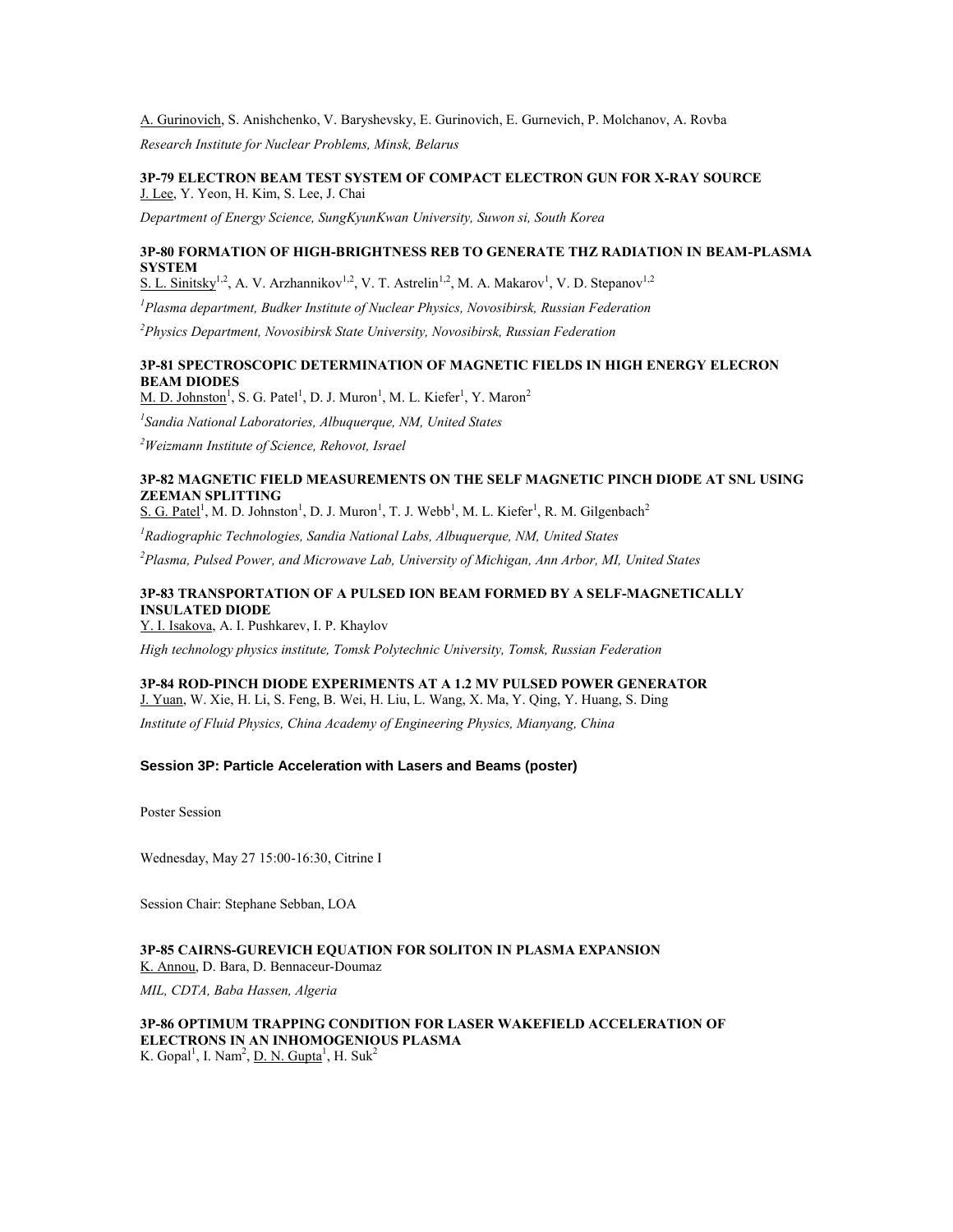*<sup>1</sup>Department of Physics and Astrophysics, University of Delhi, Delhi-110007, India, Delhi, India*

*<sup>2</sup>Department of Physics and Photon science, Gwangju Institute of Science and Technology, Gwangju 500 712, South Korea, Gwangju, South Korea*

**3P-87 IMPULSE ION IMPLANTER**

A. V. Stepanov, V. I. Shamanin, G. E. Remnev, A. V. Petrov

*Tomsk Polytechnic University, Tomsk, Russian Federation*

### **3P-88 THE PROTOTYPE RF POWER COUPLERS FOR THE RAON NORMAL CONDUCTING CAVITIES** W. K. Han, B. H. Choi, H. J. Kim, J. Han, M. O. Hyun, O. R. Choi

*Accelerator Systems Division, Institute for Basic Science, Daejeon, South Korea*

#### **3P-89 OPTIMIZATION STUDIES ON CSRR LOADED WAVEGUIDE FOR PARTICLE ACCELERATOR APPLICATIONS** R. Letizia<sup>1,2</sup>, E. Sharples<sup>1,2</sup>

*1 Lancaster University, Lancaster, United Kingdom*

*<sup>2</sup>Cockcroft Institute, Warrington, United Kingdom*

# **3P-90 ENHANCING BEAM CHARGE IN LWFA EXPERIMENTS USING SELF-INJECTION THROUGH PULSE COMBINATION**

P. G. Cummings, A. Schmitt-Sody, W. White

*Air Force Research Laboratory, Albuquerque, NM, United States*

# **3P-91 ENHANCED BETATRON RADIATIONS BY OFF-AXIS LASER INJECTION IN A CAPILLARY PLASMA SOURCE**

 $S.$  Lee<sup>1</sup>, T. -H. Lee<sup>1</sup>, H. S. Uhm<sup>2</sup>, I. Nam<sup>1</sup>, H. Suk<sup>1</sup>

*<sup>1</sup>Department of Physics and Photon Science, Gwangju Institute of Science and Technology (GIST), Gwangju, South* 

*Korea*

*<sup>2</sup>Department of Electronical and Biological Physics, Kwangwoon University, Seoul, South Korea*

### **3P-92 MONOENERGETIC ION ACCELERATION BY LASER DRIVEN SHOCK WAVES** A. S. Nindrayog<sup>1</sup>, A. Macchi<sup>2</sup>, F. Pegoraro<sup>2</sup>

*<sup>1</sup>Department of Physics, Lyallpur Khalsa College, Jalandhar, Punjab, India*

*<sup>2</sup>Department of Physics, E-Fermi, University of Pisa, Pisa, Italy*

### **Session 3P: Radiation Physics and X-Ray Lasers (poster)**

Poster Session

Wednesday, May 27 15:00-16:30, Citrine I

Session Chair: Stephane Sebban, LOA

# **3P-93 PCA MODELING OF THE L-SHELL COPPER X PINCH PLASMA PRODUCED BY THE COMPACT GENERATOR OF ECOLE POLYTECHNIQUE**

J. Larour<sup>1</sup>, L. Aranchuk<sup>1</sup>, M. F. Yilmaz<sup>2</sup>, A. Eleyan<sup>3</sup>, Y. Danisman<sup>3</sup>

*1 Laboratoire de Physique des Plasmas, Ecole Polytechnique, UPMC, CNRS, Palaiseau, France*

*<sup>2</sup>Engineering Department, Turgut Ozal University, Ankara, Turkey*

*<sup>3</sup>Mevlana University, Konya, Turkey*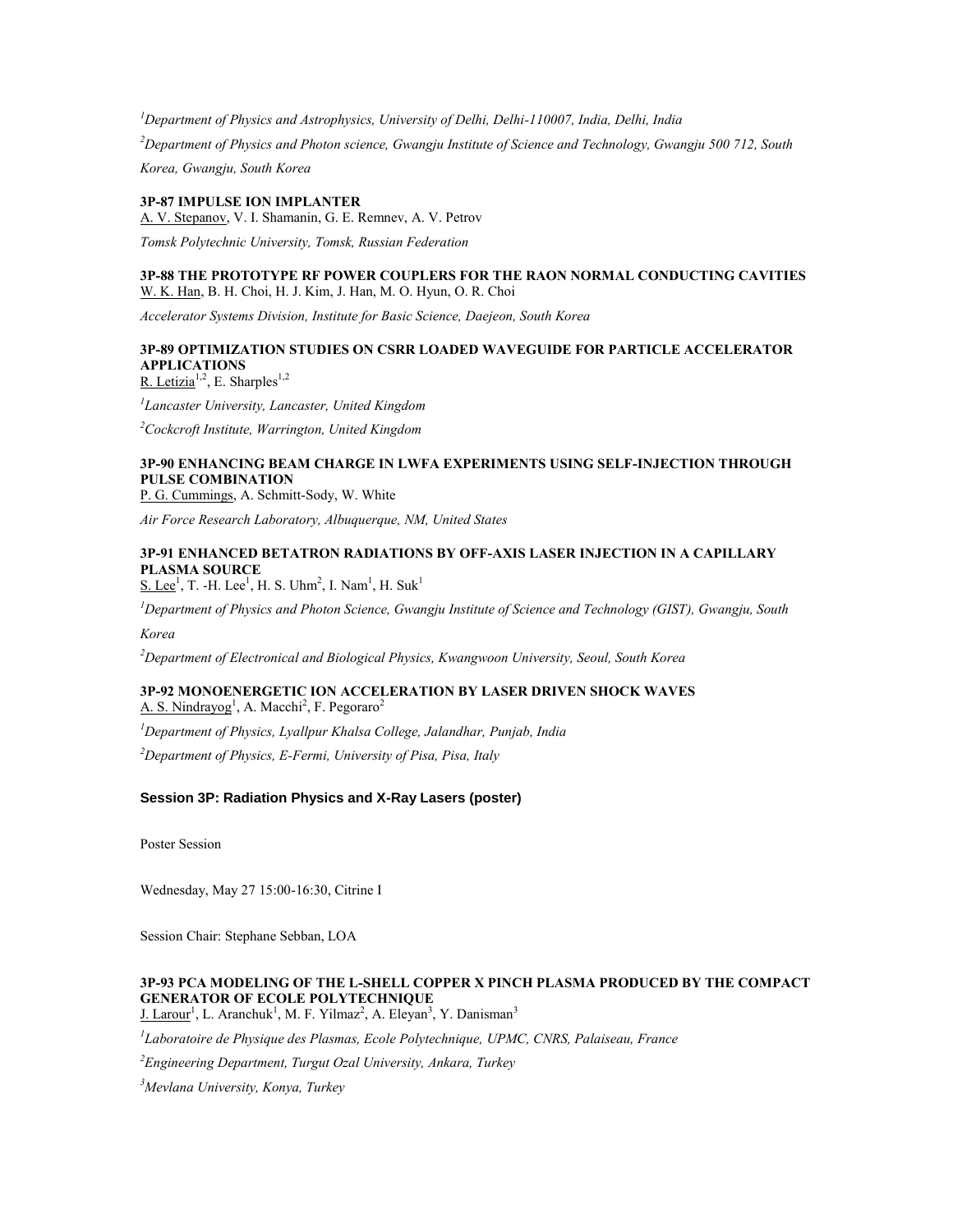### **3P-94 LINEAR DISCRIMINANT ANALYSIS OF ELECTRON BEAM EFFECTS ON THE RELATIVISTIC LASER-PRODUCED K-SHELL AL PLASMAS**

M. F. Yilmaz<sup>1</sup>, Y. Danisman<sup>2</sup>, A. S. Safronova<sup>3</sup>, V. L. Kantsyrev<sup>3</sup>, P. Viewior<sup>3</sup>, A. Stafford<sup>3</sup>, I. K. Shrestha<sup>3</sup>, V. V.

Shlyaptseva<sup>3</sup>, A. Y. Faenov<sup>4</sup>

*<sup>1</sup>Engineering Department, Turgut Ozal University, Ankara, Turkey*

*<sup>2</sup>Educational Mathematics, Mevlana University, Konya, Turkey*

*<sup>3</sup>Physics Department, University of Nevada, Reno,NV, USA*

*4 Institute for Academic Initiatives, Osaka University, Suita,Osaka, Japan*

### **3P-95 EXPERIMENTAL STUDY OF NEON SOFT X-RAY AT SAHAND PLASMA FOCUS** M. A. Mohammadi<sup>1</sup>, A. Piri<sup>1</sup>, H. Naghshara<sup>2</sup>, R. S. Rawat<sup>3</sup>

*<sup>1</sup>Department of Atomic and Molecular Physics, Faculty of Physics, University of Tabriz, Tabriz, Iran*

*<sup>2</sup>Department of Solid State Physics, Faculty of Physics, University of Tabriz, Tabriz, Iran*

*<sup>3</sup>Natural Sciences and Science Education, National Institute of Education, Nanyang Technological University,* 

*Singapore, Singapore*

### **3P-96 A NOVEL METHOD TO GENERATE X-RAY CONTINUOUSLY BY TRIBOLUMINESCENCE** S. Furuya

*Saitama Institute of Technology, Fukaya, Japan*

# **3P-97 INFLUENCE OF PREIONIZATION ON IRRADIATION CHARACTERISTICS OF PULSED XENON LAMP**

H. Li, R. Wu, R. Shao, J. Liu, W. Lin

*R&D Center of Laser Source, Shanghai Institute of Optics and Fine Mechanics, The Chinese Academy of Sciences, Shanghai, China*

# **Session 3P: Environmental and Industrial Applications (poster II)**

Poster Session

Wednesday, May 27 15:00-16:30, Citrine I

Session Chairs:

# **3P-98 COMBINING CATALYSIS WITH NON-THERMAL PLASMA FOR VOLATILE ORGANIC COMPOUNDS ABATEMENT**

Z. Xiao, K. Liu

*Institute of Electric Light Sources, Fudan University, Shanghai, China*

# **3P-99 EXACT ION ENERGY IN PLASMA IMMERSION ION IMPLANTATION**

N. Sakudo, N. Ikenaga, K. Matusi, N. Sakumoto

*Kanazawa Institute of Technology, Hakusan, Ishikawa, Japan*

### **3P-100 THE MO DOPED GAN THIN FILM GROWTH USING THERMIONIC VACUUM ARC (TVA)**  $S. Ozen<sup>1</sup>$ , V. Şenay<sup>1,2</sup>, S. Pat<sup>1</sup>, S. Korkmaz<sup>1</sup>

*<sup>1</sup>Physics Department, Eskisehir Osmangazi University, Eskişehir, Turkey*

*<sup>2</sup>Primary Science Education Department, Bayburt University, Bayburt, Turkey*

### **3P-101 STERILIZATION OF MICROORGANISM SPORES WITH PLASMA-EXCITED NEUTRAL GAS AT ATMOSPHERIC PRESSURE**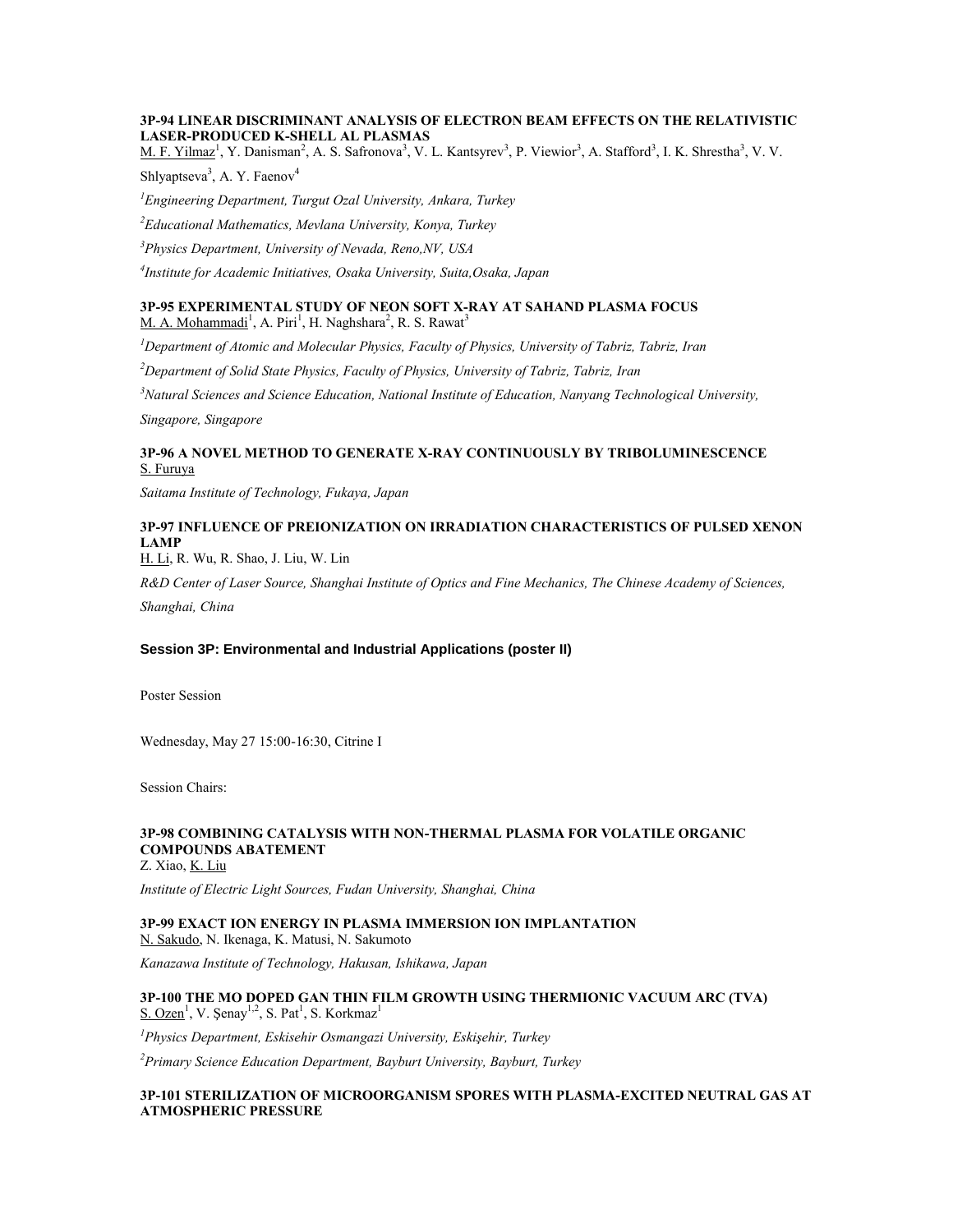K. Matsui, N. Ikenaga, N. Sakudo

*Kanazawa Institute of Technology, Hakusan, Japan*

#### **3P-102 ON THE PLASMA SYSYEM FOR CO2 DISSOCIATION** H. -Y. Chang

*Physics, KAIST, Daejeon, South Korea*

# **3P-103 PLASMA TREATMENT FOR THE INACTIVATION OF ESCHERICHIA COLI IN WATER**

M. S. Ismael<sup>1</sup>, F. Bozduman<sup>1</sup>, A. Gulec<sup>1</sup>, S. Noree<sup>1</sup>, M. Al-Mamoori<sup>1</sup>, Y. Durmaz<sup>1</sup>, I. U. Koï<sub>(</sub>;  $\frac{1}{2}$ <sup>1</sup>, S. U. Ulusoy<sup>2</sup>

*<sup>1</sup>Physics, Suleyman Demirel universite, Isparta, Turkey*

*2 biology, Suleyman Demirel universite, Isparta, Turkey*

# **3P-104 PLASMA HELP PREPARATION OF ELECTROSPUN CARBON NANOFIBERS**

 $E. Uygun<sup>1</sup>, F. Bozduman<sup>1</sup>, N. Nohut<sup>2</sup>, A. Uygun Oksuz<sup>2</sup>, L. Oksuz<sup>1</sup>$ 

*<sup>1</sup>Department of Physics, Suleyman Demirel University, Isparta, Turkey*

*<sup>2</sup>Department of Chemistry, Suleyman Demirel University, Isparta, Turkey*

# **3P-105 CONTINUOUS PLASMA-CHEMICAL PROCESSING OF FABRICS AT ATMOSPHERIC PRESSURE**

D. Kovacik<sup>1,2</sup>, P. Stahel<sup>1</sup>, R. Krumpolec<sup>2</sup>, <u>M. Cernak</u><sup>1,2</sup>

*<sup>1</sup>Department of Physical Electronics, Faculty of Science, Masaryk University, Brno, Czech Republic*

*<sup>2</sup>Department of Experimental Physics, Faculty of Mathematics, Physics and Informatics, Comenius University,* 

*Bratislava, Slovak Republic*

# **3P-106 HUMAN HEALTH IMPACT OF MULTIFUNCTIONAL TEXTILES OBTAINED BY USING PLASMA TECHNOLOGY**

R. M. Aileni<sup>1</sup>, L. Oksuz<sup>2</sup>, L. Surdu<sup>3</sup>

*1 Information Technology, INCDTP, Bucharest, Romania*

*<sup>2</sup>Research, PLAZMATEK, Isparta, Turkey*

*<sup>3</sup>Material Investigation, INCDTP, Bucharest, Romania*

# **3P-107 LIFE CYCLE AND ENVIRONMENT IMPACT FOR TEXTILE MATERIALS FUNCTIONALIZED BY USING PLASMA TECHNOLOGY**

R. M. Aileni<sup>1</sup>, L. Oksuz<sup>2</sup>, L. Surdu<sup>3</sup>

*1 Information Technology, INCDTP, Bucharest, Romania*

*<sup>2</sup>Research, PLAZMATEK, Isparta, Turkey*

*<sup>3</sup>Material Investigation, INCDTP, Bucharest, Romania*

#### **3P-108 SURFACE PROPERTIES OF PLASMA TREATED WOOL AND DENIM**  $G.$  Yurdabak<sup>1</sup>, L. Oksuz<sup>2</sup>, F. Bozduman<sup>2</sup>, M. Kiristi<sup>1</sup>, I. Komur<sup>1</sup>, A. Uygun Oksuz<sup>1</sup>

*<sup>1</sup>Department of Chemistry, Suleyman Demirel University, Isparta, Turkey*

*<sup>2</sup>Department of Physics, Suleyman Demirel University, Isparta, Turkey*

### **3P-109 WATER AND GAS TREATMENT BY USING PULSED CORONA DISCHARGE TECHNIQUE** M. Kebriaei

*Department of Electrical and Computer Engineering, University of Kashan, Kashan, Iran*

#### **3P-110 OPTIMIZATION OF A LABORATORY SCALE BIOMASS PLASMA GASIFICATION REACTOR** J. I. van der Walt, P. N. Makaringe

*R&D, Necsa, Pelindaba, South Africa*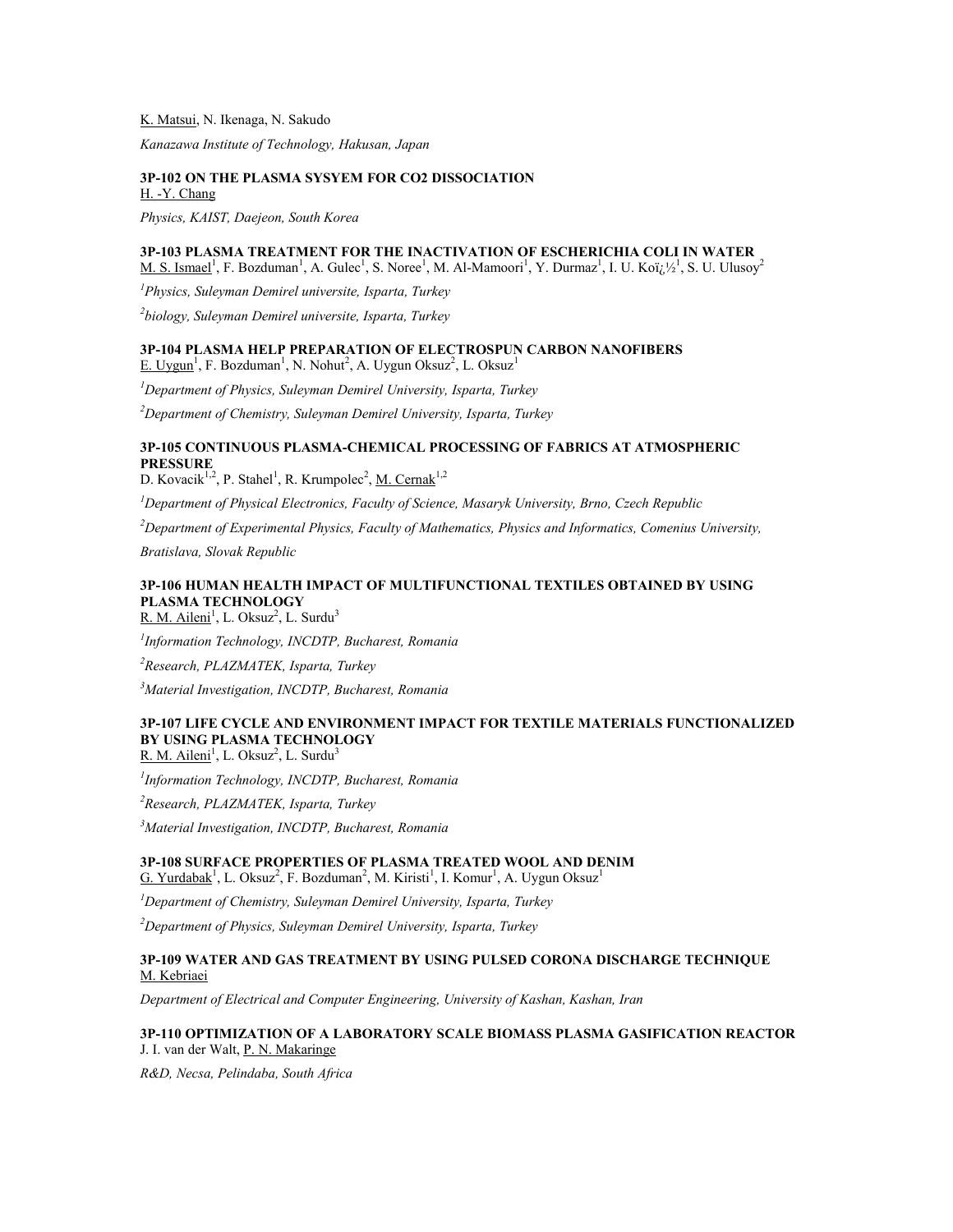# **3P-111 DIRECT AND FAST GROWTH OF A SIGAAS THIN FILM BY MEANS OF THERMIONIC VACUUM ARC**

 $V.$  Senay<sup>1</sup>, S. Ozen<sup>2</sup>, S. Pat<sup>2</sup>, S. Korkmaz<sup>2</sup>

*1 Science Education, Bayburt University, Bayburt, Turkey <sup>2</sup>Physics, Eskisehir Osmangazi University, Eskisehir, Turkey*

## **Session 3P: Diagnostics: Optical and X-ray, Microwave and FIR, and Particle (poster)**

Poster Session

Wednesday, May 27 15:00-16:30, Citrine I

Session Chairs: Simon Bland, Imperial College London Anatoli S. Shlapakovski, Technion

## **3P-112 INVESTIGATION OF SHEATH EFFECT ON THE RESONANCE FREQUENCIES OF CURLING PROBE**

A. Arshadi, R. P. Brinkmann

*Ruhr University Bochum, Ruhr University Bochum, TET Institute, Bochum, Germany*

### **3P-113 FINITE PLASMA SHEATH CORRECTIONS APPLIED TO ELECTROSTATIC PROBES** C. Ribeiro

*Centro de Investigaciï*; 1/2n en Ciencias Ati; 1/2micas Nucleares y Moleculares, School of Physics, University of Costa

*Rica, San Jose, Costa Rica*

## **3P-114 THE FIRST RESULTS OF THE HEAVY ION BEAM PROBING DIAGNOSTIC (HIBP) ON THE URAGAN-2M TORSATRON.**

L. Krupnik<sup>1</sup>, O. Zhezhera<sup>1</sup>, O. Chmyga<sup>1</sup>, G. Deshko<sup>1</sup>, O. Kozachek<sup>1</sup>, O. Komarov<sup>1</sup>, S. Khrebtov<sup>1</sup>, Y. Tashchev<sup>1</sup>, G.

Lesnyakov<sup>1</sup>, I. Tarasov<sup>1</sup>, S. Perfilov<sup>2</sup>

*1 IPP NSC KIPT, Kharkov, Ukraine*

*2 ITP, NRC ''Kurchatov Institute'', Moscow, Russia*

## **3P-115 SPECTROSCOPIC STUDY ON THE TEMPERATURE EVOLUTION OF EXPLODING WIRES IN UNDERWATER DISCHARGES**

 $K.$  Lee<sup>1</sup>, K. -J. Chung<sup>1</sup>, D. -K. Kim<sup>2</sup>, Y. S. Hwang<sup>1</sup>

*<sup>1</sup>Department of Nuclear Engineering, Seoul National University, Seoul, South Korea*

*<sup>2</sup>Agency for Defence Development, Daejeon, South Korea*

# **3P-116 A SIMPLE AXICON-BASED OPTICAL DIAGNOSTIC FOR MEASURING CYLINDRICALLY SYMETRICAL PLASMA RADIAL MOVEMENT**

F. Veloso, H. Bhuyan, M. Favre, E. Wyndham

*Instituto de Fisica, Pontificia Universidad Catolica de Chile, Santiago, Chile*

#### **3P-117 DIAGNOSIS OF A HYBRID X-PINCH BY MEANS OF ABSORPTION SPECTROSCOPY** A. D. Cahill, S. A. Pikuz, T. A. Shelkovenko, D. A. Hammer

*Electrical and Computer Engineering, Cornell University, Ithaca, NY, United States*

**3P-118 DIAGNOSING PULSED POWER PRODUCED PLASMAS WITH X-RAY THOMSON SCATTERING**

J. C. Valenzuela<sup>1</sup>, C. Krauland<sup>1</sup>, D. Mariscal<sup>1</sup>, I. Krasheninnikov<sup>1</sup>, F. N. Beg<sup>1</sup>, R. Presura<sup>2</sup>, P. Wiewior<sup>2</sup>, A. Covington<sup>2</sup>, T.  $Ma^3$ , C. Niemann<sup>4</sup>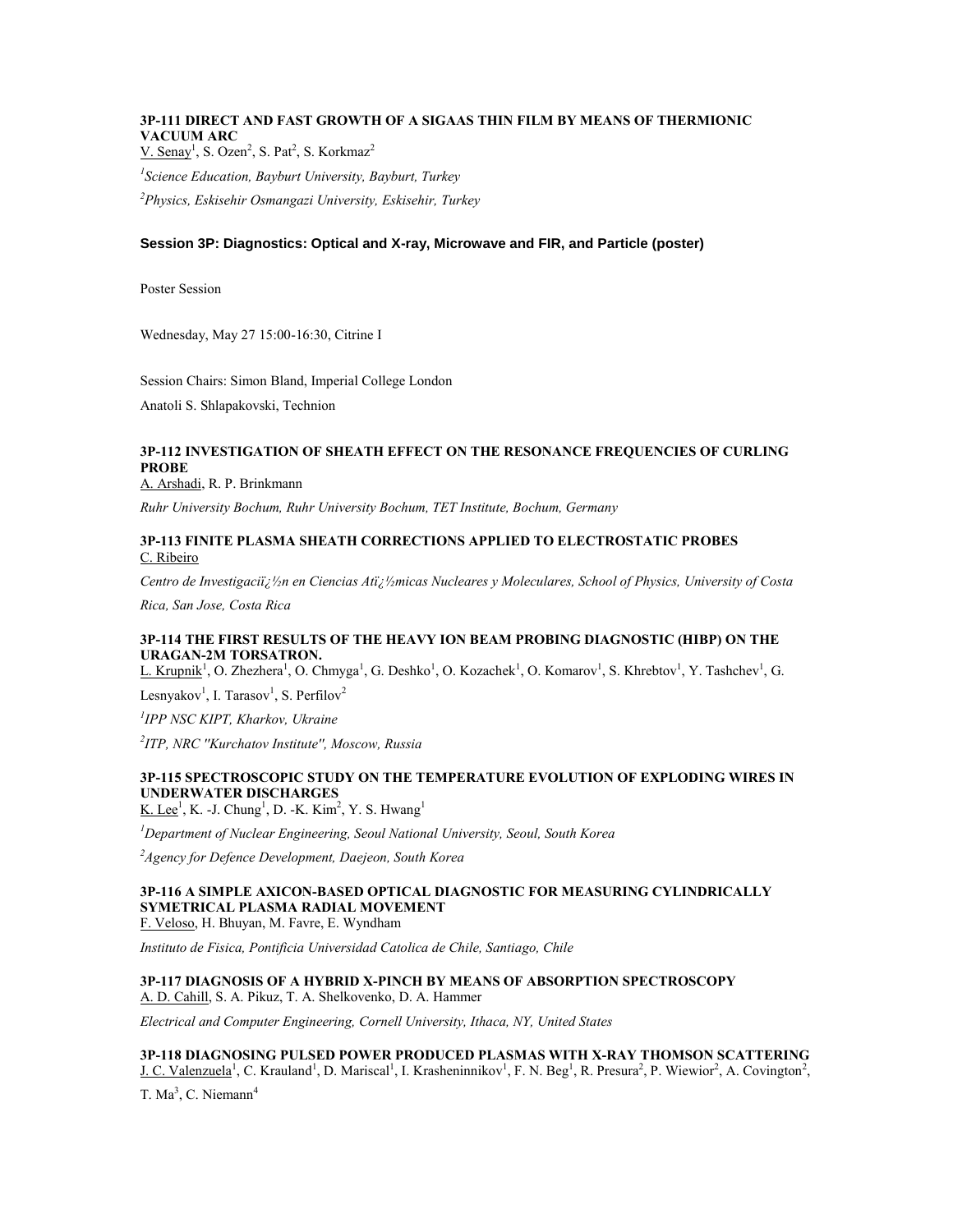*<sup>1</sup>Center for Energy Research, University of California, San Diego, La Jolla, CA, United States*

*<sup>2</sup>University of Nevada, Reno, Reno, NV, United States*

*3 Lawrence Livermore National Laboratory, Livermore, CA, United States*

*<sup>4</sup>Department of Physics and Astronomy, University of California, Los Angeles, Los Angeles, CA, United States*

## **3P-119 ARI LASER INDUCED FLUORESCENCE SYSTEM FOR MEASUREMENT OF NEUTRAL DYNAMICS IN A LARGE SCALE HELICON PLASMA**

M. Gilmore, R. Kelly, A. G. Lynn, T. R. Desjardins

*University of New Mexico, Albuquqerque, NM, United States*

## **3P-120 SCHLIEREN TECHNIGUE AS A POSSIBLE WAY TO DETERMINE GAS TEMPERATURE IN COLD NON-EQUILIBRIUM PLASMA JETS**

A. M. Astafiev<sup>1</sup>, A. A. Kudryavtsev<sup>1</sup>, <u>O. M. Stepanova<sup>1</sup>, M. E. Pinchuk</u><sup>2</sup>

*1 St.Petersburg State University, St. Petersburg, Russian Federation*

*2 Institute for Electrophysics and Electric Power of RAS, St. Petersburg, Russian Federation*

## **Session 6A: Microwave Plasma Interaction**

Wednesday, May 27 16:30-18:30, Opal I

Session Chair: Ram Prakash, CSIR-Central Electronics Engineering Research Institute (CSIR-CEERI)

### **16:30 6A-1 GAS HEATING AND SHOCKWAVE EFFECTS ON MICROWAVE STREAMER DEVELOPMENT IN ATMOSPHERIC PRESSURE AIR** K. Kourtzanidis<sup>1</sup>, F. Rogier<sup>1</sup>, J. -P. Boeuf<sup>2</sup>

*<sup>1</sup>ONERA, Toulouse, France*

*2 LAPLACE, Universite de Toulouse, Toulouse, France*

## **16:45 6A-2 NUMERICAL STUDY ON HIGH POWER MICROWAVE FLASHOVER AND BREAKDOWN ON OUTPUT-WINDOW BY EM-FLUID SIMULATION**

Y. Dong, Q. Zhou, W. Yang, Z. Dong, H. Zhou

*Institute of Applied Physics and Computational Mathematics, Beijing, China*

## **17:00 6A-3 PLASMA EMPOWERED LIMESTONE MINERAL FILLER FOR ASPHALT PERFORMANCE APPLICATIONS**

S. Sargin Karahancer<sup>1</sup>, M. Kiristi<sup>2</sup>, S. Terzi<sup>1</sup>, M. Saltan<sup>1</sup>, A. Uygun Oksuz<sup>2</sup>, L. Oksuz<sup>3</sup>

*<sup>1</sup>Civil Engineering Department, Suleyman Demirel University, Isparta, Turkey*

*<sup>2</sup>Chemistry Department, Suleyman Demirel University, Isparta, Turkey*

*<sup>3</sup>Physics Department, Suleyman Demirel University, Isparta, Turkey*

### **17:15 6A-4 SELF-CONSISTENT PLASMA DENSITY EVOLUTION DURING RF ENERGY EXTRACTION FROM A MICROWAVE PULSE COMPRESSOR**

A. S. Shlapakovski<sup>1</sup>, L. Beilin<sup>1</sup>, M. Donskoy<sup>1</sup>, E. Schamiloglu<sup>2</sup>, Y. E. Krasik<sup>1</sup>

*<sup>1</sup>Physics Department, Technion, Haifa, Israel*

*<sup>2</sup>Department of Electrical and Computer Engineering, University of New Mexico, Albuquerque, NM, USA*

### **17:30 6A-5 SWITCHING OF CIRCULAR WAVEGUIDE H11 MODE BY PLASMA OF GAS MICROWAVE DISCHARGE**

V. S. Igumnov, S. N. Artemenko, V. A. Avgustinovich, S. A. Gorev, S. A. Novikov, Y. G. Yushkov

*Laboratory №46, National Research Tomsk Polytechnic University, Tomsk, Russian Federation*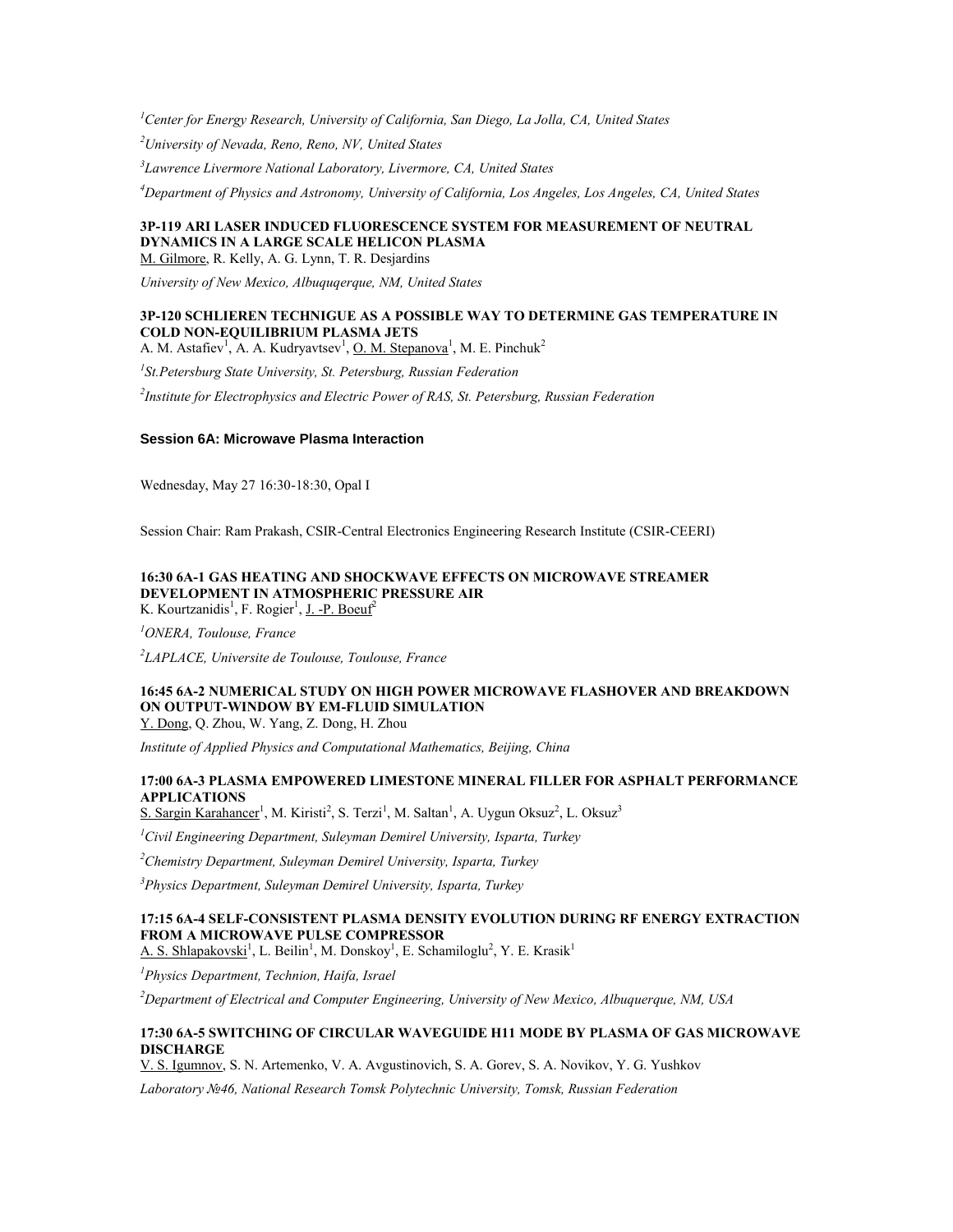## **17:45 6A-6 DECOMPOSITION OF P-XYLENE BY MICROWAVE PLASMA GENERATED AT ATMOSPHERIC PRESSURE**

C. Liu, G. Zhang, L. Hou, B. Zhang, Q. Wang

*Department of Electrical Engineering, Tsinghua University, Beijing, China*

## **18:00 6A-7 DISPERSION RELATION FOR DEEPER CORRUGATION OF A RIPPLED WALLED SLOW WAVE STRUCTURE**

N. Pareek<sup>1,2</sup>, M. Ahmad<sup>1</sup>, N. Kumar<sup>1,2</sup>, U. N. Pal<sup>1,2</sup>, R. Prakash<sup>1,2</sup>

*<sup>1</sup>PDT/MWT, ceeri pilani, Pilani,Rajasthan, India*

*<sup>2</sup>AcSIR, Delhi, India*

## **18:15 6A-8 THE CONCEPT OF EQUIPMENT THERMAL POWER PLANT BOILERS INSTALLATIONS MICROWAVE IGNITION PULVERIZED COAL MIXTURE.**

A. M. Danylenko<sup>1</sup>, N. V. Danylenko<sup>1</sup>, B. İbrahimoğlu<sup>2</sup>, I. İbrahimoğlu<sup>2</sup>

*<sup>1</sup>Research and Production Firm Ukrplasma, Kharkiv, Ukraine*

*<sup>2</sup>Anadoly Plazma Technology Center, Ankara, Tyrkey*

#### **Session 6B: Plasma Chemistry II**

Wednesday, May 27 16:30-18:30, Opal II

Session Chair: Xin Tu, University of Liverpool

#### **16:30 6B-1 PLASMA COMBUSTION MECHANISM FOR SMALL HYDROCARBONS** A. Starikovskiy

*Mechanical and Aerospace Engineering, Princeton University, Princeton, NJ, United States*

# **16:45 6B-2 MORPHOLOGY CONTROL OF GRAPHENE BY PECVD**

A. Jafari, M. Ghoranneviss, M. R. Hantehzadeh

*Plasma Physics Research Centre, Science and Research Branch, Islamic Azad University, Tehran, Iran*

## **17:00 6B-3 INITIATED PLASMA ENHANCED CHEMICAL VAPOR DEPOSITION (I-PECVD) OF POLY(ALKYL ACRYLATES)**

M. Karaman, M. Gursoy, T. Ucar, E. Demir, E. Yenice

*Chemical Engineering, Selcuk University, Konya, Turkey*

## **17:15 6B-4 INFRARED SPECTROSCOPY OF CH4/N2 AND C2HM/N2 (M =2, 4, 6) GAS MIXTURES AND DEPOSITION OF NITROGEN-CONTAINING POLYMER FILMS IN A DIELECTRIC BARRIER DISCHARGE**

H. C. Thejaswini<sup>1</sup>, V. Sushkov<sup>2</sup>, <u>R. Hippler</u><sup>2</sup>

*<sup>1</sup>Mechanical & Aerospace Engineering, Case Western Reserve University, Cleveland, OH 44106, USA*

*2 Institute of Physics, University of Greifswald, 17487 Greifswald, Germany*

#### **17:30 6B-5 MASS TRANSFER AND CHEMICAL PROCESSES IN THE INTERACTION BETWEEN SURFACE MICRO-DISCHARGE AND DEIONIZED WATER** D. Liu, Z. Liu, D. Li, M. G. Kong

*Xi'an Jiaotong University, Xi 'an Shanxi, China*

#### **17:45 6B-6 SIMULATION OF A PULSED DISCHARGE IN CF3I/HE/O2/O2(A1**△**) MIXTURE IN A PULSED CHEMICAL OXYGEN-IODINE LASER** Y. Wang, J. Zhang, J. Zhang, D. Wang

*School of Physics and Optoelectronic Technology, Dalian University of Technology, Dalian, China*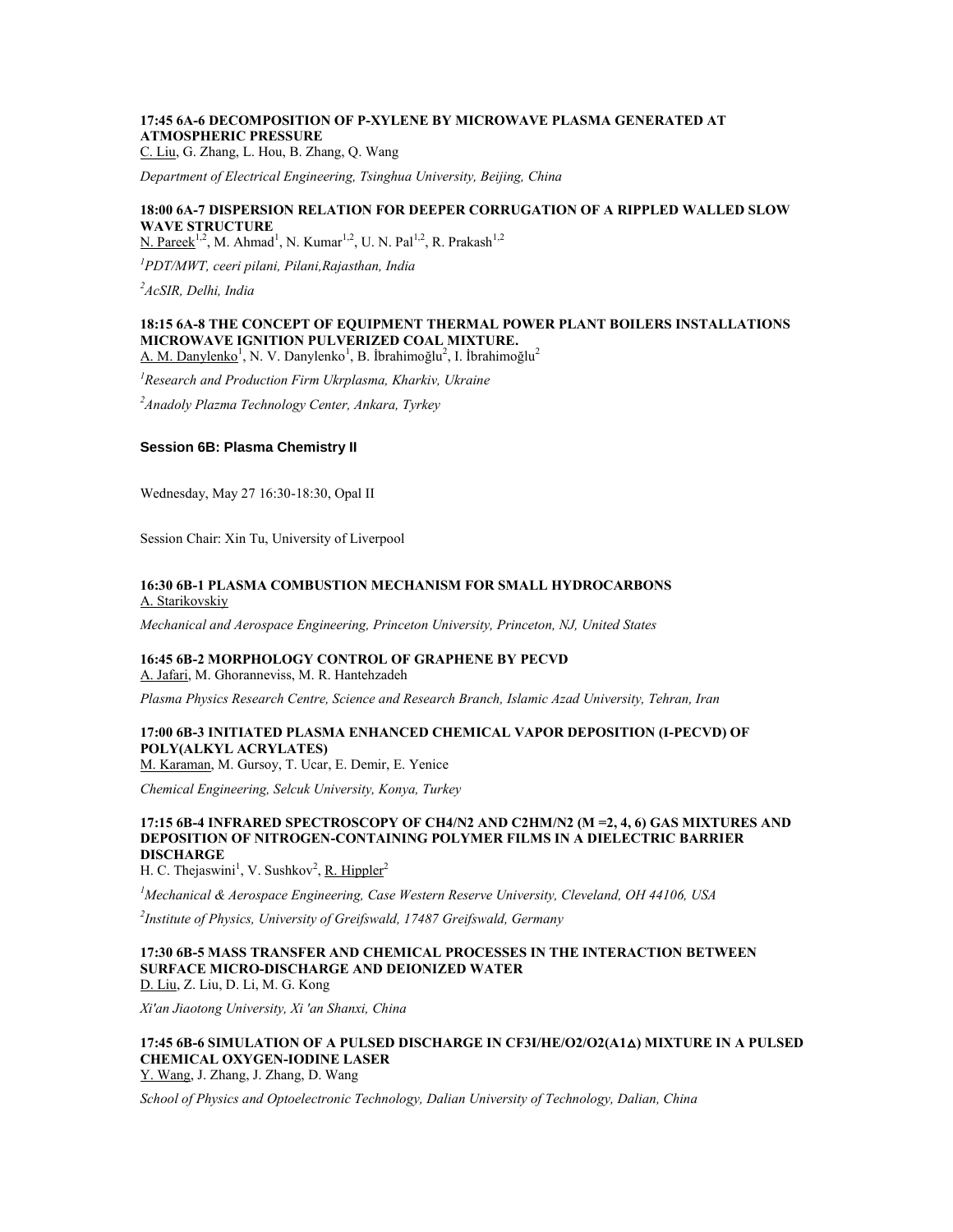#### **18:00 6B-7 STUDY OF ETHANOL PLASMA POLYMERS DEPOSITED IN CAPACITIVELY COUPLED PLASMAS** S. Saboohi

*Mawson Institute, University of South Australia, SA 5095, Australia*

## **18:15 6B-8 PLASMA-CATALYTIC DESTRUCTION OF BENZENE IN A HYBRID SURFACE/PACKED-BED DISCHARGE OVER AgxCe1-x/γ-Al2O3 CATALYST**

N. Jiang, J. Li, N. Lu, K. Shang, Y. Wu

*College of Electrical Engineering, Dalian University of Technology, Dalian, China*

## **Session 6C: Plasma Material Interactions**

Wednesday, May 27 16:30-18:45, Onyx

Session Chair: Rajdeep Singh Rawat, National Institute of Education, Nanyang Technological University

## **16:30 6C-1 NEUTRAL DESORPTION AND SECONDARY ELECTRON EMISSION FROM SIMULATED ANODES IN VACUUM ELECTRONIC DEVICES**

P. T. Murray<sup>1,2</sup>, T. C. Back<sup>1,2</sup>, S. B. Fairchild<sup>3</sup>, B. I. Bentley<sup>4</sup>, G. J. Gruen<sup>1,2</sup>

*<sup>1</sup>Research Institute, University of Dayton, Dayton, OH, United States*

*<sup>2</sup>Center of Excellence in Thin Film Research and Surface Engineering, University of Dayton, Dayton,OH, United* 

*States*

*<sup>3</sup>Materials and Manufacturing Directorate, Air Force Research Laboratory, WPAFB,OH, United States*

*<sup>4</sup>Air Force Institute of Technology, WPAFB,OH, United States*

# **16:45 6C-2 PLASMA-MATERIAL INTERACTION IN IR-T1 TOKAMAK**

M. Ghoranneviss, S. Meshkani, A. Jafari

*Plasma Physics Research Centre, Science and Research Branch, Islamic Azad University, Tehran, Iran*

#### **17:00 6C-3 SMALL PARTICLE TRANSPORT EXPERIMENTS IN VACUUM AND GAS USING PULSED-POWER Z-PINCH LINER-ON-TARGET DRIVE AND DIAGNOSED WITH PROTON RADIOGRAPHIC IMAGING.**

R. E. Reinovsky, C. L. Rousculp, W. A. Reass, D. M. Oro, J. R. Griego, P. J. Turchi, A. Saunders, F. G. Mariam, C.

Morris

*Los Alamos National Laboratory, Los Alamos, NM, United States*

#### **17:15 6C-4 INVESTIGATION OF NON-THERMAL ATMOSPHERIC PRESSURE PLASMA JET IN CONTACT WITH LIQUIDS-USING ICCD CAMERA**  $W. B. Adress<sup>1</sup>, Y. Abe<sup>2</sup>, B. W. Graham<sup>2</sup>$

*<sup>1</sup>Medical Instrumentation engineering, Technical College, Iraq, Mosul, Iraq*

*<sup>2</sup>Centre for Plasma Physics, Queen's University Belfast, Belfast, UK*

### **17:30 6C-5 CROSSLINKING OF WATER-SOLUBLE PULLULAN NANOFIBROUS MATS THROUGH ATMOSPHERIC PLASMA TREATMENT**

V. Colombo, M. L. Focarete, M. Gherardi, C. Gualandi, R. Laurita, A. Liguori, L. Paltrinieri, A. Stancampiano

*Alma Mater Studiorum - University of Bologna, Bologna, Italy*

### **17:45 6C-6 ATMOSPHERIC PRESSURE NON-THERMAL PLASMA FOR THE PRODUCTION OF COMPOSITE MATERIALS**

N. Bloise<sup>1</sup>, M. Sanpaolesi<sup>1</sup>, L. Visai<sup>1</sup>, V. Colombo<sup>2</sup>, <u>M. Gherardi</u><sup>2</sup>, M. L. Focarete<sup>2</sup>, C. Gualandi<sup>2</sup>, R. Laurita<sup>2</sup>, A. Liguori<sup>2</sup>, N. Mauro<sup>3</sup>, A. Manfredi<sup>3</sup>, P. Ferruti<sup>3</sup>, E. Ranucci<sup>3</sup>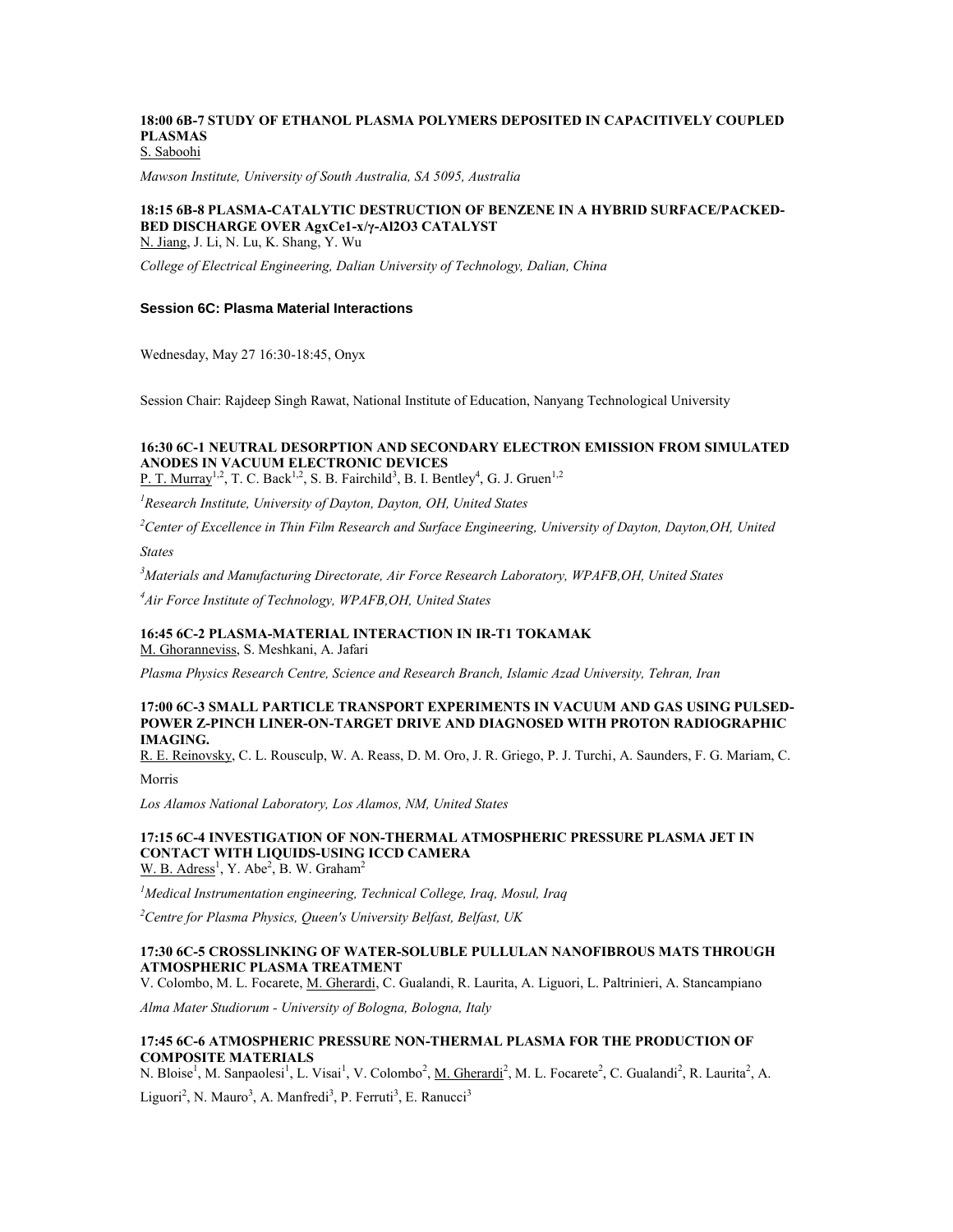*<sup>1</sup>University of Pavia, Pavia, Italy*

*<sup>2</sup>Alma Mater Studiorum - University of Bologna, Bologna, Italy*

*<sup>3</sup>University of Milan, Milan, Italy*

## **18:00 6C-7 STRUCTURAL AND ELECTRICAL CHARACTERIZATION OF MAGNETRON SPUTTERED MOOX THIN FILMS**

Z. Ghorannevis<sup>1</sup>, E. Akbarnejad<sup>2</sup>, M. Ghoranneviss<sup>2</sup>

*<sup>1</sup>Department of Physics, College of Basic Sciences, Karaj Branch, Islamic Azad University, Alborz, Alborz, Iran*

*2 Science & Research Branch, Physics Department, Islamic Azad University, Tehran, Iran*

### **18:15 6C-8 GRAPHENE SYNTHESIS BY PECVD**

S. N. Al-obaidi, F. Bozduman, &. i<sub>(i</sub><sup>1</sup>/<sub>2</sub>. Koï<sub>(i</sub><sup>1</sup>/<sub>2</sub>, A. Gulec, M. Ismael, Y. Durmaz, L. Oksuz

*Physics Department, Suleyman Demirel Univesity, Isparta, Turkey*

### **18:30 6C-9 COAXIAL ELECTROSPUN PCL/PVA-CHITOSAN NANOFIBERS: A NOVEL NON-VIRAL GENE DELIVERY SCAFFOLD** Z. Sultanova<sup>1</sup>, G. Kabay<sup>1</sup>, G. Kaleli<sup>1</sup>, M. Mutlu<sup>2</sup>

*<sup>1</sup>Micro and Nanotechnology Graduate Program, Institute of Science and Technology, Ankara, Turkey*

*<sup>2</sup>Department of Biomedical Engineering, Engineering Faculty, Ankara, Turkey*

## **Session 6D: High Energy Density Matter**

Wednesday, May 27 16:30-18:30, Quartz

Session Chairs:

#### **16:30 6D-1 STUDY OF THE FEASIBILITY OF WARM DENSE MATTER GENERATION USING METAL FOIL ELECTRIC EXPLOSION UNDER MEGAAMPERE CURRENT DRIVE** S. F. Garanin<sup>1</sup>, S. D. Kuznetsov<sup>1</sup>, R. E. Reinovsky<sup>2</sup>

*<sup>1</sup>All-Russian Research Institute of Experimental Physics (VNIIEF), Sarov, Russian Federation*

*2 Los Alamos National Laboratory, Los Alamos, NM, USA*

## **16:45 6D-2 GENERATION OF FAST CUMULATIVE WATER JETS BY UNDERWATER ELECTRICAL EXPLOSION OF CONICAL WIRE ARRAYS**

D. Shafer, V. T. Gurovich, D. Yanuka, E. Zvulun, S. Gleizer, G. R. Toker, Y. E. Krasik

*Physics, Technion Israel Institute of Technology, Haifa, Israel*

## **17:00 6D-3 NONLINEAR MAGNETIC DIFFUSSION AND THE SURFACE EXPLOSION OF METALS IN FAST RISING MEGAGAUSS MAGNETIC FIELD**

S. A. Chaikovsky, V. I. Oreshkin, N. A. Labetskaya, I. M. Datsko, N. A. Ratakhin

*Institute of High Current Electronics SB RAS, Tomsk, Russian Federation*

#### **17:15 6D-4 RESONANT ABSORPTION EFFECTS IN NEON INTERACTION WITH ULTRAINTENSIVE (SOFT) X-RAY LASER PULSES WITH PHOTON ENERGY FROM 800 TO 1300 eV** J. Zeng, J. Yuan

*Physics Department, National University of Defense Technology, Changsha, China*

#### **17:30 6D-5 MULTIPHASE EQUATIONS OF STATE FOR METALS UNDER PULSED POWER INFLUENCES** K. V. Khishchenko

*Joint Institute for High Temperatures RAS, Moscow, Russian Federation*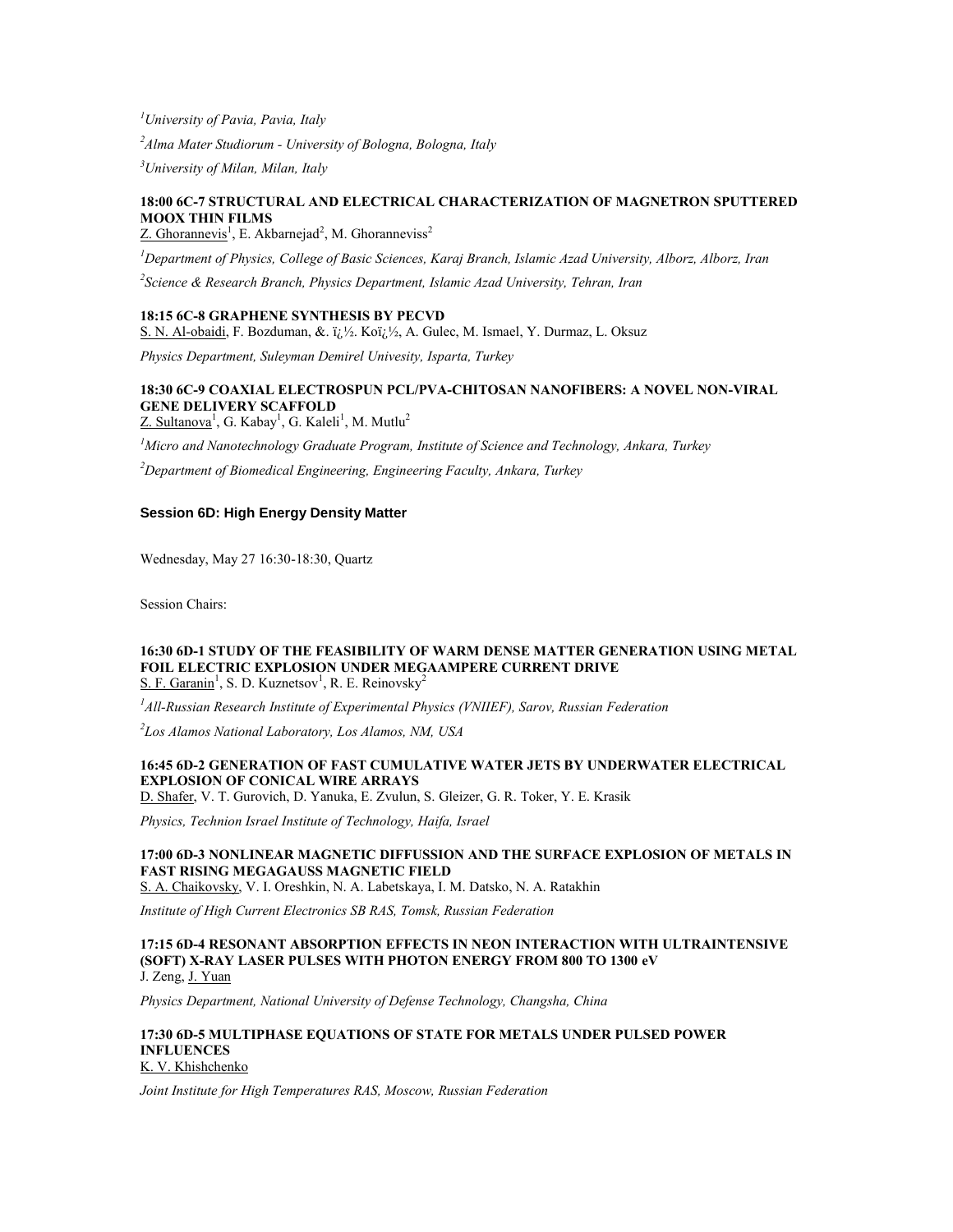# **17:45 6D-6 INVERSE PROBLEM OF THE CURRENT PULSE RECONSTRUCTION ACCORDING TO THE PENETRATION RATE OF ELECTRIC FIELD INDUCED INSIDE THE TUBULAR ELECTRODE**

A. I. Khirianova<sup>1</sup>, S. I. Tkachenko<sup>1</sup>, E. V. Grabovskii<sup>2</sup>, G. M. Oleinik<sup>2</sup>, P. S. Sasorov<sup>2</sup>

*<sup>1</sup>Department of Radio Engineering and Cybernetics, MIPT (Moscow Institute of Physics and Technology State* 

*University), Dolgoprudny, Russian Federation*

*2 Troitsk Institute for Innovaion and Fusion Research, Moscow Troitsk, Russian Federation*

## **18:00 6D-7 (invited) HEAT WAVES AND IONIZATION FRONTS**

R. P. Drake, P. A. Keiter, J. S. Davis

*University of Michigan, Ann Arbor, MI, United States*

## **Session 6E: Plasma Thrusters**

Wednesday, May 27 16:30-18:30, Topaz

Session Chairs:

#### **16:30 6E-1 HYBRID SIMULATION OF WEAKLY-IONIZED RAREFIED ARC-JET FLOWING SUPERSONICALLY ALONG DIVERGING MAGNETIC FIELD** A. Laosunthara, S. Tsuno, T. Nakahagi, H. Akatsuka

*Tokyo Institute of Technology, Tokyo, Japan*

# **16:45 6E-2 INITIAL OPERATION OF THE CUBESAT AMBIPOLAR THRUSTER**

J. Sheehan, T. A. Collard, M. E. Ostermann, E. T. Dale, B. N. Wachs, B. W. Longmier

*University of Michigan, Ann Arbor, MI, United States*

### **17:00 6E-3 (invited) AZIMUTHAL MICRO-INSTABILITY INSIDE A WALL-LESS HALL THRUSTER** L. Garrigues<sup>1</sup>, S. Mazouffre<sup>2</sup>, J. Vaudolon<sup>2</sup>, S. Tsikata<sup>2</sup>

*<sup>1</sup>CNRS/LAPLACE, Toulouse, France*

*<sup>2</sup>CNRS/ICARE, Orleans, France*

# **17:30 6E-4 INSTABILITIES AND TRANSPORT IN PLASMAS WITH EXB DRIFT**

A. Smolyakov<sup>1</sup>, I. Romadanov<sup>1</sup>, W. Frias<sup>1</sup>, A. Koshkarov<sup>1</sup>, Y. Raitses<sup>2</sup>, I. Kaganovich<sup>2</sup>

*<sup>1</sup>University of Saskatchewan, Saskatoon, Saskatoon, Canada*

*<sup>2</sup>Princeton Plasma Physics Laboratory, Princeton, NJ, USA*

## **17:45 6E-5 A SURVEY ON MICROPLASMA THRUSTERS FOR CUBESAT MISSIONS** M. Durna, N. Alemdaroglu

*Middle East Technical University, Ankara, Turkey*

#### **18:00 6E-6 MULTIPLY CHARGED IONS IN HALL THRUSTER PLASMAS**  $W. Choe<sup>1</sup>, H. Kim<sup>1</sup>, Y. Lim<sup>1</sup>, J. Seon<sup>2</sup>$

*<sup>1</sup>Korea Advanced Institute of Science and Technology, Daejeon, South Korea*

*<sup>2</sup>Kyung Hee University, Yongin, South Korea*

#### **18:15 6E-7 TIME-RESOLVED LASER-INDUCED FLUORESCENCE MEASUREMENTS IN THE PLUME OF A 6-KW HALL THRUSTER** C. J. Durot, M. Georgin, A. D. Gallimore

*University of Michigan, Ann Arbor, MI, United States*

**Session PL7: Plenary PL7**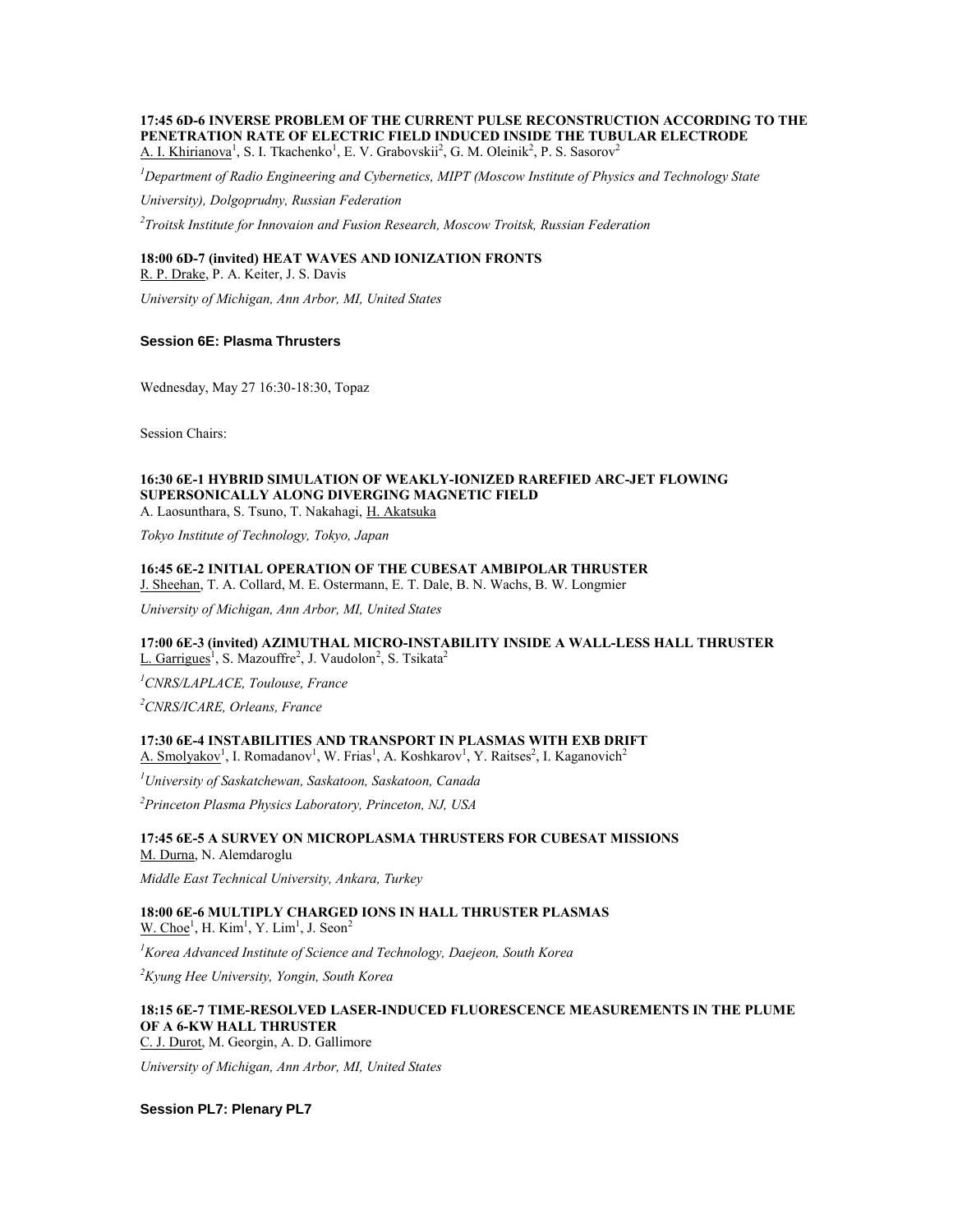Thursday, May 28 09:00-10:00, Citrine II-III

Session Chair: Mounir Laroussi, Old Dominion University

### **9:00 PL7-1 PLASMA SOURCES FOR BIOMEDICAL APPLICATIONS: PAST, PRESENT, AND FUTURE** X. Lu

*Huazhong University of Sci & Tech, State Key Laboratory of AEET, Wuhan, Hubei, China*

#### **Session 7A: Basic Phenomena - II**

Thursday, May 28 10:30-13:00, Opal I

Session Chairs:

#### **10:30 7A-1 THEORETICAL INVESTIGATION OF ANODE SPOT FORMATION AND ITS CHARACTERISTICS BY THE APPLICATION OF KAPPA DISTRIBUTION FUNCTION AS A TOOL FOR NON-EQUILIBRIUM STEADY STATE (NESS) PLASMAS** S. Jahanbakhsh, M. Celik

*Department of Mechanical Engineering, Bogazici University, Istanbul, Turkey*

#### **10:45 7A-2 EFFECT OF DIELECTRIC TEMPERATURE ON AR ATMOSPHERIC PRESSURE NONEQUILIBRIUM PLASMA JET WITH DIFFERENT DIELECTRIC MATERIALS**  $J.$   $\text{Song}^1$ , Y. Wang<sup>1</sup>, Y. Piao<sup>2</sup>, J. Tang<sup>3</sup>, D. Yu<sup>1</sup>

*1 School of Energy Science and Engineering, Harbin Institute of Technology, Harbin/Heilongjiang, China*

*2 School of Electrical Engineering and Automation, Harbin Institute of Technology, Harbin/Heilongjiang, China*

*<sup>3</sup>Academy of Fundamental and Interdisciplinary Sciences, Harbin Institute of Technology, Harbin/Heilongjiang, China*

## **11:00 7A-3 IMAGING STUDIES OF PLASMA STREAMERS IN LIQUIDS FOR THE PRODUCTION OF HYDROGEN-RICH GAS**

A. Dirnberger<sup>1</sup>, S. D. Kovaleski<sup>1</sup>, P. Norgard<sup>1</sup>, S. Mededovic Thagard<sup>2</sup>, J. Franclemont<sup>2</sup>

*<sup>1</sup>University of Missouri, Columbia, MO, United States*

*<sup>2</sup>Plasma Research Laboratory, Clarkson University, Potsdam, NY, USA*

## **11:15 7A-4 OBSERVATION OF TWO-ION-STREAM INSTABILITY IN SHEATH-PRESHEATH TRANSITION REGION BY LIF MEASUREMENT**

N. -K. Kim, G. -H. Kim

*Department of Energy Systems (Nuclear) Engineering, Seoul National University, Seoul, South Korea*

# **11:30 7A-5 INTERFEROMETRIC STUDY ON THE SHOCK WAVE COLLISIONS DURING DOUBLE LASER PRODUCED PLASMAS**

W. Wei<sup>1</sup>, Z. Yang<sup>1</sup>, J. Wu<sup>1</sup>, X. Li<sup>1</sup>, Q. Wang<sup>2</sup>

*<sup>1</sup>Xi'an Jiaotong University, Xi'an, Shaanxi, China*

*<sup>2</sup>Xi'an University of Technology, Xi'an, Shaanxi, China*

## **11:45 7A-6 PHOTOIONIZATION RELEVANT EXTREME ULTRAVIOLET EMISSION FROM DEVELOPING LOW TEMPERATURE PLASMAS IN AIR**

J. C. Stephens, A. Fierro, S. Beeson, J. Dickens, A. Neuber

*Center for Pulsed Power and Power Electronics, Texas Tech University, Lubbock, TX, United States*

#### **12:00 7A-7 EFFECT OF MAGNETIC FIELD ON THE PROPAGATION OF AR ATMOSPHERIC PRESSURE NONTHERMAL PLASMA JETS**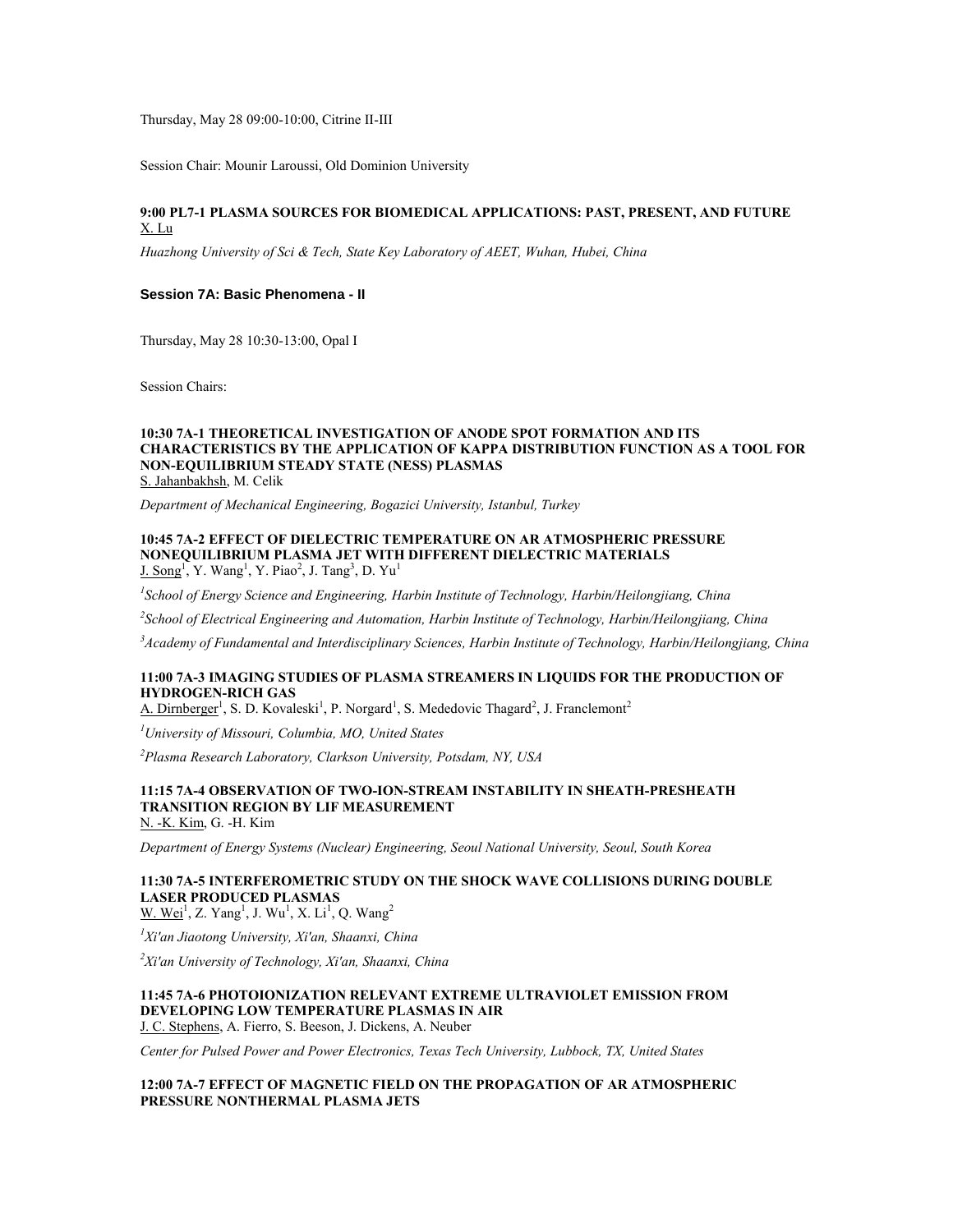$D.$  Zhou<sup>1</sup>, Y. Piao<sup>1</sup>, Y. Wang<sup>1</sup>, J. Tang<sup>2</sup>, C. Zhang<sup>1</sup>

*1 School of Electrical Engineering and Automation, Harbin Institute of Technology, harbin/heilongjiang, China <sup>2</sup>Academy of Fundamental and Interdisciplinary Sciences, Harbin Institute of Technology, harbin/heilongjiang, China*

## **12:15 7A-8 SELF-ORGANIZED PATTERN FORMATION IN AN ATMOSPHERIC-PRESSURE SINGLE DIELECTRIC BARRIER DISCHARGE**

J. Zhang, Y. Wang, D. Wang

*Dalian University of Technology, Dalian, China*

### **12:30 7A-9 THERMAL CONDUCTIVITY OF 3D COMPLEX (DUSTY) PLASMAS USING HOMOGENOUS NONEQUILIBRIUM MOLECULAR DYNAMICS COMPUTER EXPERIMENT** A. Shahzad<sup>1,2</sup>, H. Mao-gang<sup>2</sup>

*<sup>1</sup>Physics, GC University Faisalabad, Faisalabad, Punjab, Pakistan*

*<sup>2</sup>Key Laboratory of Thermo-Fluid Science and Engineering of Ministry of Education (MOE), Xi'an Jiaotong University,* 

*Xi'an, Shaanxi, China*

#### **12:45 7A-10 MICROSTRUCTURE EVOLUTION AND MAGNETIC PROPERTIES OF NANOCRYSTALLINE NI75FE25 THIN FILMS: EFFECTS OF SUBSTRATE AND THICKNESS.** A. Kaibi<sup>1</sup>, A. Guittoum<sup>2</sup>, R. M. Öksüzoğlu<sup>3</sup>, C. Yavru<sup>3</sup>, S. Özgün<sup>3</sup>, M. Boudissa<sup>4</sup>, M. Kechouane<sup>1</sup>

*<sup>1</sup>Physics of Materials Laboratory (LPM), Faculty of Physics, University Of Sciences And Technology Houari* 

*Boumediene, Algiers, Algeria*

*2 02 Bd Frantz Fanon, BP 399, Nuclear Research Centre of Algiers, Algiers, Algeria*

*<sup>3</sup>Faculty of Engineering, Department of Materials Sciences and Engineering, İki Eylül Campus, University of Anadolu,* 

*26555 Eskişehir, Turkey*

*<sup>4</sup>ENMC Laboratory, Physics Department, University of Sétif, Sétif, 19000, Algeria*

## **Session 7B: Particle Acceleration with Lasers and Beams, Radiation Physics and X-Ray Lasers**

Thursday, May 28 10:30-13:00, Opal II

Session Chair: Hyyong Suk, Gwangju Institute of Science and Technology

#### **10:30 7B-1 (invited) OPTIMIZATION OF LASER TRIGGERED PROTON SOURCE AND NEW MECHANISMS OF ION ACCELERATION: FROM THIN SOLID-DENSE FOILS TO LOW-DENSE TARGET**

A. V. Brantov, P. A. Ksenofontov, V. Y. Bychenkov

*P.N. Lebedev Physical Institute of the Russian Academy of Sciences, Moscow, Russian Federation*

## **11:00 7B-2 (invited) FEMTOSECOND SOFT X-RAY LASER BY IONIZATION TEMPORAL GATING** S. Sebban

*Laboratoire d'Optique Appliqu�e, Palaiseau, France*

### **11:30 7B-3 DESIGN AND PRIMARY RESULTS OF X-RAY HEATING ALUMINUM FOIL EXPERIMENTS AT PTS FACILITY**

J. Li, X. Huang, H. Cai, S. Duan, S. Zhang, X. Ren, K. Wang, J. Dan, S. Zhou, Q. Xu, C. Ji, S. Feng, M. Wang, W.

Xie, J. Deng

*Key Laboratory of Pulsed Power, Institute of Fluid Physics, CAEP, Mianyang 621999, China*

## **11:45 7B-4 HIGH-ENERGY ELECTRON GENERATIONS BY A HIGH POWER LASER AND A DENSITY-TAPERED GAS CELL**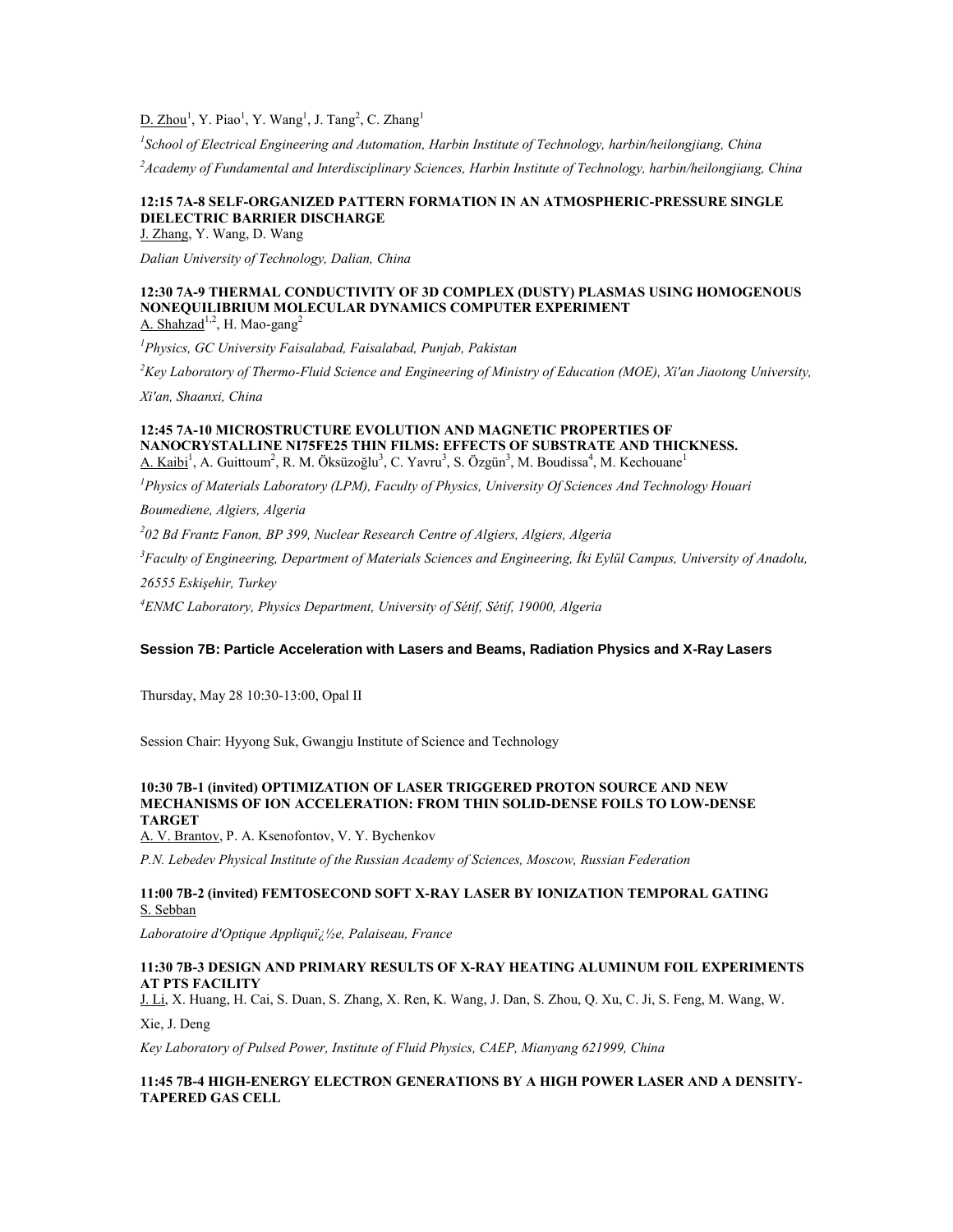### H. Suk, I. Nam, M. Kim, S. Lee

*Dept. of Physics and Photon Science, Gwangju Institute of Science and Technology, Gwangju, South Korea*

#### **12:00 7B-5 CHROMATIC FOCUSING AND RE-ACCELERATION OF LASER DRIVEN PROTON BEAMS** H. Ahmed

*Physics, Queen's University Belfast, Belfast, United Kingdom*

#### **12:15 7B-6 ASYMMETRIC LASER-PULSE BASED MAGNETIC FIELD ENHANCEMENT IN A PLASMA** K. Gopal, M. Singh, D. N. Gupta

*University of Delhi, Department of Physics and Astrophysics, Delhi-110007, India*

# **12:30 7B-7 DESIGN AND SIMULATION OF A NOVEL KLYNAC DEVICE FOR GENERATION OF BREMSSTRAHLUNG RADIATION**

K. E. Nichols, B. E. Carlsten, A. Malyzhenkov

*Los Alamos National Laboratory, Los Alamos, NM, United States*

#### **12:45 7B-8 THE ELECTRON DYNAMICS IN AN ION CHANNEL IN PRESENCE OF AN INHOMOGENEOUS BACKGROWND MAGNETIC FIELD** A. Kargaryan<sup>1</sup>, A. Sadighzadeh<sup>2</sup>

*1 plasma physics research school, Tehran, Iran*

*2 plasma physics research school, Tehran, Iran*

#### **Session 7C: Compact Pulsed Power and Applications**

Thursday, May 28 10:30-13:00, Onyx

Session Chair: Georg Mueller, Karlsruhe Institute of Technology

# **10:30 7C-1 (invited) DESIGN AND CHARACTERIZATION OF A MARX GENERATOR FOR LOW IMPEDANCE HPM AND RADIOGRAPHIC LOADS**

A. Kuskov, A. Elshafiey, S. Horne, S. Portillo

*Electrical and Computer Engineering, University of New Mexico, Albuquerque, NM, United States*

## **11:00 7C-2 COMPARING A DES TO A BREECH FED RAILGUN USING A SPICE SIMULATION** S. Hundertmark

*ERG, ISL, Saint Louis, France*

## **11:15 7C-3 EVOLUTION OF A LASER FILAMENTATION TRIGGERED ELECTRIC DISCHARGE IN AIR** G. Point, L. Arantchouk, J. Carbonnel, A. Mysyrowicz, A. Houard

*Laboratoire d'Optique Appliquee - Ecole Polytechnique, ENSTA ParisTech, CNRS - France, Palaiseau, France*

**11:30 7C-4 CAPACITIVE ENERGY STORES WITH NANOSECOND ENERGY TRANSFER** I. V. Lavrinovich<sup>1</sup>, A. P. Artyomov<sup>1</sup>, A. S. Zhigalin<sup>1</sup>, V. I. Oreshkin<sup>1</sup>, N. A. Ratakhin<sup>1</sup>, A. G. Rousskikh<sup>1</sup>, A. V.

Fedyunin<sup>1</sup>, S. A. Chaikovsky<sup>1</sup>, A. A. Erfort<sup>1</sup>, V. F. Feduschak<sup>2</sup>

*<sup>1</sup>High Energy Density, Institute of High Current Electronics (HCEI SB RAS), Tomsk, Russian Federation*

*2 Joint Institute for High Temperatures RAS, Moskow, Russian Federation*

#### **11:45 7C-5 (invited) EXPERIMENTS WITH TWO STAGES OF THE AUGMENTED ELECTROMAGNETIC LAUNCHER (MASEL)** M. Roch, S. Hundertmark

*French German Research Institute of Saint Louis (ISL), Saint-Louis, France*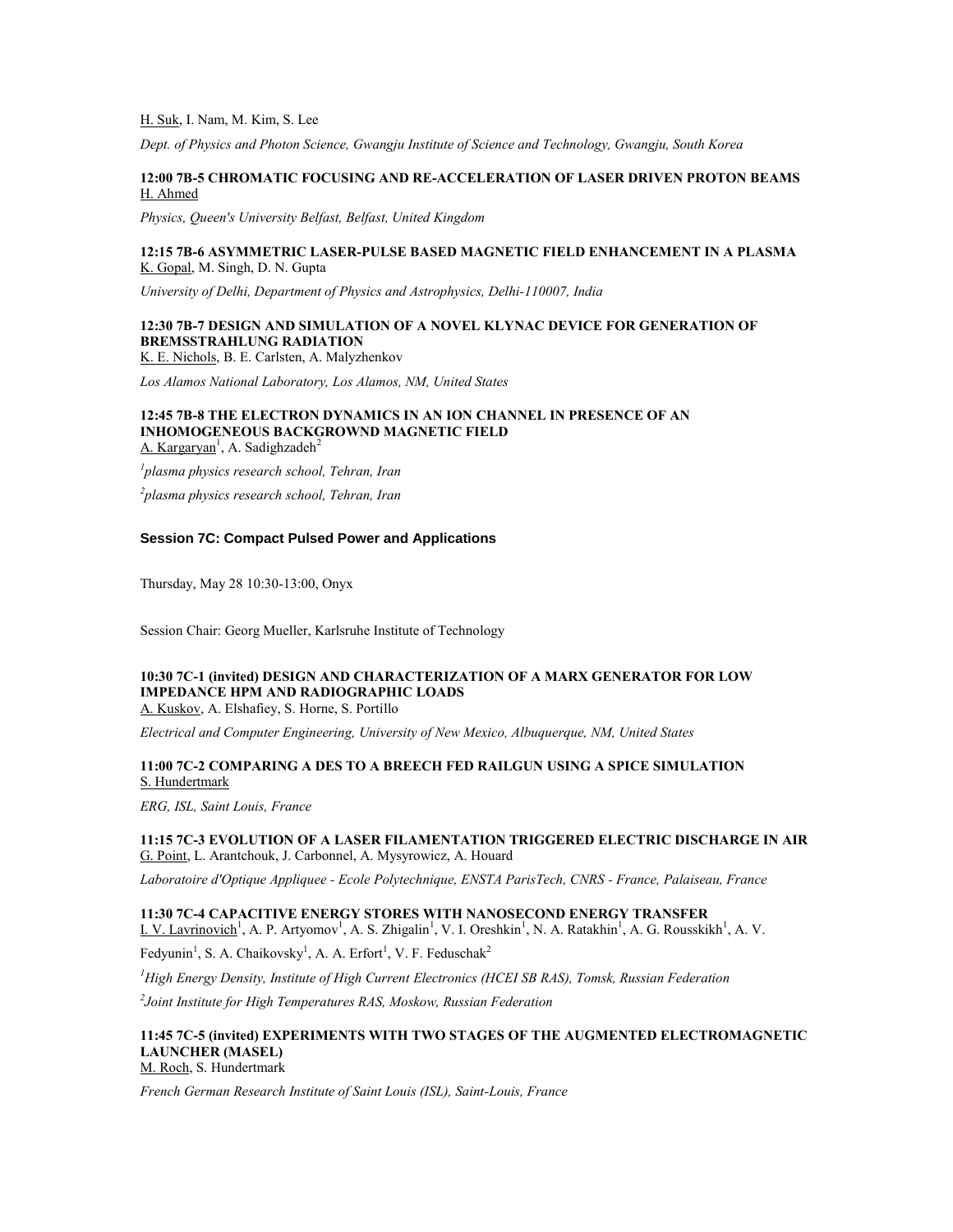#### **12:15 7C-6 COMPACT LTD FOR PULSED POWER APPLICATIONS** W. Jiang, A. Tokuchi

*Nagaoka University of Technology, Nagaoka, Niigata, Japan*

#### **12:30 7C-7 A COMPACT REPETITIVE PFN-MARX GENERATOR** Z. Li, J. Yang, L. Liu

*College of Photoelectric Science and Engineering, National University of Defense Technology, Changsha, China*

## **12:45 7C-8 NON-THERMAL PLASMA EXCITED BY COMPACT NANOSECOND SOLID-STATE PULSE FORMING LINE IN ATMOSPHERIC AIR**

J. Li, Y. Liu, X. Li, P. Dong, W. Wang

*Institute of fluid phycis, CAEP, Mianyang, Sichuan, China*

## **Session 7D: Fast Z pinches II**

Thursday, May 28 10:30-13:00, Quartz

Session Chair: Alexander L. Velikovich, NAVAL RESEARCH LABORATORY

#### **10:30 7D-1 THE RESEARCH AND APPLICATION AN X-PINCH ON COMPACT PULSED POWER GENERATORS**

A. P. Artyomov, S. A. Chaikovsky, V. I. Oreshkin, N. A. Ratakhin, A. V. Fedunin, I. V. Lavrinovich, A. G. Rousskikh,

A. S. Zhigalin

*Institute of High Current Electronics SB RAS, Tomsk, Russian Federation*

## **10:45 7D-2 POLARIMETRY MEASUREMENTS OF MAGNETIC FIELD AND ELECTRON DENSITY IN A HIGH REPETITION RATE DENSE PLASMA FOCUS**

M. Krishnan<sup>1</sup>, S. Chapman<sup>1</sup>, P. L. Coleman<sup>2</sup>, L. S. Caballero-Bendixen<sup>3</sup>, S. Bott-Suzuki<sup>3</sup>, S. Cordaro<sup>3</sup>

*<sup>1</sup>Alameda Applied Sciences Corporation, San Leandro, CA, United States*

*<sup>2</sup>Evergreen Hill Sciences, Philomath, OR, United States*

*<sup>3</sup>Center for Energy Research, University of California, San Diego, CA, United States*

### **11:00 7D-3 INVESTIGATION OF A SPHERICAL PLASMA FOCUS CONCEPT AS A NEUTRON AND BREMSSTRAHLUNG RADIATION SOURCE**  $Y. Av<sup>1</sup>, M. A. Abd Al-Halim<sup>2</sup>, M. Bourham<sup>1</sup>$

*<sup>1</sup>Department of Nuclear Engineering, North Carolina State University, Raleigh, NC, United States*

*<sup>2</sup>Department of Physics, Benha University, Benha, Egypt*

### **11:15 7D-4 EXPERIMENTS AND SIMULATIONS OF MAGNETICALLY DRIVEN IMPLOSIONS IN HIGH REPETITION RATE DENSE PLASMA FOCUS**

L. S. Caballero Bendixsen<sup>1</sup>, S. C. Bott-Suzuki<sup>1</sup>, S. W. Cordaro<sup>1</sup>, M. Krishnan<sup>2</sup>, S. Chapman<sup>2</sup>, P. Coleman<sup>2</sup>

*<sup>1</sup>Center for Energy Research, University of California San Diego, La Jolla, CA, United States*

*<sup>2</sup>Alameda Applied Sciences Corporation, San Leandro, CA, United States*

## **11:30 7D-5 HIGH CURRENT DISCHARGE IN HIGH PRESSURE GAS**

M. E. Pinchuk, A. A. Bogomaz, A. V. Budin, P. G. Rutberg

*Institute for Electrophysics and Electric Power of Russian Academy of Sciences, St.-Petersburg, Russian Federation*

#### **11:45 7D-6 3D MHD SIMULATION OF CAPILLARY DISCHARGE FOR THE BELLA PROJECT**

 $G. A.$  Bagdasarov<sup>1</sup>, P. V. Sasorov<sup>1</sup>, V. A. Gasilov<sup>1</sup>, O. O. Olkhovskaya<sup>1</sup>, S. S. Bulanov<sup>2</sup>, C. G. R. Geddes<sup>3</sup>, H. -S.

Mao<sup>3</sup>, C. B. Schroeder<sup>3</sup>, E. Esarey<sup>3</sup>, W. P. Leemans<sup>3</sup>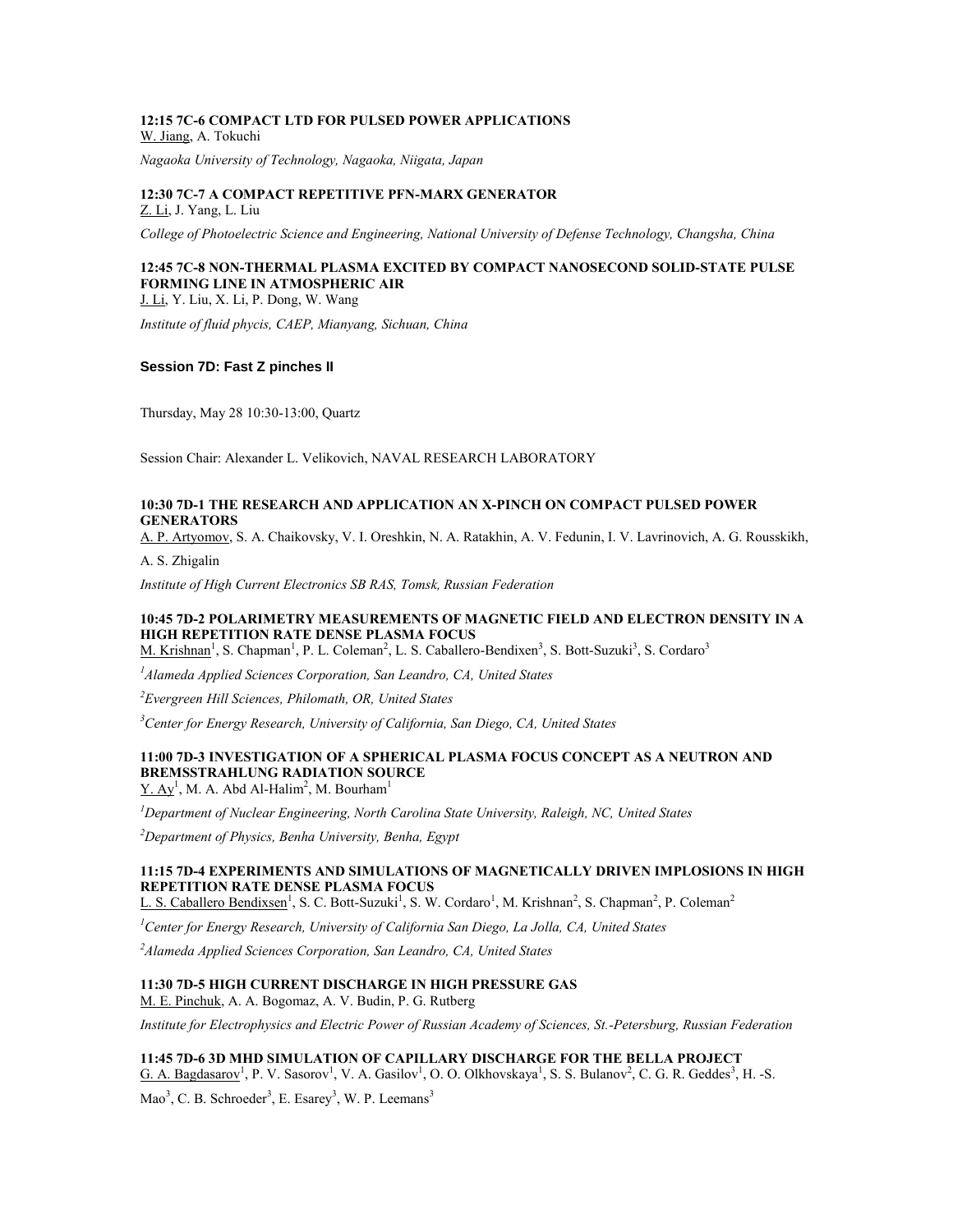*<sup>1</sup>Keldysh Institute of Applied Mathematics RAS, Moscow, Russian Federation*

*<sup>2</sup>University of California, Berkeley, Californian, United States of America*

*3 Lawrence Berkeley National Laboratory, Berkeley, California, United States of America*

### **12:00 7D-7 (invited) MEASUREMENTS OF THE MAGNETIC FIELD DISTRIBUTION IN A Z-PINCH PLASMA DURING AND NEAR STAGNATION, USING POLARIZATION SPECTROSCOPY**

G. Rosenzweig<sup>1</sup>, E. Kroupp<sup>1</sup>, A. Starobinets<sup>1</sup>, A. Fisher<sup>1</sup>, Y. Maron<sup>1</sup>, H. R. Strauss<sup>2</sup>, J. L. Giuliani<sup>3</sup>, W. J. Thornhill<sup>3</sup>, A.

L. Velikovich<sup>3</sup>

*<sup>1</sup>Weizmann Institute of Science, Rehovot, Israel*

*<sup>2</sup>HRS Fusion, West Orange, NJ, USA*

*<sup>3</sup>Naval Research Laboratory, Washington, DC, USA*

#### **12:30 7D-8 EXTENDED MHD PLASMA JETS WITH EXTERNAL MAGNETIC FIELDS** T. Byvank, P. C. Schrafel, C. E. Seyler, B. R. Kusse

*Cornell University, Ithaca, NY, United States*

#### **12:45 7D-9 NUMERICAL INVESTIGATION ON PLASMA FORMATION AND CURRENT TRANSFER IN ELECTRICAL EXPLOSION OF SINGLE WIRE** K. Wang, Z. Shi, Y. Shi, J. Wu, S. Jia, L. Wang

*Dept. of Electrical Engineering, Xi'an Jioatong University, Xi'an, China*

#### **Session 7E: Environmental and Industrial Applications II**

Thursday, May 28 10:30-13:00, Topaz

Session Chair: Dongping Liu, Dalian Nationalities University

# **10:30 7E-1 EXPERIMENTAL AND NUMERICAL STUDY OF SHOCK WAVE PROPOGATION PRODUCED BY UNDERWATER ELECTRICAL WIRE EXPLOSION**

Y. Chao, H. Zhou, R. Han, X. Li

*Xi'an Jiaotong University, Xi'an, Shaanxi, China*

## **10:45 7E-2 TEMPORAL EVOLUTION OF PLASMA SUSTAINED IN SINGLE BUBBLES IN LIQUID WATER**

Y. Yang, Y. Tu, H. Xia, X. Lu

*Huazhong University of Science and Technology, Wuhan, China*

**11:00 7E-3 INVESTIGATION OF THE DECOLORIZATION EFFICIENCY OF PIN-TO-PLATE CORONA DISCHARGE PLASMA SYSTEM FOR INDUSTRIAL WASTEWATER TREATMENT** A. El-Tayeb<sup>1</sup>, A. H. El-Shazly<sup>1</sup>, M. F. El - Kady<sup>1</sup>, A. B. Abdel-Rahman<sup>2</sup>

*<sup>1</sup>Chemical and Petrochemical Engineering Department, Egypt-Japan University of Science and Technology (E-just),* 

*New Borg El-Arab City, Alexandria, Egypt*

*<sup>2</sup>Electronics and Communications Engineering Department, Egypt-Japan University of Science and Technology (E-*

*just), New Borg El-Arab City, Alexandria, Egypt*

## **11:15 7E-4 DEGRADATION OF PHARMACEUTICAL RESIDUES IN WATER BY PULSED CORONA DISCHARGES - INVESTIGATION OF REACTION MECHANISM**

R. Banaschik<sup>1</sup>, J. F. Kolb<sup>1</sup>, C. Miron<sup>1</sup>, K. -D. Weltmann<sup>1</sup>, P. Lukes<sup>2</sup>, P. Bednarski<sup>3</sup>, S. Yu<sup>4</sup>, J. Zhang<sup>4</sup>, J. Fang<sup>4</sup>

*<sup>1</sup>Bioelectrics, Leibniz Institute for Plasma Science and Technology, Greifswald, Germany*

*<sup>2</sup>Pulse Plasma Systems, Institute of Plasma Physics, Prague, Czech Republic*